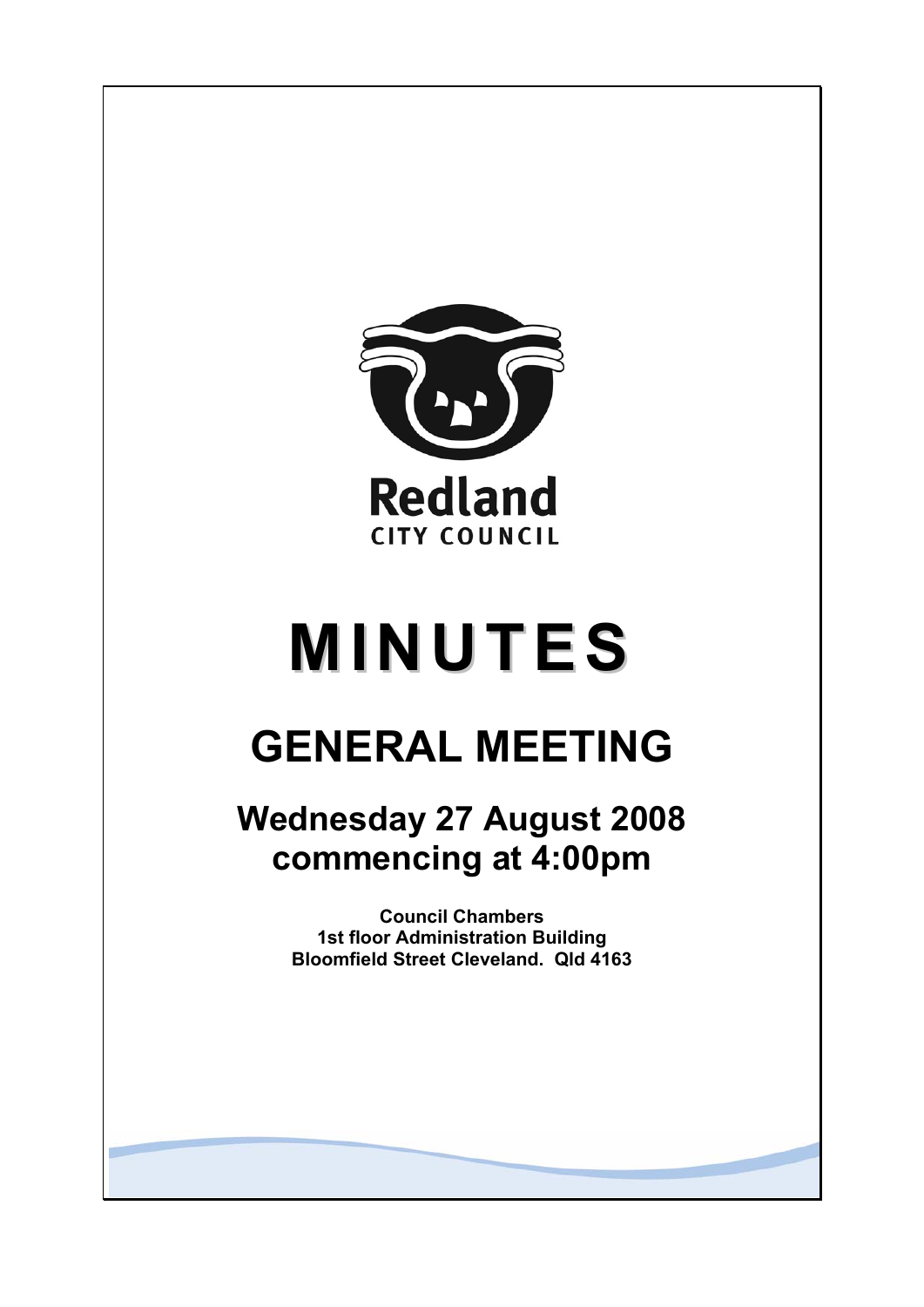### **TABLE OF CONTENTS**

| <b>ITEM</b>  |       | <b>SUBJECT</b>                                                                                         | <b>PAGE NO</b> |
|--------------|-------|--------------------------------------------------------------------------------------------------------|----------------|
| 1            |       |                                                                                                        |                |
| $\mathbf{2}$ |       |                                                                                                        |                |
| 3            |       | RECORD OF ATTENDANCE AND LEAVE OF ABSENCE 1                                                            |                |
| 4            |       |                                                                                                        |                |
| 5            |       | <b>MATTERS OUTSTANDING FROM PREVIOUS GENERAL MEETING</b>                                               |                |
|              | 5.1   |                                                                                                        |                |
|              | 5.1.1 | PETITION (DIVISION 3) - REQUEST TO CONTROL<br>TRAFFIC SPEEDS IN CLIFFORD PERSKE DRIVE,                 |                |
|              | 5.1.2 | PETITION TO RAISE COUNCIL CONTRIBUTION TO                                                              |                |
|              | 5.1.3 | <b>REQUEST FOR REPORT - REVIEW OF CURRENT</b><br><b>POSITION ON MANAGEMENT OF SHOPPING TROLLEYS  2</b> |                |
|              | 5.1.4 | <b>REQUEST FOR REPORT - PROTECTING SIGNIFICANT</b>                                                     |                |
|              | 5.1.5 | <b>REQUEST FOR REPORT - UPGRADE OF FORESHORE</b>                                                       |                |
|              | 5.1.6 | PETITION (DIV 9) REQUEST TO CLOSE PATHWAY<br><b>ADJACENT TO 13 AND 15 DIANA STREET, CAPALABA 3</b>     |                |
|              | 5.1.7 | <b>REQUEST FOR REPORT - RESEARCH ON THE IMPACT</b>                                                     |                |
| 6            |       |                                                                                                        |                |
| 7            |       |                                                                                                        |                |
|              | 7.1   | PRESENTATION - (CR WILLIAMS, DIVISION 9)4                                                              |                |
|              | 7.2   | PRESENTATION 0 (CR TOWNSEND, DIVISION 5) 5                                                             |                |
| 8            |       |                                                                                                        |                |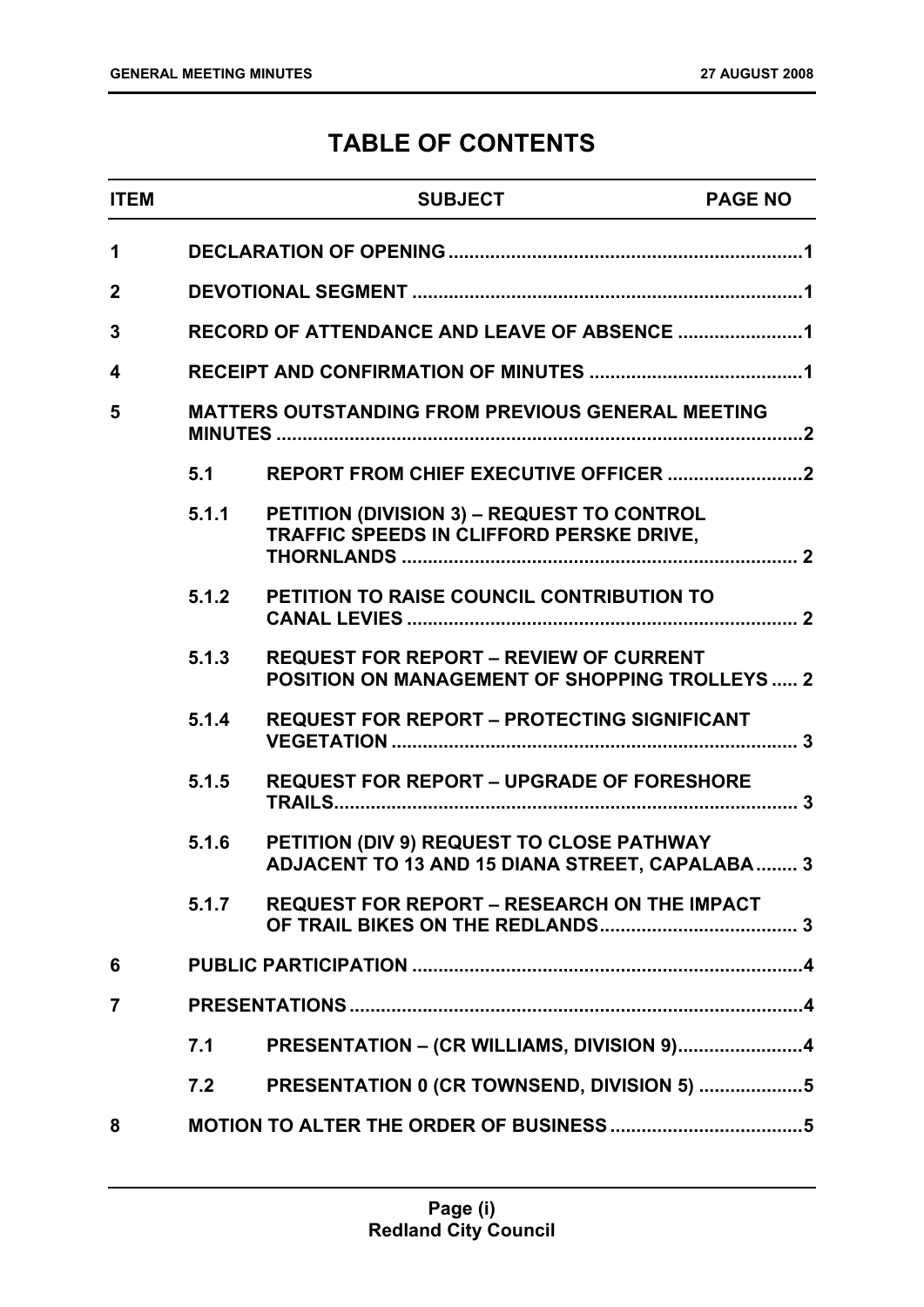| 9               |        | DECLARATION OF MATERIAL PERSONAL INTEREST ON ANY              |
|-----------------|--------|---------------------------------------------------------------|
| 10              |        | <b>PLANNING &amp; POLICY COMMITTEE 6/08/08 - RECEIPT AND</b>  |
|                 |        |                                                               |
|                 | 10.1.1 | <b>VEGETATION PROTECTION ORDER CONFIRMATION -</b>             |
|                 | 10.1.2 | <b>CHANGE OF CONDITION FOR PERMIT TO DRIVE ON THE</b>         |
|                 | 10.2   |                                                               |
|                 | 10.2.1 | <b>INTERIM VEGETATION PROTECTION ORDER - BIRKDALE</b>         |
|                 | 10.2.2 | <b>INTERIM VEGETATION PROTECTION ORDER -</b>                  |
|                 | 10.3   |                                                               |
| 11              |        | <b>REDLAND WATER AND WASTE COMMITTEE 19/08/08 - RECEIPT</b>   |
|                 | 11.1   |                                                               |
|                 | 11.1.1 | <b>REDLAND WATER &amp; WASTE COUNCIL BUSINESS UNIT</b>        |
|                 | 11.1.2 | <b>REDLAND WATER &amp; WASTE PERFORMANCE PLANS</b>            |
|                 |        |                                                               |
|                 |        |                                                               |
| 12 <sub>2</sub> |        | <b>PLANNING &amp; POLICY COMMITTEE 20/08/08 - RECEIPT AND</b> |
|                 | 12.1   | <b>ITEM DELEGATED TO COMMITTEE FROM COUNCIL54</b>             |
|                 | 12.1.1 |                                                               |
|                 | 12.2   |                                                               |
|                 | 12.2.1 |                                                               |
|                 | 12.3   |                                                               |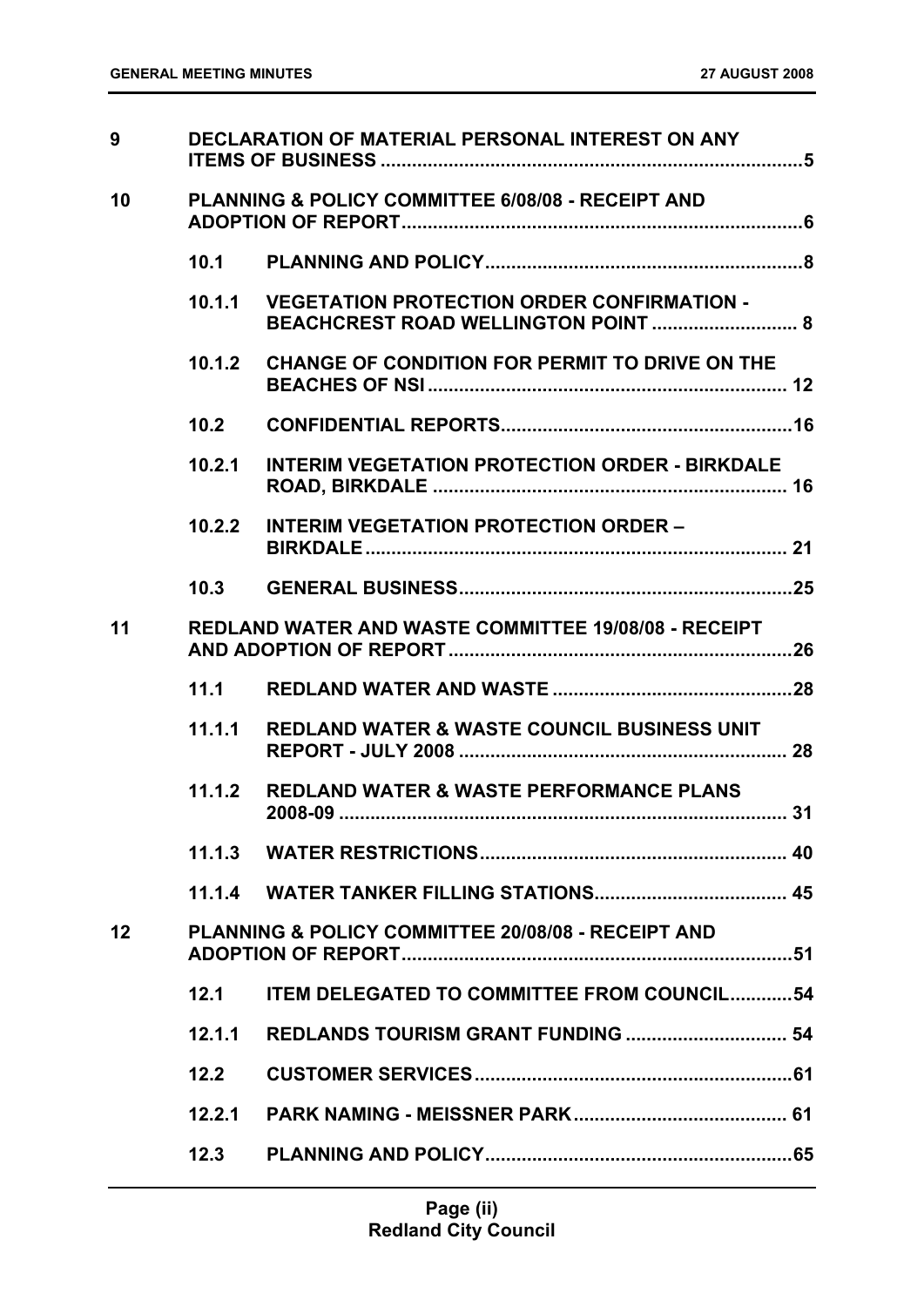|    | 12.3.1 |                                                     |  |
|----|--------|-----------------------------------------------------|--|
|    | 12.3.2 | ADOPTION OF 1B AMENDMENTS TO THE REDLANDS           |  |
|    | 12.3.3 | <b>DISCUSSION PAPER ON: INSPIRING SUSTAINABLE</b>   |  |
|    | 12.3.4 | PETITION FOR VEHICULAR ACCESS BETWEEN LAMB          |  |
|    | 12.3.5 | <b>OPPORTUNITIES FOR RECREATIONAL USE OF</b>        |  |
|    | 12.4   |                                                     |  |
| 13 |        | <b>FINANCE AND CORPORATE MANAGEMENT COMMITTEE</b>   |  |
|    | 13.1   |                                                     |  |
|    | 13.1.1 | <b>REPORT ON AUDIT COMMITTEE MEETING - 1 AUGUST</b> |  |
|    | 13.2   |                                                     |  |
|    | 13.2.1 | JULY 2008 - MONTHLY FINANCIAL REPORTS 106           |  |
|    | 13.2.2 | CARRYOVER FUNDING FROM 2007/2008 TO 2008/2009  110  |  |
|    | 13.2.3 | <b>CORPORATE POLICY 2557 - COUNCIL PENSIONER</b>    |  |
|    | 13.2.4 |                                                     |  |
|    | 13.3   |                                                     |  |
|    | 13.3.1 | <b>INCREASE IN STREET LIGHTING TARIFFS 134</b>      |  |
|    | 13.4   |                                                     |  |
|    | 13.4.1 | <b>CORPORATE BALANCED SCORECARD REPORT JULY</b>     |  |
|    | 13.5   |                                                     |  |
|    | 13.5.1 | <b>FUTURE MANAGEMENT OF NORTH STRADBROKE</b>        |  |
| 14 |        |                                                     |  |
|    |        |                                                     |  |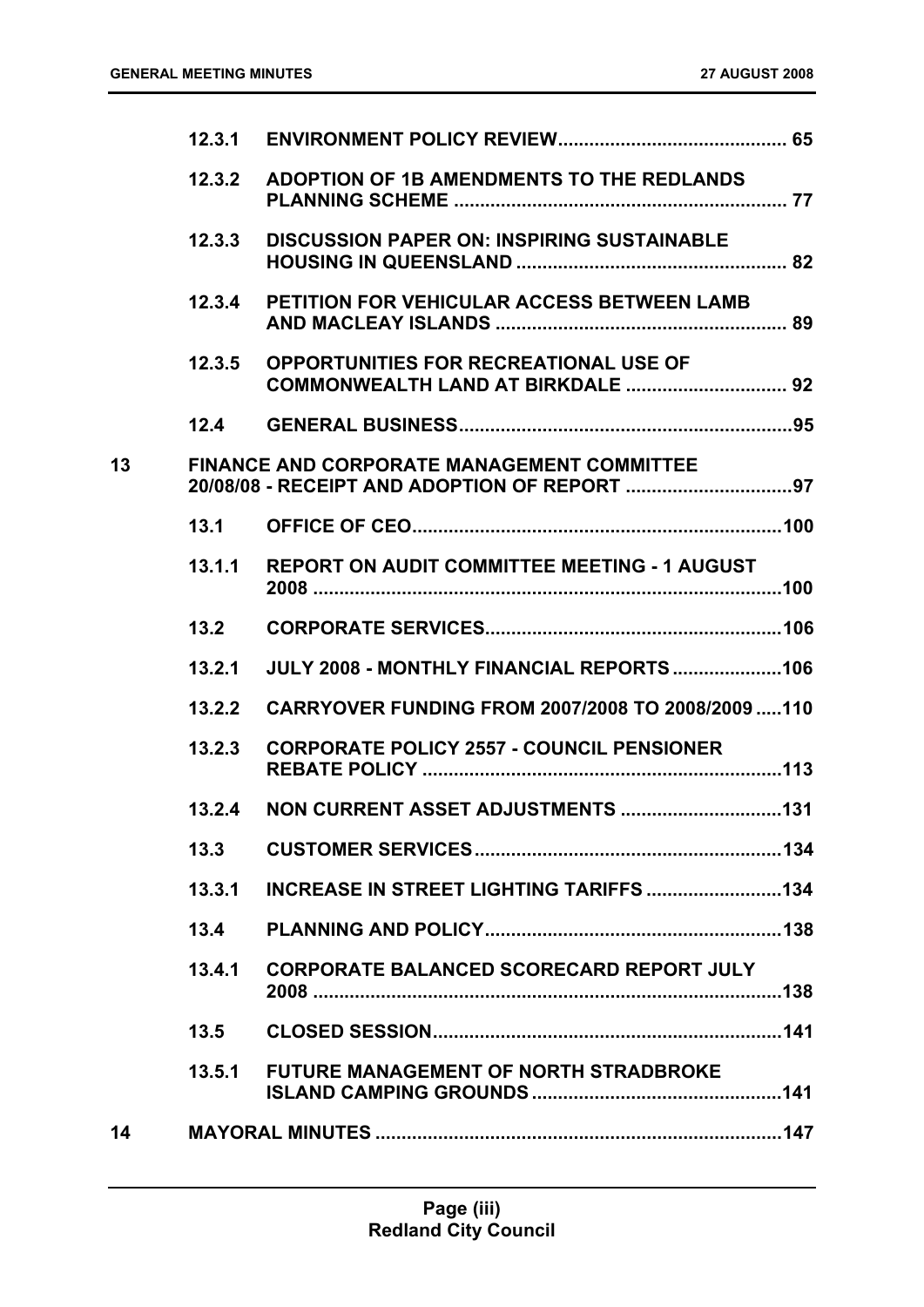| 15 | NOTICE OF MOTION UNDER SECTION 451 OF LOCAL |                                                                                                                                                                                                                   |
|----|---------------------------------------------|-------------------------------------------------------------------------------------------------------------------------------------------------------------------------------------------------------------------|
|    | 15.1                                        | NOTICE GIVEN BY CR DOWLING (DIVISION 4) 148                                                                                                                                                                       |
|    | 15.1.1                                      | NOTICE OF MOTION TO RESCIND RESOLUTION OF<br>COUNCIL OF 30 JULY 2008 - ITEM 10.1.2 - RESPONSE<br>TO PETITION FROM REDLANDS DISTRICT MOTORCYCLE                                                                    |
|    | 15.2                                        | NOTICE GIVEN BY CR WILLIAMS (DIVISION 9)150                                                                                                                                                                       |
|    | 15.2.1                                      | NOTICE OF MOTION TO AMEND RESOLUTION OF<br>COUNCIL OF 2 JULY 2008 - ITEM 12.1.9 - RABY BAY<br><b>FORESHORE PARK - MASTHEAD DRIVE, CLEVELAND150</b>                                                                |
|    | 15.3                                        | NOTICE GIVEN BY CR OGILVIE (DIVISION 2)  151                                                                                                                                                                      |
|    | 15.3.1                                      | <b>NOTICE OF MOTION TO AMEND RESOLUTION OF</b><br><b>COUNCIL OF 1 APRIL 2008 - ITEM 9 - POST ELECTION</b><br><b>MEETING MINUTES - APPOINTMENTS/NOMINATIONS OF</b><br><b>COUNCILLORS TO TASK FORCES / EXTERNAL</b> |
|    | 15.4                                        | NOTICE GIVEN BY CR ELLIOTT (DIVISION 7)152                                                                                                                                                                        |
|    | 15.4.1                                      | NOTICE OF MOTION TO AMEND RESOLUTION OF<br><b>COUNCIL OF 30 JULY 2008 - ITEM 14.3 - APPOINTMENT</b>                                                                                                               |
| 16 |                                             |                                                                                                                                                                                                                   |
|    | 16.1                                        |                                                                                                                                                                                                                   |
|    | 16.1.1                                      | COURT OF APPEAL 2041 OF 2007 (MC010134 - R & J<br>WARD, 106 MOOLOOMBA ROAD, POINT LOOKOUT -                                                                                                                       |
| 17 |                                             |                                                                                                                                                                                                                   |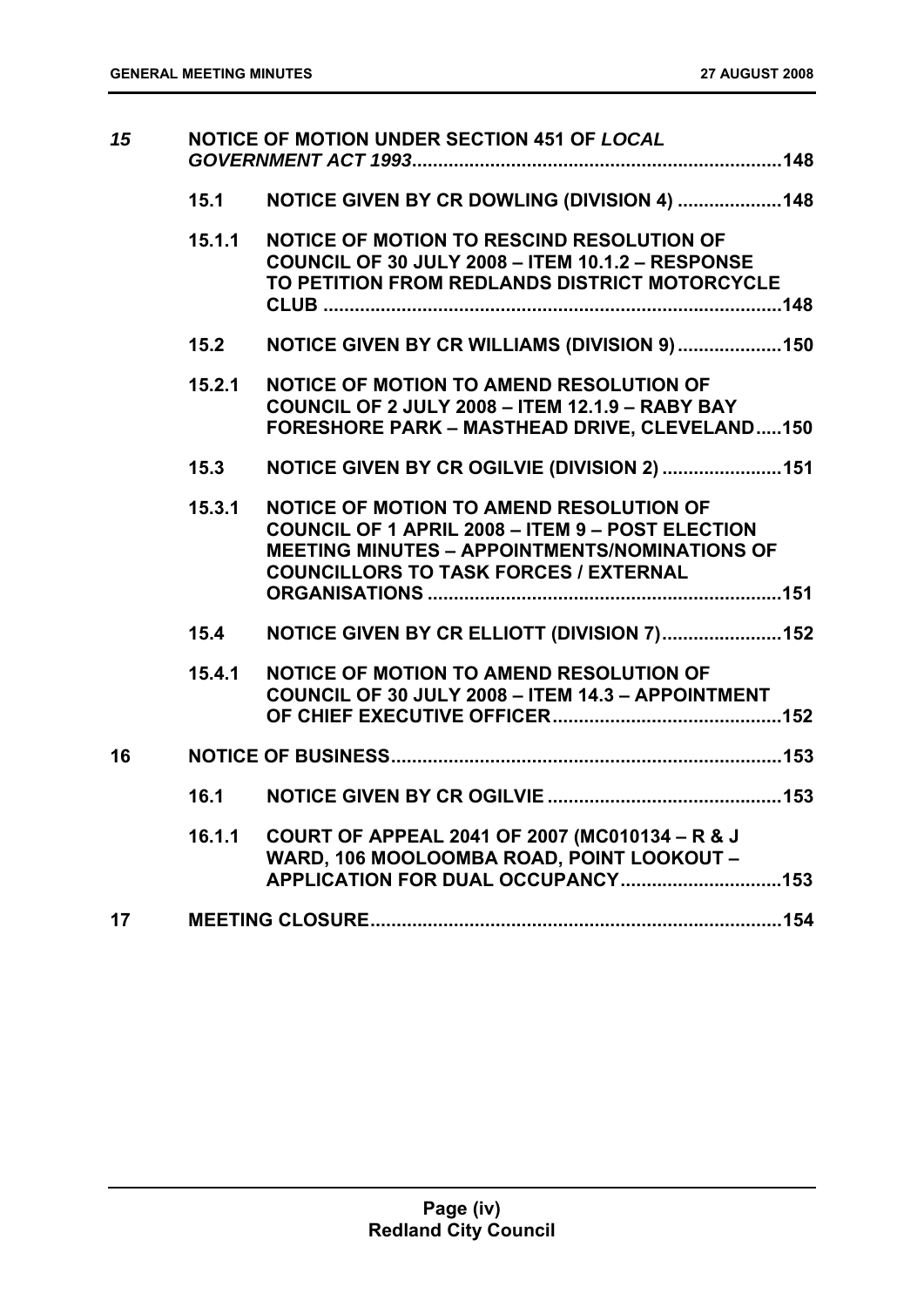#### **1 DECLARATION OF OPENING**

The Deputy Mayor declared the meeting open at 4.00pm.

#### **2 DEVOTIONAL SEGMENT**

Rev Bruce Warren, Wellington Point Uniting Church and a member of the Minister's Fellowship, led Council in a brief devotional segment.

#### **3 RECORD OF ATTENDANCE AND LEAVE OF ABSENCE**

#### **MEMBERS PRESENT:**

| Cr T Bowler         | Deputy Mayor and Councillor Division 6 |
|---------------------|----------------------------------------|
| Cr W Boglary        | <b>Councillor Division 1</b>           |
| Cr C Ogilvie        | <b>Councillor Division 2</b>           |
| Cr D Henry          | <b>Councillor Division 3</b>           |
| Cr P Dowling        | <b>Councillor Division 4</b>           |
| Cr B Townsend       | <b>Councillor Division 5</b>           |
| Cr M Elliott        | <b>Councillor Division 7</b>           |
| <b>Cr K Reimers</b> | <b>Councillor Division 8</b>           |
| Cr K Williams       | <b>Councillor Division 9</b>           |
| Cr H Murray         | <b>Councillor Division 10</b>          |
|                     |                                        |

#### **EXECUTIVE LEADERSHIP GROUP:**

| Mr R Turner   | <b>Acting Chief Executive Officer</b>            |
|---------------|--------------------------------------------------|
| Mr G Soutar   | General Manager Redland Water & Waste            |
| Mr L Smith    | <b>Acting General Manager Customer Services</b>  |
| Mr B Lewis    | <b>Acting General Manager Corporate Services</b> |
| Mr G Photinos | Acting General Manager Planning & Policy         |

#### **MINUTES:**

| Mrs J Thomas | Corporate Meetings & Registers Officer |
|--------------|----------------------------------------|
|--------------|----------------------------------------|

#### **APOLOGY**

Cr M Hobson PSM Mayor

#### **4 RECEIPT AND CONFIRMATION OF MINUTES**

| Moved by:    | Cr Townsend       |
|--------------|-------------------|
| Seconded by: | <b>Cr Reimers</b> |

That the minutes of the General Meeting of Council held on 30 July 2008 be confirmed.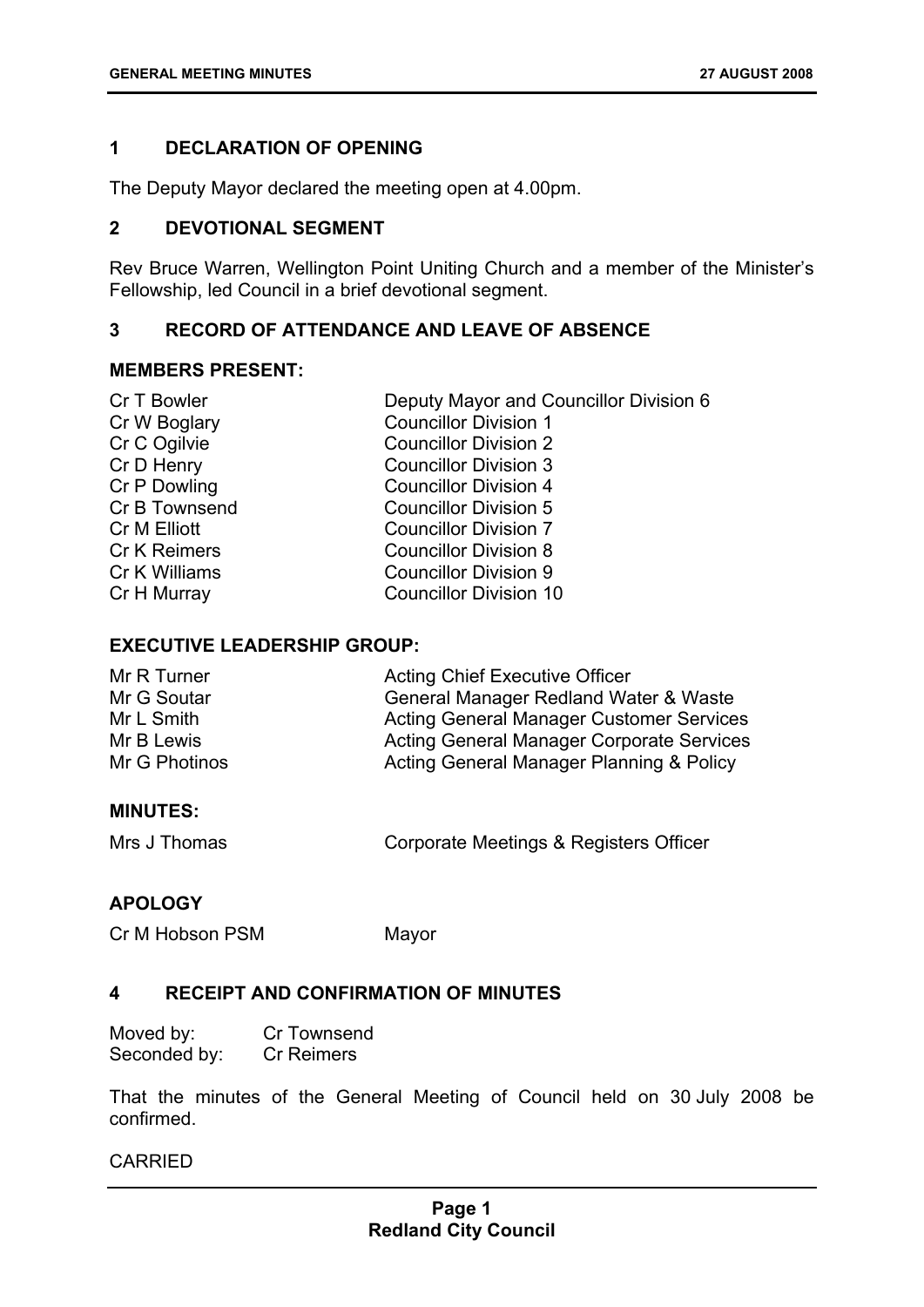#### **5 MATTERS OUTSTANDING FROM PREVIOUS GENERAL MEETING MINUTES**

#### **5.1 REPORT FROM CHIEF EXECUTIVE OFFICER**

#### **5.1.1 PETITION (DIVISION 3) – REQUEST TO CONTROL TRAFFIC SPEEDS IN CLIFFORD PERSKE DRIVE, THORNLANDS**

At the General Meeting of 30 January 2008, Council resolved that the petition requesting that Council investigate means of controlling traffic speeds in Clifford Perske Drive so as to avoid further wildlife fatalities; the increasing threat to the safety of residents and pedestrians; and the accompanying decline in amenity and quality of life, be received and referred to the appropriate area of Council for consideration and a report to Council.

At the Planning & Policy Committee meeting of 18 June 2008, consideration of this matter was deferred and will now be listed for 10 September 2008 Planning & Policy Committee Meeting.

#### **5.1.2 PETITION TO RAISE COUNCIL CONTRIBUTION TO CANAL LEVIES**

At the General Meeting of the 26 September 2007 Council resolved that the petition be received and referred to a committee or officer for consideration and a report to Council.

At the General Meeting on 19 December 2007, Council resolved that consideration of this item be deferred to a future Planning and Policy Committee meeting to enable a more detailed report to be prepared and presented to Council.

At the General Meeting of 28 May 2008 Council resolved that the Committee Recommendation not be adopted and that Council resolve to defer this item until further legal advice is received regarding the legitimacy of the benefit area levy in raising monies for repair to revetment walls.

A report addressing this matter will be presented to a future Planning & Policy Committee meeting.

#### **5.1.3 REQUEST FOR REPORT – REVIEW OF CURRENT POSITION ON MANAGEMENT OF SHOPPING TROLLEYS**

At the General Meeting of 30 April 2008, it was resolved that a report be prepared and presented to Council to review the current position on the management of shopping trolleys and to provide additional options for compliance.

A report addressing this matter will be presented to the October 2008 Planning & Policy Committee meeting.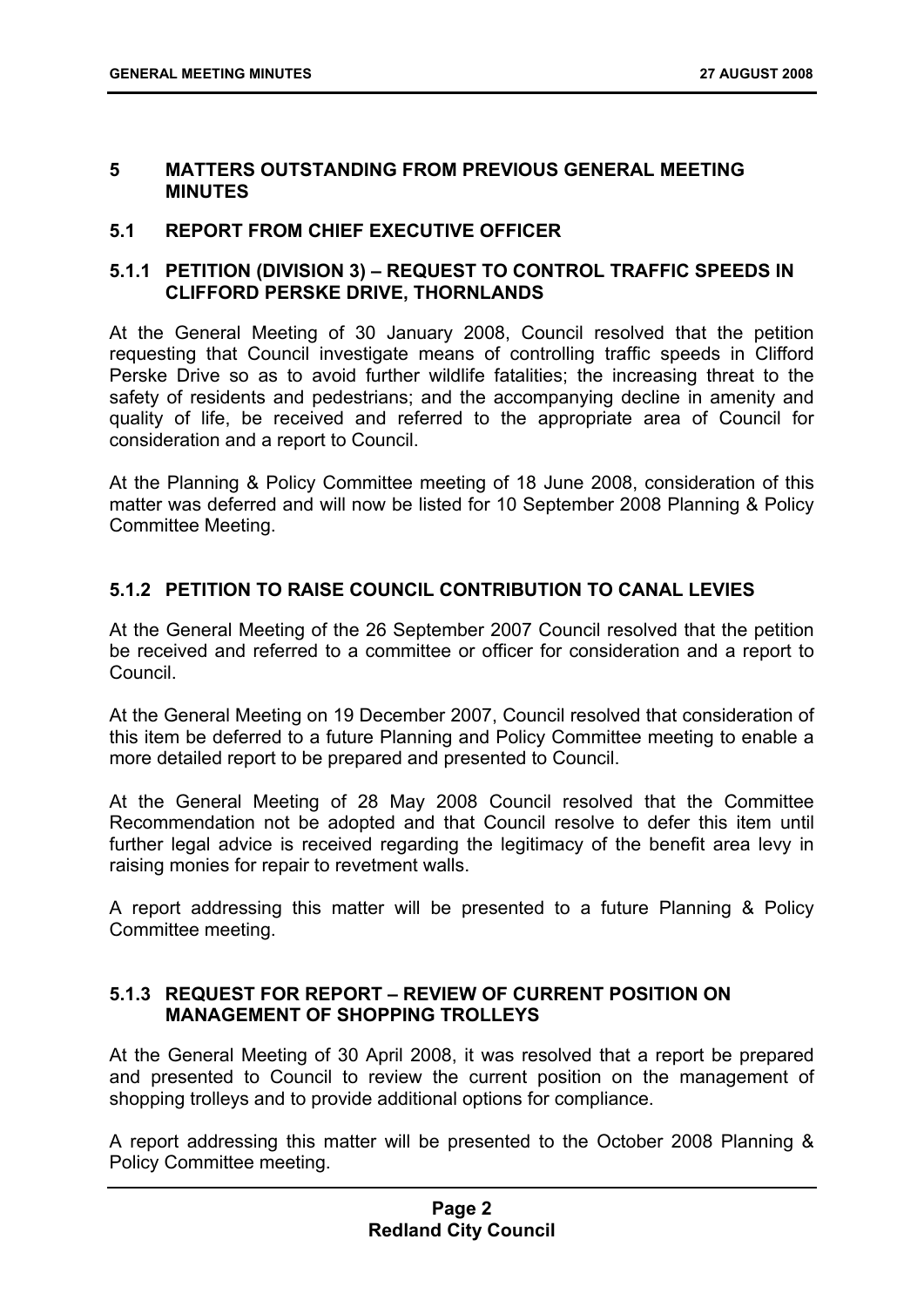#### **5.1.4 REQUEST FOR REPORT – PROTECTING SIGNIFICANT VEGETATION**

At the General Meeting of 28 May 2008, it was resolved that a report be prepared and presented to Council on the steps Council is taking to protect significant vegetation through the Development Assessment process.

A report addressing this matter will be presented to the December 2008 Planning & Policy Committee Meeting.

#### **5.1.5 REQUEST FOR REPORT – UPGRADE OF FORESHORE TRAILS**

At the General Meeting of 2 July 2008, it was resolved that a report be prepared and presented to Council on the upgrade of the foreshore trails in Birkdale and Thorneside to Australian Standards.

A report addressing this matter will be presented to the 24 September 2008 Planning & Policy Committee Meeting.

#### **5.1.6 PETITION (DIV 9) REQUEST TO CLOSE PATHWAY ADJACENT TO 13 AND 15 DIANA STREET, CAPALABA**

At the General Meeting of 28 November 2007, Council resolved that the petition requesting that Council take appropriate measures to close the pathway adjacent to 13 and 15 Diana Street, Capalaba, be received and referred to the appropriate area of Council for consideration and a report to Council.

At the Planning & Policy Committee Meeting of 21 May 2008, consideration of this matter was deferred to allow for further consultation and survey to be completed.

A report addressing this matter will be presented to the September 2008 Planning & Policy Committee Meeting.

#### **5.1.7 REQUEST FOR REPORT – RESEARCH ON THE IMPACT OF TRAIL BIKES ON THE REDLANDS**

At the General Meeting of 30 July 2008, Council resolved that research on the current impacts of trail bikes on the Redlands natural areas be undertaken.

A report addressing this matter will be presented to a future Planning and Policy Committee Meeting.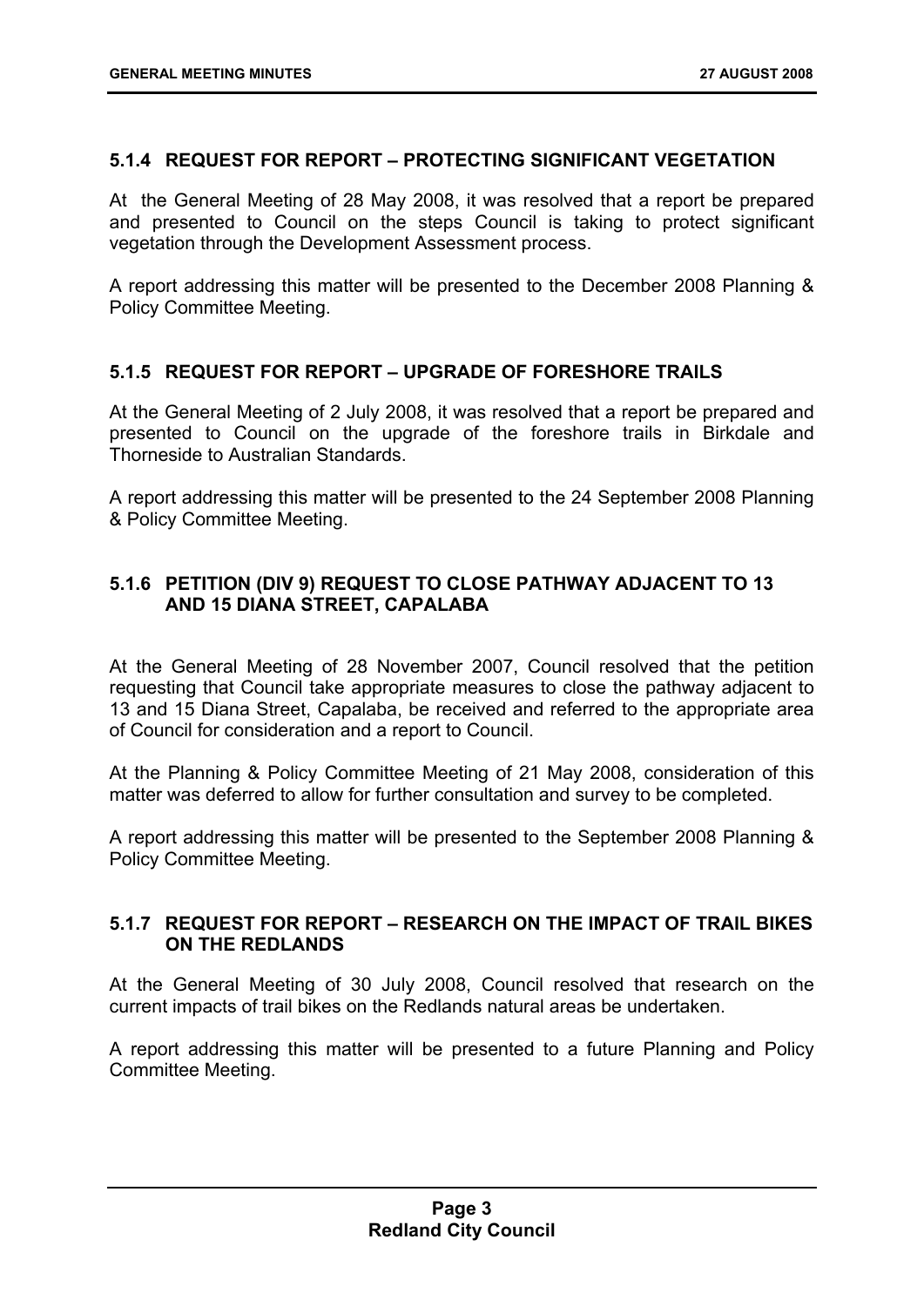#### **6 PUBLIC PARTICIPATION**

| Moved by:    | <b>Cr Elliott</b> |
|--------------|-------------------|
| Seconded by: | Cr Henry          |

That the proceedings of the meeting adjourn for a public participation segment.

#### CARRIED

- 1. Mr Frank Bradley, Cleveland, addressed Council in relation to Council's 2008- 2009 budget document and the lack of equity with respect to the capital works program intended for the Southern Moreton Bay Islands;
- 2. Mr Mark Edwards, Russell Island, addressed Council in relation to Council's 2008-2009 budget document and operational plan with respect to residents of the Southern Moreton Bay Islands stating that residents are now paying more and receiving less;
- 3. Mr Waldemar Tez, Russell Island, addressed Council in relation to Council's 2008-2009 budget document and parking issues on the island;
- 4. Mr Brad Anderson, Motor Media, addressed Council in relation to item 15.1.1 *Notice of Motion to Rescind Resolution of Council of 30 July 2008 – Response to Petition from Redlands District Motorcycle Club*.

#### **MOTION TO RESUME MEETING**

Moved by: Cr Murray<br>
Seconded by: Cr Elliott Seconded by:

That the proceedings of the meeting resume.

CARRIED

#### **7 PRESENTATIONS**

#### **7.1 PRESENTATION – (CR WILLIAMS, DIVISION 9)**

In recognition of Council's achievement with respect to the Redland Youth Plaza, Cr Williams presented a Certificate of Recognition – Management Award – Leisure Facilities to Council received from Parks and Leisure Australia.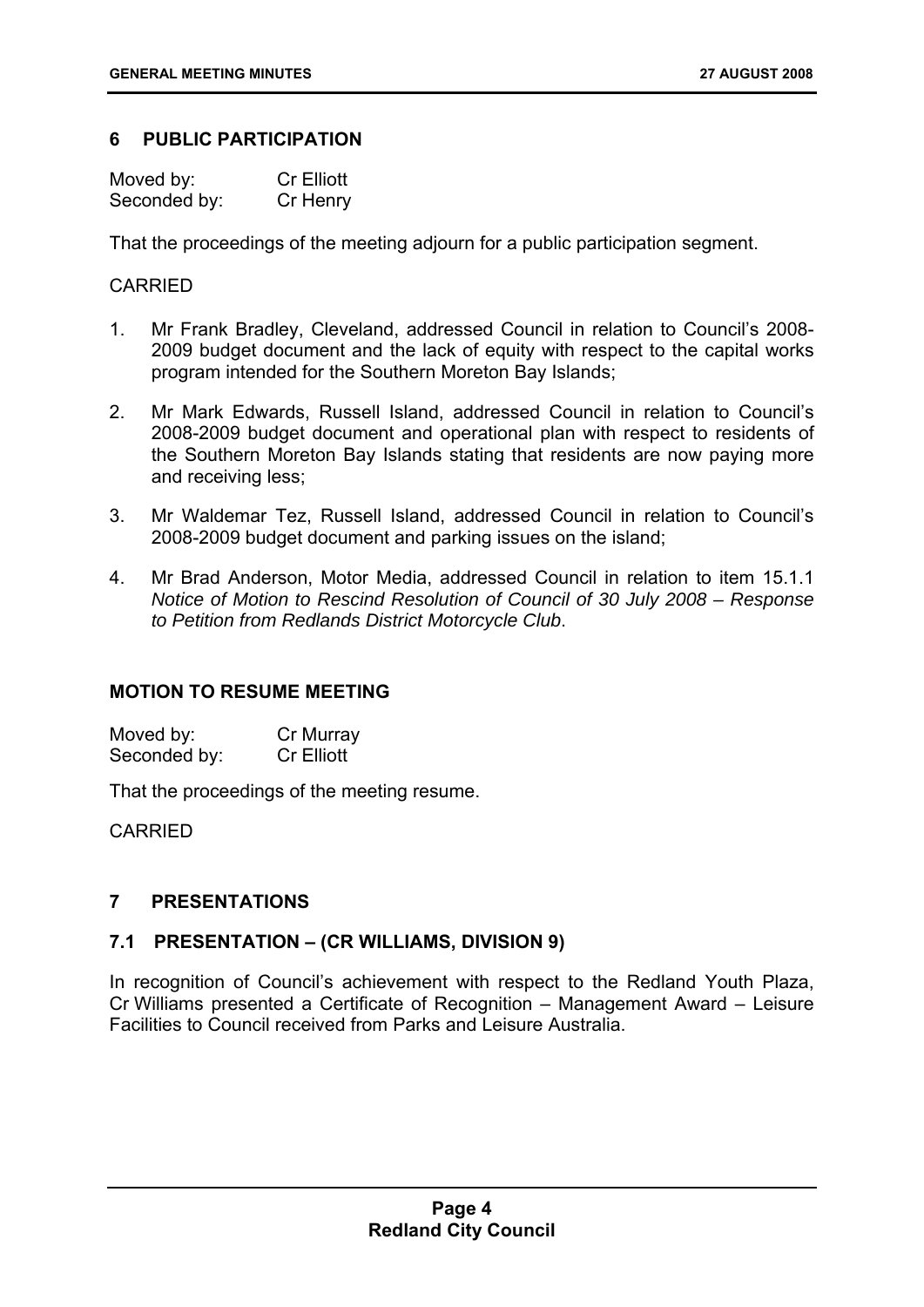#### **7.2 PRESENTATION 0 (CR TOWNSEND, DIVISION 5)**

In recognition of Council's achievement with respect to the Southern Moreton Bay Islands Open Space Plan 2006, Cr Townsend presented a Certificate of Recognition – Planning Award (QLD) to Council received from Parks and Leisure Australia.

#### **8 MOTION TO ALTER THE ORDER OF BUSINESS**

| Moved by:    | Cr Dowling  |
|--------------|-------------|
| Seconded by: | Cr Williams |

- 1. That Item 15.1.1 (as listed on the agenda) Notice of Motion to Rescind Resolution of Council of 30 July 2008 – Item 10.1.2 – Response to Petition from Redlands District Motorcycle Club be brought forward and discussed as the first item of business; and
- 2. That item 15.4.1 Notice of Motion to Amend Resolution of Council of 30 July 2008 – Item 14.3 – Appointment of Chief Executive Officer, be brought forward and discussed as the second item of business.

CARRIED

#### **9 DECLARATION OF MATERIAL PERSONAL INTEREST ON ANY ITEMS OF BUSINESS**

Nil

Cr Dowling left the meeting at 4.05 pm (end of devotional) and returned at 4.07 pm (prior to public participation);

Cr Elliott left the meeting at 4.50 pm (end of item 15.4.1) which was discussed at the 2<sup>nd</sup> item of business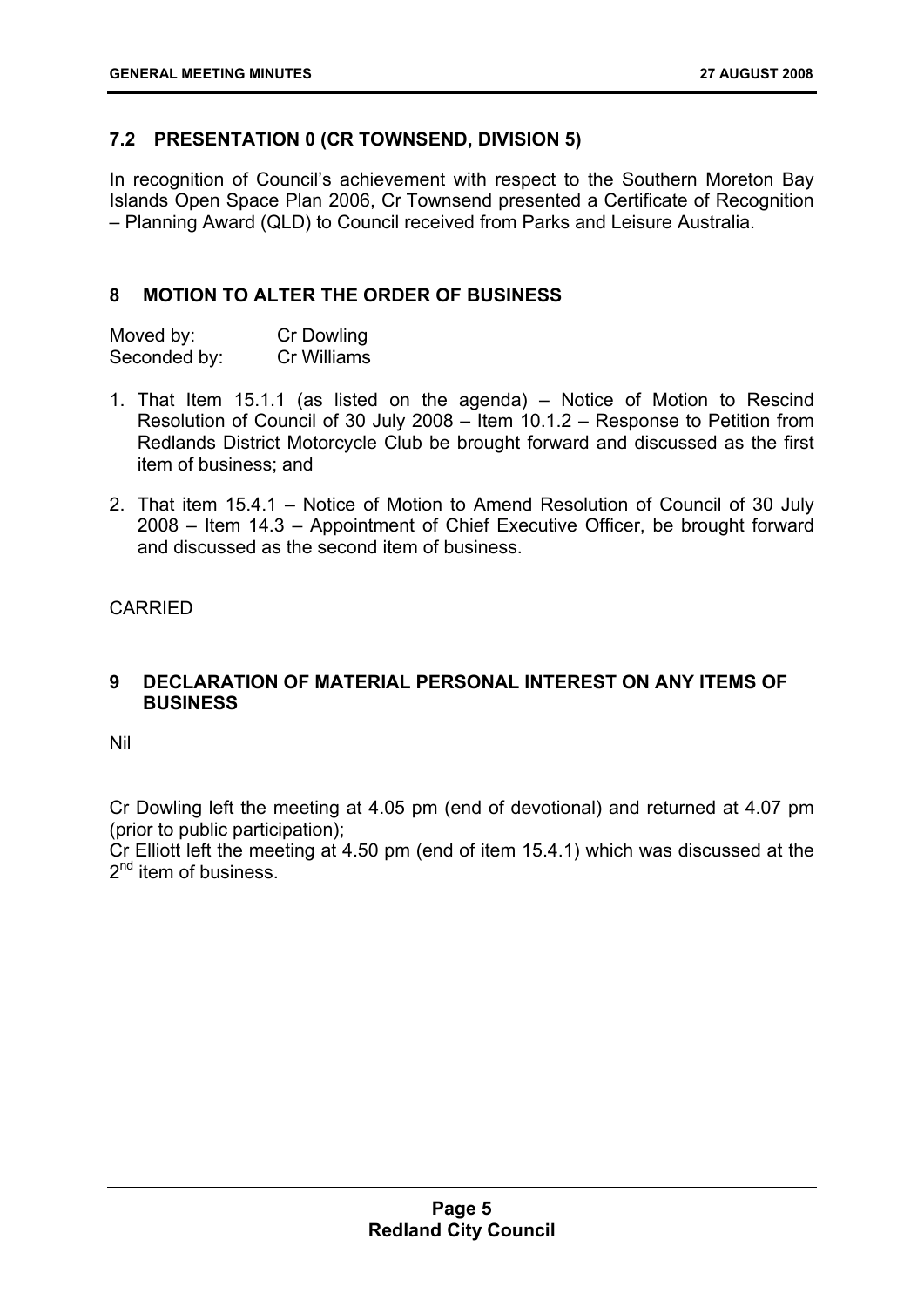#### **10 PLANNING & POLICY COMMITTEE 6/08/08 - RECEIPT AND ADOPTION OF REPORT**

| Moved by:    | Cr Murray   |
|--------------|-------------|
| Seconded by: | Cr Townsend |

That the Planning & Policy Committee report of 6 August 2008 be received.

CARRIED

#### **DECLARATION OF OPENING**

Cr Murray declared the meeting open at 9.00 am.

#### **RECORD OF ATTENDANCE AND LEAVE OF ABSENCE**

| <b>Committee Membership:</b>                      |                                                        |
|---------------------------------------------------|--------------------------------------------------------|
| Cr H Murray                                       | <b>Chair and Councillor Division 10</b>                |
| Cr W Boglary                                      | Councillor Division 1 – entered at 9.15am              |
| Cr C Ogilvie                                      | Councillor Division 2 – entered at 9.05am              |
| Cr D Henry                                        | Councillor Division 3 – entered at 9.03am              |
| Cr P Dowling                                      | <b>Councillor Division 4</b>                           |
| Cr B Townsend                                     | <b>Councillor Division 5</b>                           |
| Cr T Bowler                                       | Deputy Mayor Councillor Division 6 – entered at 9.12am |
| Cr M Elliott                                      | Councillor Division 7 – entered at 9.02am              |
| Cr K Reimers                                      | Councillor Division 8 – entered at 9.09am              |
| Cr K Williams                                     | <b>Councillor Division 9</b>                           |
| <b>Committee Manager:</b><br><b>Gary Photinos</b> | Acting General Manager Planning and Policy             |
| Officers:                                         |                                                        |
| Mr G Underwood                                    | <b>Acting Chief Executive Officer</b>                  |
| Mr G Kirby                                        | Regulatory & Health Service Manager                    |
| Ms A Wright                                       | Senior Advisor Open Space Planning                     |
|                                                   |                                                        |
| Minutes:                                          |                                                        |
| Ms V Rance                                        | Corporate Meetings & Registers Team                    |
|                                                   |                                                        |
|                                                   |                                                        |

#### **LEAVE OF ABSENCE**

| Moved by:    | Cr Dowling  |
|--------------|-------------|
| Seconded by: | Cr Townsend |

That leave of absence from today's meeting be approved for Cr M Hobson who is attending a Doctors appointment.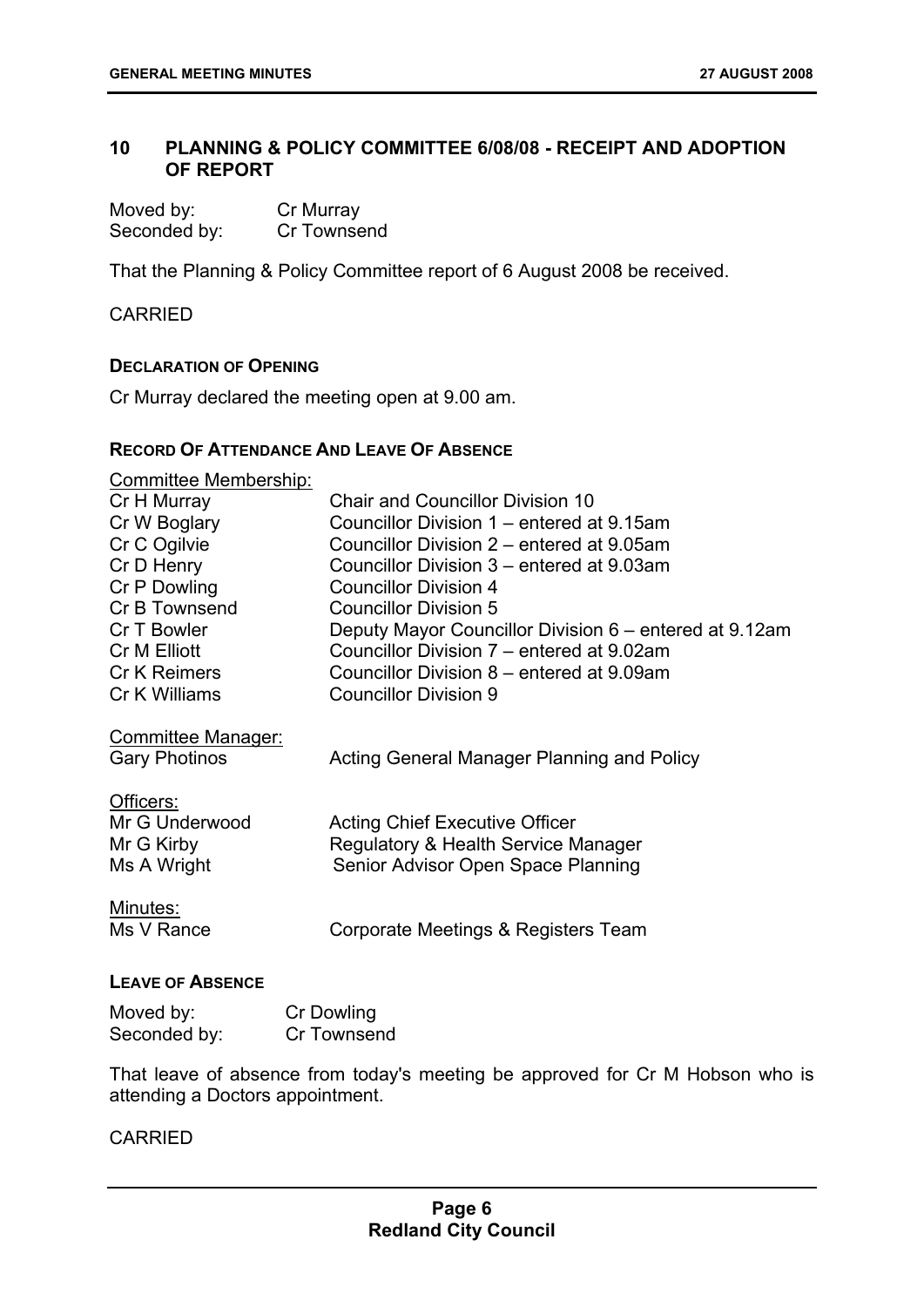#### **PUBLIC PARTICIPATION AT MEETING**

Nil.

**DECLARATION OF INTEREST**

Nil.

#### **MOTION TO ALTER THE ORDER OF BUSINESS**

Moved by: Cr Williams Seconded by: Cr Dowling

That a late item of business "Change of Condition for Permit to Drive on the Beaches of NSI" be received and discussed as Item 1.2.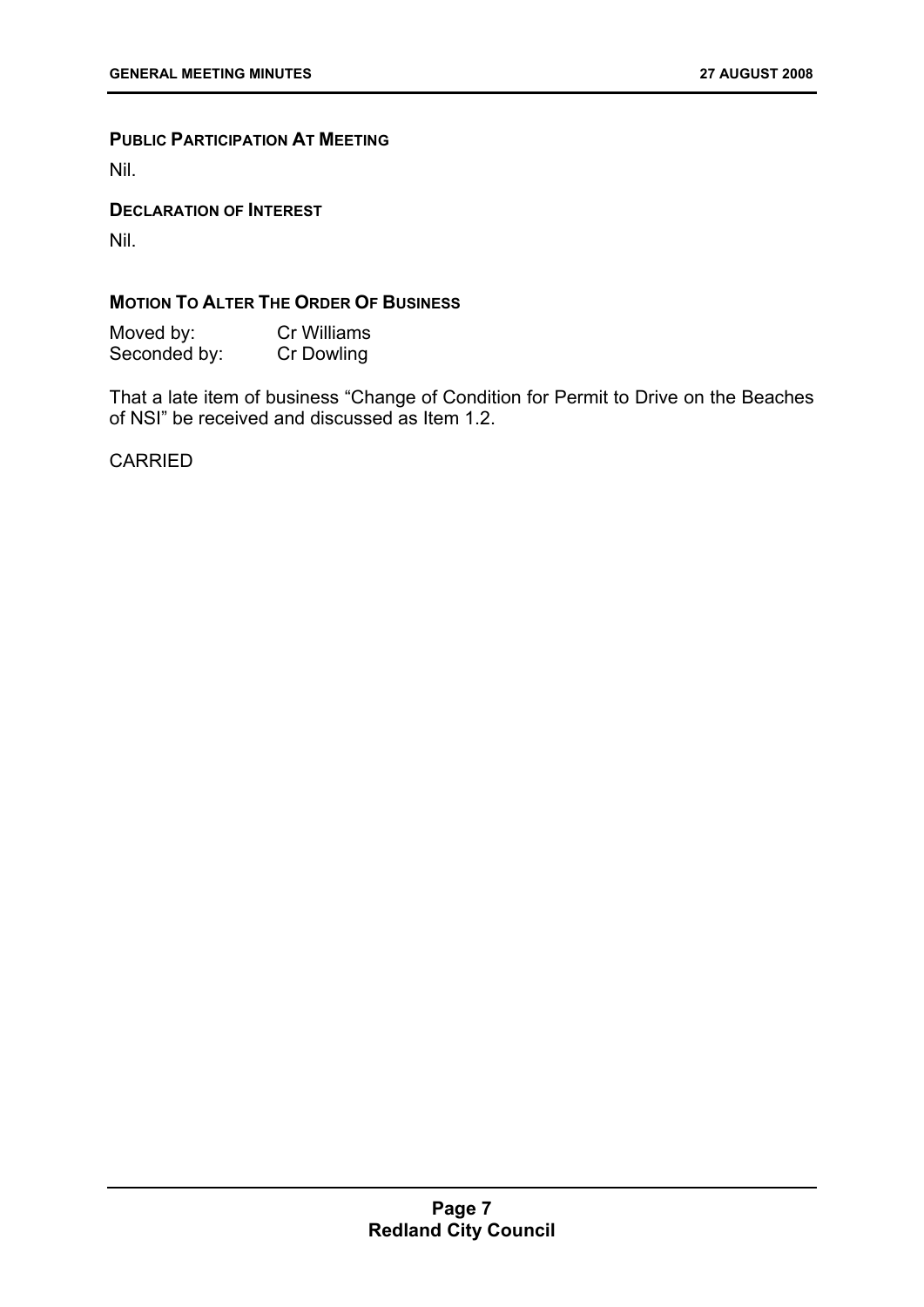#### **10.1 PLANNING AND POLICY**

#### **10.1.1 VEGETATION PROTECTION ORDER CONFIRMATION - BEACHCREST ROAD WELLINGTON POINT**

| <b>Dataworks Filename:</b>       | <b>EM Vegetation Protection</b>                                   |
|----------------------------------|-------------------------------------------------------------------|
| <b>Attachments:</b>              | <b>Expert Report</b>                                              |
| <b>Responsible Officer Name:</b> | Angela Wright<br><b>Acting Manager - Environmental Management</b> |
| <b>Author Name:</b>              | <b>Leo Newlands</b><br><b>Advisor - Reserves Management</b>       |

#### **EXECUTIVE SUMMARY**

Following an enquiry from a member of the community, the Environmental Management Group (EMG) began action to protect the Cook Pine (*Araucaria columnaris*) on Lot 4 RP 77497 under Local Law No.6, 'Protection of Vegetation'.

Council resolved on the 30<sup>th</sup> of April 2008 to make an Interim Vegetation Protection Order under the provision of Local Law No.6.

This report outlines the outcomes of expert report, public submissions and officer recommendations regarding the confirmation of a Full Vegetation Protection Order

#### **PURPOSE**

To recommend that Council resolve to confirm the Vegetation Protection Order under the provision of Local Law No. 6 'Protection of Vegetation' on the Cook Pine (*Araucaria columnaris*) located on Lot 4 RP 77497 and described as 62-64 Beachcrest Road Wellington Point

#### **BACKGROUND**

- Council's Local Law No. 6 'Protection of Vegetation' provides for the protection of vegetation through Vegetation Protection Orders.
- Council officers have noted the significance of the Cook Pine and recommended that action commence for its protection under a Vegetation Protection Order.
- Council resolved on the 30<sup>th</sup> of April, 2008 to make an Interim Protection Order under the provision of Local Law No.6.
- Discussions with the owner of the property (Mrs Hilda Barclay) and Mrs Barclay's son/caretaker (Mr Ross Barclay) in relation to the process and implementation of the VPO have been undertaken on three occasions.
- An expert report for the Cook Pine has been undertaken by Biodiversity Assessment & Management Pty Ltd (BAAM) and received.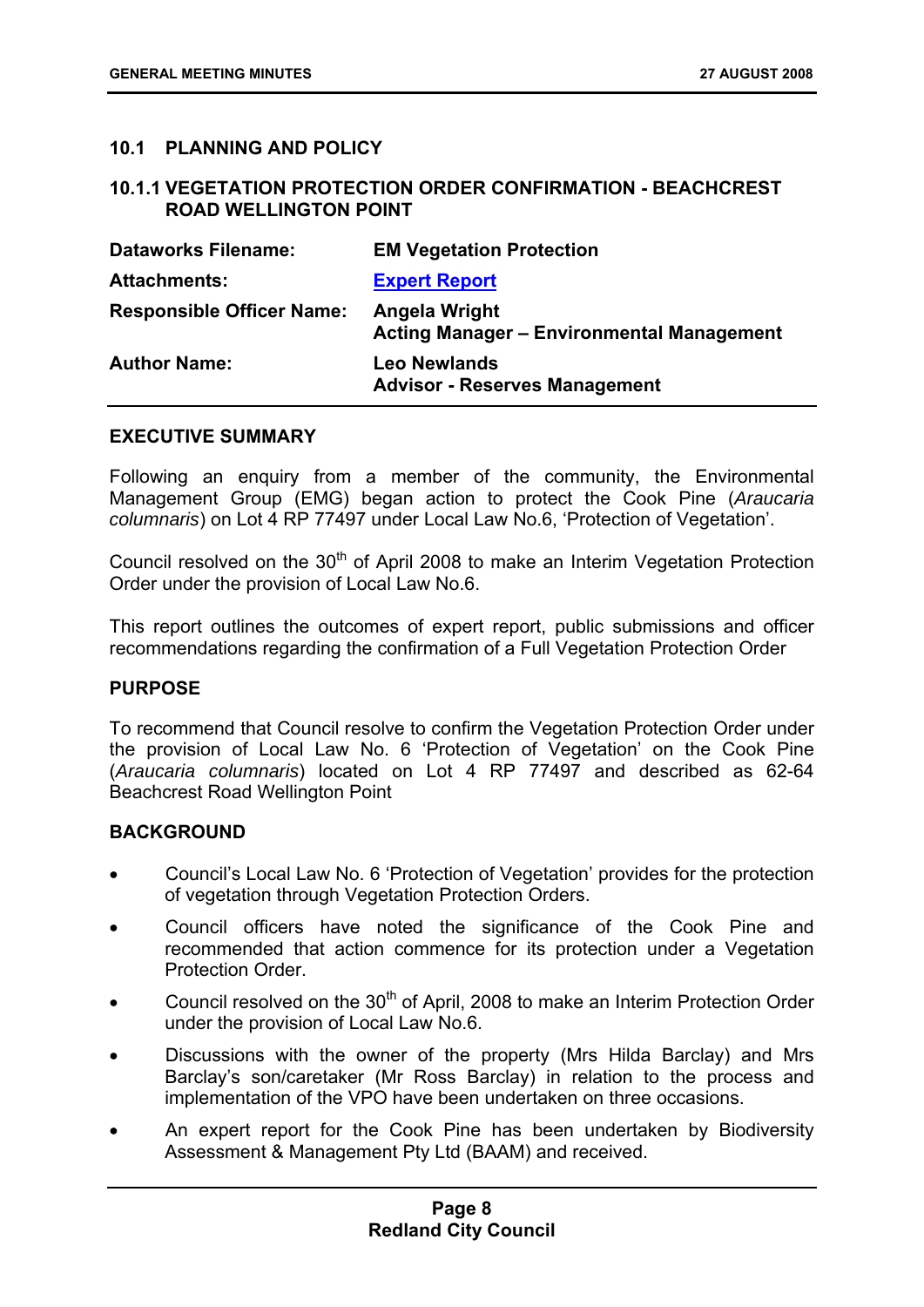• Public notification of the Vegetation Protection Order was advertised (16 May 2008) through the 'Redland Times' and a period of at least 21 days has been allocated for receiving public submissions. This has occurred as per provisions of Local Law No. 6. No Submissions were received.

#### **ISSUES**

MAKING OF VEGETATION PROTECTION ORDER'S UNDER LOCAL LAW 6 (PROTECTION OF VEGETATION)

Any person may apply to have a Vegetation Protection Order (VPO) placed on vegetation on private land. Local Law 6 (Protection of Vegetation) (LL6) provides the power for Local Government to make VPOs for 'significant vegetation' (defined under LL6) on private land. This request for a VPO must be assessed by Council and by resolution for an interim VPO be placed upon the tree. The Interim VPO will remain for 6 months in which time public notification with a minimum of 21 days for submissions to be received. The advertisement must detail the grounds on which the VPO is being made and invite public submissions within 21 days of a fixed date, for or against the order. No Submissions were received for this application.

During this time Council must also get an expert report by a qualified person, ensuring the order is consistent with and justified in light of the objects of the law. The expert report received from BAAM has confirmed the grounds for which the Interim VPO was placed on the tree.

The outcomes of the expert report and public submissions are subsequently presented to Council for a decision on whether the VPO is confirmed.

GROUNDS FOR THE VEGETATION PROTECTION ORDER

This application for VPO has stated the grounds for the application was the vegetation is important for its aesthetic value or its beneficial effect on the amenity of the locality in which it is situated; important for its age, height, trunk circumference or canopy spread and important for its unique contribution to the landscape

#### **RELATIONSHIP TO CORPORATE PLAN**

The recommendation primarily supports Council's strategic priority to ensure the enhancement of biodiversity including koala habitat, bushland, greenspace, waterways, catchments, air and coastal ecosystems in recognition of our unique location on Moreton Bay; as well as supporting Council's strategic priority to preserve a balance of urban, rural, bushland, village, coastal and island character of the Redlands by managing growth.

#### **FINANCIAL IMPLICATIONS**

#### Redland City Council

There are minor financial implications with this application associated with in-kind (advice) to the owners when required.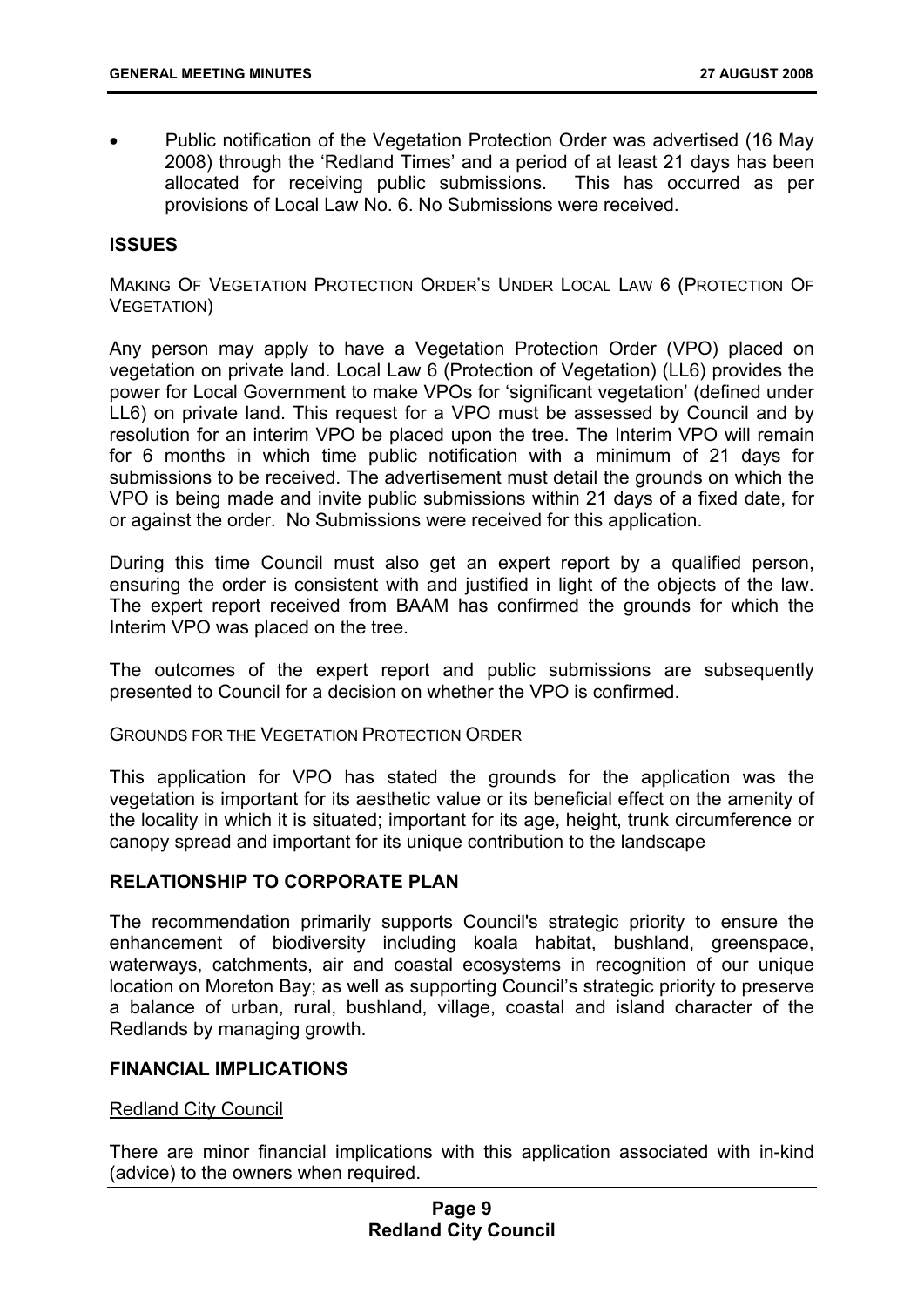#### Owner

There are costs to owners and/or applicants of \$125 associated with a permit to damage protected vegetation.

#### **PLANNING SCHEME IMPLICATIONS**

The Land Use Planning Group was consulted and it is considered that the outcome of recommendations in this report will not require any amendments to the Redlands Planning Scheme.

#### **CONSULTATION**

Consultation has been undertaken with Mrs Hilda Barclay (owner) and Mr Ross Barclay on three occasions. Both Mrs Barclay and Mr Ross Barclay where consulted with in relation to the process, purpose and implications of placing the VPO on the Cook Pine. Neither Mrs Barclay nor Mr Ross Barclay has provided any written submissions for or against the VPO being placed on the tree. Consultation was also undertaken with Environmental Management, Development Assessment; Operation and Maintenance, Biodiversity Assessment and Management (external consultants) and the general public.

#### **OPTIONS**

#### **PREFERRED**

- 1. That Council resolve to confirm a Vegetation Protection Order under the provisions of Local Law No. 6 'Protection of Vegetation' on the Cook Pine (*Araucaria columnaris)* located on Lot 4 RP 77497 and described as 62-64 Beachcrest Road Wellington Point; and
- 2. That damage to the tree is only permitted under Section 27 (J) "if the damage is allowed under a permit issued by Council under the provisions of this Local Law".

#### **ALTERNATIVE**

That Council resolve to **not** confirm a Vegetation Protection Order under the provisions of Local Law No. 6 'Protection of Vegetation' on the Cook Pine (*Araucaria columnaris)* located on Lot 4 RP 77497 and described as 62-64 Beachcrest Road Wellington Point.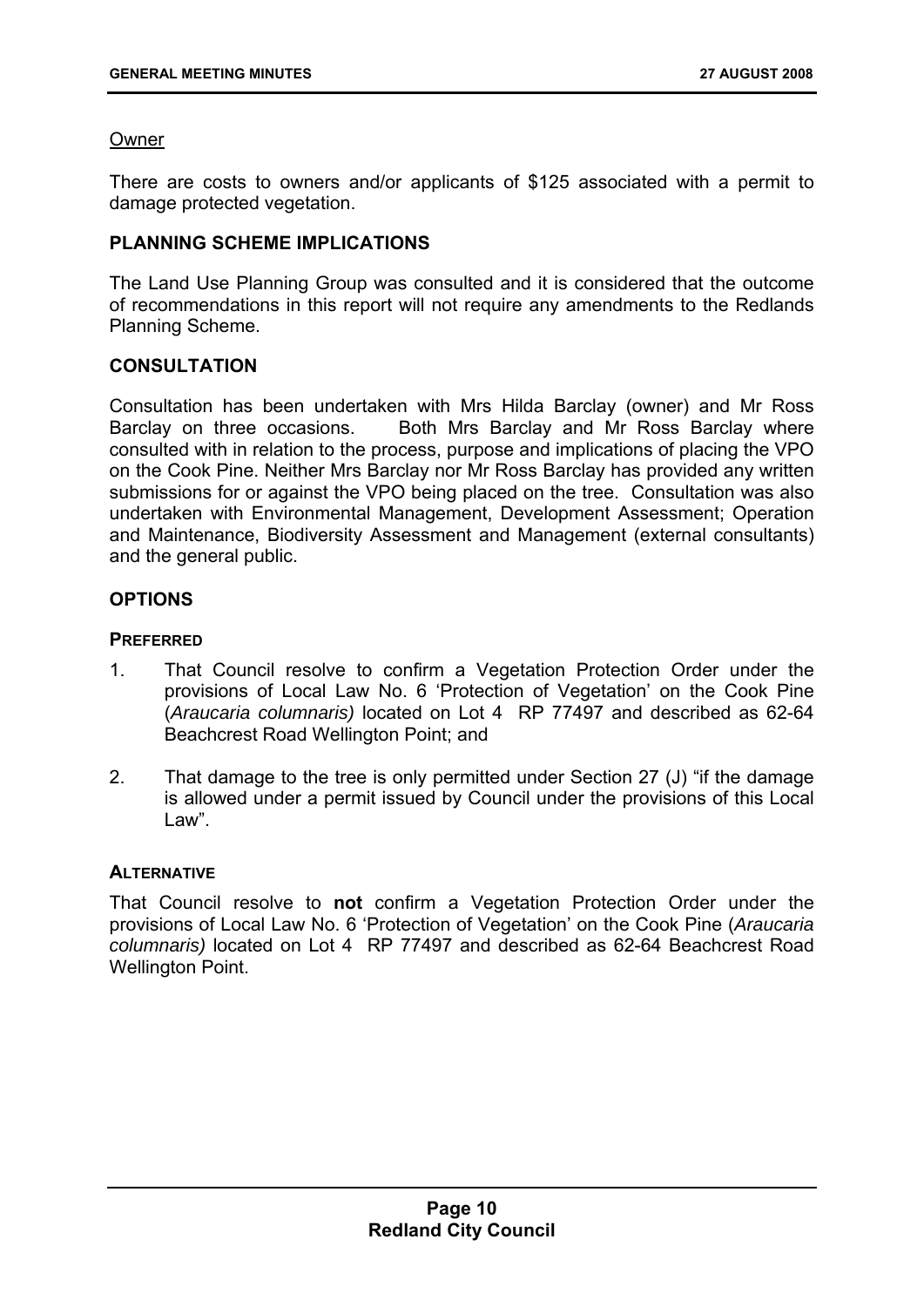#### **OFFICER'S/COMMITTEE RECOMMENDATION/ COUNCIL RESOLUTION**

| Moved by:    | Cr Murray         |
|--------------|-------------------|
| Seconded by: | <b>Cr Reimers</b> |

**That Council resolve as follows:** 

- **1. To confirm a Vegetation Protection Order under the provisions of Local Law No. 6 'Protection of Vegetation' on the Cook Pine (Araucaria columnaris) located on Lot 4 RP 77497 and described as 62-64 Beachcrest Road Wellington Point; and**
- **2. That damage to the tree is only permitted under Section 27 (J) "if the damage is allowed under a permit issued by Council under the provisions of this Local Law".**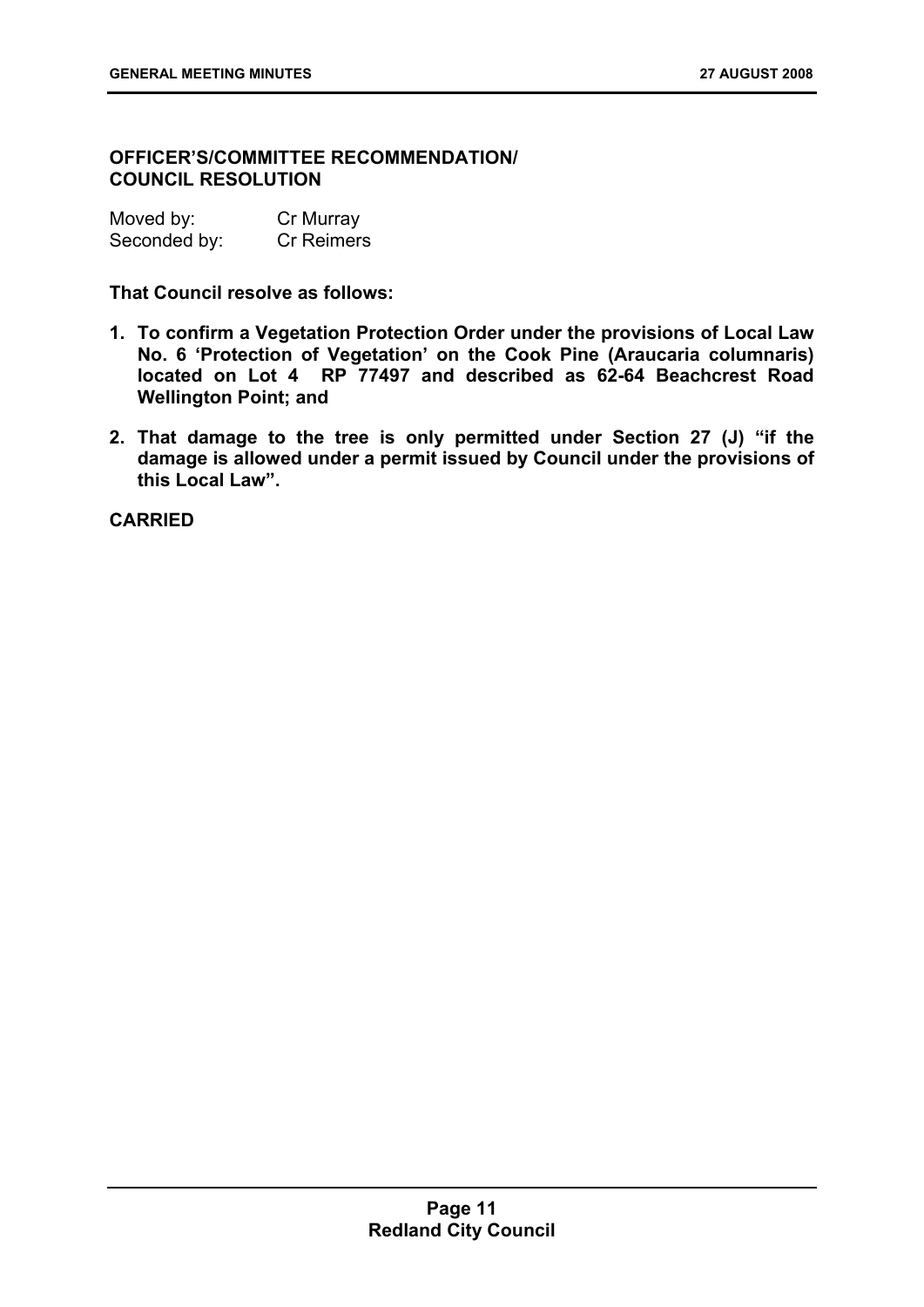#### **10.1.2 CHANGE OF CONDITION FOR PERMIT TO DRIVE ON THE BEACHES OF NSI**

| <b>Dataworks Filename:</b>       | <b>L&amp;E 4WD Beach Access Permits</b>                         |
|----------------------------------|-----------------------------------------------------------------|
| <b>Responsible Officer Name:</b> | Angela Wright<br><b>Acting Manager Environmental Management</b> |
| <b>Author Name:</b>              | <b>Dan Carter</b><br><b>Senior Advisor Natural Environment</b>  |

#### **EXECUTIVE SUMMARY**

Council, through Local Law 15 (Parks and Reserves), has required the public to apply for a beach permit to drive off road vehicles (ORV) along the beaches of North Stradbroke Island.

As part of the Flinders Beach Land Management Plan 2005-2009 (FBLMP) concerns had been raised in regards to public safety with the conflict between ORV and recreational users.

Council, with University of Sunshine Coast (USC) have undertaken studies on the level of impact from ORV on the beach and the fauna. On the recommendations of this study, Council resolved on the 27 June 2007 to create a new permit condition for Beach access permits on Main and Flinders Beach, North Stradbroke Island.

The original condition stated that access onto the beach or driving on the beach 1 hour before and 1 hour after high tide is not permitted. High tide will be calculated from published tide times for Brisbane Bar with Flinders Beach -0.36hrs and Main Beach -1.20hrs.

Based on data collected over the last financial year and advice from staff at Stradbroke Holiday Parks and Maritime Safety Queensland it was recommended that an amendment of the original condition is made.

It is proposed that Council consider amending the original condition to read that access onto the beach or driving on the beach 1 hour before and 1 hour after high tide is not permitted. High tide will be calculated from published tide times for Brisbane Bar with both Flinders Beach and Main Beach -1.20hrs.

#### **PURPOSE**

For Council to consider an amendment to the Beach access permits on Flinders and Main Beach, North Stradbroke Island. The proposed amended condition is that access onto the beach or driving on the beach 1 hour before and 1 hour after high tide is not permitted. High tide will be calculated from published tide times for Brisbane Bar with Flinders and Main Beach -1.20 hours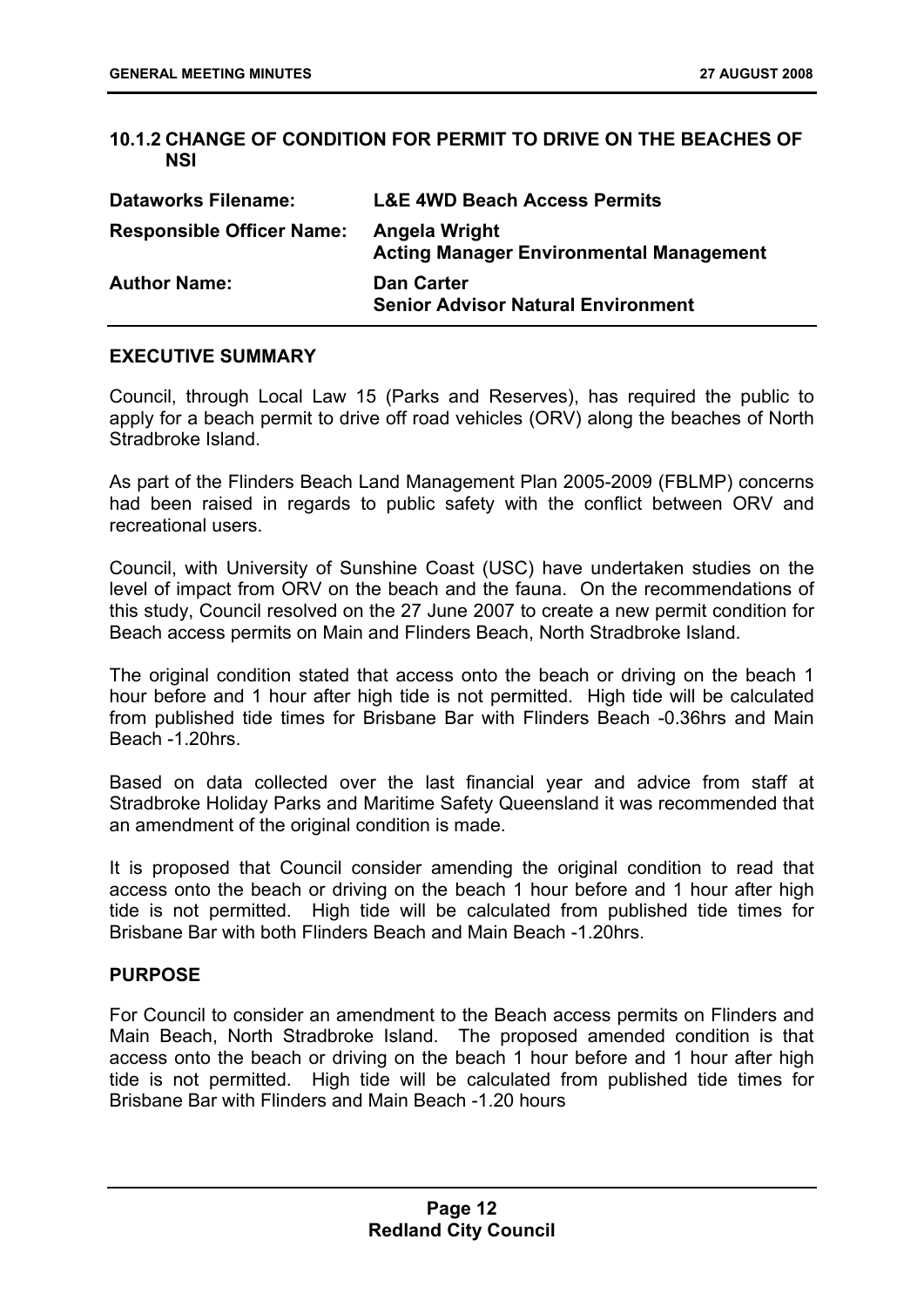The proposed amendment to the current condition is based on updated information and will assist in alleviating current confusion to permit holders and recreational users.

#### **BACKGROUND**

- 19 April 1995 Council resolved to adopt a vehicle access permit system which applies to all vehicles accessing the beaches on North Stradbroke Island;
- 17 December 2004 Council resolved that "*Council allow the Draft Flinders Beach Land Management Plan to be put out for public comment for 4 weeks commencing mid January 2005);*
- 22 June 2005 Council resolved to adopt the Flinders Beach Land Management Plan 2005-2009, which included key management actions for ORV's;
- 27 June 2007 Council resolved to include a new condition for beach access permits (Flinders and Main Beach) to limit vehicle access and driving a vehicle on the beach.; and
- 14 July 2007 review of 4WD Permit and current beach access conditions. This review has indicated that the original condition require amendment based on advice received during the review process.

#### **ISSUES**

#### **AMENDMENT TO CURRENT CONITION FOR THE BEACH PERMIT SYSTEM**

Local Law 15 (Parks and Reserves) provides the ability for Council to set conditions for the permitted use of Council's parks and reserves. Council used this head of power to introduce the beach access permits for ORV on Flinders and Main Beaches, North Stradbroke Island beaches in 2007.

Section 16 of Local law 15 Policy No 15 (Parks and Reserves) 1999 prescribes the conditions of beach access permit and further allows Council to set other conditions it deems appropriate from time to time.

It will be established by the information obtained from the review process that Council deem appropriate to amend the adjustment times required from published high tide time from Brisbane Bar for Flinders Beach on North Stradbroke Island. This advice is that Flinders Beach high tide times are -1.20 hours from the published Brisbane Bar times.

#### **CURRENT USE OF THE BEACHES**

Last years data provided during the review process has indicated that there has been an increase in permits issued from 10, 205 permits in the period 2006/2007 to 10, 588 permits issued for the 2007/2008 period.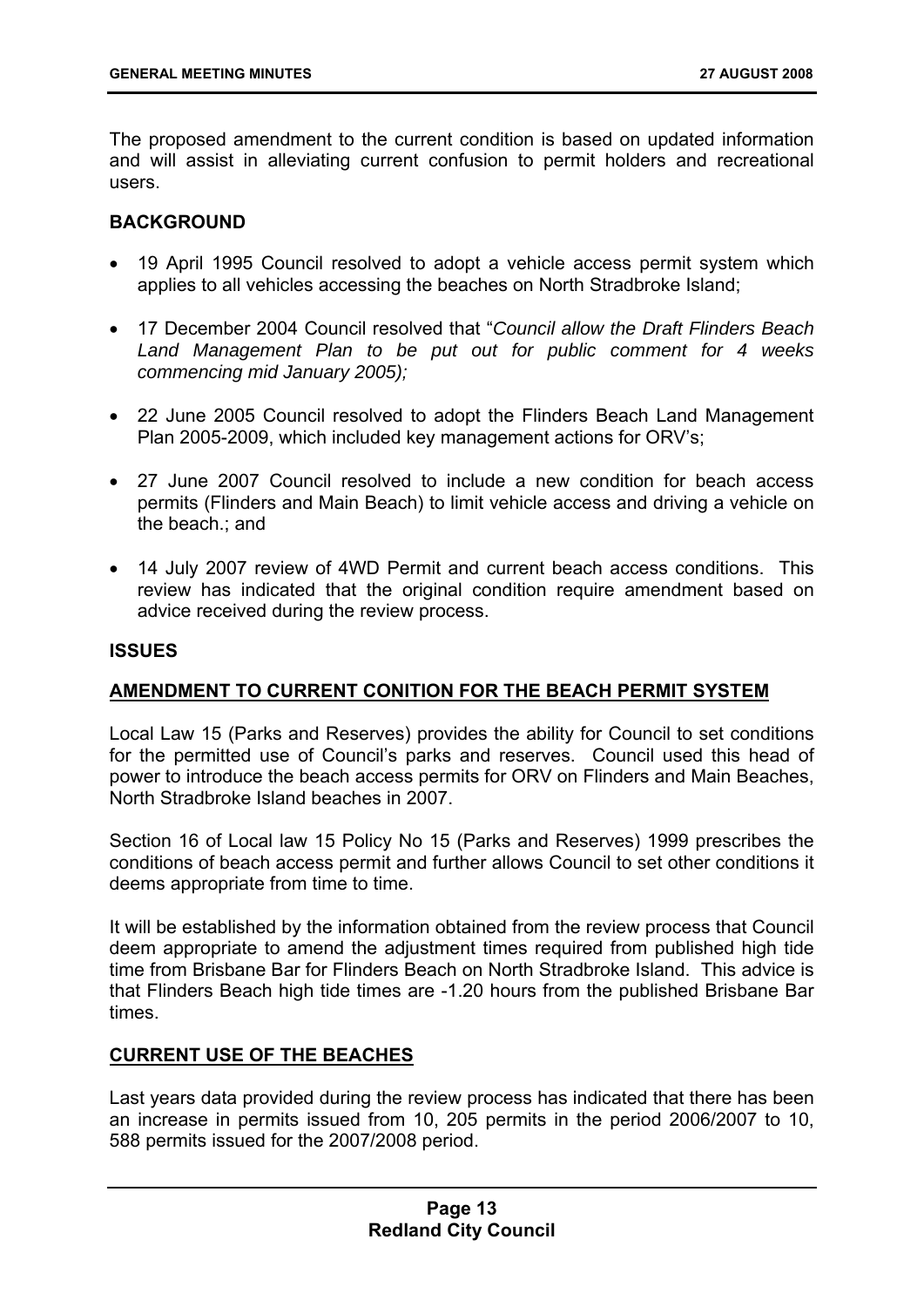The proposed amendment to existing beach access permit (Flinders and Main Beach) will provide uniformity and less confusion for permit holders and recreational users on the two beaches.

#### **CONCLUSION**

The current review of the beach access permits has provided new information that will assist in reducing confusion to permit holders and recreational users accessing and driving on Flinders and Main Beach, North Stradbroke Island.

This is likely to assist in gaining greater compliance, given that it will provide uniformity in the calculations of the high tide on Flinders and Main Beaches. This will improve safety and allow recreational activities to occur on the beaches during high tide periods free of vehicles.

#### **RELATIONSHIP TO CORPORATE PLAN**

The recommendation primarily supports Council's strategic priority to ensure the enhancement of biodiversity including koala habitat, bushland, greenspace, waterways, catchments, air and coastal ecosystems in recognition of our unique location on Moreton Bay.

#### **FINANCIAL IMPLICATIONS**

Local Laws teams see no impact on resources or financial as staff will be present on the Island in accordance to current enforcement processes.

#### **PI ANNING SCHEME IMPLICATIONS**

The Land Use Planning Group was consulted and it is considered that the outcome of recommendations in this report will not require any amendments to the Redlands Planning Scheme.

#### **CONSULTATION**

- Compliance Services Unit;
- Stradbroke Holiday Parks;
- Parks and Conservation Unit:
- Marketing and Communication; and
- Maritime Safety Queensland.

#### **OPTIONS**

#### **PREFERRED**

That Council resolve in accordance with section 16 (m) of Local Law Policy 15 (Parks and Reserves) 1999 to amend the condition for beach access permits as follows;

"That access onto the beach and driving of a vehicle on the beach 1 hour before and 1 hour after high tide is not permitted. High tide will be calculated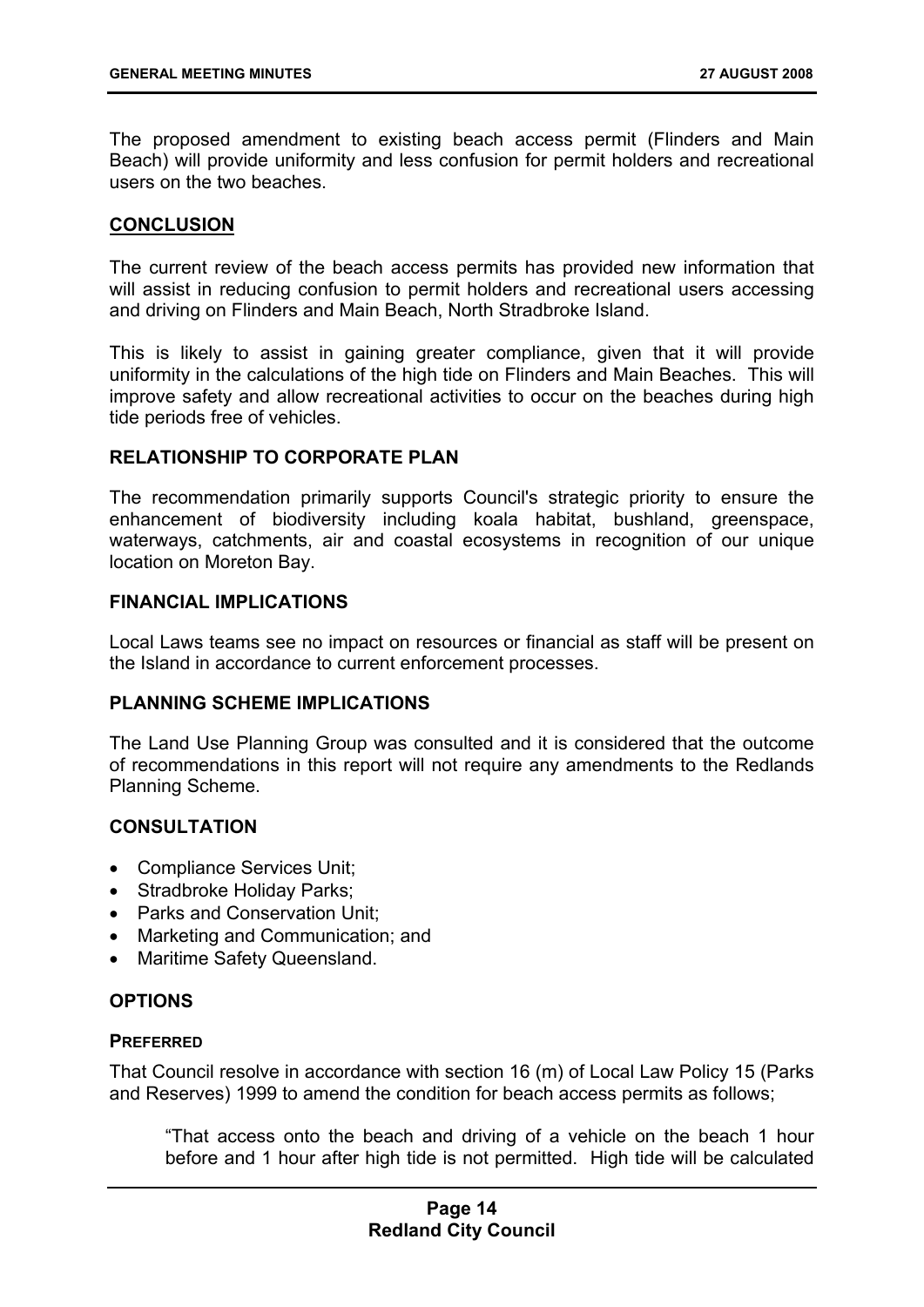as minus 1hr 20minutes (-1.2hrs) from published tide times for Brisbane Bar for Flinders Beach and Main Beach."

#### **ALTERNATIVE**

That Council resolve NOT to amend the high tide calculations for Flinders Beach, North Stradbroke Island.

#### **OFFICER'S RECOMMENDATION**

That Council resolve in accordance with section 16 (m) of Local Law Policy 15 (Parks and Reserves) 1999 to amend the condition for beach access permits as follows;

"That access onto the beach and driving of a vehicle on the beach 1 hour before and 1 hour after high tide is not permitted. High tide will be calculated as minus 1hr 20minutes (-1.2hrs) from published tide times for Brisbane Bar for Flinders Beach and Main Beach."

#### **COMMITTEE RECOMMENDATION/ COUNCIL RESOLUTION**

| Moved by:    | Cr Murray  |
|--------------|------------|
| Seconded by: | Cr Reimers |

**That Council resolve as follows:** 

- **1. To adopt the Officer's Recommendation with the following amendment:** 
	- **(a) Delete (-1.2hrs); and**
- **2. In accordance with section 16(m) of Local Law Policy 15 (Parks and Reserves) 1999 to amend the condition for beach access permits as follows:**

**"That access onto the beach and driving of a vehicle on the beach 1 hour before and 1 hour after high tide is not permitted. High tide will be calculated as minus 1hr 20minutes from published tide times for Brisbane Bar for Flinders Beach and Main Beach."**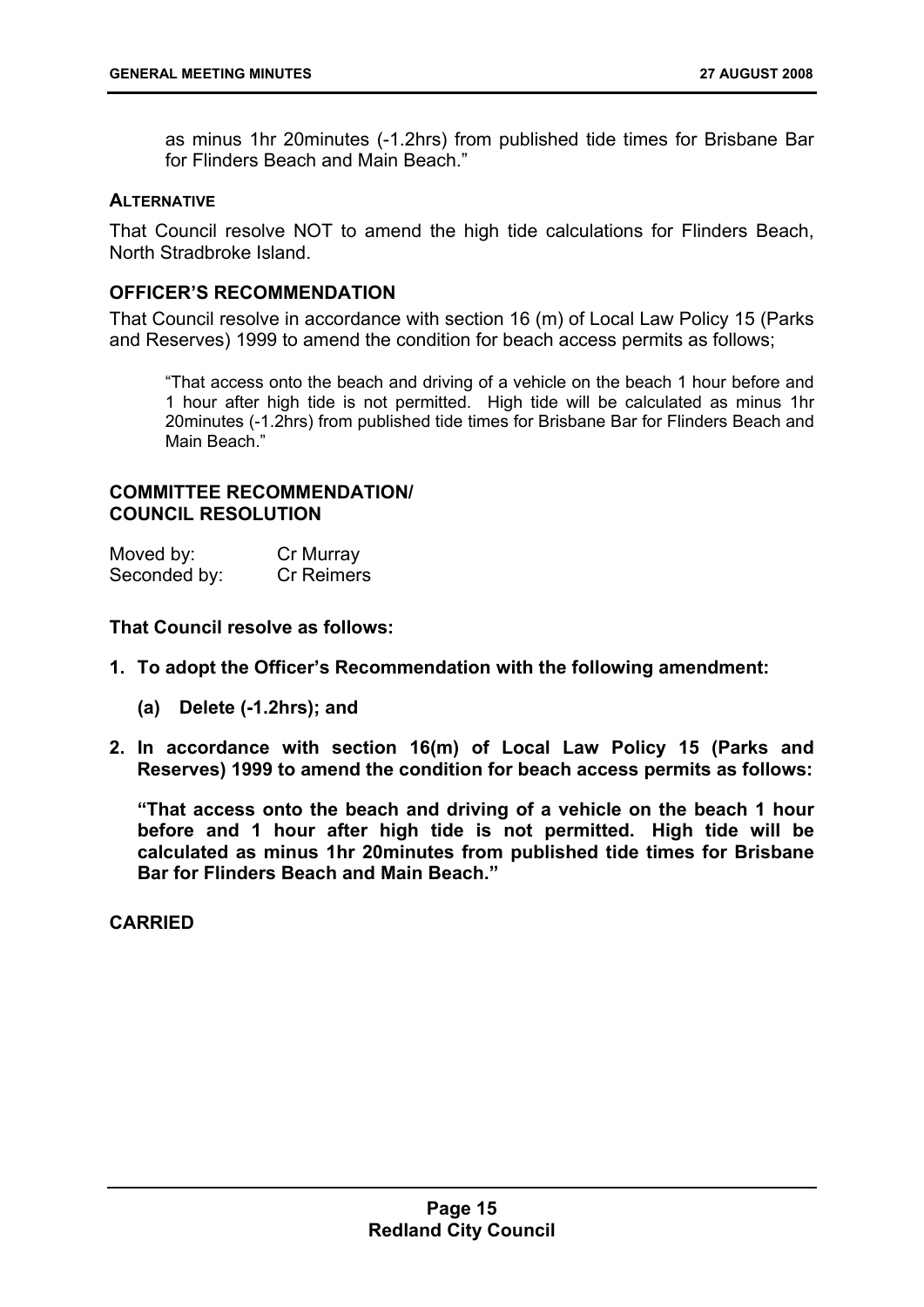#### **10.2 CONFIDENTIAL REPORTS**

#### **10.2.1 INTERIM VEGETATION PROTECTION ORDER - BIRKDALE ROAD, BIRKDALE**

| <b>Dataworks Filename:</b>       | <b>EM Vegetation Protection Orders</b>                          |
|----------------------------------|-----------------------------------------------------------------|
| <b>Responsible Officer Name:</b> | Angela Wright<br><b>Acting Manager Environmental Management</b> |
| <b>Author Name:</b>              | <b>Leo Newlands</b><br><b>Advisor - Reserves Management</b>     |

#### **EXECUTIVE SUMMARY**

A request has been received from the Councillor for Division 10 for vegetation protection to apply to a mature Blue Gums tree (*Eucalyptus tereticornis*) on the northeast corner (adjacent to Birkdale Rd) on the property described in Vegetation Protection Application No. 5.

This report outlines the rationale and considerations for the proposed Interim Vegetation Protection Order for the tree. It is further recommended that the details of the report remain confidential until such time as the land owner has been officially notified on the proposed vegetation protection order.

#### **PURPOSE**

That Council resolve to make an Interim Vegetation Protection Order under the provision of Local Law No. 6 "Protection of Vegetation" on one *Eucalyptus tereticornis* tree on the property described in Vegetation Protection Application No. 5.

#### **BACKGROUND**

- Council's Local Law 6 (Protection of Vegetation) provides for the protection of vegetation through Vegetation Protection Orders.
- Council officers have noted the significance of the mature koala habitat trees and trees with heritage value and recommend that action commence for its protection under a Vegetation Protection Order.

#### **ISSUES**

#### **MAKING OF AN INTERIM VEGETATION PROTECTION ORDER**

Council may make a Vegetation Protection Order (VPO) to protect significant vegetation, as defined under s3. of Local Law 6( Protection of Vegetation) on freehold land.

In the making of a vegetation protection order, Council may resolve to apply an Interim VPO which remains in place for 6 months, while the requirements for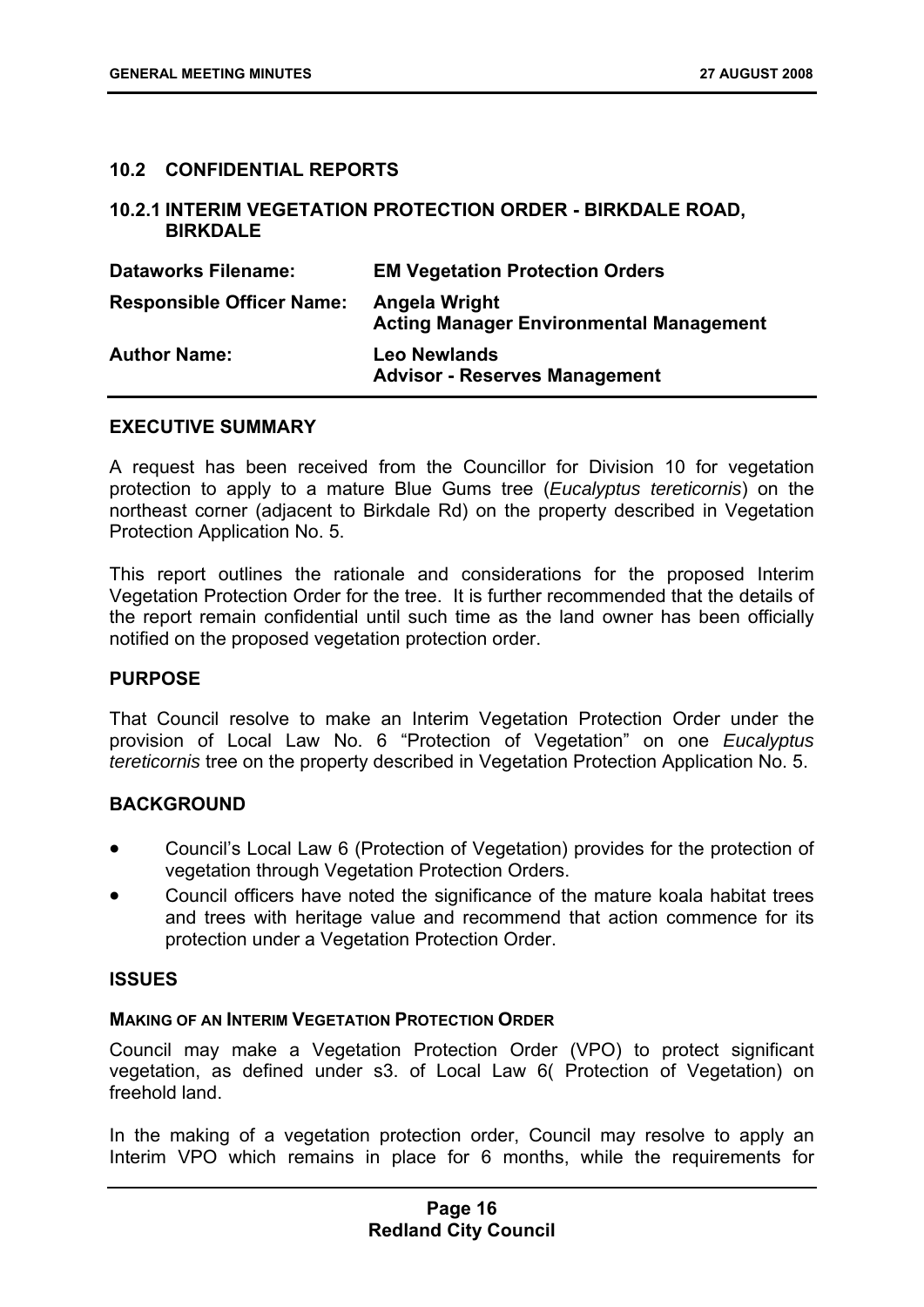establishing a VPO can be undertaken. These include public notification and the calling of public submissions and the commissioning of an expert report. The interim order ensures that the tree is protected during this time. Once Council has considered all the necessary information it may at a subsequent meeting confirm or revoke the vegetation protection order.

#### **GROUNDS FOR THE VEGETATION PROTECTION ORDER**

Local Law 6 (Protection of Vegetation) defines significant vegetation by providing specific criteria. It is recommended that the tree is protected because it achieves the following criteria;

- A valuable part of the natural heritage of the area
- a significant habitat for native animals (including native or migratory birds) or part of a fauna and flora corridor
- significant part of a vegetation system or other ecological system
- important for its aesthetic value or its beneficial effect on the amenity of the locality in which it is situated;
- important for its age, height, trunk circumference or canopy spread; and it is
- important for its unique contribution to the landscape.
- A visual buffer against unsightly objects or a buffer against pollutants, light spillage noise or other factors that have a negative effect on the environment

The Eucalyptus tree is a large healthy mature tree which is approximately 1.5 metres across at breast height and appears frequently used by fauna given it is heavily scratched.

#### **DAMAGE TO PROTECTION VEGETATION**

Subordinate Local Law No. 6 (Protection of Vegetation) describes the circumstances when vegetation protected by a VPO may be damaged other than by the grant of a permit. These include,

- (b) if the damage is:-
	- 1. within ten (10) metres of a constructed dwelling house lawfully in existence at the date of commencement of this Local Law;
	- 2. within three (3) metres of a building or structure (other than a dwelling or fence) or the foundations of a building or structure (other then a dwelling or fence) lawfully in existence at the date of commencement of this Local Law;
	- 3. within three (3) metres of the site of a proposed building or structure (other than fence) in respect to which a development permit or preliminary approval has been granted under the provisions of the *Integrated Planning*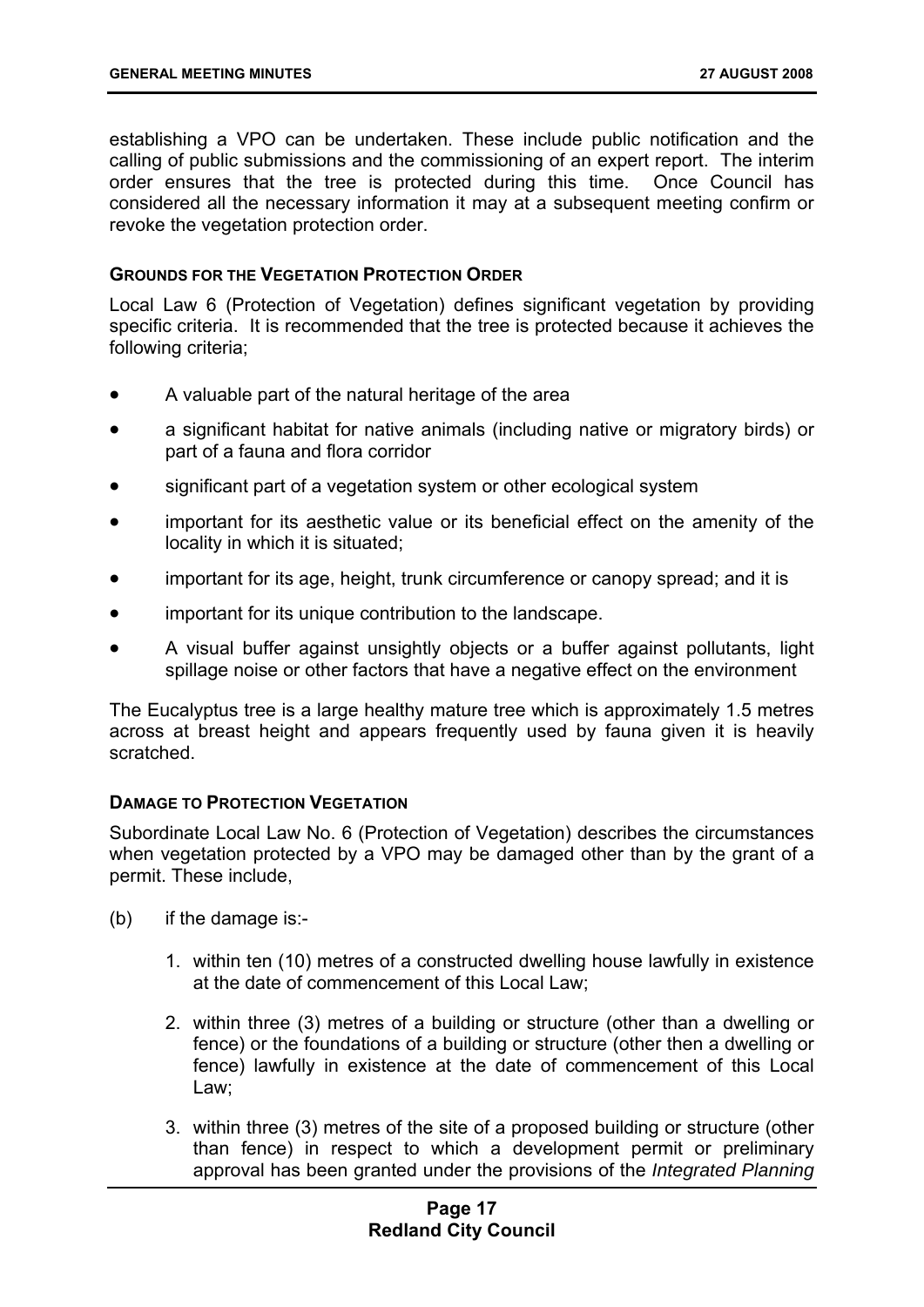*Act 1997* (as amended from time to time) to the carrying out of work pursuant to the provisions of the *Building Act 1975* and Standard Building Local Laws as amended from time to time:

- 4. within three (3) metres of the boundary between land under separate ownership and is reasonably necessary for erecting or maintaining a dividing fence;
- 5. within three (3) metres of the boundary between land under separate ownership and is reasonably necessary for a survey of the boundary by a registered surveyor;
- 6. within three (3) metres of the boundary between land under separate ownership and is reasonably necessary to establish or maintain a fire break;

#### **except where a vegetation protection order has been declared for the express purpose of protecting such vegetation.**

Therefore, it would be a condition under a Vegetation Protection Order that damage to the tree can only occur where Council has issued a permit for such works. Currently damage under the circumstances listed can occur without a permit.

#### **RELATIONSHIP TO CORPORATE PLAN**

The recommendation primarily supports Council's strategic priority to ensure the enhancement of biodiversity including koala habitat, bushland, greenspace, waterways, catchments, air and coastal ecosystems in recognition of our unique location on Moreton Bay. as well as supporting Council's strategic priority to preserve a balance with urban, rural, bushland, village, coastal and island character of the Redlands by managing growth.

#### **FINANCIAL IMPLICATIONS**

Council costs associated with making an Interim Vegetation Protection order would be in the order of \$1,200.00 for the preparation of the expert report and advertising of public submissions notice. Ongoing costs to Council should the order be confirmed will be associated with in-kind support (advice) to the owners when required from Council's arborist.

Any works to the tres that may be required while the interim order in place will require a permit application to be made to Council. Currently, Council charges applicants \$125.00 (general permit) to assess an application for a permit to damage protected vegetation.

#### **PLANNING SCHEME IMPLICATIONS**

The Land Use Planning Group was consulted and it is considered that the outcome of recommendations in this report will not require any amendments to the Redlands Planning Scheme.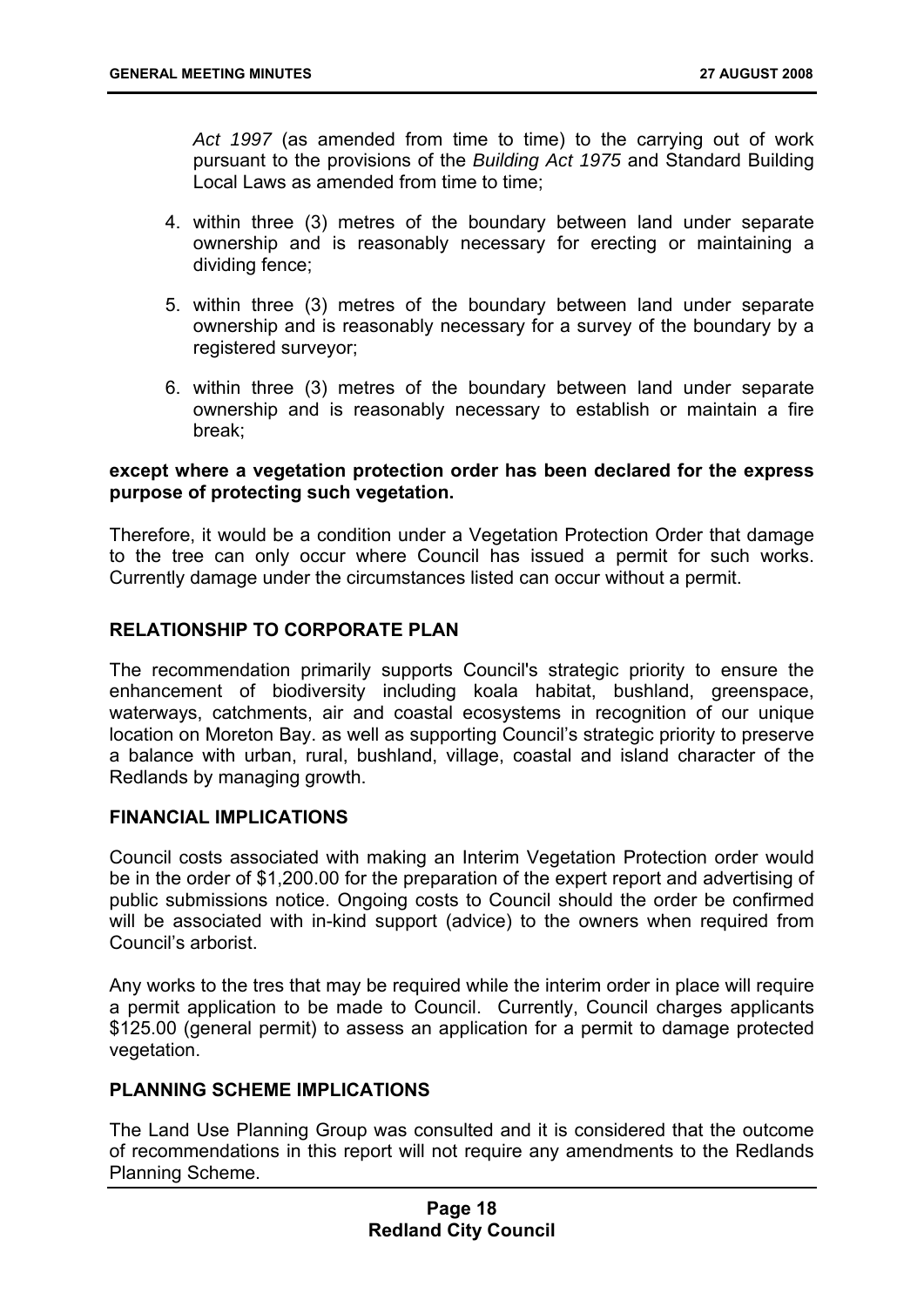#### **CONSULTATION**

If Council resolves to begin action to protect the Eucalyptus tree, the owner of the land will need to be given written notice of the Order. It is recommended that the details of this report are kept confidential until such time as the owner has received official notification.

Once the land owner has been notified, a public notice of the Order must be advertised in the local newspaper. One requirement of the notice is to invite submissions for or against the Order.

#### **OPTIONS**

#### **PREFERRED**

That Council resolve:

- 1. To make an Interim Vegetation Protection Order under the provision of Local Law No. 6 "Protection of Vegetation" on one *Eucalyptus tereticornis* tree on the eastern boundary (adjacent to Birkdale Road) on the property described in Vegetation Protection Application No. 5;
- 2. That damage to the tree is only permitted under Section 27 (J) "if the damage is allowed under a permit issued by Council under the provisions of this Local Law"; and
- 3. That the details of the interim vegetation protection order contained within this report remain confidential to the public until the landowner has been officially notified.

#### **ALTERNATIVE**

That Council resolve to **not** make an Interim Vegetation Protection Order under the provision of Local Law No. 6 "Protection of Vegetation" on one *Eucalyptus tereticornis* tree on the eastern boundary (adjacent to Birkdale Road) on the property described in the Vegetation Protection Application No. 5.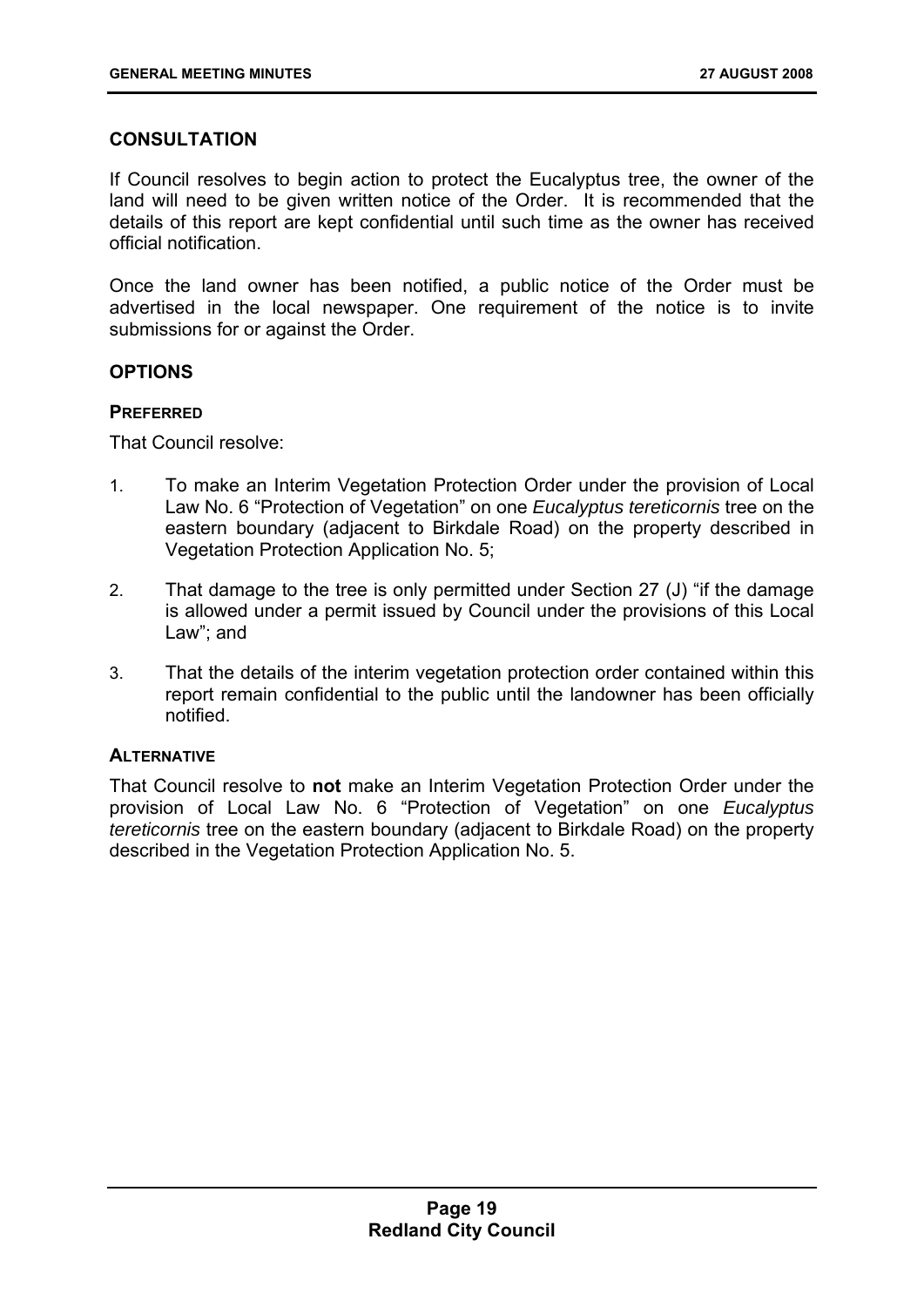#### **OFFICER'S/COMMITTEE RECOMMENDATION/ COUNCIL RESOLUTION**

| Moved by:    | Cr Murray  |
|--------------|------------|
| Seconded by: | Cr Reimers |

**That Council resolve as follows:** 

- **1. To make an Interim Vegetation Protection Order under the provision of Local Law No. 6 "Protection of Vegetation" on one** *Eucalyptus tereticornis* **tree on the property described in Vegetation Protection Application No. 5;**
- **2. That damage to the tree is only permitted under Section 27(J) "if the damage is allowed under a permit issued by Council under the provisions of this Local Law"; and**
- **3. That the details of the interim vegetation protection order contained within this report remain confidential to the public until the landowner has been officially notified.**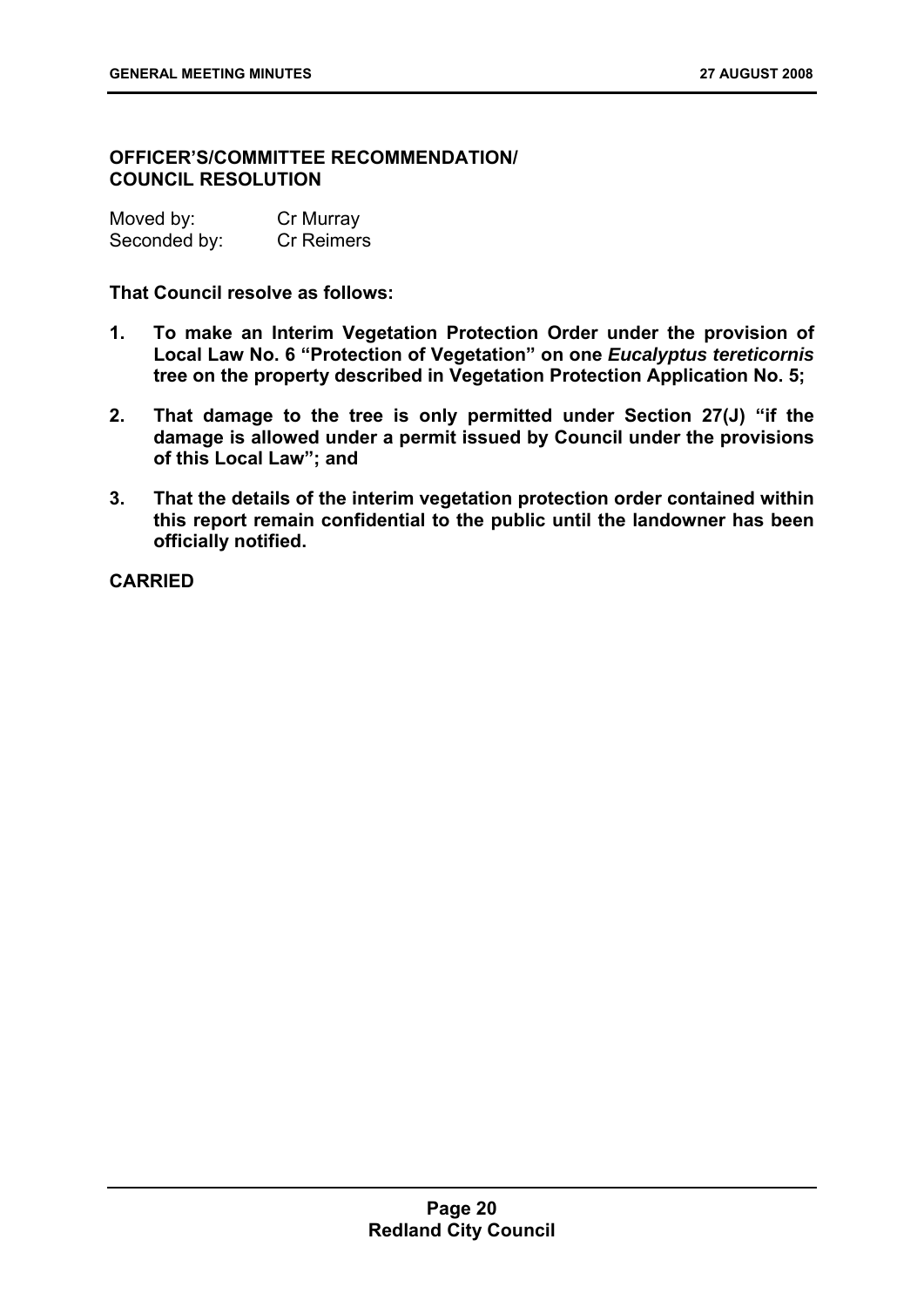#### **10.2.2 INTERIM VEGETATION PROTECTION ORDER – BIRKDALE**

| <b>Dataworks Filename:</b>       | <b>EM Vegetation Protection Orders</b>                          |
|----------------------------------|-----------------------------------------------------------------|
| <b>Responsible Officer Name:</b> | Angela Wright<br><b>Acting Manager Environmental Management</b> |
| <b>Author Name:</b>              | <b>Leo Newlands</b><br><b>Advisor - Reserves Management</b>     |

#### **EXECUTIVE SUMMARY**

A request has been received from Council Officers for vegetation protection to apply to three mature Blue Gums (*Eucalyptus tereticornis)* trees on the eastern boundary adjacent to Birkdale Road on Lot 22 RP 854160.

This report outlines the rationale and considerations for the proposed Interim Vegetation Protection Order for the trees. It is further recommended that the details of the report remain confidential until such time as the land owner has been officially notified on the proposed vegetation protection order.

#### **PURPOSE**

That Council resolve to make an Interim Vegetation Protection Order under the provision of Local Law No. 6 "Protection of Vegetation" on three *Eucalyptus tereticornis* trees on Lot 22 RP 854160.

#### **BACKGROUND**

- Council's Local Law 6 (Protection of Vegetation) provides for the protection of vegetation through Vegetation Protection Orders.
- Council officers have noted the significance of the mature koala habitat trees and recommend that action commence for their protection under a Vegetation Protection Order.

#### **ISSUES**

#### **MAKING OF AN INTERIM VEGETATION PROTECTION ORDER**

Council may make a Vegetation Protection Order (VPO) to protect significant vegetation, as defined under s3. of Local Law 6( Protection of Vegetation) on freehold land.

In the making of a vegetation protection order, Council may resolve to apply an Interim VPO which remains in place for 6 months, while the requirements for establishing a VPO can be undertaken. These include public notification and the calling of public submissions and the commissioning of an expert report. The interim order ensures that the trees are protected during this time. Once Council has considered all the necessary information it may at a subsequent meeting confirm or revoke the vegetation protection order.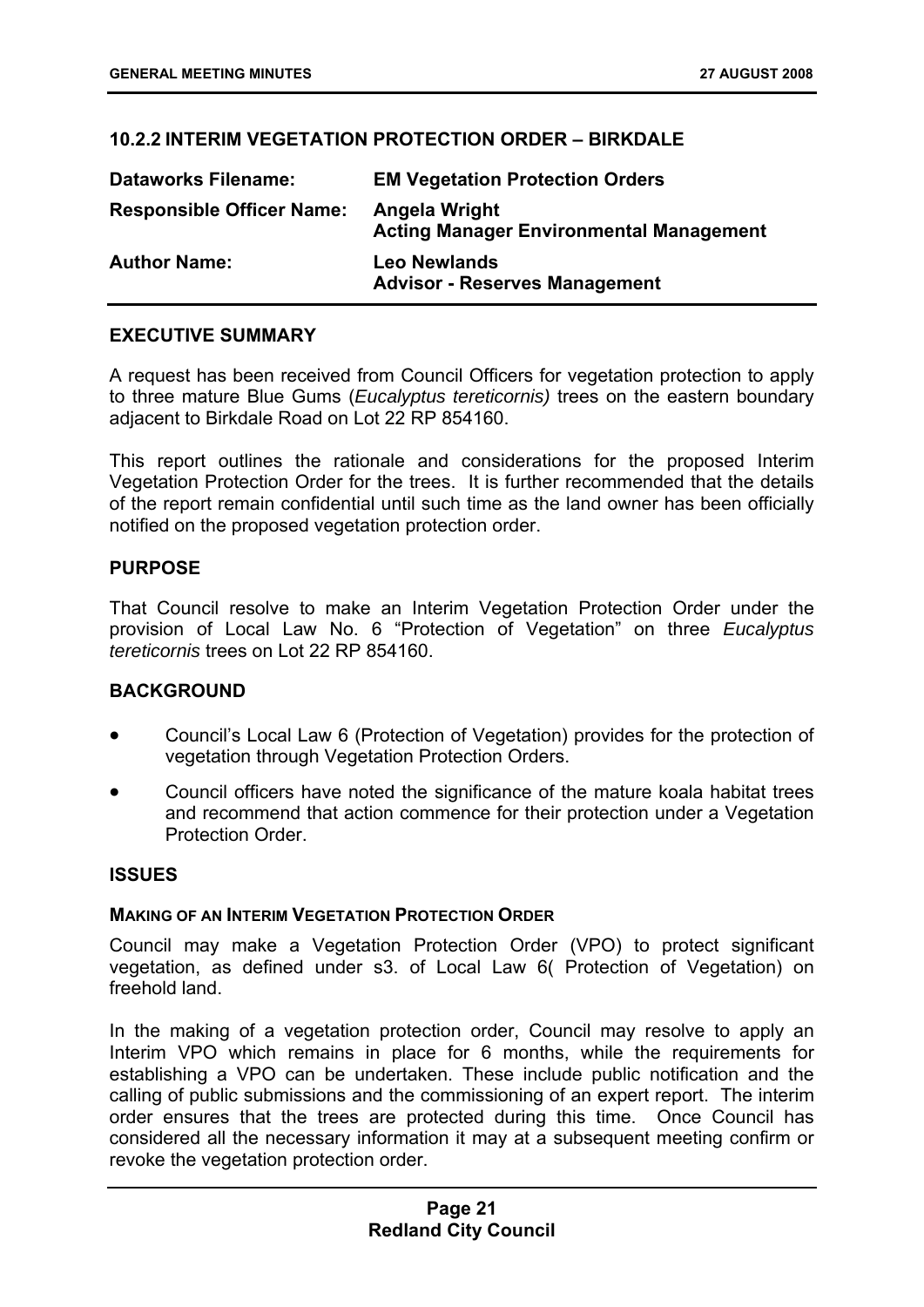#### **GROUNDS FOR THE VEGETATION PROTECTION ORDER**

Local Law 6 (Protection of Vegetation) defines significant vegetation by providing specific criteria. It is recommended that the trees are protected because they achieve the following criteria;

- a significant habitat for native animals (including native or migratory birds) or part of a fauna and flora corridor;
- significant part of a vegetation system or other ecological system;
- important for their aesthetic value or their beneficial effect on the amenity of the locality in which it is situated;
- important for their age, height, trunk circumference or canopy spread;
- important for their unique contribution to the landscape; and they are
- A visual buffer against unsightly objects or a buffer against pollutants, light spillage noise or other factors that have a negative effect on the environment

#### **DAMAGE TO PROTECTION VEGETATION**

Subordinate Local Law No. 6 (Protection of Vegetation) describes the circumstances when vegetation protected by a VPO may be damaged other than by the grant of a permit. These include,

- (b) if the damage is:-
	- 1. within ten (10) metres of a constructed dwelling house lawfully in existence at the date of commencement of this Local Law;
	- 2. within three (3) metres of a building or structure (other than a dwelling or fence) or the foundations of a building or structure (other then a dwelling or fence) lawfully in existence at the date of commencement of this Local Law;
	- 3. within three (3) metres of the site of a proposed building or structure (other than fence) in respect to which a development permit or preliminary approval has been granted under the provisions of the Integrated Planning Act 1997 (as amended from time to time) to the carrying out of work pursuant to the provisions of the *Building Act 1975* and Standard Building Local Laws as amended from time to time:
	- 4. within three (3) metres of the boundary between land under separate ownership and is reasonably necessary for erecting or maintaining a dividing fence;
	- 5. within three (3) metres of the boundary between land under separate ownership and is reasonably necessary for a survey of the boundary by a registered surveyor;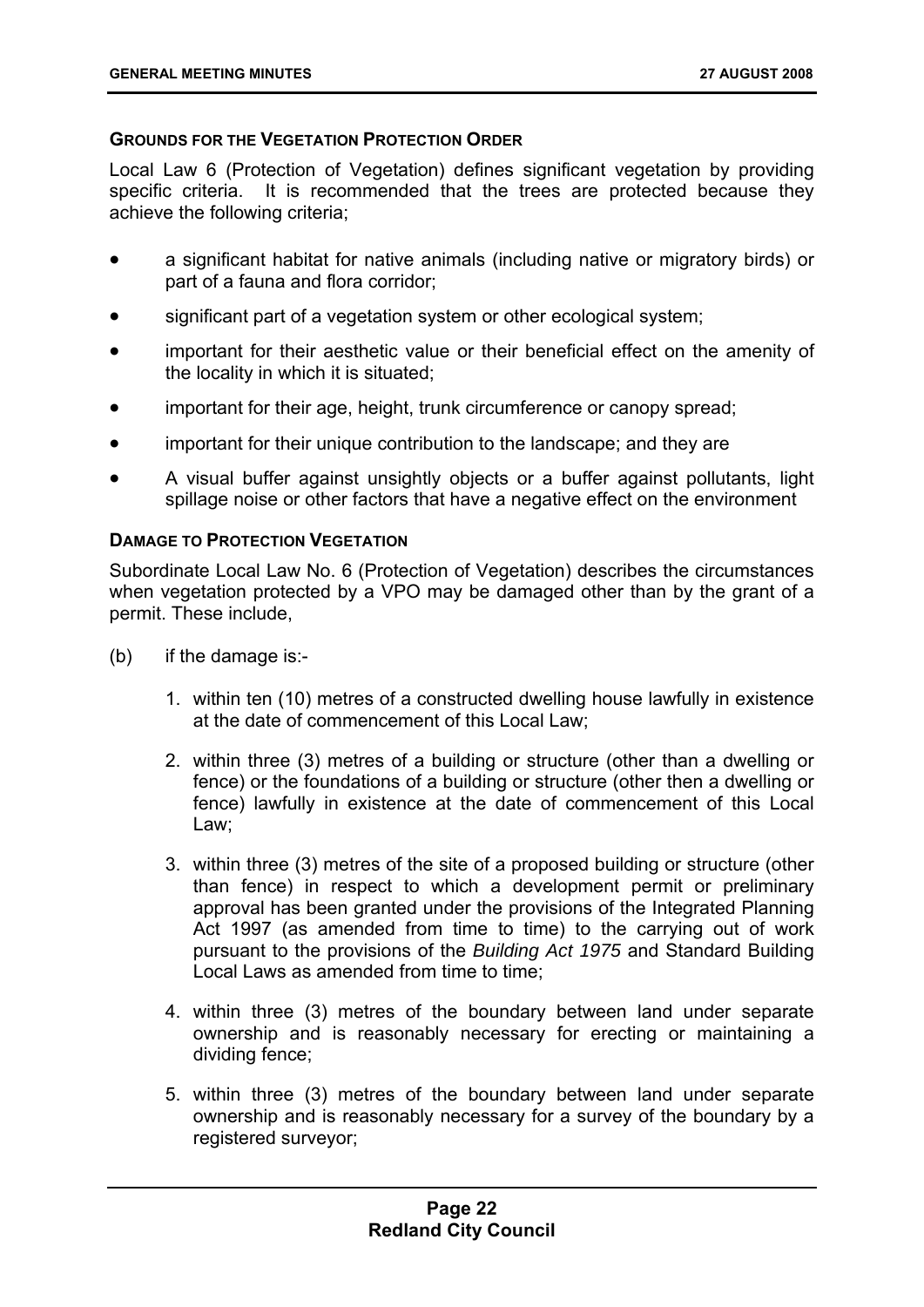6. within three (3) metres of the boundary between land under separate ownership and is reasonably necessary to establish or maintain a fire break;

#### **except where a vegetation protection order has been declared for the express purpose of protecting such vegetation.**

Therefore, it would be a condition under a Vegetation Protection Order that damage to the trees can only occur where Council has issued a permit for such works. Currently damage under the circumstances listed can occur without a permit.

#### **RELATIONSHIP TO CORPORATE PLAN**

The recommendation primarily supports Council's strategic priority to ensure the enhancement of biodiversity including koala habitat, bushland, greenspace, waterways, catchments, air and coastal ecosystems in recognition of our unique location on Moreton Bay as well as supporting Council's strategic priority to preserve a balance with urban, rural, bushland, village, coastal and island character of the Redlands by managing growth.

#### **FINANCIAL IMPLICATIONS**

Council costs associated with making an Interim Vegetation Protection order would be in the order of \$1,200.00 for the preparation of the expert report and advertising of public submissions notice. Ongoing costs to Council should the order be confirmed will be associated with in-kind support (advice) to the owners when required from Council's arborist.

Any works to the trees that may be required while the interim order in place will require a permit application to be made to Council. Currently, Council charges applicants \$125.00 (general permit) to assess an application for a permit to damage protected vegetation.

#### **PLANNING SCHEME IMPLICATIONS**

The Land Use Planning Group was consulted and it is considered that the outcome of recommendations in this report will not require any amendments to the Redlands Planning Scheme.

#### **CONSULTATION**

If Council resolves to begin action to protect the Eucalyptus trees the owner of the land will need to be given written notice of the Order. It is recommended that the details of this report are kept confidential until such time as the owner has received official notification.

Once the land owner has been notified, a public notice of the Order must be advertised in the local newspaper. One requirement of the notice is to invite submissions for or against the Order.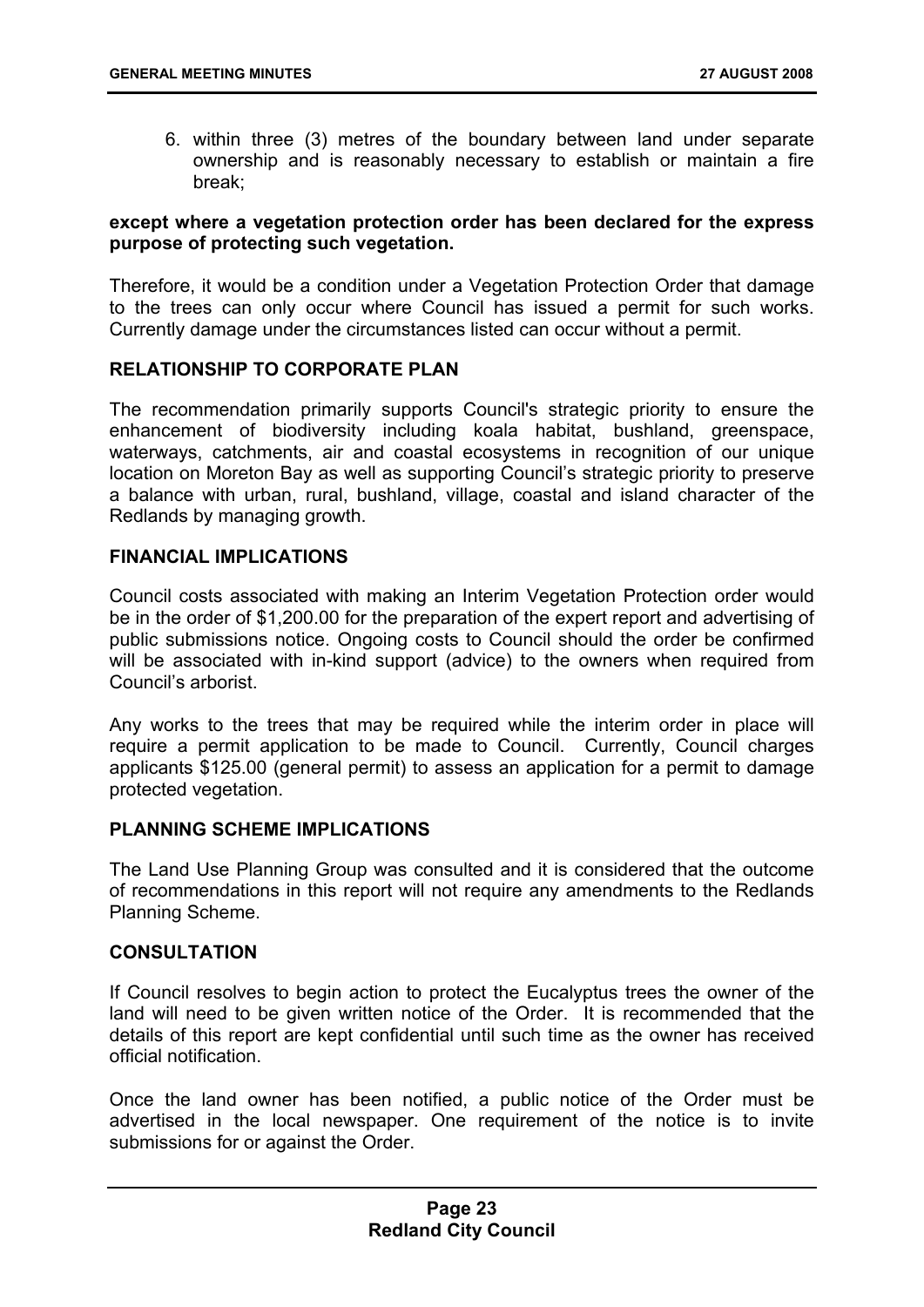#### **OPTIONS**

#### **PREFERRED**

That Council resolve:

- 1. To make an Interim Vegetation Protection Order under the provision of Local Law No. 6 "Protection of Vegetation" on three *Eucalyptus tereticornis* trees on Lot 22 RP 854160;
- 2. That damage to the trees is only permitted under Section 27 (J) "if the damage is allowed under a permit issued by Council under the provisions of this Local Law"; and
- 3. That the details of the interim vegetation protection order contained within this report remain confidential to the public until the landowner has been officially notified.

#### **ALTERNATIVE**

That Council resolve to **not** make an Interim Vegetation Protection Order under the provision of Local Law No. 6 "Protection of Vegetation" on three *Eucalyptus tereticornis* trees on Lot 22 RP 854160.

#### **OFFICER'S/COMMITTEE RECOMMENDATION/ COUNCIL RESOLUTION**

| Moved by:    | Cr Murray         |
|--------------|-------------------|
| Seconded by: | <b>Cr Reimers</b> |

**That Council resolve as follows:** 

- **1. To make an Interim Vegetation Protection Order under the provision of Local Law No. 6 "Protection of Vegetation" on three** *Eucalyptus tereticornis* **trees on Lot 22 RP 854160;**
- **2. That damage to the trees is only permitted under Section 27(J) "if the damage is allowed under a permit issued by Council under the provisions of this Local Law"; and**
- **3. That the details of the interim vegetation protection order contained within this report remain confidential to the public until the landowner has been officially notified.**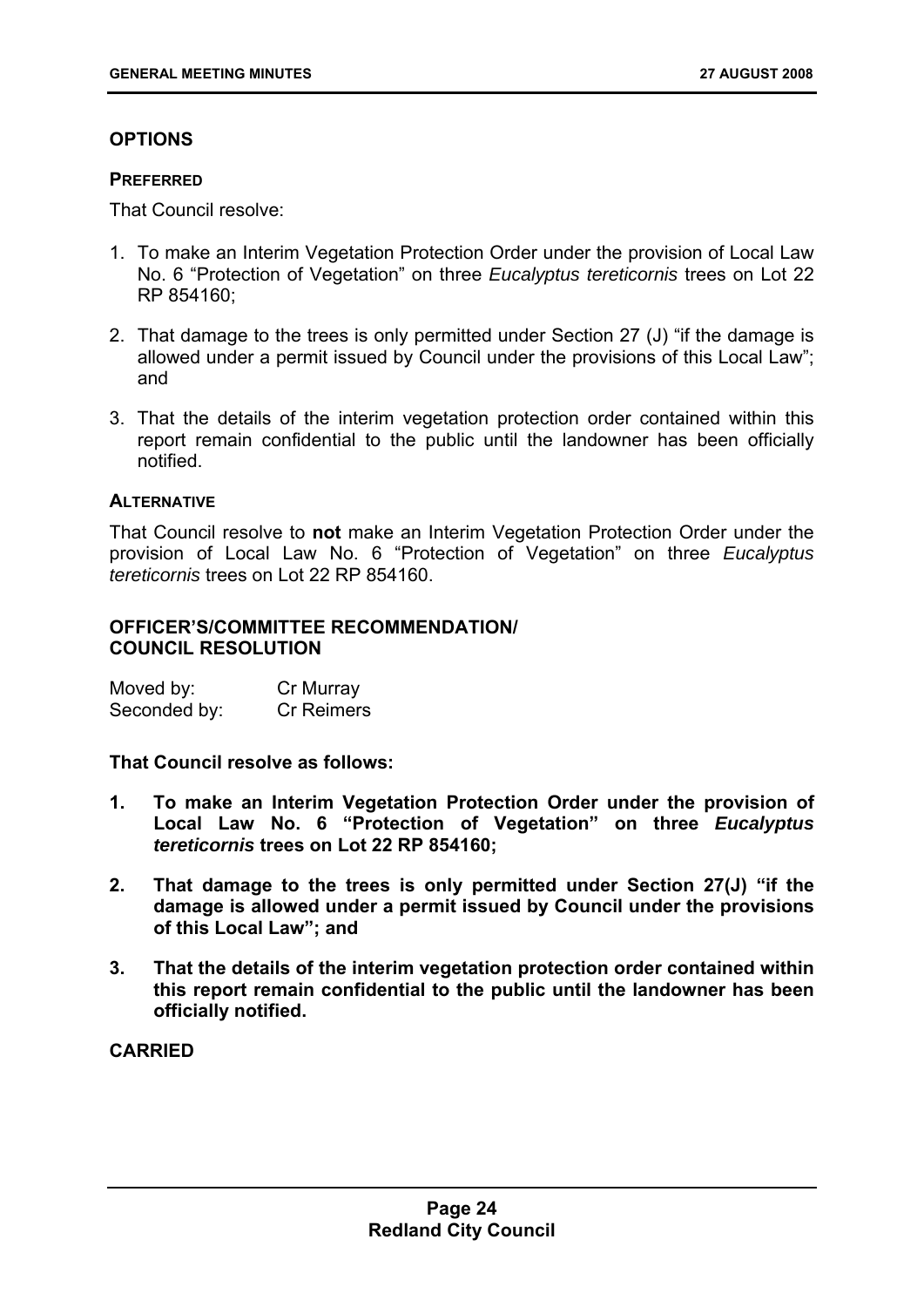#### **10.3 GENERAL BUSINESS**

Permission was granted for the following items of General Business to be raised and discussed:

- 1. Acting General Manager, Planning & Policy advised that a status report will be provided to all Councillors in regard to Truck Parking on Residential Property in response to an enquiry from Cr Elliott.
- 2. Acting General Manager, Planning & Policy advised that a status report in regard to Parking of Unregistered Vehicles in Residential Streets will be provided to all Councillors in response to an inquiry by Cr Elliott.

#### **COMMITTEE RECOMMENDATION/ COUNCIL RESOLUTION**

| Moved by:    | Cr Murray  |
|--------------|------------|
| Seconded by: | Cr Reimers |

#### **That the general business items be noted.**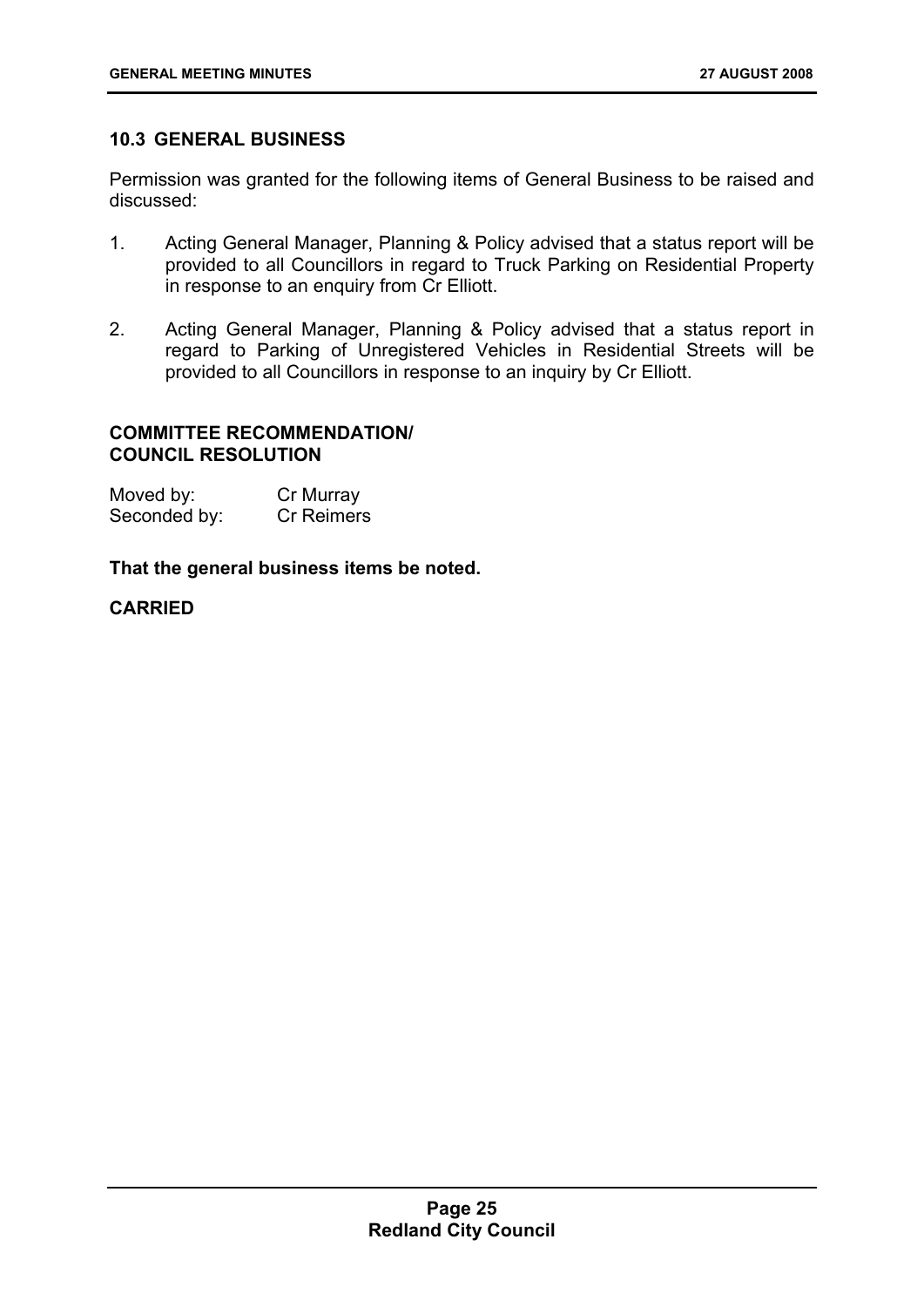#### **11 REDLAND WATER AND WASTE COMMITTEE 19/08/08 - RECEIPT AND ADOPTION OF REPORT**

| Moved by:    | Cr Henry    |
|--------------|-------------|
| Seconded by: | Cr Townsend |

That the Redland Water and Waste Committee report of 19 August 2008 be received.

**CARRIED** 

#### **DECLARATION OF OPENING**

Cr Henry declared the meeting open at 2.05 pm.

#### **RECORD OF ATTENDANCE AND LEAVE OF ABSENCE**

| Members Present                        |                                                 |
|----------------------------------------|-------------------------------------------------|
| Cr D Henry                             | <b>Chair and Councillor Division 3</b>          |
| Cr M Hobson PSM                        | Mayor                                           |
| Cr W Boglary                           | <b>Councillor Division 1</b>                    |
| Cr C Ogilvie                           | Councillor Division 2 – entered at 2.29 pm      |
| Cr P Dowling                           | <b>Councillor Division 4</b>                    |
| Cr B Townsend                          | <b>Councillor Division 5</b>                    |
| Cr T Bowler                            | Deputy Mayor & Councillor Division 6            |
| Cr M Elliott                           | <b>Councillor Division 7</b>                    |
| <b>Cr K Reimers</b>                    | <b>Councillor Division 8</b>                    |
| Cr K Williams                          | <b>Councillor Division 9</b>                    |
| Cr H Murray                            | <b>Councillor Division 10</b>                   |
| Committee Manager:<br>Mr G Soutar      | General Manager Redland Water & Waste           |
| <b>Officers</b>                        |                                                 |
| Mr R Turner                            | <b>Acting Chief Executive Officer</b>           |
| Mr B Taylor                            | <b>Manager Treatment Operations</b>             |
| Ms E Bray                              | Manager Customer Service & Business Performance |
| Mr K Maguire                           | Service Manager Water Reticulation              |
| <b>Minutes</b>                         |                                                 |
| Mrs J Thomas                           | Corporate Meetings & Registers Officer          |
|                                        |                                                 |
| <b>PUBLIC PARTICIPATION AT MEETING</b> |                                                 |
| Nil                                    |                                                 |

#### **DECLARATION OF INTEREST**

Nil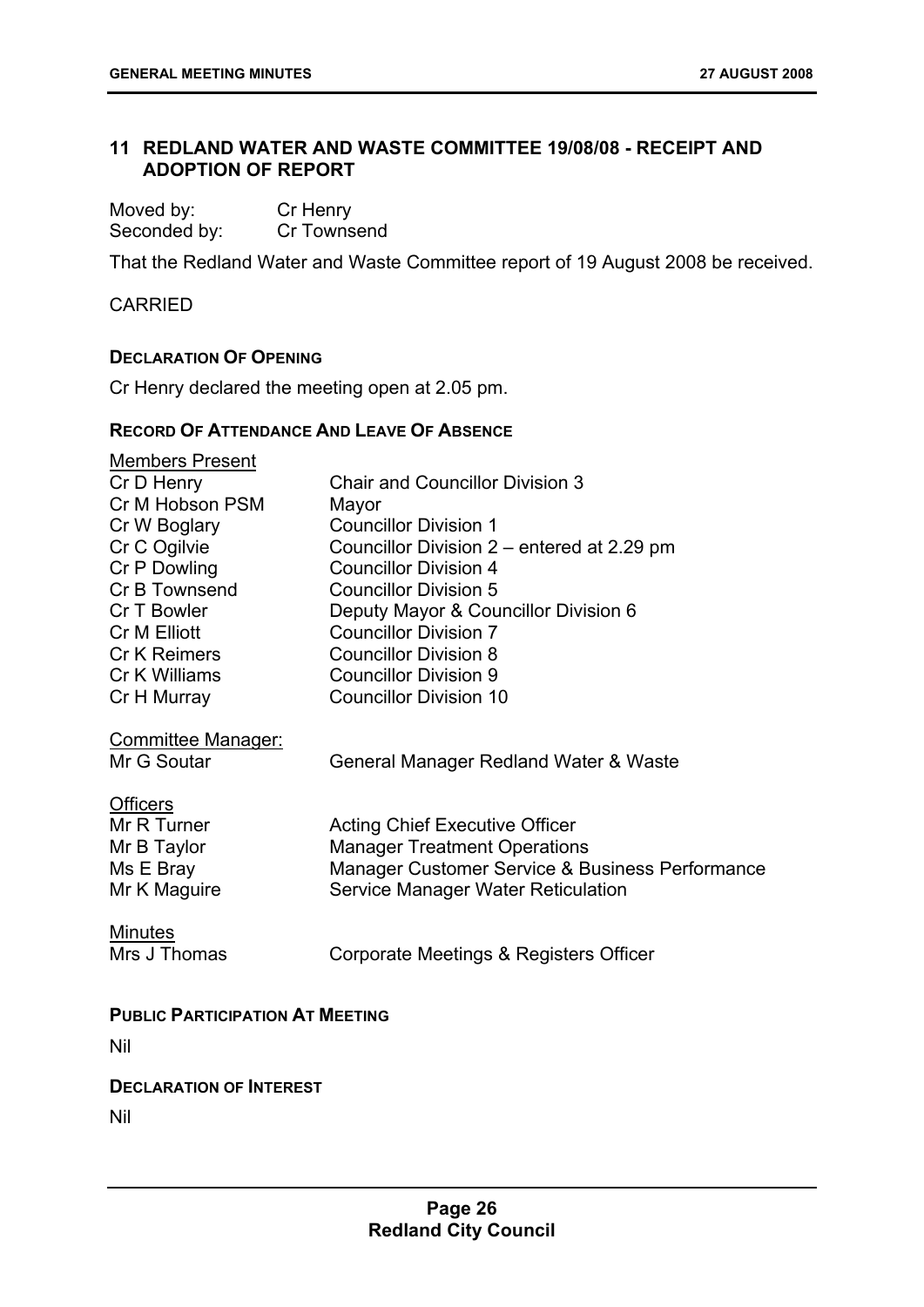#### **MOTION TO ALTER THE ORDER OF BUSINESS**

Nil

Cr Elliott left the meeting at 2.05 pm;

Cr Murray left the meeting at 2.18 pm (during item 1.1) and returned at 2.34 pm (during item 1.3);

Cr Ogilvie left the meeting at 2.50 pm (during item 1.4) and returned at 2.57 pm (during item 1.4);

Cr Townsend left the meeting at 3.16 pm (during item 1.4);

Cr Dowling left the meeting at  $3.30$  pm (during item 1.4);

Cr Ogilvie left the meeting at 3.34 pm (during item 1.4).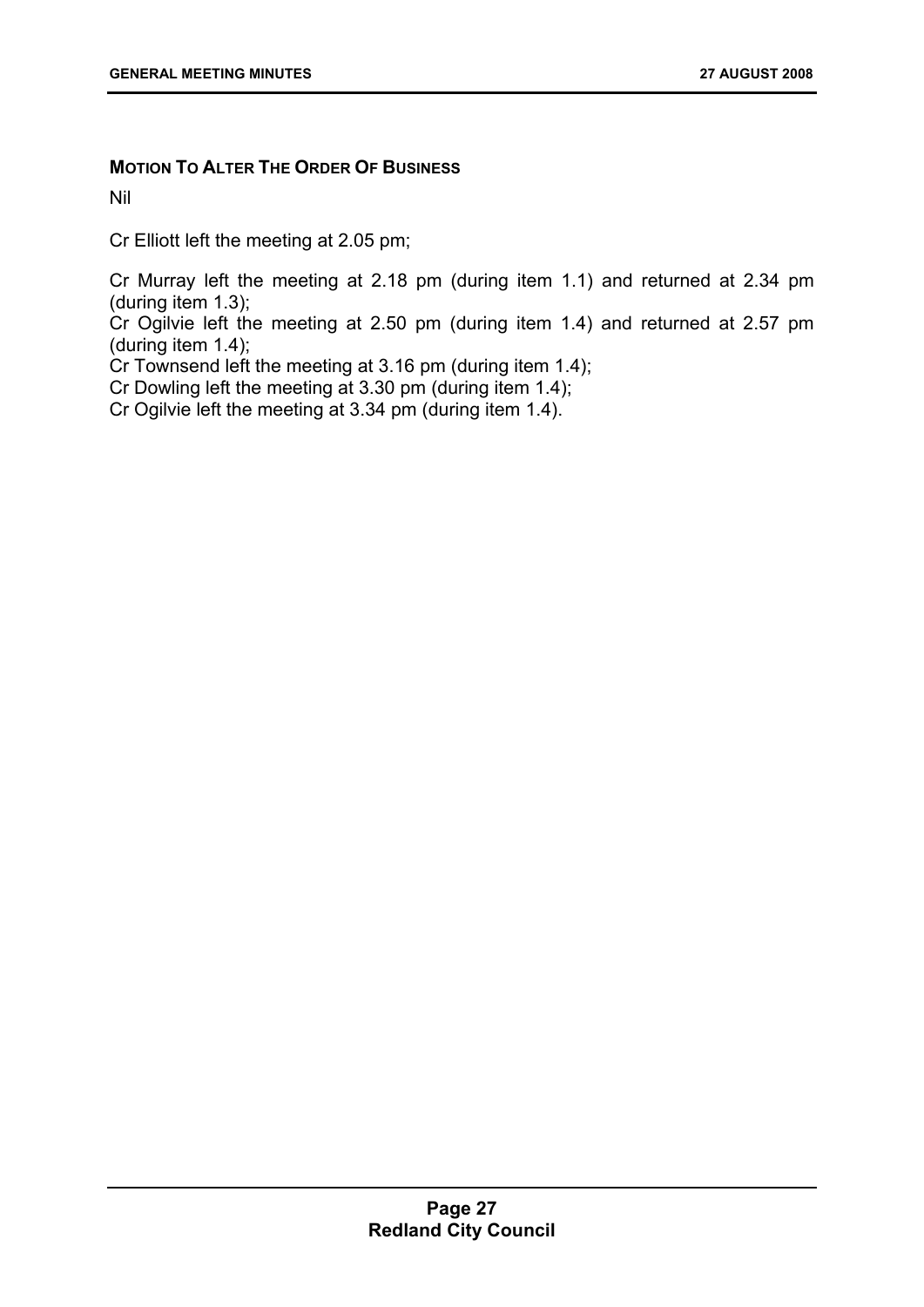#### **11.1 REDLAND WATER AND WASTE**

#### **11.1.1 REDLAND WATER & WASTE COUNCIL BUSINESS UNIT REPORT - JULY 2008**

| <b>Dataworks Filename:</b>       | WW Redland Water & Waste Committee<br><b>WM Redland Water &amp; Waste Committee</b><br><b>WS Redland Water &amp; Waste Committee</b> |
|----------------------------------|--------------------------------------------------------------------------------------------------------------------------------------|
| <b>Attachments:</b>              | <b>Business Unit Report - July 2008</b><br><b>Appendix A – Wastewater Supplement</b>                                                 |
| <b>Responsible Officer Name:</b> | <b>Gary Soutar</b><br><b>General Manager, Redland Water &amp; Waste</b>                                                              |
| <b>Author Name:</b>              | <b>Gary Soutar</b><br><b>General Manager, Redland Water &amp; Waste</b>                                                              |

#### **EXECUTIVE SUMMARY**

The Redland Water & Waste (RWW) Council Business Unit report is presented to Council for noting. The report provides the business unit's performance for the month of July 2008 and covers financial and non-financial indicators for water, wastewater and waste.

It is expected that, most of the time the report findings will be "business as usual". Where exceptions occur, these will be highlighted.

The report provides a regular opportunity for Council to consider the performance of RWW and to respond to any exceptional reporting.

Council is provided with the option to accept the report or, accept it and request additional information or a review of performance.

#### **PURPOSE**

To report on the ongoing performance of the business unit against key performance indicators (KPIs).

#### **BACKGROUND**

RWW's performance plan identifies KPIs for which performance targets have been agreed with Council. Reporting is done each month through the RWW Committee.

#### **ISSUES**

The report is provided to Council as a means of monitoring the performance of RWW for the activities of water, wastewater and waste.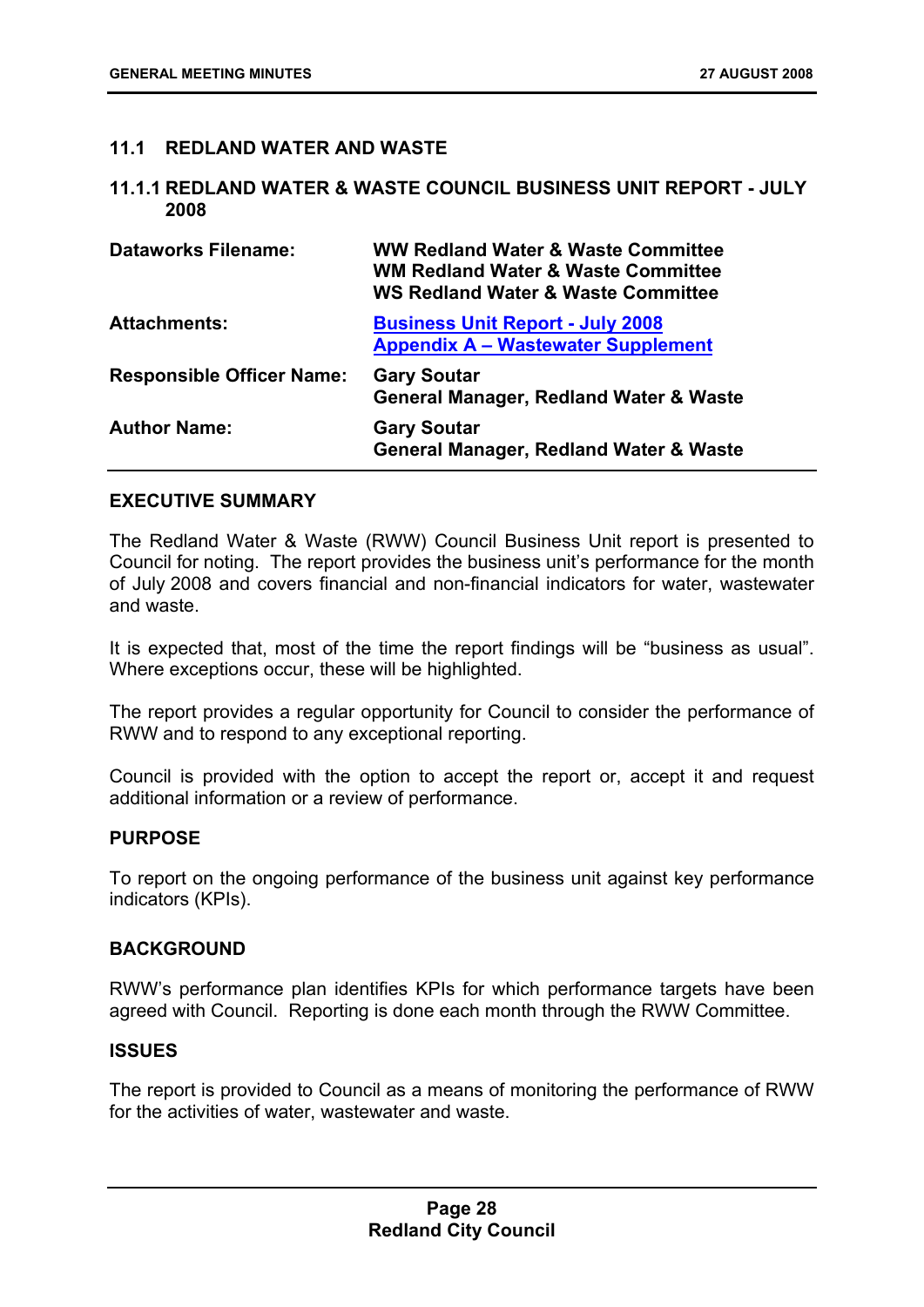The first part of the report comprises a "snapshot" of the business unit's achievement in meeting KPIs (year-to-date) and financial report card.

The report then provides specific financial report and commentary, capital expenditure (graphically) and a detailed customer overview.

The main body of the report focuses on actual levels of achievement against the KPIs for the month. Where exceptions have occurred and targets not met, an explanation is given as well as action taken to improve performance.

The report closes with a summary of the major issues for each group during the month.

#### **RELATIONSHIP TO CORPORATE PLAN**

The recommendation primarily supports Council's strategic priority to provide and maintain water, wastewater and waste services to sustain our community.

Providing this report also supports Council's Governance strategic priority to provide a clear organisational direction supported by effective leadership and a framework of policies, plans and strategies that are responsive to the community's needs and which promote accountable and ethical standards of practice.

#### **FINANCIAL IMPLICATIONS**

There are no direct financial implications resulting from this report. Financial implications may result where Council requests a performance review or requests an increase in performance standards.

#### **CONSULTATION**

Consultation has occurred with:

- Manager Customer Service & Business Performance, RWW;
- Manager Treatment Operations, RWW;
- Manager Technical Support, RWW; and
- Senior Advisor, Financial Management, RWW.

#### **OPTIONS**

#### **PREFERRED**

That Council resolve to accept the Redland Water & Waste Council business unit report for July 2008, as presented in the attachment.

#### **ALTERNATIVE**

That Council accepts the report and requests additional information or a review of performance.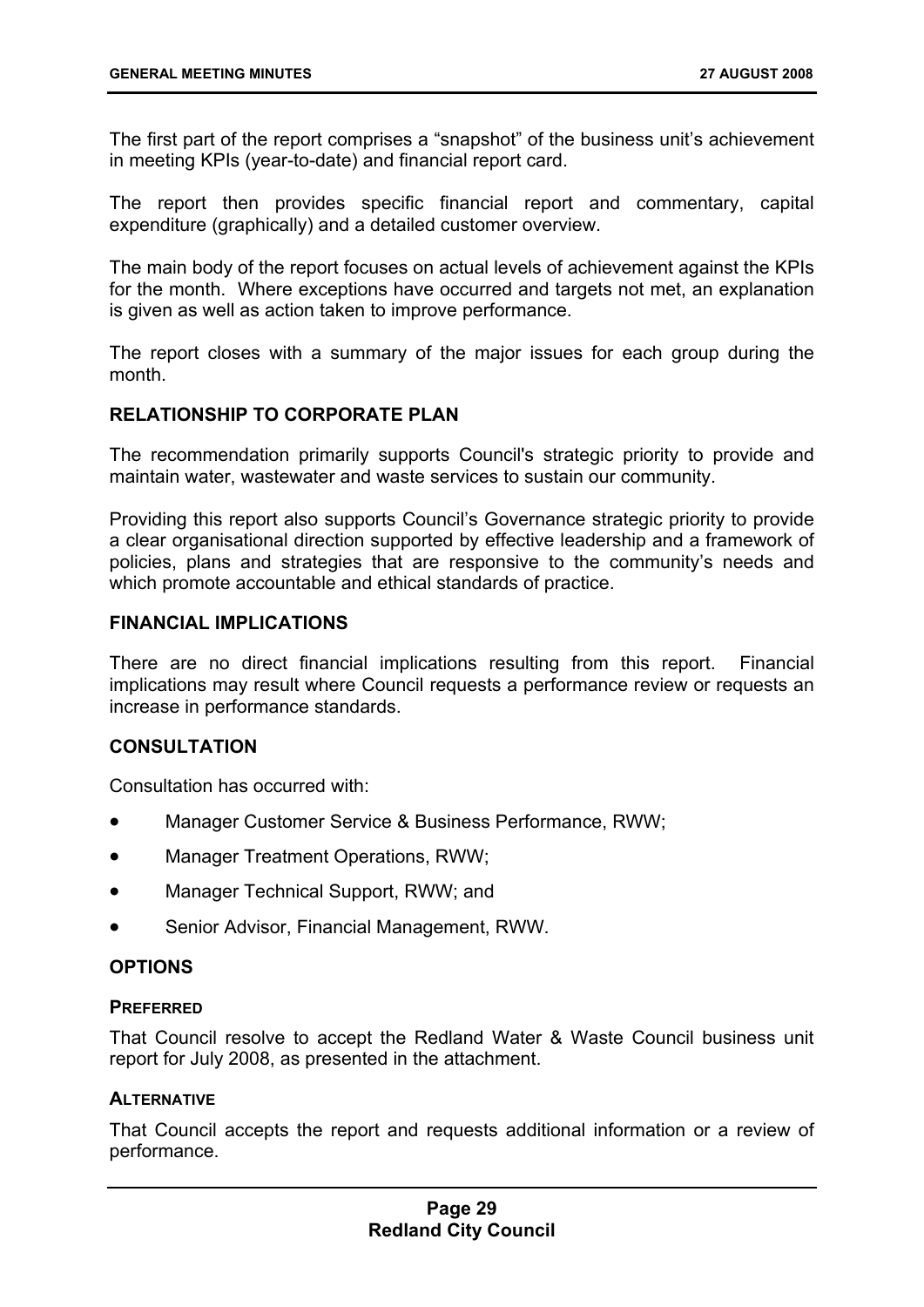#### **OFFICER'S/COMMITTEE RECOMMENDATION/ COUNCIL RESOLUTION**

| Moved by:    | Cr Henry  |
|--------------|-----------|
| Seconded by: | Cr Murray |

**That Council resolve to accept the Redland Water & Waste Council Business Unit Report for July 2008, as presented in the attachment.**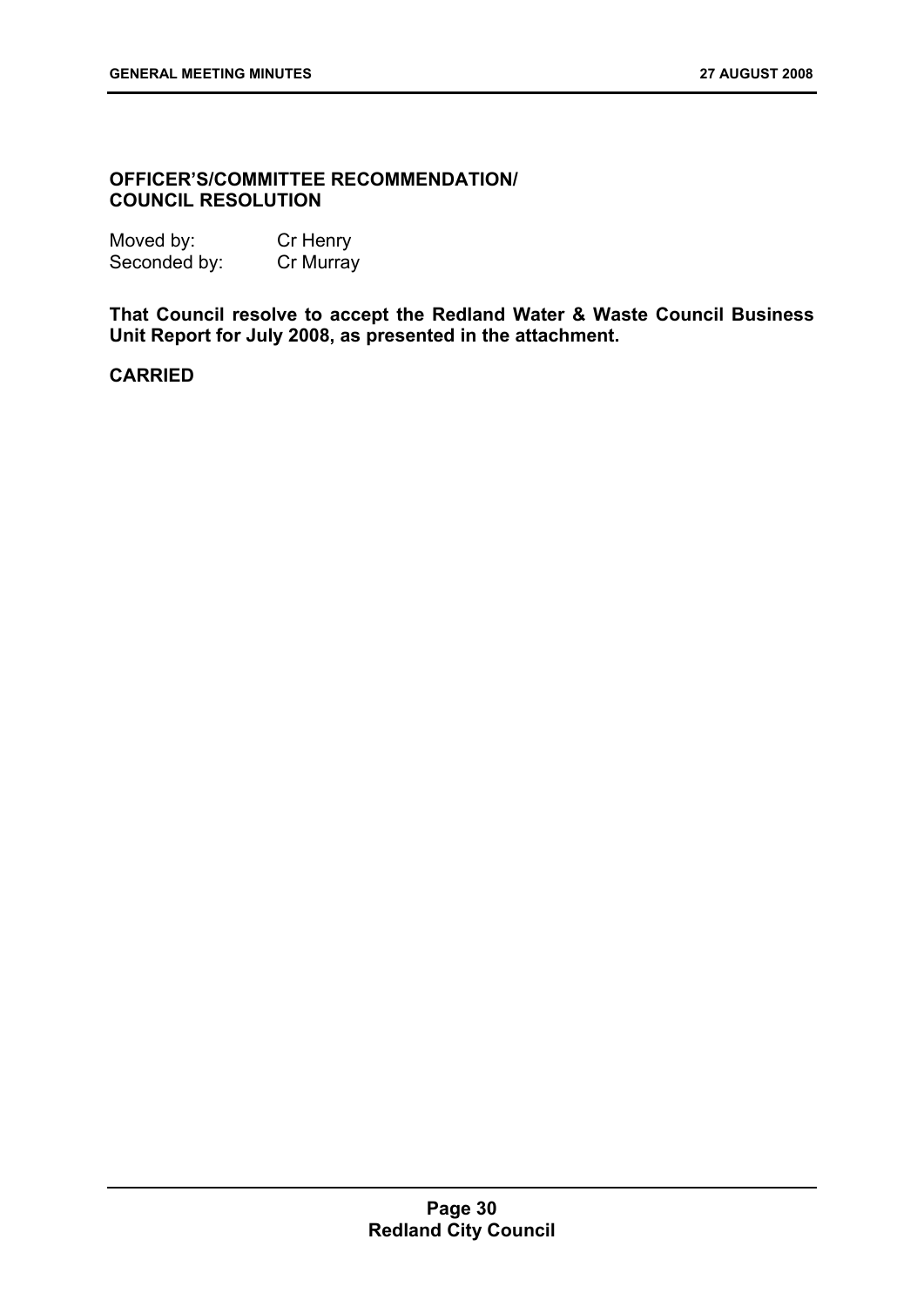#### **11.1.2 REDLAND WATER & WASTE PERFORMANCE PLANS 2008-09**

| <b>Dataworks Filename:</b>       | <b>WS Redland Water &amp; Waste Committee</b><br><b>WW Redland Water &amp; Waste Committee</b><br><b>WM Redland Water &amp; Waste Committee</b> |
|----------------------------------|-------------------------------------------------------------------------------------------------------------------------------------------------|
| <b>Attachments:</b>              | <b>Water &amp; Wastewater Services Performance Plan</b><br>2008-09<br><b>Waste Management Services Performance Plan</b><br>2008-09              |
| <b>Responsible Officer Name:</b> | <b>Gary Soutar</b><br><b>General Manager, Redland Water &amp; Waste</b>                                                                         |
| <b>Author Name:</b>              | <b>Gary Soutar</b><br>General Manager, Redland Water & Waste                                                                                    |

#### **EXECUTIVE SUMMARY**

Redland Water & Waste (RWW) is a commercial business unit (CBU) of Redland City Council (RCC).

Section 580(1) of the *Local Government Act 1993* states:

- there must be an annual performance plan for each CBU;
- a local government's operational plan under chapter 7, part 2, must include the annual performance plan for each of its CBUs;
- a performance plan may be amended at any time before the end of the financial year for which it is prepared.

RWW has conducted a review of its annual performance plans for the 2008-09 financial year. As a result of State government reforms and a decision to separate waste management from RWW, it is now necessary to split the combined performance plan into 2 separate plans – one for water and wastewater and the second for waste.

The annual performance plans are presented for adoption with the exclusion of the financial information. The financial information is reviewed and adopted by Council as part of the annual budget process.

It is recommended that the annual performance plans be approved.

#### **PURPOSE**

For Council to adopt RWW's performance plans for 2008-09 to meet the requirements of the *Local Government Act 1993*.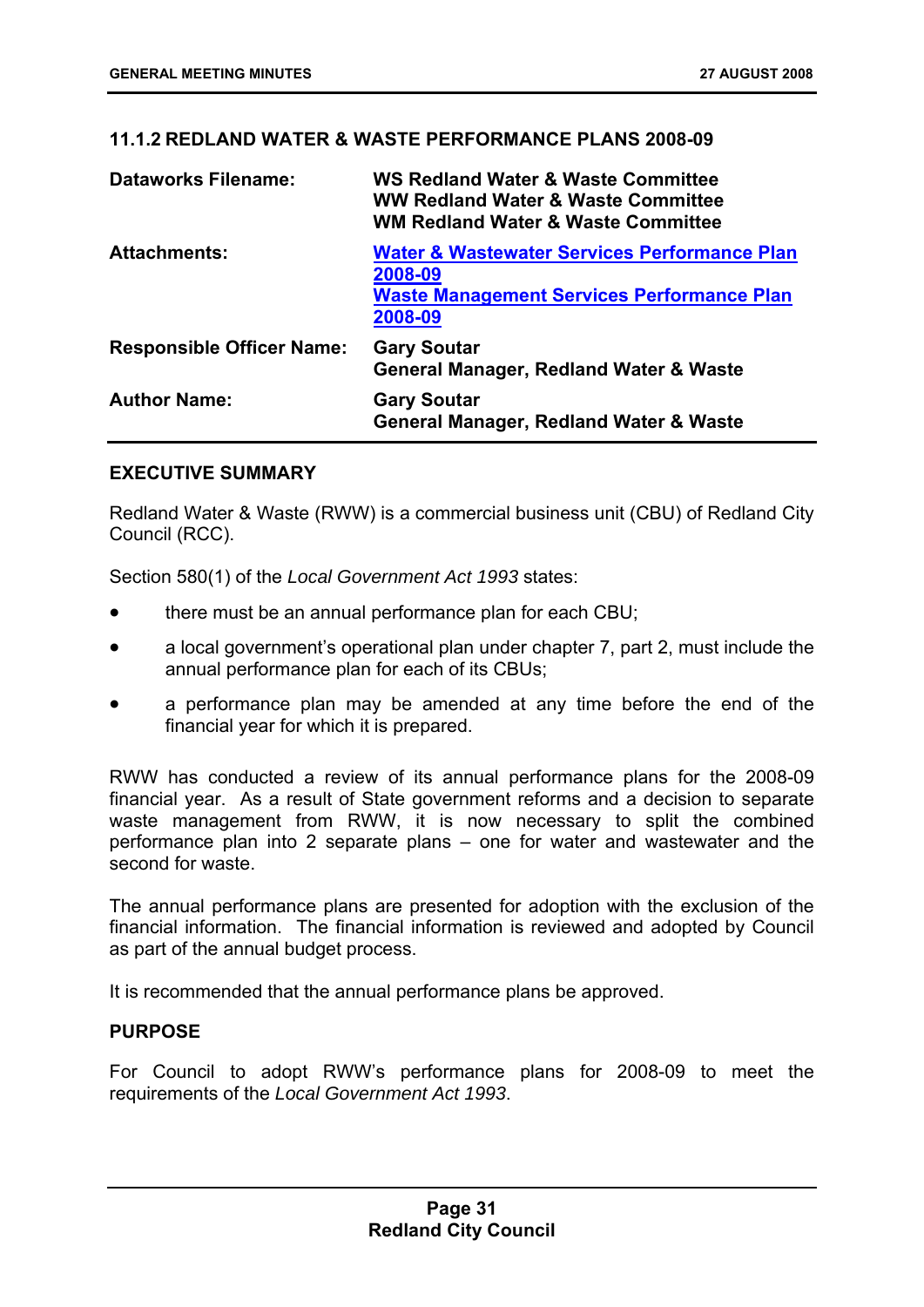# **BACKGROUND**

The *Local Government Act 1993* requires a CBU's performance to be monitored by the local government against performance targets detailed in an annual performance plan.

Section 67 of the *Local Government Finance Standard 2005* states that the annual performance plan for a CBU must include:

- the CBU's financial and non-financial performance targets for its activities;
- the nature and extent of the CBU's community service obligations (CSOs);
- the costings of, and funding for, the CBU's CSOs.

Section 68(1) of the *Local Government Finance Standard 2005* states that the annual performance plan for a CBU must also include:

- the CBU's objectives and functions:
- the nature and scope of the CBU's main activities and undertakings;
- the CBU's notional capital structure and treatment of surpluses;
- the CBU's proposed major investments;
- the CBU's outstanding and proposed borrowings;
- the CBU's policy on the level and quality of service consumers can expect from the CBU;
- the delegations necessary to allow the CBU to exercise management autonomy and authority in its commercial activities;
- the type of information to be given in reports.

# **ISSUES**

When waste management became part of the CBU and the CBU was renamed from Redland Water to Redland Water & Waste, the annual performance plan for water and wastewater was extended to include waste.

However, as a result of water reforms initiated by the State government and waste management's move from RWW to Operations & Maintenance (OPM), the decision has been made to split the performance plan into 2 – one covering the wastewater and remaining water operations, and the second to cover waste management. No KPIs have been identified for removal from either annual performance plan.

The following is a list of key performance indicators (KPIs) pertaining to both annual performance plans, all remained unchanged:

- earnings before interest tax & depreciation (EBITD);
- operating performance (expenditure to budget);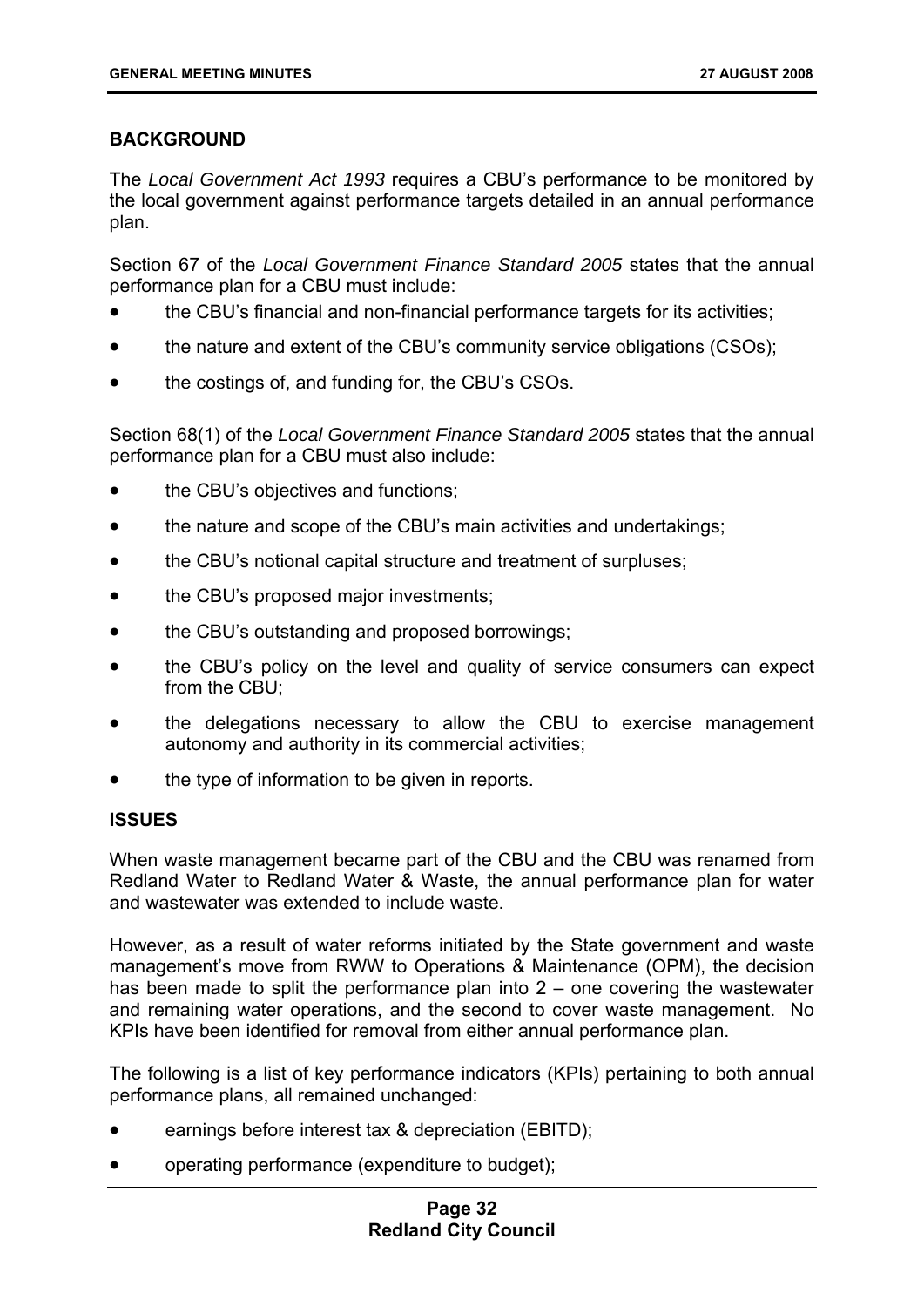- % capital works program practical completion % of planned project milestones achieved this quarter;
- LTIFR.

The following is a list of KPIs pertaining specifically to the water and wastewater annual performance plan:

- average residential water consumption per person per day;
- nitrogen load from effluent discharge;
- average response or reaction time to wastewater incidents;
- average response or reaction time to water main breaks within the distribution system;
- number of poor pressure complaints;
- operating costs per megalitre of water treated;
- operating costs per property serviced (wastewater);
- number of dry weather overflows;
- sewer overflows affecting customers;
- % wastewater service interruptions restored within 5 hours;
- number of wastewater odour complaints;
- number WWTP non-conformances with EPA licence over compliance year;
- % compliance with Australian Drinking Water Guidelines within distribution system. Does not include non-compliant water supplied to the distribution system by the bulk water authority (SEQWater) or the bulk transport authority (Linkwater);
- number of water main breaks and leaks within the distribution main;
- unplanned water interruptions caused by the distribution network restored <5 hours;
- number of water quality incidents caused by the distribution network.

The following is a list of KPIs pertaining specifically to the waste annual performance plan:

- total kilos of domestic waste landfilled per capita per year;
- recyclable material diverted from kerbside collection (recycling bin only);
- waste education number of activities (events, tours, visits);
- operating costs per tonne of waste (waste);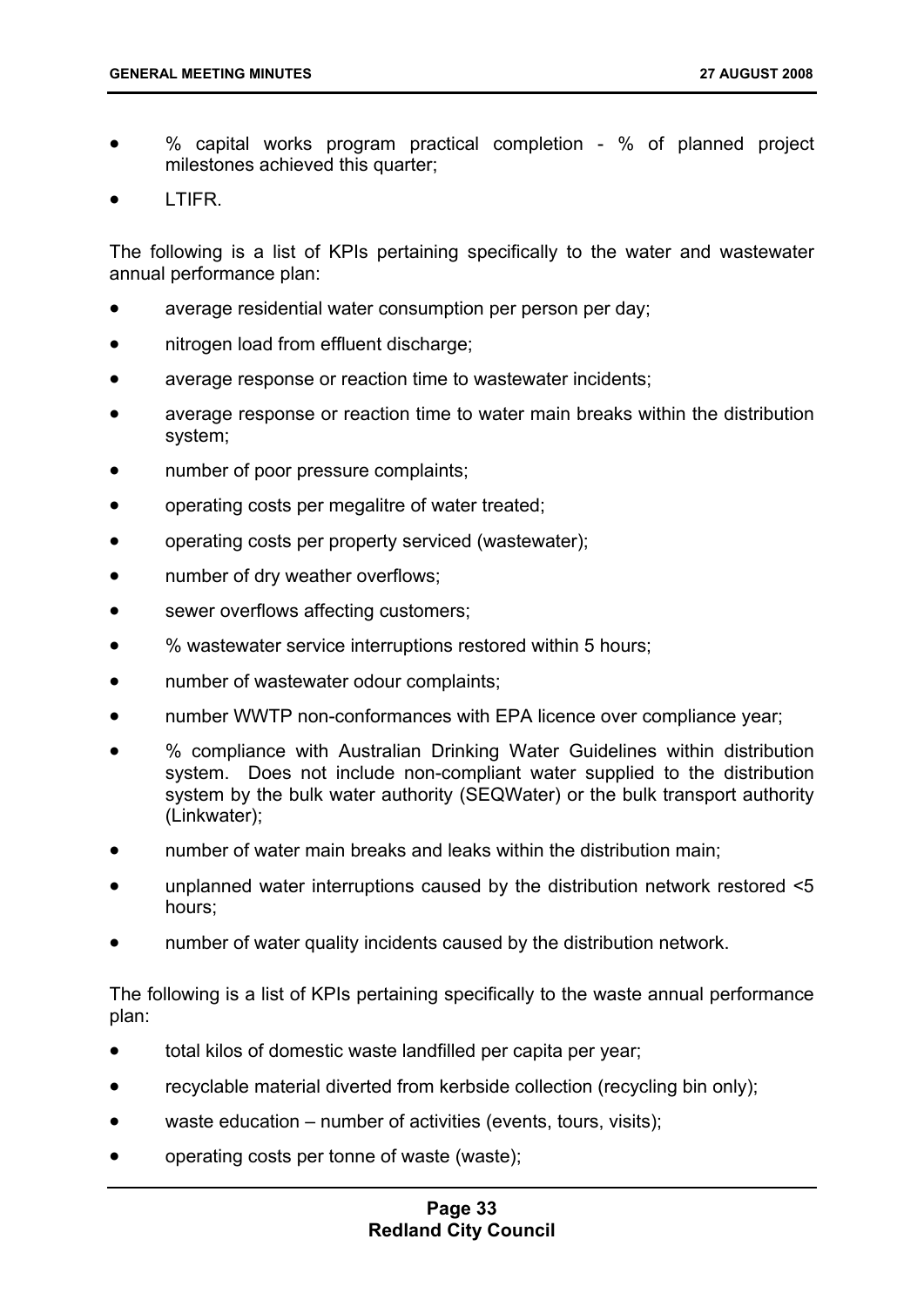- % compliance with EPA licence requirements for waste management;
- number of missed wheelie bin services (refuse and recycling).

A number have been amended for this year's performance plans based on an analysis of last year's performance and as a result of the aforementioned water reforms.

#### WATER & WASTEWATER

#### **Current - average response or reaction time to water main breaks**

*Proposed - average response or reaction time to water main breaks within the distribution system*

It is proposed to add "within the distribution system" to allow for events outside Council's control as a result of water reforms.

#### **Current – number of poor pressure complaints with a monthly target of ≤ 6**

*Proposed – number of poor pressure complaints with a monthly target not exceeding 3*

The target has been lowered as ongoing improvements to the network are steadily reducing the number of complaints.

#### **Current – operating costs per megalitre of water treated with a monthly target of ≤ \$890**

*Proposed – operating costs per megalitre of water treated with a monthly target not exceeding \$1138*

This amendment is due to the increase in bulk water pricing and the move to full cost pricing.

#### **Current – operating costs per property serviced (wastewater) with a monthly target of ≤ \$238**

*Proposed – operating costs per property serviced (wastewater) with a monthly target not exceeding \$242*

This amendment is due to an increase in labour and goods and services costs.

#### **Current – sewer overflows affecting customers with a monthly target of ≤ 18**

*Proposed – sewer overflows affecting customers with a monthly target not exceeding 11*

The target has been lowered due to ongoing improvements in the sewerage reticulation network.

#### **Current - % compliance with Australian Drinking Water Guidelines**

*Proposed - % compliance with Australian Drinking Water Guidelines within distribution system. Does not include non-compliant water received at the point of transfer to the distribution system, that is, from the bulk water authority or the bulk transport authority.* 

It is proposed to add "within the distribution system" and the 2nd sentence as RWW will have no control over the quality of water received into our systems.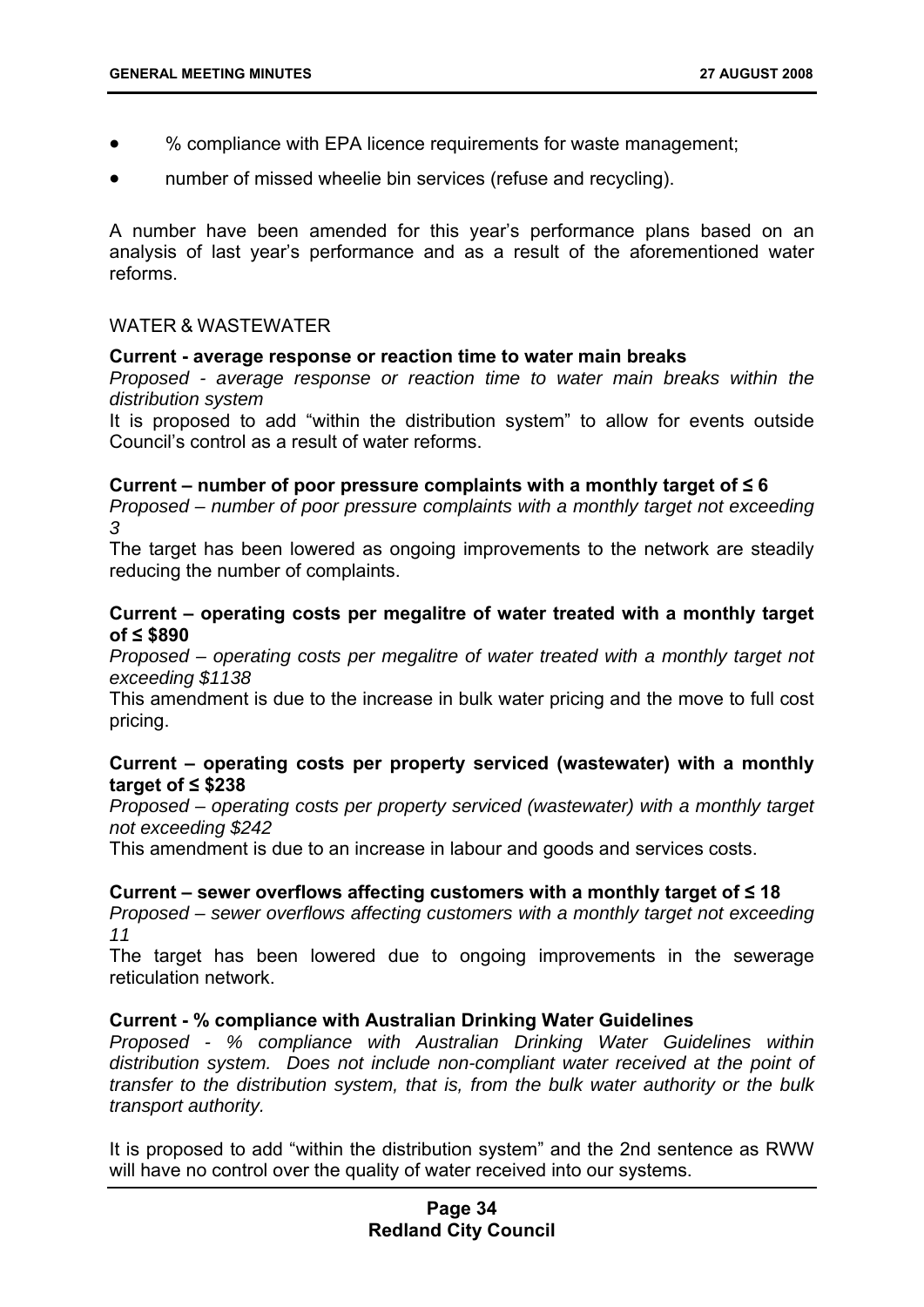#### **Current – number of water main breaks and leaks**

*Proposed – number of water main breaks and leaks within the distribution main* It is proposed to add "within the distribution system" to allow for events outside Council's control as a result of water reforms.

#### **Current – unplanned water interruptions restored <5 hours**

*Proposed – unplanned water interruptions caused by the distribution network restored in <5 hours*

It is proposed to add "caused by the distribution network" to allow for events outside Council's control as a result of water reforms.

#### **Current – number of water quality incidents**

*Proposed – number of water quality incidents caused by the distribution system* It is proposed to add "within the distribution system" to allow for events outside Council's control as a result of water reforms.

#### WASTE

### **Current – recyclable material diverted from kerbside collection (recycling bin only) with monthly target of ≥ 25%**

*Proposed – recyclable material diverted from kerbside collection (recycling bin only) with monthly target of at least 24%*

The target of 25% in 2007/08 was not achieved as apart from education programs, Council has minimal influence on this KPI.

# **Current – operating costs per tonne of waste (waste) with monthly target of ≤ \$84**

*Proposed – operating costs per tonne of waste (waste) with monthly target not exceeding \$93*

The target has been raised due to increased contractor rates.

#### **Current – number of missed wheelie bin services (refuse and recycling) with a monthly target of ≤ 42**

*Proposed – number of missed wheelie bin services (refuse and recycling) with a monthly target not exceeding 35*

Given that the waste contractor is into the  $2<sup>nd</sup>$  year of the current contract, it is proposed that this KPI be decreased.

#### **SUMMARY**

#### **NEW KPI**

| <b>KPI</b>                                                        | <b>Target</b> | Unit   | Reporting<br>frequency |
|-------------------------------------------------------------------|---------------|--------|------------------------|
| <b>WASTE</b>                                                      |               |        |                        |
| Waste education – number of activities<br>(events, tours, visits) | Min 8         | Number | Monthly                |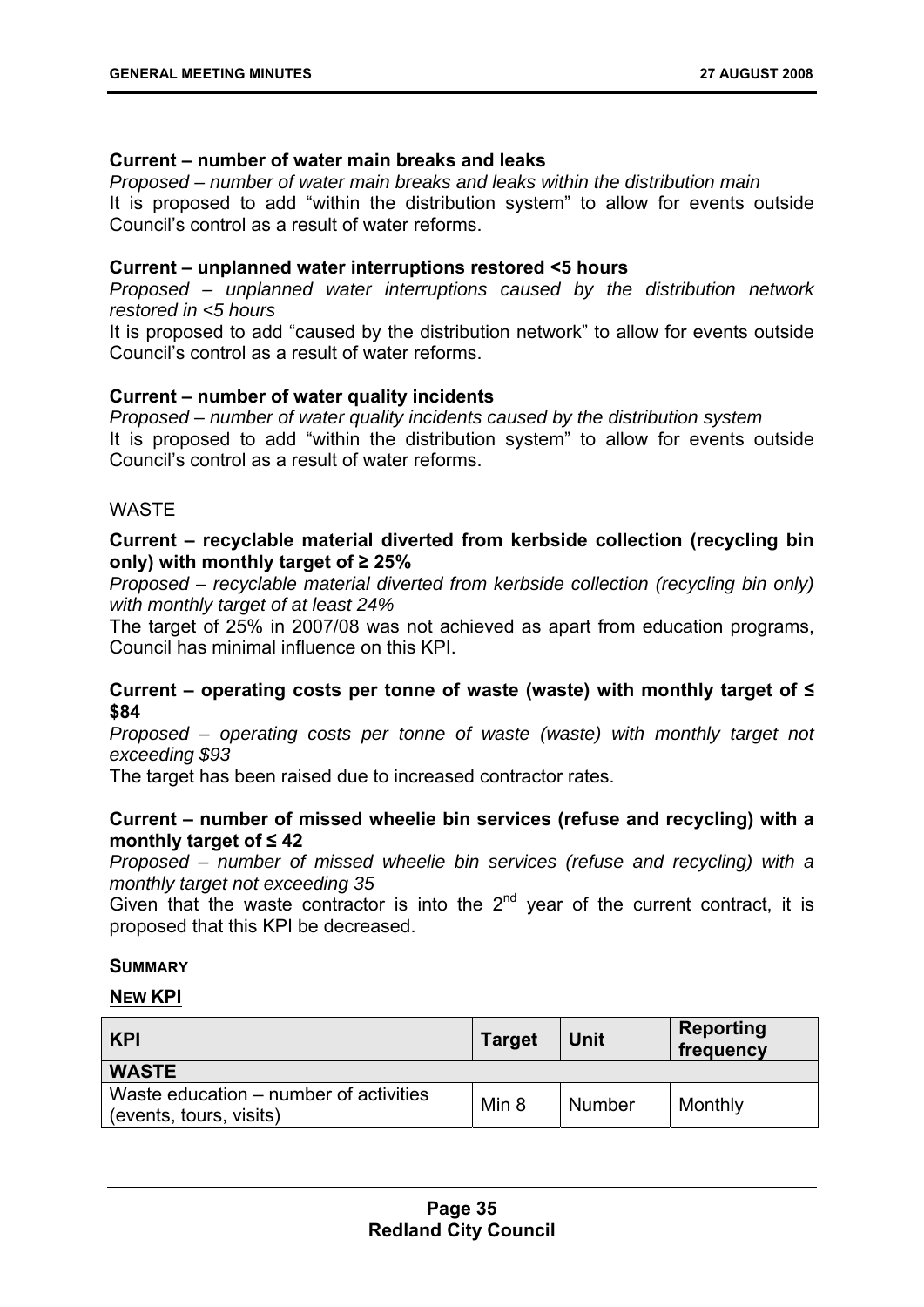# **KPIS REMAINING THE SAME**

| <b>KPI</b>                                                                                                 | <b>Target</b> | <b>Unit</b>                                               | <b>Reporting</b><br>frequency |
|------------------------------------------------------------------------------------------------------------|---------------|-----------------------------------------------------------|-------------------------------|
| <b>WASTE</b>                                                                                               |               |                                                           |                               |
| Total kilos of domestic waste landfilled per<br>capita per year                                            | 488           | kg/cap/year                                               | Monthly                       |
| % compliance with EPA licence<br>requirements for waste management                                         | <b>Min 98</b> | $\%$                                                      | Quarterly                     |
| <b>WATER &amp; WASTEWATER</b>                                                                              |               |                                                           |                               |
| Average residential water consumption per<br>person per day                                                | Max<br>240    | Litres/day/<br>person                                     | Monthly                       |
| Nitrogen load from effluent discharge                                                                      | Max<br>110    | Ave kg/day                                                | Monthly                       |
| Average response or reaction time to<br>wastewater incident                                                | Max 60        | <b>Minutes</b>                                            | Monthly                       |
| Number of dry weather overflows                                                                            | Max 7         | Number                                                    | Monthly                       |
| % wastewater service interruptions<br>restored within 5 hours                                              | <b>Min 95</b> | $\%$                                                      | Monthly                       |
| Number of wastewater odour complaints                                                                      | Max 3         | <b>Number</b>                                             | Monthly                       |
| Number WWTP non-conformances with<br>EPA licence over compliance year                                      | Max 0.5       | Number                                                    | Monthly                       |
| <b>BOTH</b>                                                                                                |               |                                                           |                               |
| % capital works program practical<br>completion - % of planned project<br>milestones achieved this quarter | <b>Max 95</b> | $\frac{0}{0}$                                             | Monthly                       |
| Earnings before interest tax & depreciation<br>(EBITD)                                                     | $0 - 5%$      | $\frac{0}{0}$                                             | Monthly                       |
| Operating performance (expenditure to<br>budget)                                                           | $+/-5$        | $\frac{0}{0}$                                             | Monthly                       |
| <b>LTIFR</b>                                                                                               | <b>Max 20</b> | Injuries per<br>million<br>hours<br>worked in a<br>period | Monthly                       |

# **KPI AMENDMENTS**

|                                                                                              | <b>Former KPI</b> |      |                               |               | <b>New KPI</b> |                               |
|----------------------------------------------------------------------------------------------|-------------------|------|-------------------------------|---------------|----------------|-------------------------------|
| <b>KPI</b>                                                                                   | <b>Target</b>     | Unit | <b>Reporting</b><br>frequency | <b>Target</b> | <b>Unit</b>    | <b>Reporting</b><br>frequency |
| <b>WASTE</b>                                                                                 |                   |      |                               |               |                |                               |
| Recyclable<br>material<br>diverted from<br>kerbside<br>collection<br>(recycling bin<br>only) | $\geq 25$         | $\%$ | Monthly                       | <b>Min 24</b> | $\%$           | Monthly                       |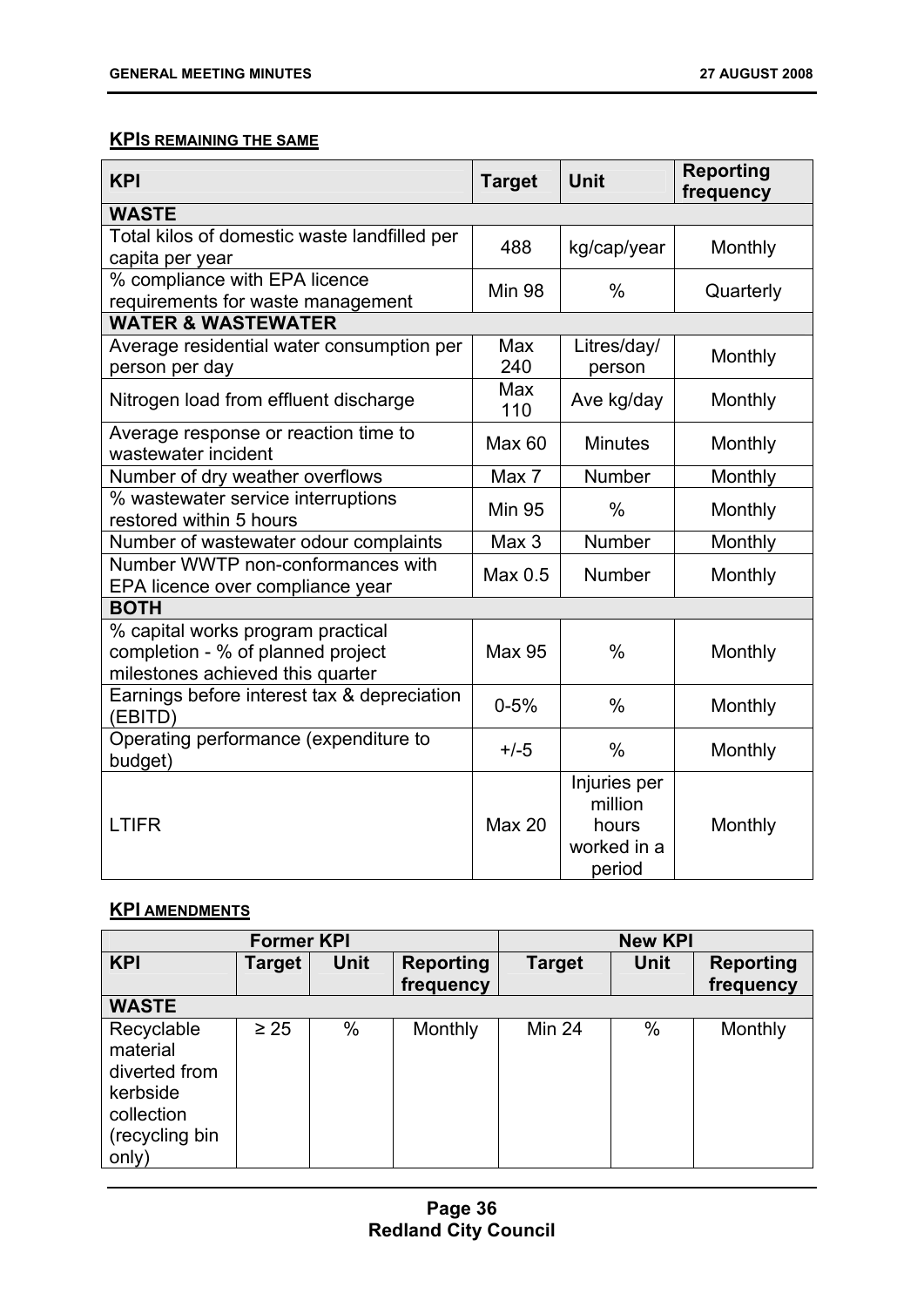| <b>Former KPI</b>                                                                                                                           |                       |                |                               | <b>New KPI</b>         |                |                               |
|---------------------------------------------------------------------------------------------------------------------------------------------|-----------------------|----------------|-------------------------------|------------------------|----------------|-------------------------------|
| <b>KPI</b>                                                                                                                                  | <b>Target</b>         | Unit           | <b>Reporting</b><br>frequency | <b>Target</b>          | Unit           | <b>Reporting</b><br>frequency |
| Operating<br>cost per tonne<br>of waste<br>(waste)                                                                                          | $\leq 84$             | \$             | Monthly                       | <b>Max 93</b>          | \$             | Monthly                       |
| <b>Number</b><br>missed<br>wheelie bin<br>services<br>(refuse and<br>recycling)                                                             | $\leq 42$             | <b>Number</b>  | Monthly                       | <b>Max 35</b>          | <b>Number</b>  | Monthly                       |
| <b>WATER &amp; WASTEWATER</b>                                                                                                               |                       |                |                               |                        |                |                               |
| Average<br>response or<br>reaction time<br>to water main<br>breaks within<br>the<br>distribution<br>$system -$<br>change in<br>wording only | ≤ 60                  | <b>Minutes</b> | Monthly                       | <b>Max 60</b>          | <b>Minutes</b> | Monthly                       |
| Number of<br>poor pressure<br>complaints                                                                                                    | $\leq 6$              | <b>Number</b>  | Monthly                       | Max 3                  | Number         | Monthly                       |
| Operating<br>costs per<br>megalitre of<br>water treated                                                                                     | $≤ 890$               | \$             | Monthly                       | Max 1138               | \$             | Monthly                       |
| Operating<br>costs per<br>property<br>services<br>(wastewater)                                                                              | $\leq 238$            | \$             | Monthly                       | <b>Max 242</b>         | \$             | Monthly                       |
| Sewer<br>overflows<br>affecting<br>customers                                                                                                | $\leq 18$             | <b>Number</b>  | Monthly                       | <b>Max 11</b>          | Number         | Monthly                       |
| % compliance<br>with ADWG<br>within<br>distribution<br>system $ -$<br>change in<br>wording only<br>Number of                                | $\geq 98$<br>$\leq 8$ | $\%$<br>Number | Monthly<br>Monthly            | <b>Min 98</b><br>Max 8 | $\%$<br>Number | Monthly<br>Monthly            |
|                                                                                                                                             |                       |                |                               |                        |                |                               |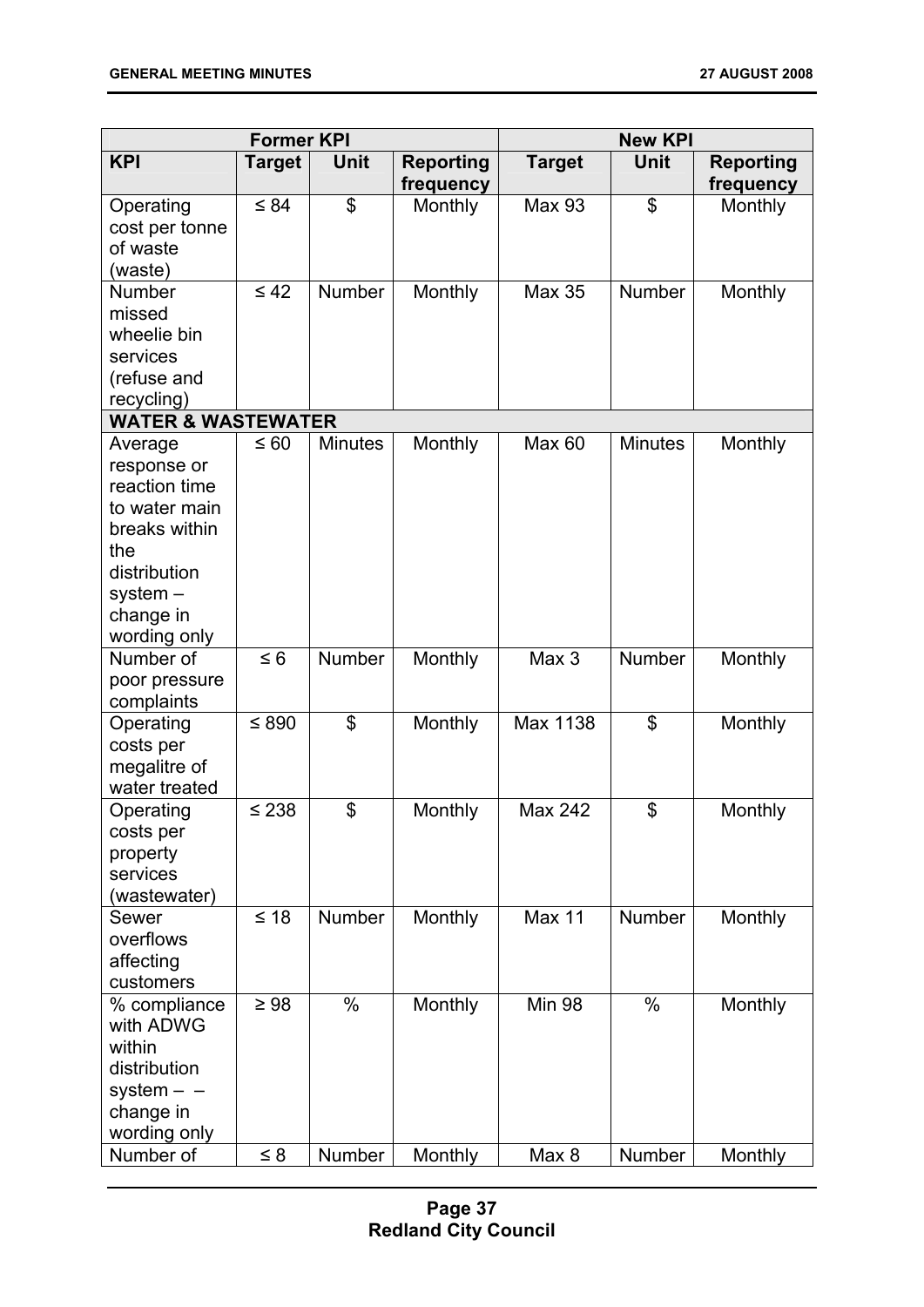| <b>Former KPI</b>                                                                                                                           |               | <b>New KPI</b> |                               |               |               |                               |
|---------------------------------------------------------------------------------------------------------------------------------------------|---------------|----------------|-------------------------------|---------------|---------------|-------------------------------|
| <b>KPI</b>                                                                                                                                  | <b>Target</b> | Unit           | <b>Reporting</b><br>frequency | <b>Target</b> | <b>Unit</b>   | <b>Reporting</b><br>frequency |
| water main<br>breaks and<br>leaks within<br>the<br>distribution<br>$main -$<br>change in<br>wording only                                    |               |                |                               |               |               |                               |
| Unplanned<br>water<br>interruptions<br>caused by the<br>distribution<br>network<br>restored<br>$<$ 5 hours $-$<br>change in<br>wording only | $\geq 97$     | $\%$           | Monthly                       | <b>Min 97</b> | $\frac{0}{0}$ | Monthly                       |
| Number of<br>water quality<br><i>incidents</i><br>caused by the<br>distribution<br>network -<br>change in<br>wording only                   | $\leq 12$     | <b>Number</b>  | Monthly                       | <b>Max 12</b> | Number        | Monthly                       |

# **RELATIONSHIP TO CORPORATE PLAN**

The recommendation primarily supports Council's strategic priority to provide and maintain water, wastewater and waste services and support the provision of infrastructure.

#### **FINANCIAL IMPLICATIONS**

For 2008/09 the planned level of debt to debt + equity level shall be approximately 35%, the internal debt will increase from \$113 million to \$186.135 million.

# **CONSULTATION**

Consultation has occurred with the following:

- Manager Customer Service & Business Performance, RWW;
- Manager Treatment Operations, RWW;
- Senior Financial Adviser, RWW.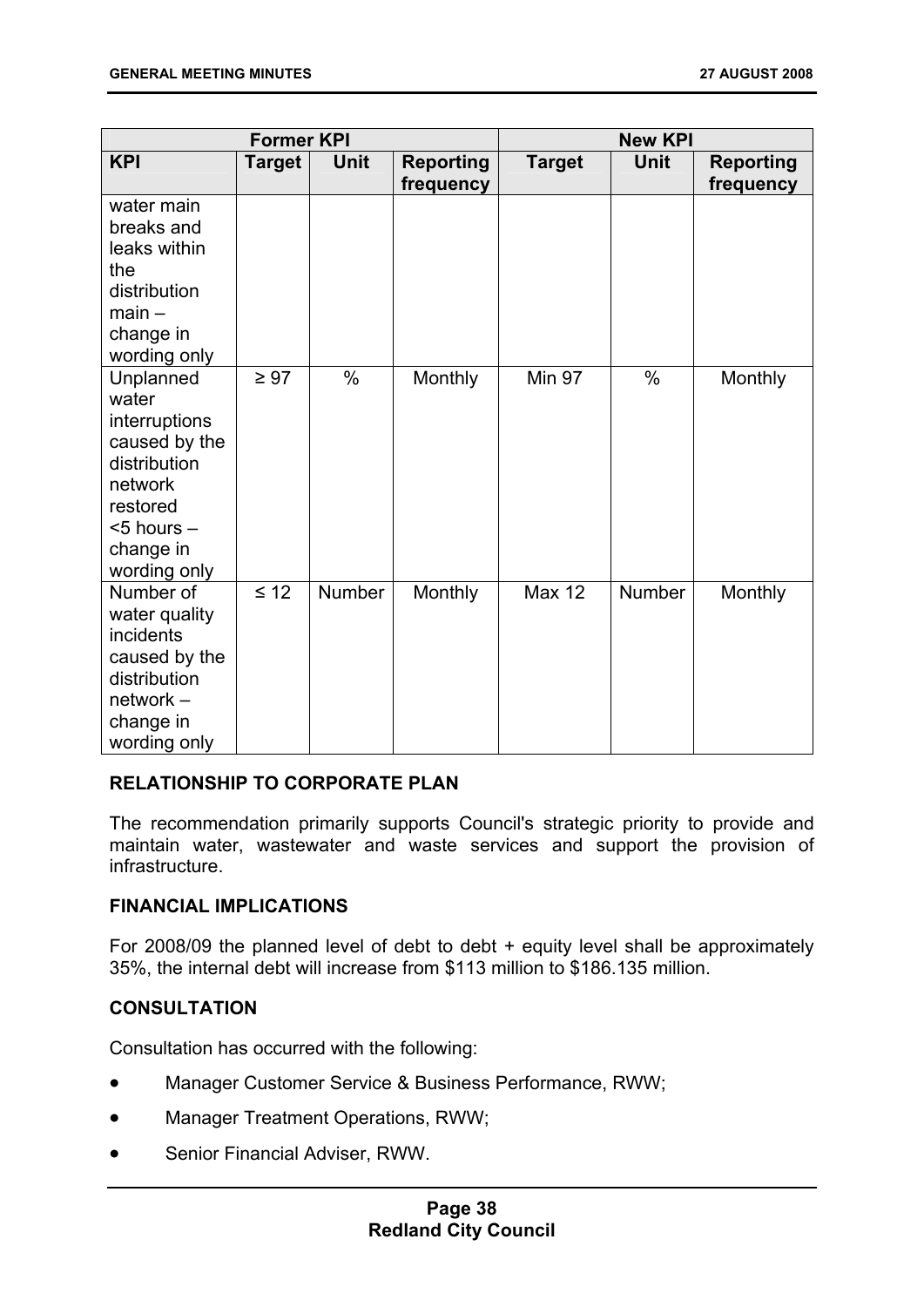# **OPTIONS**

#### **PREFERRED**

That Council resolve as follows:

- 1. To adopt the Redland Water & Waste water and wastewater performance plan for 2008-09 as attached; and
- 2. To adopt Waste Management Services' performance plan for 2008-09 as attached.

#### **ALTERNATIVE**

That Council resolve as follows:

- 1. To adopt the Redland Water & Waste water and wastewater performance plan for 2008-09 with amendments; and
- 2. To adopt Waste Management Services' performance plan for 2008-09 with amendments.

# **OFFICER'S/COMMITTEE RECOMMENDATION/ COUNCIL RESOLUTION**

| Moved by:    | Cr Henry  |
|--------------|-----------|
| Seconded by: | Cr Murray |

**That Council resolve as follows:** 

- **1. To adopt the Redland Water & Waste water and wastewater performance plan for 2008-09 as attached; and**
- **2. To adopt Waste Management Services' performance plan for 2008-09, as attached.**

# **CARRIED**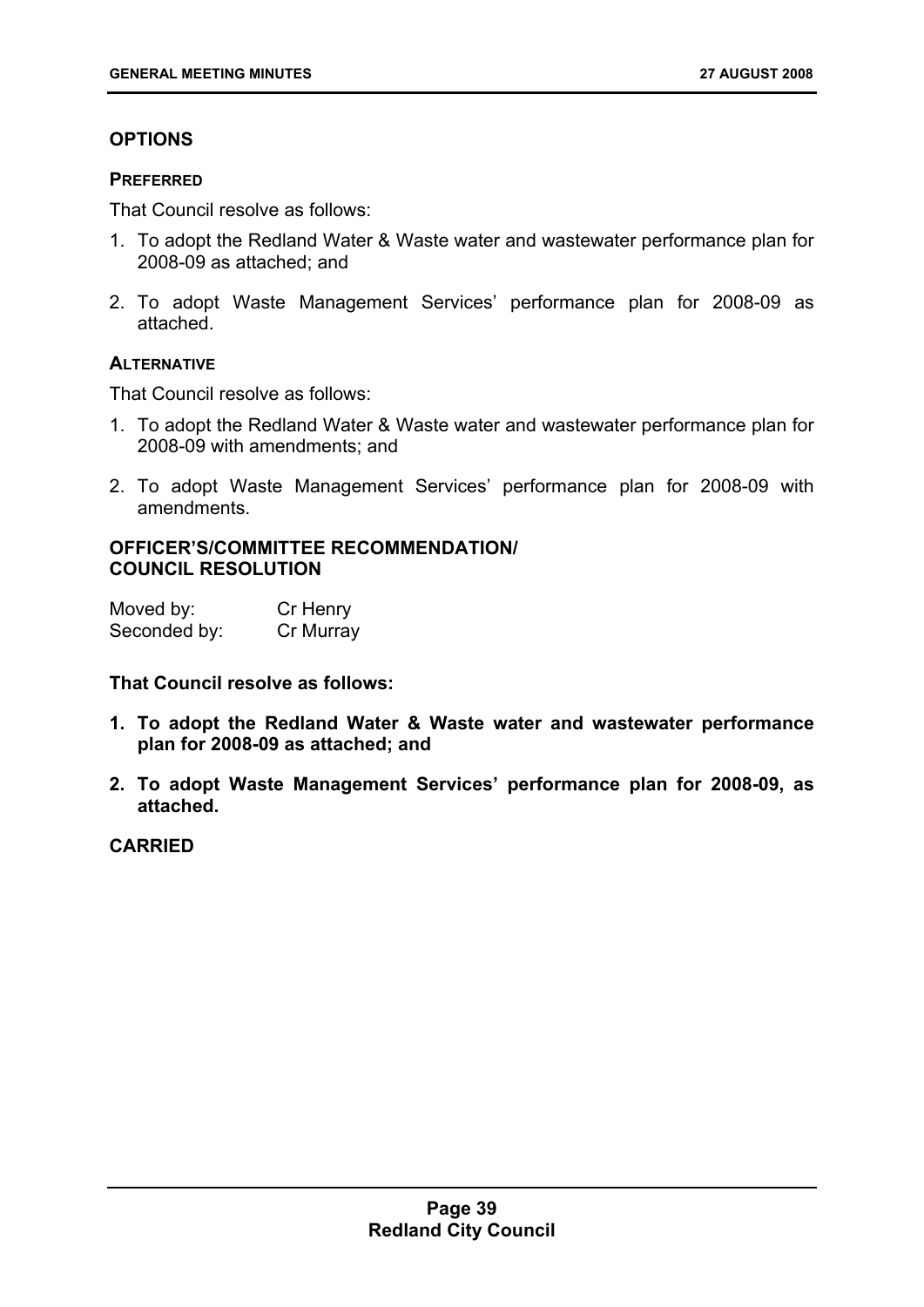# **11.1.3 WATER RESTRICTIONS**

| <b>Dataworks Filename:</b>       | <b>WS Water Restrictions - General</b>                                                      |
|----------------------------------|---------------------------------------------------------------------------------------------|
| <b>Attachments:</b>              | <b>Water restriction comparisons</b>                                                        |
| <b>Responsible Officer Name:</b> | <b>Eleanor Bray</b><br><b>Manager Customer Service &amp; Business</b><br><b>Performance</b> |
| <b>Author Name:</b>              | <b>Margaret Haynes</b><br><b>Principal Project Administration Officer</b>                   |

# **EXECUTIVE SUMMARY**

Redland City Council's (RCC's) current level 2 water restrictions are reviewed within a regional context in this report and the following 3 options for future water restrictions are presented for Council's consideration:

- remaining on level 2 restrictions until the Queensland Water Commission (QWC) legislates revised restrictions for Redlands;
- developing a community education program on potential (QWC) restrictions; or
- moving to QWC permanent water conservation measures in September/October 2008.

# **PURPOSE**

The purpose of this report is to provide Council with information and options for future water restrictions within Redlands in relation to regional water restrictions across the south-east Queensland (SEQ) region.

#### **BACKGROUND**

As part of water saving measures in SEQ, QWC introduced a water restriction regime across SEQ.

As Redlands was not part of the grid, its residents were not subjected to the extreme water restrictions but chose to move to level 2 restrictions on a voluntary basis.

In July 2008, QWC relaxed restrictions across SEQ to high level which aligns to its new restriction regime. Redlands is still on level 2 water restrictions.

#### **ISSUES**

Redlands will be connected into the water grid by December 2008. QWC has advised Council that they will be reviewing the level of water restrictions in Redlands on 30 March 2009, however the specific level has not been stated. Indications suggest Redlands will move towards the same water restrictions as SEQ councils in the future.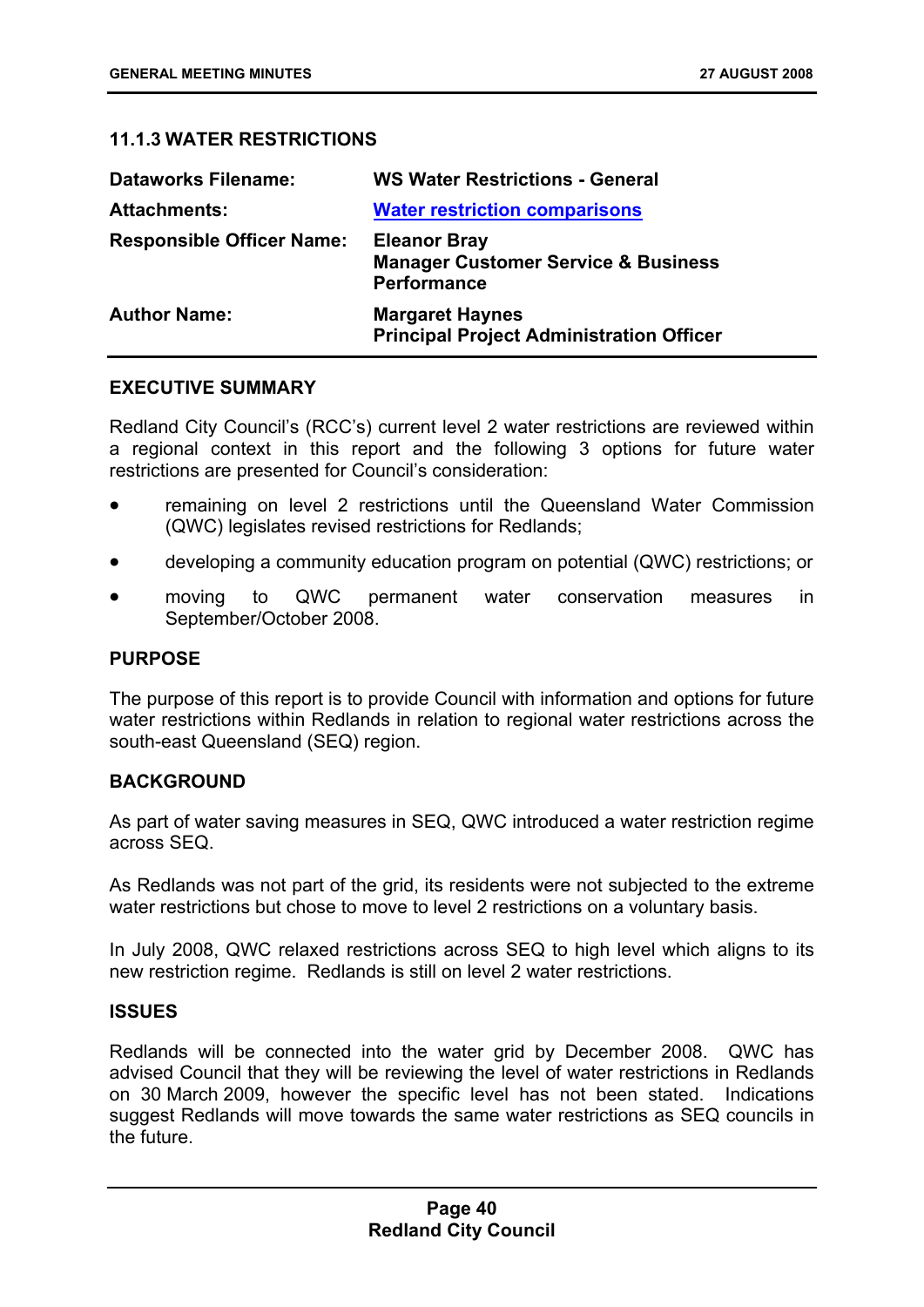Communication from QWC on 17 July 2008 stated:

*Once interconnection is established, all areas of South East Queensland will eventually move to Commission Water Restrictions.* 

*This recognises the importance of managing water as a shared resource in South East Queensland. The \$9 billion investment in water infrastructure is an investment in the entire South East Queensland region.* 

*For example, once interconnected the Redlands will have the security of an augmented water supply if population and growth were to outstrip existing water supplies.* 

*The Redlands will be connected to the SEQ Water Grid by December this year. For practical reasons, the Commission would wait until the end of the wet season before introducing Commission Water Restrictions in the area.* 

*This recognises the potential for significant changes in dam levels and water security over the summer months.* 

*The Commission currently intends to commence Commission Water Restrictions in Redlands from Monday March 30, 2009. The level of restrictions introduced will be further considered and will depend on the region's water security at the time.* 

QWC has redeveloped their water restriction regime to progress across 4 levels:

- permanent water conservation measures;
- medium restrictions:
- high restrictions; and
- extreme restrictions.

Of the 10 Councils within the QWC area, 6 are on high restrictions; Scenic Rim is on permanent water conservation measures; Sunshine Coast and Gold Coast have no restrictions and Redlands is on level 2 restrictions.

Redlands' current level 2 restrictions do not directly align with QWC's regional restriction regime. The attachment provides a comparison between RCC level 2 restrictions and QWC permanent and high level restrictions.

Three options are proposed for Council consideration to determine future water restrictions:

- 1. remain on current level 2 restrictions until QWC legislates revised restrictions for Redlands;
- 2. remain on current level 2 restrictions with additional education on future QWC restrictions;
- 3. align Redlands with QWC's restriction regime and commence permanent water conservation measures.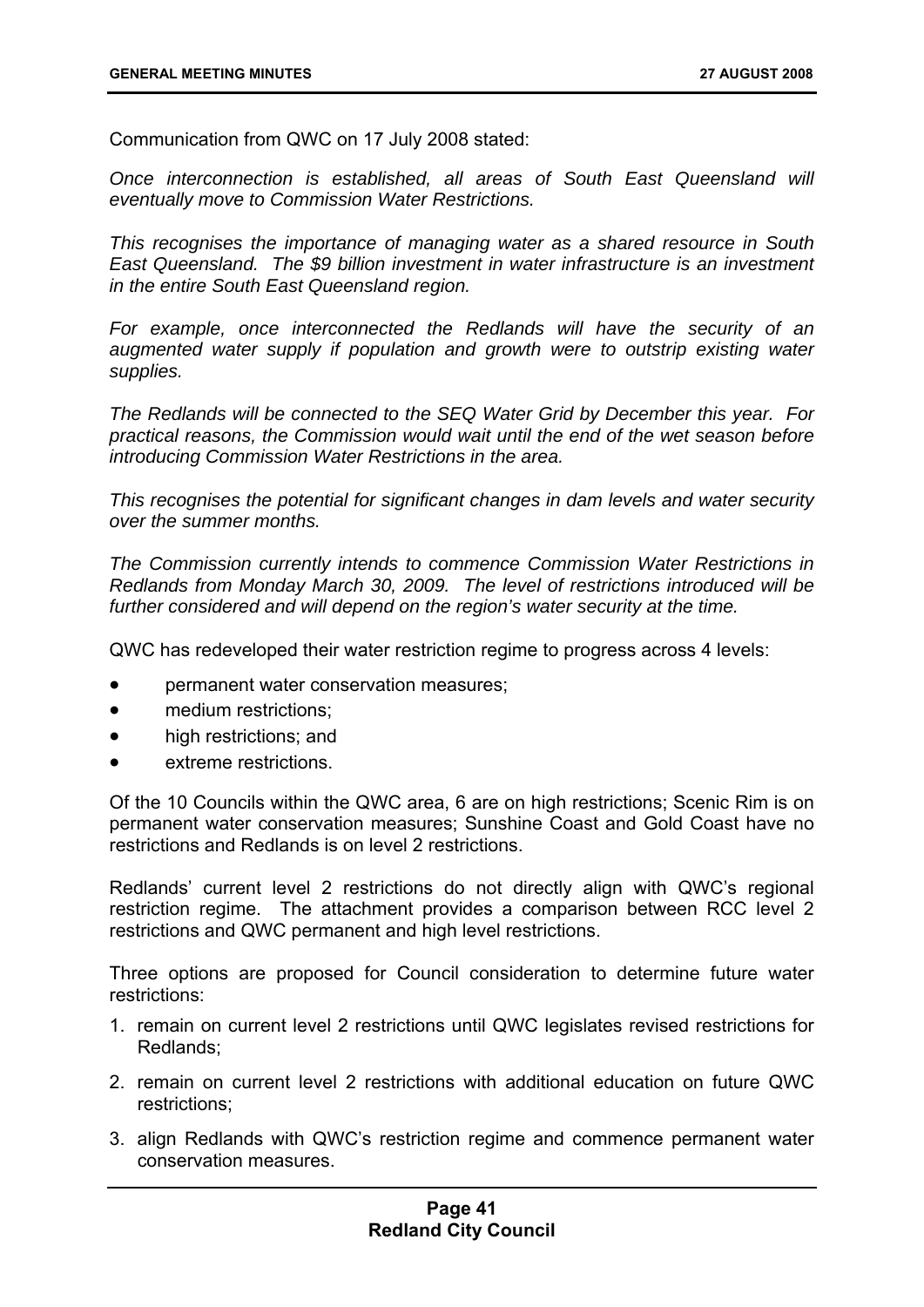A summary of advantages and disadvantages of each option is presented in the table below.

**Option 1: Maintain level 2 restrictions and move to QWC restrictions in March 2009** 

| <b>Advantages</b>                                                                                                   | <b>Disadvantages</b>                                                                                                                                                                                                |
|---------------------------------------------------------------------------------------------------------------------|---------------------------------------------------------------------------------------------------------------------------------------------------------------------------------------------------------------------|
| Community not affected by changes<br>until March 2009.<br>No education program required.<br>$\bullet$               | Residents and businesses face a<br>$\bullet$<br>sharp transition to QWC water<br>restrictions.                                                                                                                      |
| No additional cost for residents and<br>$\bullet$<br>businesses to implement efficient<br>devices until March 2009. | Potential political criticism from the<br>$\bullet$<br>community in March 2009 if<br>transition is forced without adequate<br>warning.<br>RCC misses an opportunity to<br>$\bullet$<br>demonstrate support of QWC's |
|                                                                                                                     | restriction regime.                                                                                                                                                                                                 |
|                                                                                                                     | Minimal time for residents and<br>$\bullet$<br>businesses to comply with the<br>restriction regime - significant cost -<br>need to budget and plumber<br>availability.                                              |
|                                                                                                                     | RCC appears inactive and lacking<br>$\bullet$<br>foresight in setting water<br>restrictions.                                                                                                                        |
|                                                                                                                     | RCC publicly appears unsupportive<br>$\bullet$<br>of a regional approach to water<br>conservation.                                                                                                                  |

# **Option 2: Maintain level 2 restrictions and introduce an education program in relation to future changes to restrictions**

|           | <b>Advantages</b>                                                                                                                      | <b>Disadvantages</b>                                                                                                                                                                                                                                                            |
|-----------|----------------------------------------------------------------------------------------------------------------------------------------|---------------------------------------------------------------------------------------------------------------------------------------------------------------------------------------------------------------------------------------------------------------------------------|
| $\bullet$ | Community not affected by changes<br>until March 2009.<br>Residents and businesses may<br>implement water-saving strategies<br>sooner. | RCC misses an opportunity to<br>$\bullet$<br>demonstrate support of QWC's<br>restriction regime.<br>RCC potentially reduces influence<br>$\bullet$<br>with QWC by not demonstrating<br>support of restrictions.<br>• Education message may not align<br>to future restrictions. |
|           |                                                                                                                                        | Misaligned information given to<br>$\bullet$<br>residents and businesses reflects<br>poorly on RCC.                                                                                                                                                                             |
|           |                                                                                                                                        | • There is a high education cost to<br>RCC without getting the desired<br>results and benefits.                                                                                                                                                                                 |
|           |                                                                                                                                        | Limited incentives for people to                                                                                                                                                                                                                                                |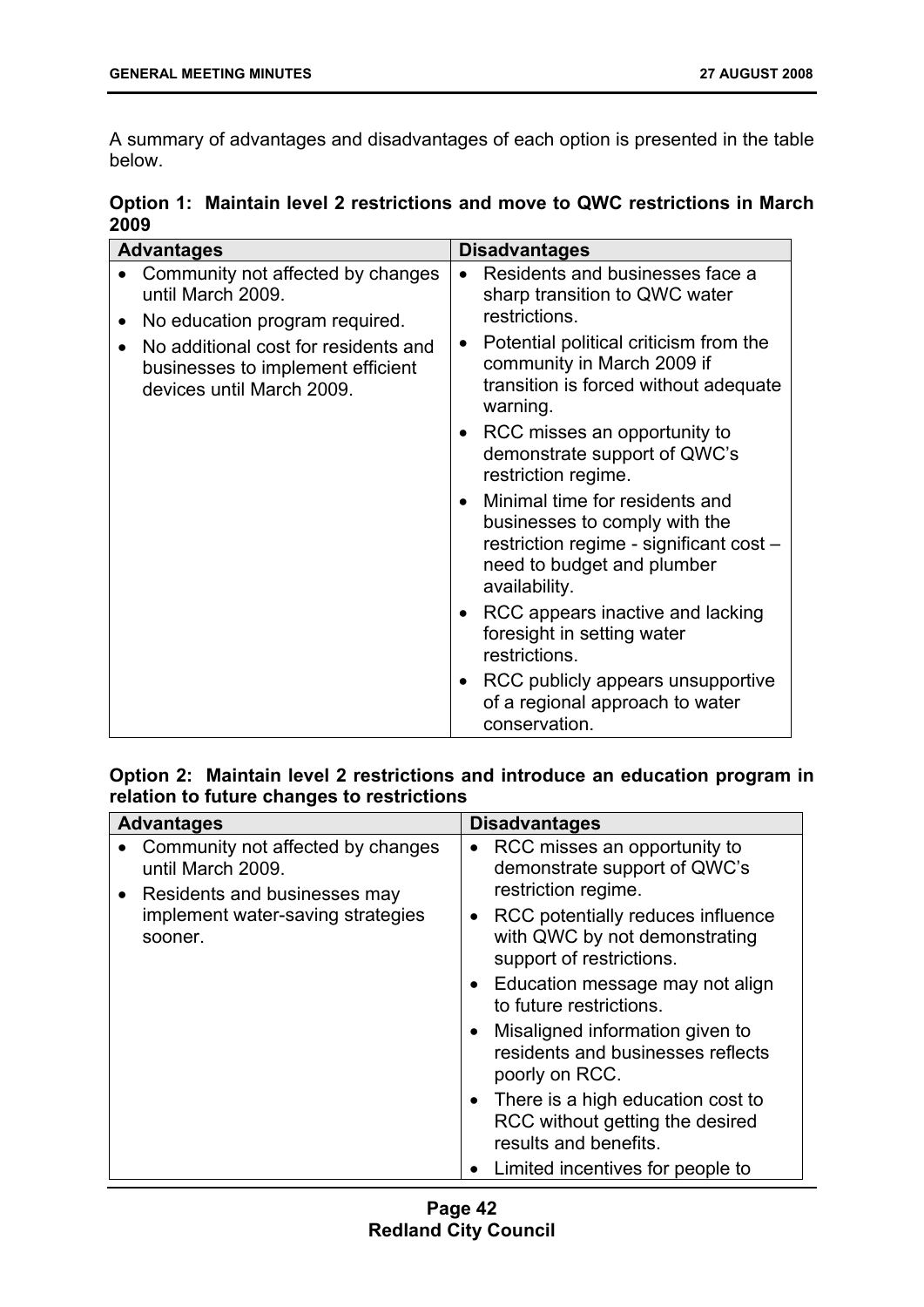| change their behaviour voluntarily -<br>"won't do it until I have to".                  |
|-----------------------------------------------------------------------------------------|
| • RCC appears inactive and lacking<br>foresight in setting water<br>restrictions.       |
| • RCC publicly appears unsupportive<br>of a regional approach to water<br>conservation. |

# **Option 3: Move to permanent water conservation level in September/October 2008**

|                        | <b>Advantages</b>                                                                                                                                      | <b>Disadvantages</b>                                                                                                                              |  |
|------------------------|--------------------------------------------------------------------------------------------------------------------------------------------------------|---------------------------------------------------------------------------------------------------------------------------------------------------|--|
|                        | RCC demonstrates support of QWC's<br>restriction regime.                                                                                               | Impose additional swimming pool<br>and high water use restrictions                                                                                |  |
| $\bullet$<br>$\bullet$ | RCC publicly appears supportive of a<br>regional approach to water<br>conservation.<br>Gives plenty of lead time for                                   | earlier than directed by QWC.<br>Businesses over 1ML annual<br>$\bullet$<br>consumption will be forced into<br>compliance rather than just advice |  |
|                        | residents and businesses to comply<br>with restrictions (e.g. installation of<br>water-saving devices).                                                | of potential future amendments.                                                                                                                   |  |
| $\bullet$              | Many similarities between RCC level<br>2 and permanent water conservation<br>measures - easy for community to<br>support.                              |                                                                                                                                                   |  |
| $\bullet$              | Smooths the transition path to<br>potentially more stringent future<br>QWC restrictions.                                                               |                                                                                                                                                   |  |
| $\bullet$              | Goodwill and relationship<br>development with QWC for future<br>negotiations.                                                                          |                                                                                                                                                   |  |
| $\bullet$              | RCC can take advantage of QWC<br>education material for SEQ.                                                                                           |                                                                                                                                                   |  |
|                        | RCC gains a media advantage by<br>acting now $-$ in line with the changes<br>for SEQ.                                                                  |                                                                                                                                                   |  |
| $\bullet$              | Ability to focus on high water users<br>through high water use program.                                                                                |                                                                                                                                                   |  |
| $\bullet$              | Chance to 'bed in' high water user<br>program while resident size is<br>manageable.                                                                    |                                                                                                                                                   |  |
| $\bullet$              | Under permanent water conservation<br>measures watering hours are more<br>flexible for those who do the right<br>thing by complying with restrictions. |                                                                                                                                                   |  |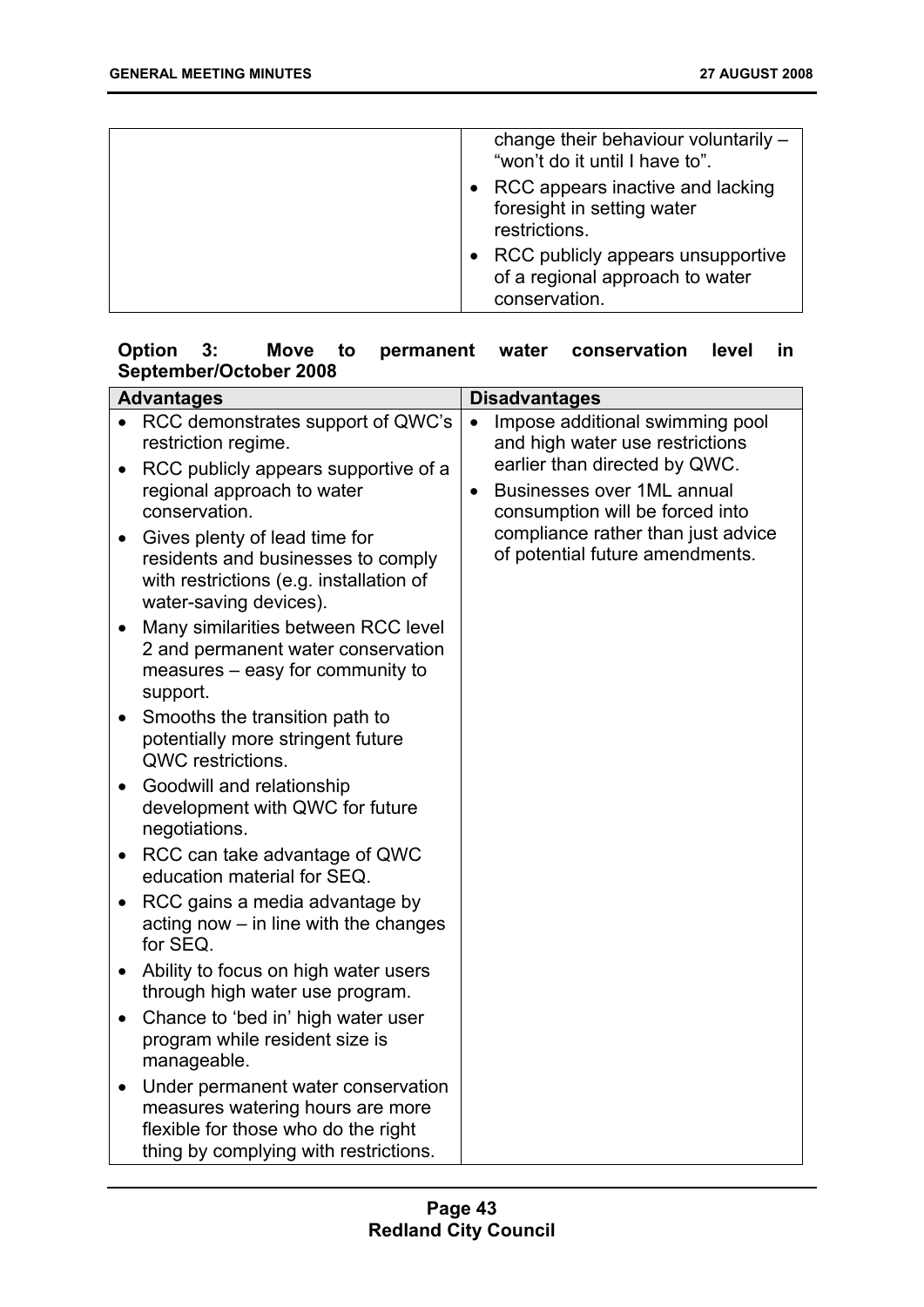# **RELATIONSHIP TO CORPORATE PLAN**

The recommendation primarily supports Council's strategic priority to provide and maintain water services and support the provision of transport and waterways infrastructure.

# **FINANCIAL IMPLICATIONS**

There will be cost implications to comply with the QWC water conservation measures in the future. The amount will depend on the level of restriction imposed on RCC.

There will be additional cost implications for an education program should council choose option 2.

# **CONSULTATION**

Consultation has occurred with QWC.

# **OPTIONS**

#### **PREFERRED**

That Council resolve to approach Queensland Water Commission to implement permanent water conservation measures in September/October 2008.

# **ALTERNATIVE**

That Council resolve as follows:

- 1. To remain on current level 2 restrictions; and
- 2. To develop a community education program to raise awareness of possible future Queensland Water Commission restrictions.

# **OFFICER'S RECOMMENDATION**

That Council resolve to approach Queensland Water Commission to implement permanent water conservation measures in September/October 2008.

#### **COMMITTEE RECOMMENDATION/ COUNCIL RESOLUTION**

| Moved by:    | Cr Henry  |
|--------------|-----------|
| Seconded by: | Cr Murray |

# **That Council resolve as follows:**

- **1. That the Officer's Recommendation not be adopted; and**
- **2. That Redland City remain on current level 2 restrictions.**

# **CARRIED**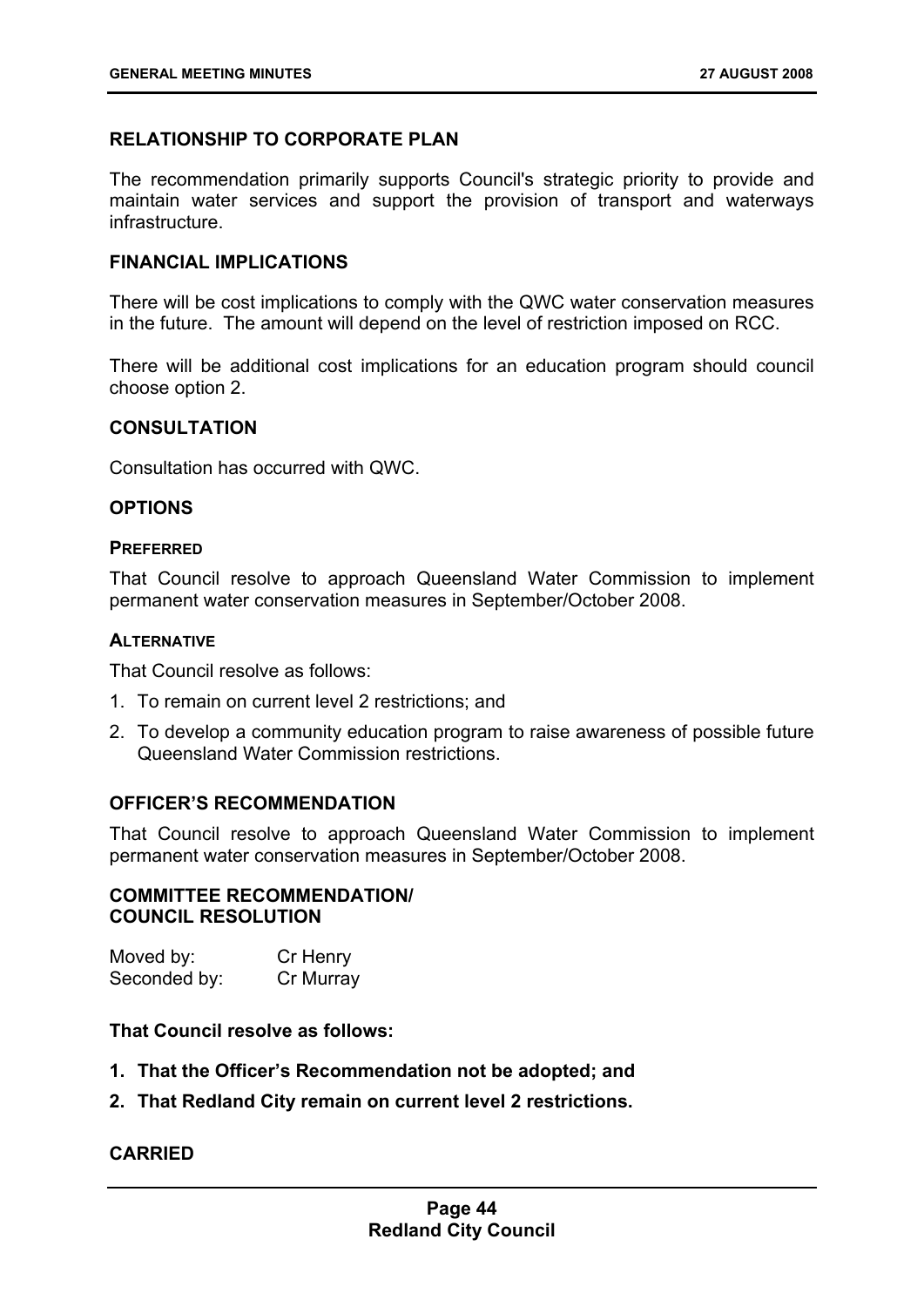# **11.1.4 WATER TANKER FILLING STATIONS**

| <b>Dataworks Filename:</b>       | <b>WS Permits</b>                                                                           |
|----------------------------------|---------------------------------------------------------------------------------------------|
| <b>Attachments:</b>              | <b>Locations &amp; Overview</b>                                                             |
| <b>Responsible Officer Name:</b> | <b>Eleanor Bray</b><br><b>Manager Customer Service &amp; Business</b><br><b>Performance</b> |
| <b>Author Name:</b>              | <b>Kevin McGuire</b><br><b>Service Manager Water Reticulation</b>                           |

#### **EXECUTIVE SUMMARY**

In 2006, Redland City Council (RCC) introduced the use of metered hydrant standpipes for all persons wanting to take water from the reticulation network. Since that time 352 permits have been issued.

The escalation of water restrictions in surrounding Council areas has increased the demand on hydrant standpipes and the number of water tankers operating within the Redland area. Many of these vehicles are semi-trailers which have created traffic and access-related problems.

A potential solution is the installation of fixed filling stations where tankers can quickly fill up with minimal customer or infrastructure impact. These filling stations are robust, unobtrusive and operated by a secure magnetic/electronic card system that reduces the administration and operating costs to Council.

#### **PURPOSE**

This report outlines the response to Council's request for an investigation of sites for the installation of filling stations to service water tankers.

# **BACKGROUND**

At its General Meeting of 1 February 2006, Council resolved to introduce a policy requiring any person wanting to take water from the reticulation network to use a metered hydrant standpipe issued under permit by Redland Water & Waste (RWW). Since then, 352 permits have been issued to businesses and operators in construction industry, property developers, landscaping as well as water carriers and swimming pool filling – table 1 shows the breakdown of these permits. There are 51 potable water permits current at this time.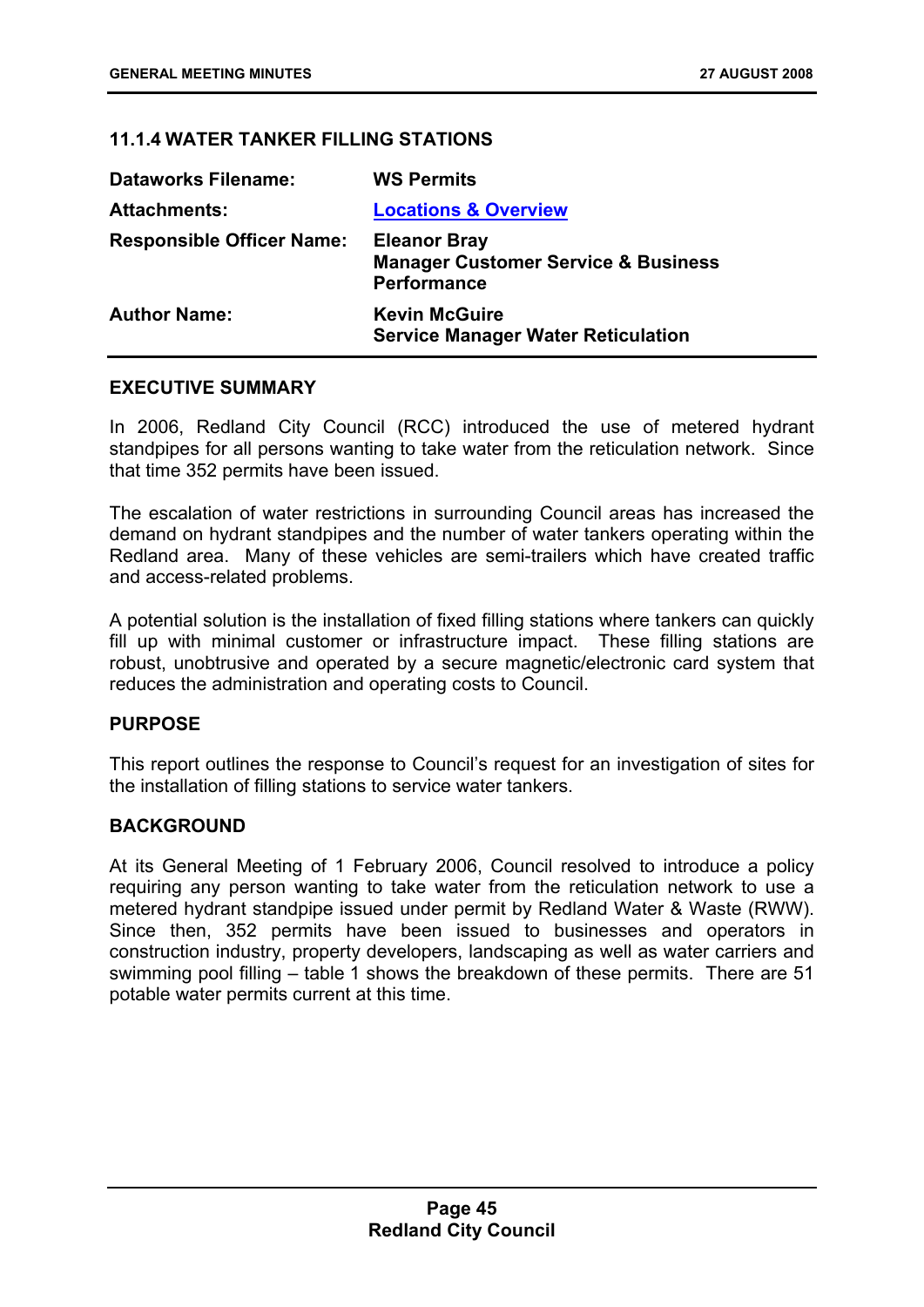| <b>Permits issued since April 2006</b> |                                                                      |     |  |  |     |
|----------------------------------------|----------------------------------------------------------------------|-----|--|--|-----|
| Water<br>carters                       | Swimming<br>Construction   Landscaping<br>  Others<br>Total<br>pools |     |  |  |     |
| 24                                     |                                                                      | 122 |  |  | ふらつ |
| <b>Current permits</b>                 |                                                                      |     |  |  |     |
|                                        |                                                                      |     |  |  |     |

### **Table 1: Breakdown of permits**

As the level of water restrictions has increased in surrounding council areas, these councils have restricted or removed access to their water networks for some of the above activities and have withdrawn standpipes and permit systems for such access. Those councils on QWC high level water restrictions do not permit potable water from their reticulation network to be used for activities such as filling swimming pools and road construction etc. Consequently RWW has experienced an increase in demand for metered standpipes and access to the reticulation network for water transporters.

A number of these new applicants are operating large bodied trucks and semi trailers. These vehicles create access and traffic concerns at the existing filling locations and, despite alternate locations being established, similar problems have occurred.

At the General Meeting of Council held on 20 May 2008 the following was noted:

# **ISSUES**

In addressing Council's request, RWW has considered the following impacts:

- current locations;
- potential customer impact;
- accessibility for tankers;
- demand on the existing water network;
- size of water main:
- ease of isolation in the event of failure; and
- continuing administration and upkeep of the metered standpipe fleet.

# **LOCATIONS**

While Council's request was to identify two locations, RWW's investigations have shown that a further location servicing the western Council boundary would be highly beneficial. Table 2 below shows the assessment of infrastructure impacts for each location.

The proposed filling point locations are:

*<sup>11.2.2 &</sup>quot;That Council investigate two sites, one in the south and another in the northern part of the City for the use of water carrier tankers to draw water".*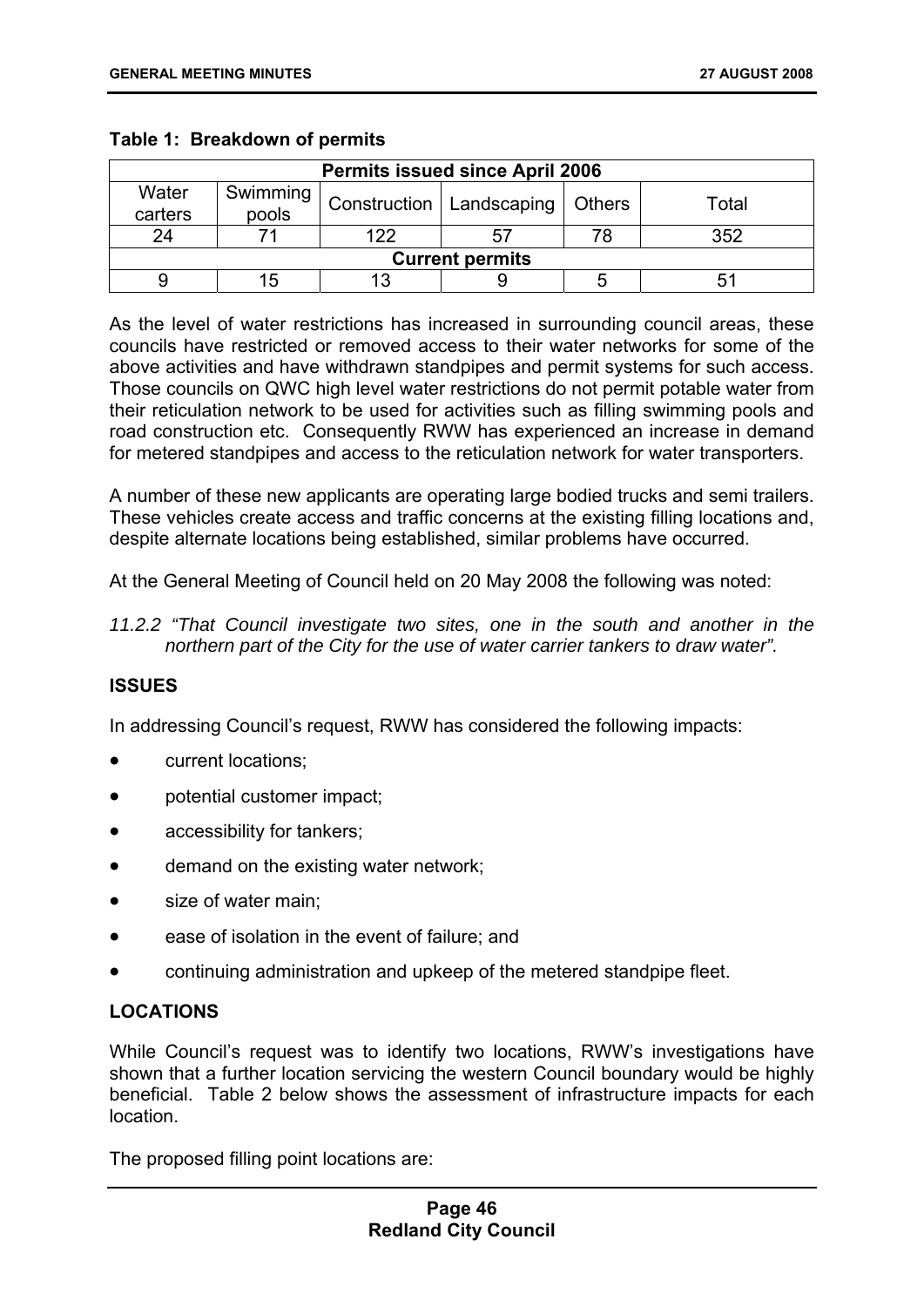# • **Location 1: Valley Way, Mt Cotton**

Approximately 25m east of the house at 11 Valley Way. A short length of new 100mm water main will be constructed to service the proposed filling station unit. This will allow full isolation of the filling point with no loss of supply to customers. The filling point will be away from residents' properties and vehicles will be able to safely access the site and present no traffic interference.

# • **Location 2: Railway Parade, Thorneside**

Approximately 170m west of the intersection with Finney Road. The proposed location is adjacent to parkland and away from a previous filling point closer to the canoe club. A hard stand area needs to be constructed and vehicle access will not impact on parking associated with the club. Increased draw on the system at this point will assist in water movement through the reticulation system.

#### • **Location 3: Ney Road, Capalaba**

Opposite house at 286 Ney Road. This is a current filling location that provides ready access to the western corridors. Site works will improve vehicle access and minimise disturbance and customer impact.

| <b>Item</b>                         | <b>Location 1</b>     | <b>Location 2</b> | <b>Location 3</b> |
|-------------------------------------|-----------------------|-------------------|-------------------|
| <b>Current location</b>             | <b>No</b>             | <b>No</b>         | Yes               |
| Customer impact                     | Low                   | Low               | Low               |
| Accessibility for tankers           | Good                  | Very good         | Very good         |
| existing<br>Demand<br>on<br>network | Good                  | OK                | OK                |
| Size of water main                  | off<br>100mm<br>375mm | 100 <sub>mm</sub> | 200mm             |

#### **Table 2: Impact assessment per location**

#### **INSTALLATION**

In addressing the customer concerns and infrastructure issues, it is proposed to install an electronically controlled filling station at each location. This filling station will operate through a magnetic card which, when fitted to the terminal, will allow water to be taken from the reticulation network.

Each card will operate on a prepaid basis and the unit will automatically read and determine the amount of credit remaining on the card before allowing the delivery valve to open and release flow.

This type of installation has a number of advantages to Council:

- units are unobtrusive and compact;
- ease of operation by operators;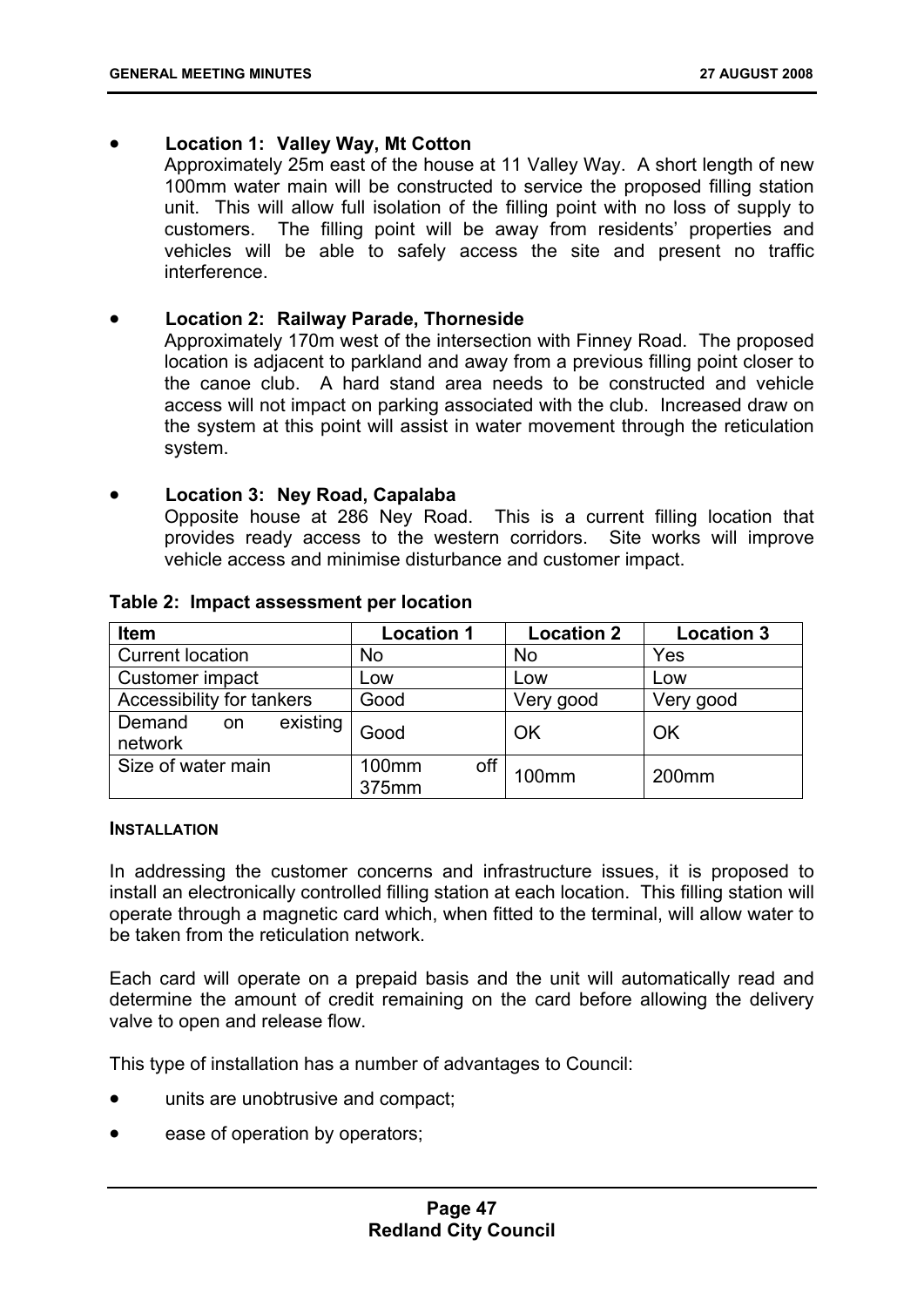- minimise risk of damage to infrastructure as operators no longer need to connect standpipes to hydrant points;
- streamlined administration process; permit fees and water consumption are prepaid prior to issue;
- removal of risk of payment default through the requirement for prepayment before access is available;
- accurate and reliable metering of individual users' water consumption;
- further prevention of water theft;
- reduce the number of metered hydrant standpipes.

Once the filling stations are in operation all tankers wanting to take potable water from Redlands would be required to return the metered standpipes and be directed to use these.

#### **OTHER IMPLICATIONS**

The majority of hydrant permits issued are used in subdivision and other construction activities. While the proposed filling station locations provide a balance of access in the north, south and western sectors of the city, they will require an increased degree of transport for many construction companies and developers.

Developments in the southern and eastern areas will need to travel to the Mount Cotton location as opposed to accessing the water network at a location immediately adjacent to the work site. This may represent an increase in truck travelling time with a potential increase in exhaust emissions.

# **RELATIONSHIP TO CORPORATE PLAN**

The recommendation primarily supports Council's strategic priority to provide and maintain water, waste services, roads, drainage and support the provision of transport and waterways infrastructure.

#### **FINANCIAL IMPLICATIONS**

Existing fees and charges can be utilised to cover the issue and administration of a monthly permit and the issue of a card to access the filling station. As there will no longer be a need for issue of a hydrant standpipe the associated security bond will not apply.

The current commercial water consumption charge can be applied as the basis for prepayment on the access card.

#### **CURRENT METERED STANDPIPE FEE AND CHARGES**

Monthly permit charge \$134.00 Cost of water per kL \$1.96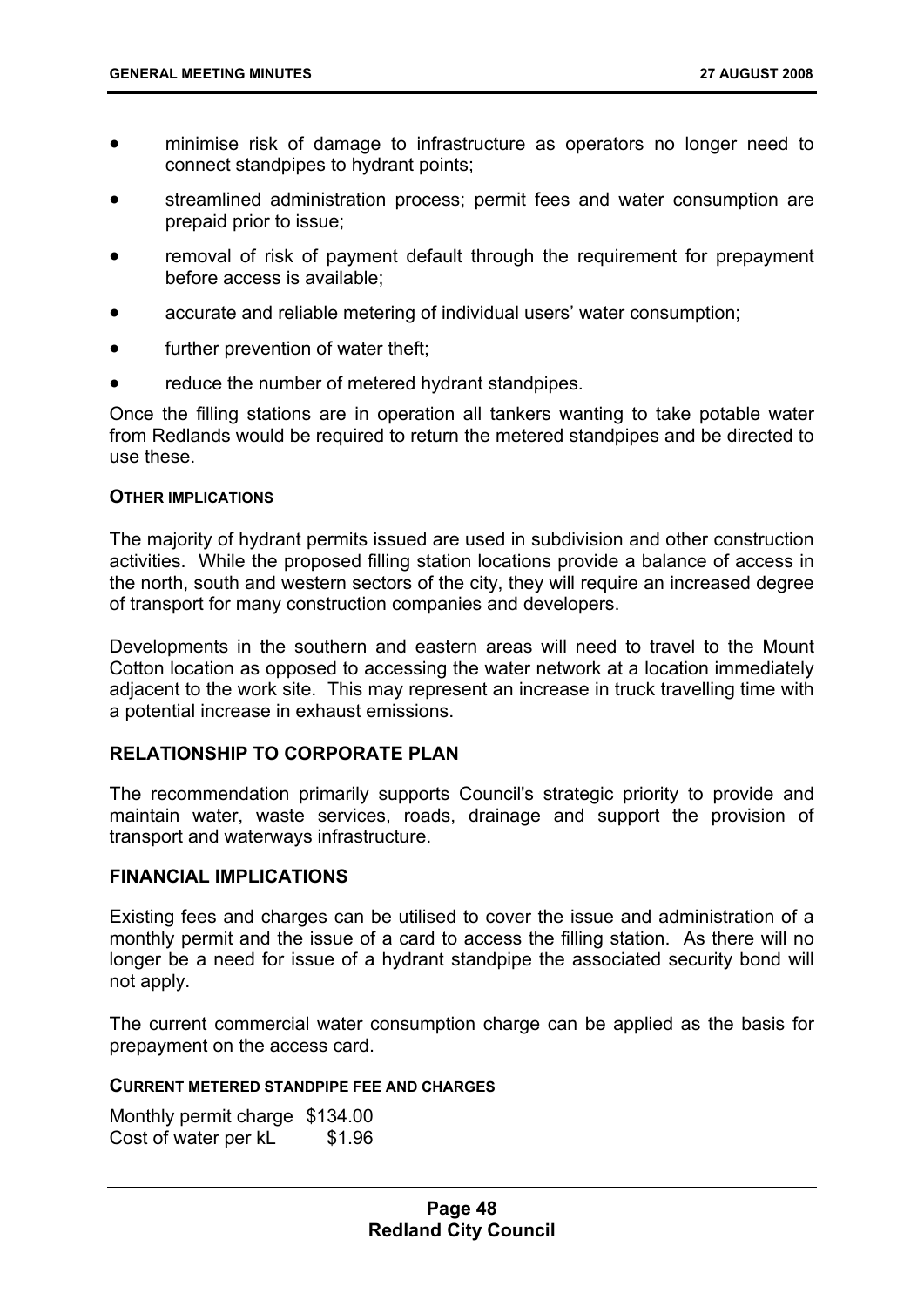The estimated installation cost for each unit is approximately \$30,000 to \$45,000 dependent on ancillary road or power supply works.

This estimate includes the supply of the filling station, all ancillary pipes and fittings for connection to the existing water main as well as the access card logger and a number of cards.

No budget allocation has been proposed for 2008/09 for the construction of tanker filling locations.

#### **REVENUE ESTIMATES**

Water consumption revenue from external standpipe users in 2007/08 was \$77,887. Hydrant permit revenue for externals users in 2007/08 was \$66,588.

#### **PLANNING SCHEME IMPLICATIONS**

The Land Use Planning Group was consulted and it is considered that the outcome of recommendations in this report will not require any amendments to the Redlands Planning Scheme.

# **CONSULTATION**

- Manager Operations & Maintenance;
- Manager Customer Service & Business Performance; and
- Industry bodies.

# **OPTIONS**

#### **PREFERRED**

That Council resolve as follows:

- 1. To approve location 1 (Valley Way, Mount Cotton) for installation of a fixed water tanker filling station;
- 2. To approve location 2 (Railway Parade, Thorneside) for installation of a fixed water tanker filling station;
- 3. To approve location 3 (Ney Road, Capalaba) for installation of a fixed water tanker filling station; and
- 4. To discontinue use of hydrant standpipes for the purpose of filling water tankers within Redland City Council unless approved by the General Manager Redland Water & Waste.

# **ALTERNATIVE**

That Council resolve that the existing policy and processes for access to the water reticulation network remain in place.

### **Page 49 Redland City Council**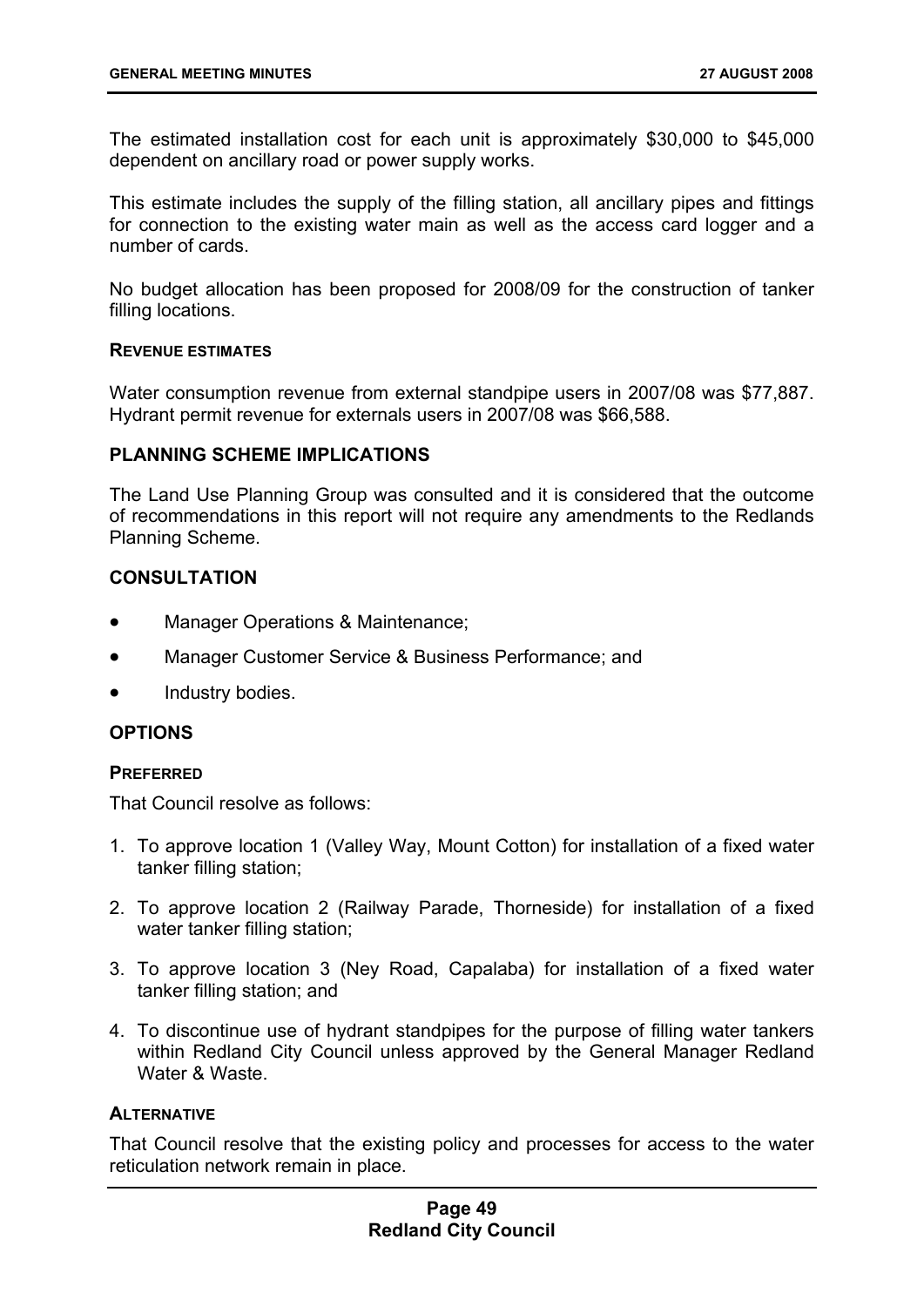# **OFFICER'S/COMMITTEE RECOMMENDATION**

That Council resolve as follows:

- 1. To approve location 1 (Valley Way, Mount Cotton) for installation of a fixed water tanker filling station;
- 2. To approve location 2 (Railway Parade, Thorneside) for installation of a fixed water tanker filling station:
- 3. To approve location 3 (Ney Road, Capalaba) for installation of a fixed water tanker filling station; and
- 4. To discontinue use of hydrant standpipes for the purpose of filling water tankers within Redland City Council unless approved by the General Manager Redland Water & Waste.

# **COUNCIL RESOLUTION**

Moved by: Cr Murray Seconded by: Cr Dowling

**That Council resolve that the Committee Recommendation be adopted with the following amendment:** 

**1. That the approved location detailed in resolution 2 be amended from Railway Parade, Thorneside to 150-164 Thorneside Road, Thorneside.** 

**Therefore, Council resolves as follows:** 

- **1. To approve location 1 (Valley Way, Mount Cotton) for installation of a fixed water tanker filling station;**
- **2. To approve location 2 (150-164 Thorneside Road, Thorneside) for installation of a fixed water tanker filling station;**
- **3. To approve location 3 (Ney Road, Capalaba) for installation of a fixed water tanker filling station; and**
- **4. To discontinue use of hydrant standpipes for the purpose of filling water tankers within Redland City Council unless approved by the General Manager Redland Water & Waste.**

**CARRIED**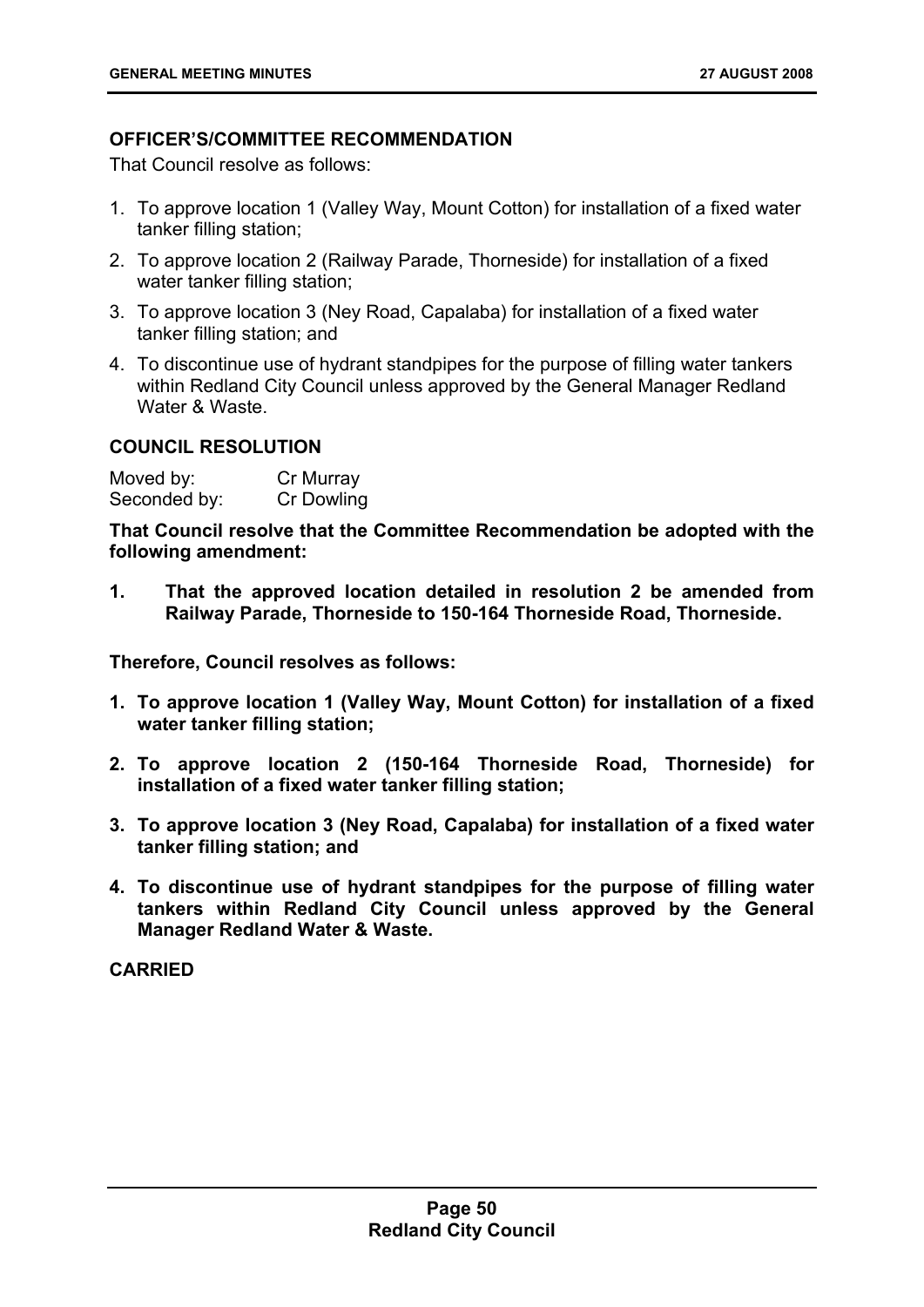# **12 PLANNING & POLICY COMMITTEE 20/08/08 - RECEIPT AND ADOPTION OF REPORT**

| Moved by:    | Cr Ogilvie |
|--------------|------------|
| Seconded by: | Cr Boglary |

That the Planning & Policy Committee Report of 20 August 2008 be received.

**CARRIED** 

# **DECLARATION OF OPENING**

Cr Ogilvie declared the meeting open at 9.00am.

#### **RECORD OF ATTENDANCE AND LEAVE OF ABSENCE**

| <b>Members Present</b>   |                                                 |
|--------------------------|-------------------------------------------------|
| Cr C Ogilvie             | <b>Chair and Councillor Division 2</b>          |
| Cr M Hobson PSM          | Mayor - entered at 9.07am                       |
| Cr W Boglary             | <b>Councillor Division 1</b>                    |
| Cr D Henry               | <b>Councillor Division 3</b>                    |
| Cr P Dowling             | <b>Councillor Division 4</b>                    |
| Cr B Townsend            | <b>Councillor Division 5</b>                    |
| Cr T Bowler              | Deputy Mayor and Councillor Division 6          |
| Cr M Elliott             | <b>Councillor Division 7</b>                    |
| <b>Cr K Reimers</b>      | <b>Councillor Division 8</b>                    |
| Cr K Williams            | Councillor Division 9 – entered at 9.04am       |
| Cr H Murray              | <b>Councillor Division 10</b>                   |
| <b>Committee Manager</b> |                                                 |
| Mr G Photinos            | Acting General Manager Planning & Policy        |
|                          |                                                 |
| <b>Officers</b>          |                                                 |
| Mr R Turner              | <b>Acting Chief Executive Officer</b>           |
| Mr L Smith               | <b>Acting General Manager Customer Services</b> |
| Mr A Burgess             | <b>Manager Economic Development</b>             |
| Mr W Mortlock            | <b>Senior Advisor Environmental Protection</b>  |
| Mr W Dawson              | <b>Manager Land Use Planning</b>                |
| Mr M Hunt                | Principal Advisor - City Wide Planning          |
| Ms R Bonnin              | <b>Manager Community and Social Planning</b>    |
|                          |                                                 |
| <b>Minutes</b>           |                                                 |
| Mrs J Parfitt            | Corporate Meetings & Registers Officer          |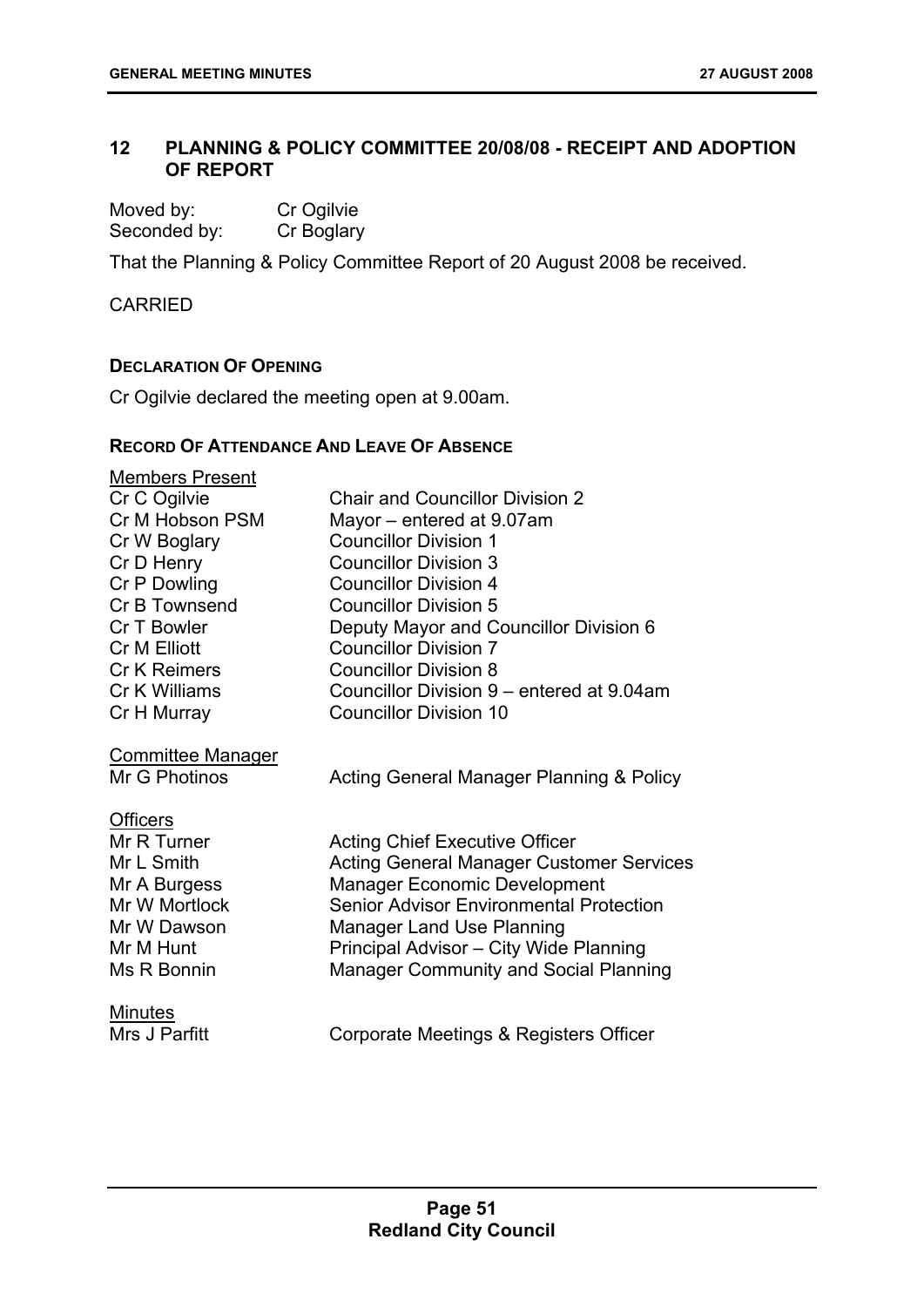#### **PUBLIC PARTICIPATION AT MEETING**

| Moved by:    | <b>Cr Reimers</b> |
|--------------|-------------------|
| Seconded by: | Cr Murray         |

That the meeting be adjourned for a 15 minute public participation segment.

#### CARRIED

- 1. Mr J Conley, Redlands Tourism, addressed Committee in relation to Item 1.1 *Redlands Tourism Grant Funding.*
- 2. Mr R Cain of Ormiston addressed Committee in relation to Item 1.1 *Redlands Tourism Grant Funding.*

| Moved by:    | <b>Cr Bowler</b> |
|--------------|------------------|
| Seconded by: | Cr Townsend      |

That the meeting resume.

#### CARRIED

#### **DECLARATION OF INTEREST**

Cr Dowling declared a conflict of interest in Item 1.1 *Redlands Tourism Grant Funding*, in relation to s.246A (6) of the Local Government Act 1993 – "**private interest** includes both pecuniary and non-pecuniary interests, and may include having received a donation to be used for electoral purposes". Cr Dowling remained in the Chamber for discussion and vote on this item, voting in the affirmative.

Cr Hobson declared a possible conflict of interest in Item 1.1 *Redlands Tourism Grant Funding* as she was previously the Deputy Chair of Redlands Tourism. Cr Hobson remained in the Chamber for discussion and vote on this item, voting in the affirmative.

#### **MOTION TO ALTER THE ORDER OF BUSINESS**

Nil.

Cr Williams left the meeting at 9.35am during discussion on Item 1.1 and returned during discussion on Item 3.1.

Cr Hobson left the meeting at 9.51am at the conclusion of Item 1.1 and returned at 9.56am during discussion on Item 3.1.

At 9.52am at the conclusion of Item 1.1, Cr Ogilvie vacated the Chair and left the meeting, Cr Murray presided.

At 9.54am, at the conclusion of Item 2.1, Cr Murray vacated the Chair to allow her to take part in discussions on Item 3.1, Cr Elliott presided.

At 10.55am, at the conclusion of Item 3.1, Cr Murray resumed the Chair.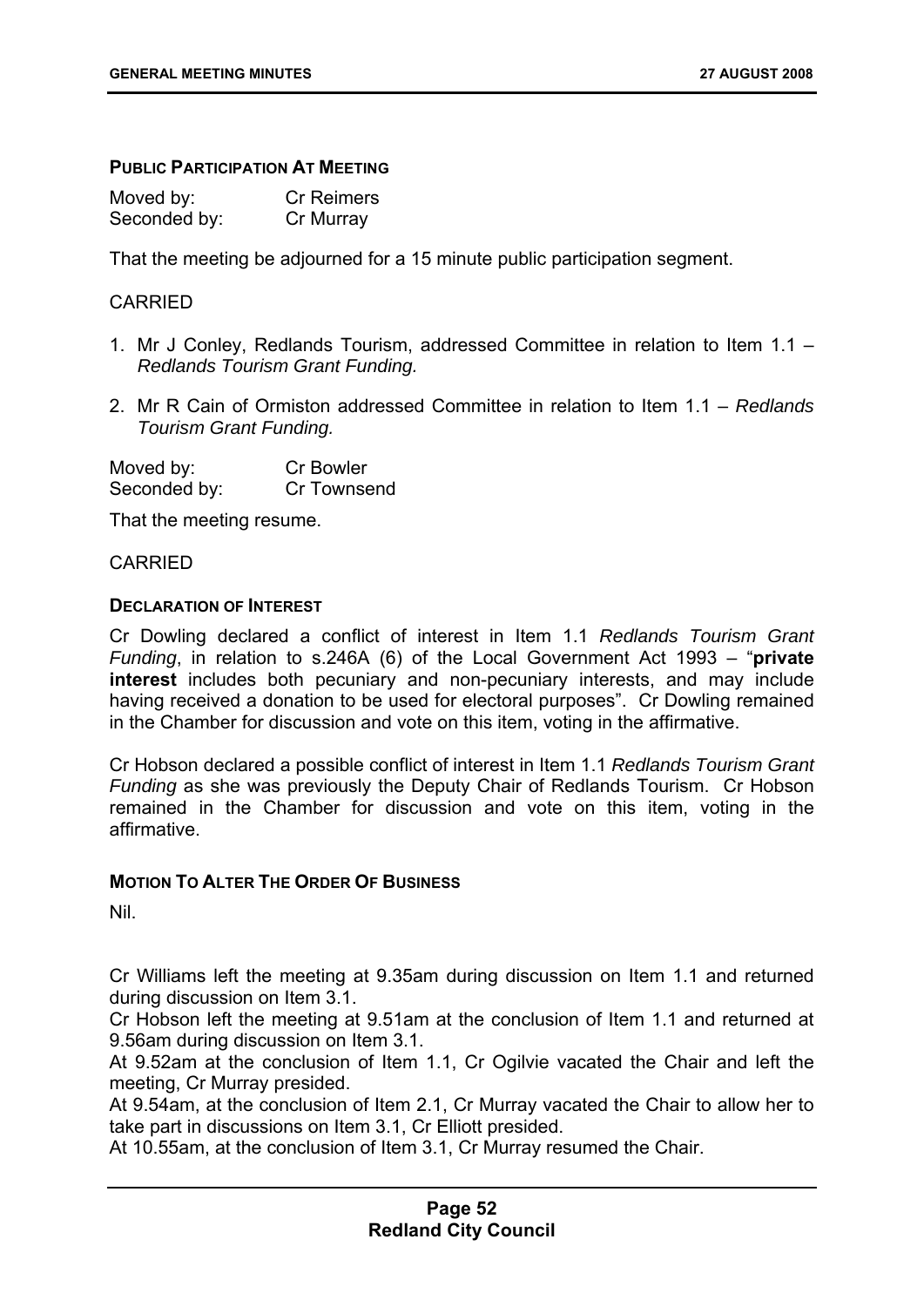Cr Townsend left the meeting at 11.06am during discussion on Item 3.2 and returned at 11.16am during discussion on Item 3.3.

Cr Hobson left the meeting at 12.09pm during discussion on Item 3.5 and returned during General Business.

Cr Townsend left the meeting at 12.13pm.

Cr Williams left the meeting at 12.26pm.

Cr Dowling left the meeting at 12.30pm.

Cr Henry left the meeting at 12.43pm.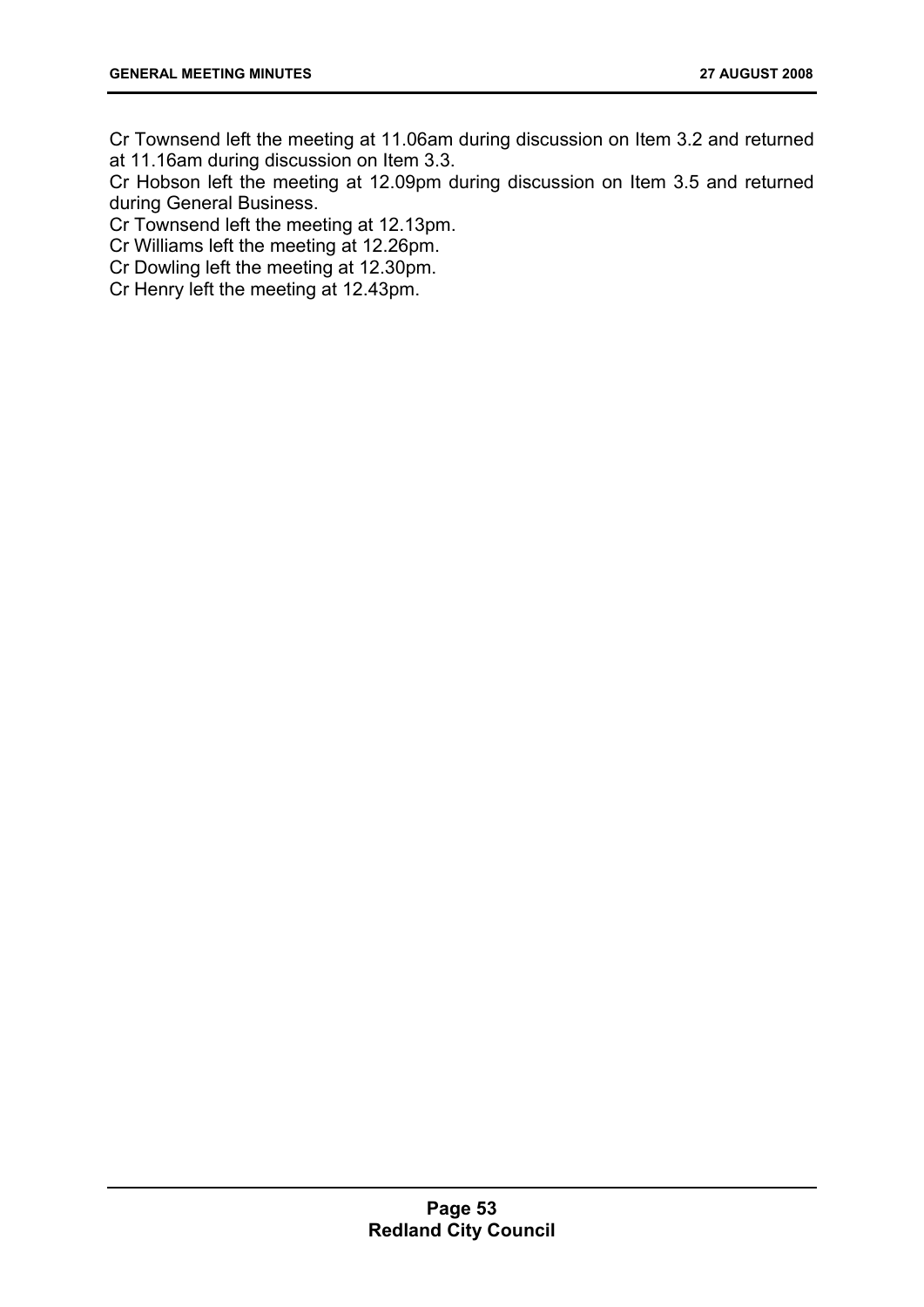Cr Dowling declared a conflict of interest in the following Item*,* at the Planning & Policy Committee meeting of 20 August 2008, in relation to s.246A (6) of the *Local Government Act 1993* – "**private interest** includes both pecuniary and non-pecuniary interests, and may include having received a donation to be used for electoral purposes". Cr Dowling remained in the Chamber for discussion and vote on this item, voting in the affirmative.

Cr Hobson declared a possible conflict of interest in the following Item, at the Planning & Policy Committee meeting of 20 August 2008, as she was previously the Deputy Chair of Redlands Tourism. Cr Hobson remained in the Chamber for discussion and vote on this item, voting in the affirmative.

# **12.1 ITEM DELEGATED TO COMMITTEE FROM COUNCIL**

This item was resolved at the Planning & Policy Committee meeting of 20 August 2008. The Committee's decision is now presented to Council for noting only, as part of this report on the Committee's deliberations.

# **12.1.1 REDLANDS TOURISM GRANT FUNDING**

| <b>Dataworks Filename:</b>       | <b>Redlands Tourism</b>                                     |
|----------------------------------|-------------------------------------------------------------|
| <b>Responsible Officer Name:</b> | <b>Alan Burgess</b><br><b>Manager Economic Development</b>  |
| <b>Author Name:</b>              | <b>Jan Sommer</b><br><b>Tourism Development Coordinator</b> |

#### **EXECUTIVE SUMMARY**

At the General Meeting of 30 July 2008, Council resolved as follows:

- *1. That a report for grant funding to Redlands Tourism be referred to the 20 August 2008 meeting of the Planning and Policy Committee; and*
- *2. That the Planning and Policy Committee be delegated authority, under section 472 of the Local Government Act 1993, to determine this matter.*

Tourism Industry Working Party (TIWP) workshop discussions, over a period from December 2007 to May 2008, identified the need for Redlands Tourism Inc (Redlands Tourism) to revitalise its organisational capability and viability as a membership based local tourism organisation.

This imperative arose during discussions and interviews conducted by the consultant Satwant Calais with tourism industry representatives, primarily members of Redlands Tourism, whilst determining roles and responsibilities, objectives, relationships with existing stakeholders and the composition of the Tourism Advisory Forum.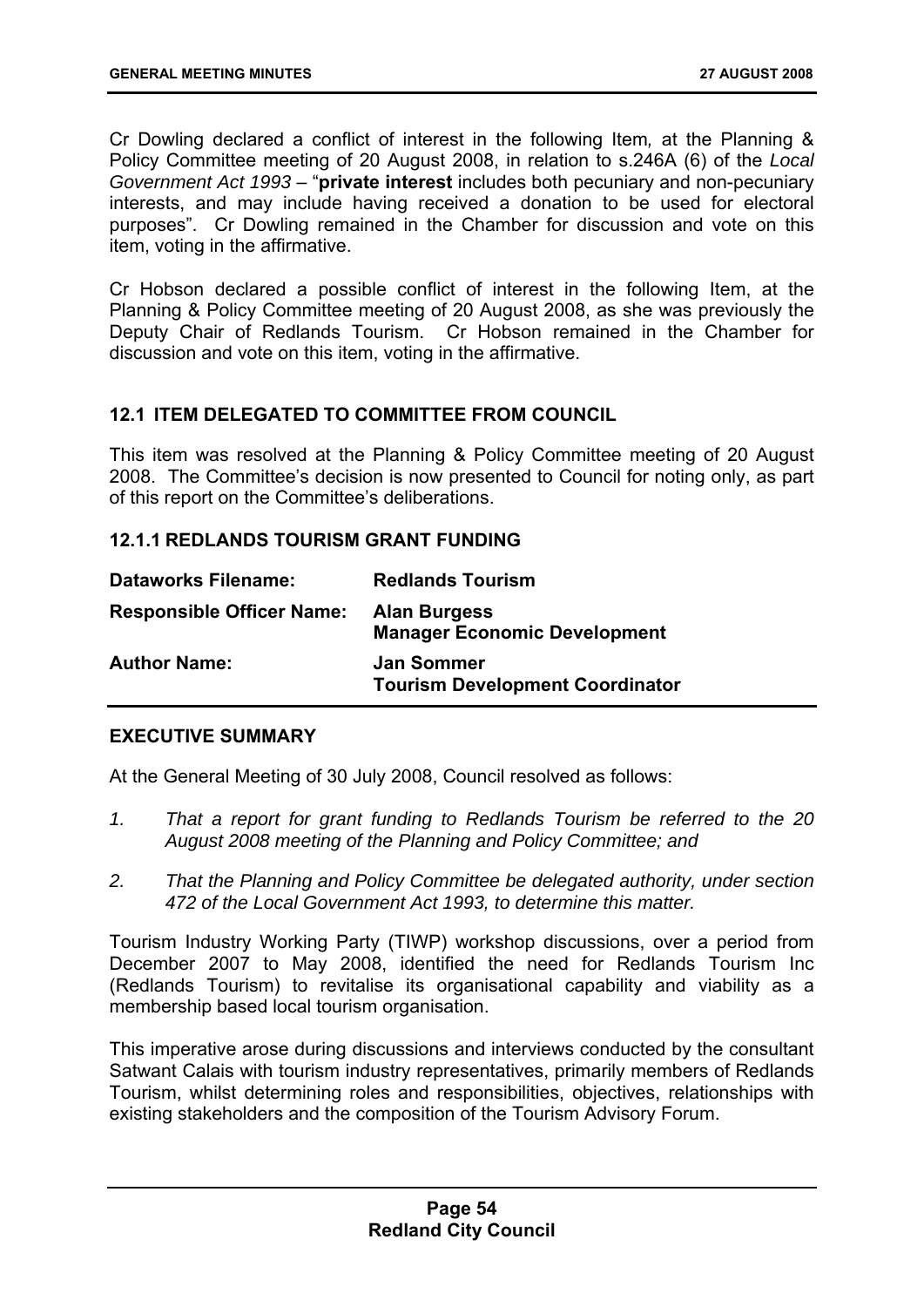The workshop attended by Redland City Councillors and the TIWP, held at Redlands IndigiScapes Centre in May 2008, recommended Redland City Council provides a financial contribution of 50% towards the wages cost for an Executive Officer to Redlands Tourism for a maximum of 12 months. This initiative was endorsed in the Calais Consultants Report (May 2008).

At the May 2008 General Meeting of Council it was resolved as follows:

*"Consideration be given to preparing a 'Memorandum of Understanding' with Redlands Tourism and providing the organisation with a grant for a wages subsidy*  for an Executive Officer, for a maximum period of twelve (12) months, subject to an agreed business case which establishes KPIs, responsibilities and reporting *mechanisms, subject to budget consideration."* 

The primary purpose of the financial contribution is to assist Redlands Tourism rebuild and achieve self sustainability through a strong and active membership program. It is essential that KPIs and a written agreement with a structured reporting schedule are a requirement of the funding support.

A critical KPI for Redlands Tourism is a fully functioning and effective Board of Directors, formally elected by the membership, which has the full confidence of the members. The Calais Consultants Report recommended Redlands Tourism should schedule an AGM as soon as possible after 1 July 2008. This action was considered essential to review the structure of the Board as well as the range and scope of membership services which would assist the revitalisation of the organisation and reinvigorate membership and services.

Other KPIs should address financial planning and accountability to achieve sustainability of the organisation, the ability to attract additional financial support for operational requirements and project based activities and demonstrated service delivery for the members.

There is no program in Council's current grants programs which would provide an organisation with a grant for a wages subsidy for an Executive Officer for the amount or purpose requested by Redlands Tourism. The proposed amalgamated grants program currently being prepared by Community and Social Planning, which will be workshopped with Council in August will have the capacity to fund a wages subsidy where the wages are to deliver a specific project which will build "strong" communities". These grants will be offered six monthly on a competitive basis.

However, Council does have the ability to provide sponsorships and therefore the financial assistance to Redlands Tourism can only be considered a sponsorship agreement rather than a grant.

As a major sponsor, all activities undertaken by Redlands Tourism should indicate the sponsorship from Redland City Council.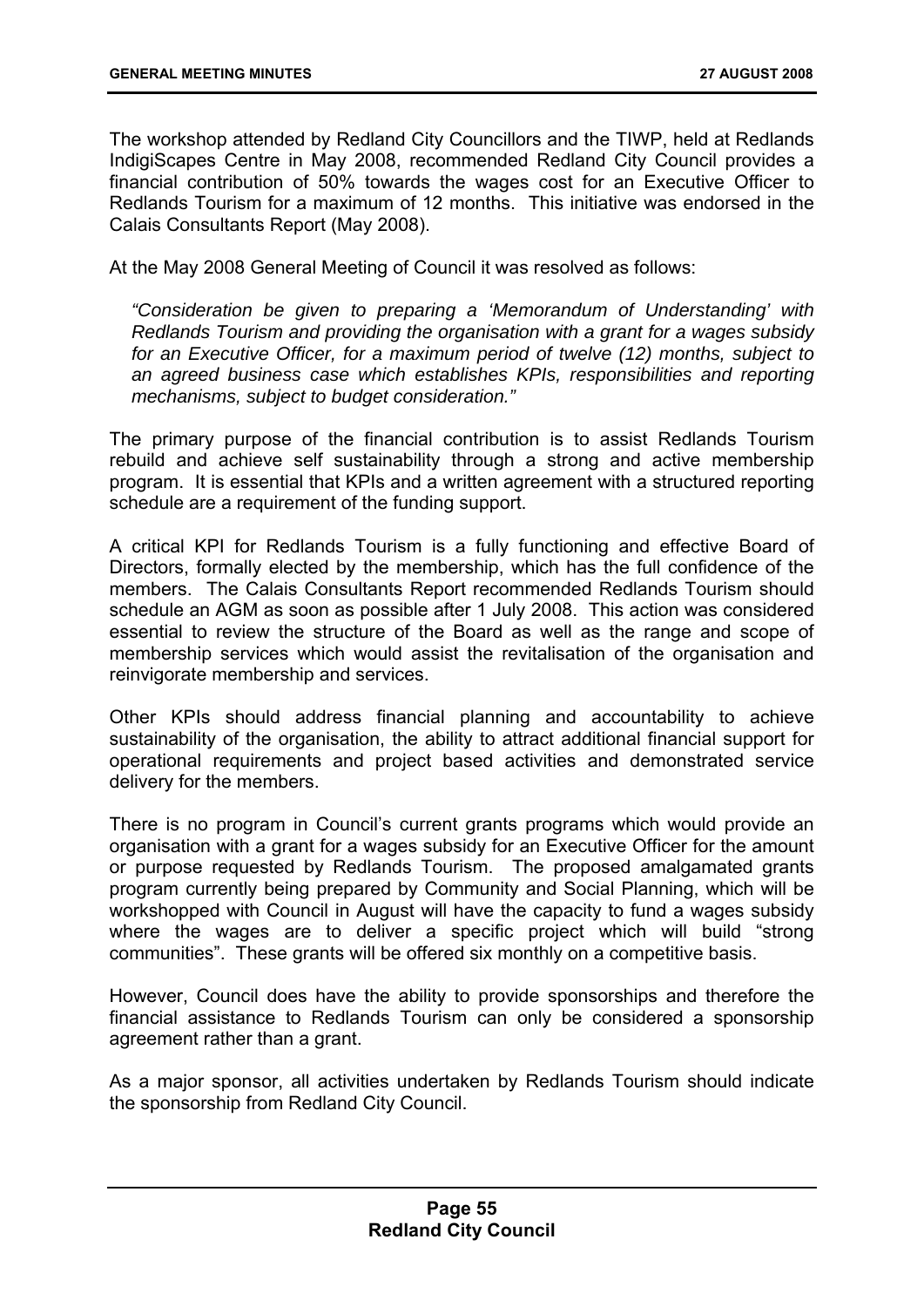Redlands Tourism has prepared a business case for Secretariat support, which has several options for financial assistance. These options are explained in detail in the Issues section.

Redlands Tourism is seeking a 70% subsidy for the Secretariat position, which is in excess of the 50% proposed in the Calais Consultants Report.

#### **PURPOSE**

The purpose of this report is to recommend a sponsorship to Redlands Tourism towards the employment of an Executive Officer for a maximum period of 12 months. The contribution is 50% of the wages cost as discussed at the Tourism Industry Working Party and Councillors workshop at Redlands IndigiScapes Centre and endorsed in the Calais Consultants Report (May 2008).

# **BACKGROUND**

Following the presentation to Council of the Visitor Services Strategy, incorporating the Review of Visitor Services prepared by Calais Consultants, in October 2007 a working party representing industry sectors, stakeholders and the business sector was established and a series of workshops were held between December 2007 and May 2008.

The majority of members of the TIWP are currently members of Redland Tourism and during the workshops expressed concern about the present status of the organisation. Concerns were raised around the lack of active support, ongoing relevance to the industry and financial viability. It was therefore recognised there is a need for a revitalisation and rebuilding program for the organisation.

Discussions at the workshop attended by Redland City Councillors and the TIWP, held at Redlands IndigiScapes Centre in May 2008, recommended Redland City Council provide a financial contribution of 50% towards the wages cost for an Executive Officer to Redlands Tourism for a maximum of 12 months. This action was endorsed in the Calais Consultants Report (May 2008).

At the May General Meeting of Council it was resolved as follows:

*"Consideration be given to preparing a Memorandum of Understanding with Redlands Tourism and providing the organisation with a grant for a wages subsidy*  for an Executive Officer, for a maximum period of twelve (12) months, subject to an agreed business case which establishes KPIs, responsibilities and reporting *mechanisms, subject to budget consideration."* 

Redlands Tourism was therefore requested to prepare a business case for financial assistance for the employment of an Executive Officer consistent with the resolution for consideration by Council.

A request has been presented to Redland City Council for financial assistance for a Secretariat, being the employment of an Executive Officer for 25 hours per week, with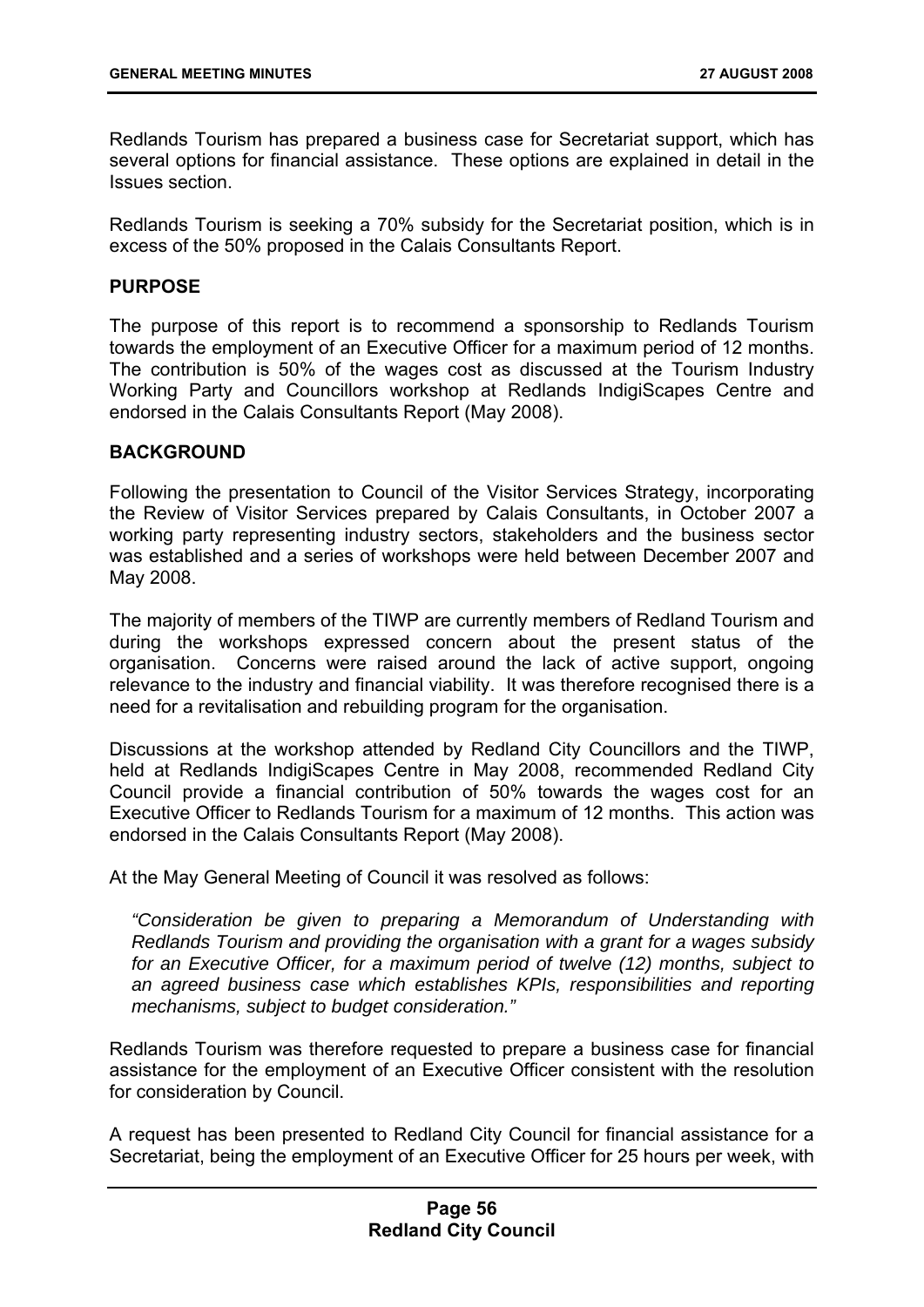an option for the employment of an Executive Officer for 20 hours and an Administrative Officer for 5 hours per week.

# **ISSUES**

The business case prepared by Redlands Tourism presented a Secretariat project with two options (see below), to allow flexibility to "function split" and obtain effective use of time on capacity building activities by the senior position. To effectively administer the role the Secretariat project is expected to be required for 25 hours per week:

> Option 1 Employment of an Executive Officer (AO 5) 25 hours per week; or Option 2 Employment of an Executive Officer (AO 5) for 20 hours per week and an Administration Officer (AO 2 - AO 5).

The human resource costs for the Secretariat project, presented by Redlands Tourism, are \$41.09/hr + 10% on-costs for the A05 position and \$41.09/hr for an Administrative Officer the AO2-AO5/PO3 position, bringing the total cost to \$57,477. This is higher than the Redland City Council (Local Government) equivalent.

The Redlands Tourism proposal requests that 70% of this cost be subsidised by Redland City Council, therefore they have asked for \$40,597.

This request is not in accordance with the recommendation in the Calais Consulting Report that the financial contribution be 50%. Based on the above costs the Redland City Council contribution would be \$28,739.

There is no program in Council's current grants programs which would provide an organisation with a grant for a wages subsidy for an Executive Officer. The proposed amalgamated grants program currently being prepared by Community and Social Planning, which will be workshopped with Council in August will have the capacity to fund a wages subsidy where the wages are to deliver a specific project which will build "strong communities". These grants will be offered six monthly on a competitive basis.

However, Council does have the ability to provide sponsorships and therefore the financial assistance to Redlands Tourism can only be considered as a sponsorship agreement rather than a grant.

The Redlands Tourism business case further suggests that a negotiated two (2) year continuation of funding from Council based on positive project outcomes and 'value for money' service delivery, in amounts reflecting the increased roles, functions and successes, to assist in a transition to full self sufficiency. This proposal is not consistent with the recommendation of the workshop or Council's resolution in May which was to provide a 50% subsidy for wages for an Executive Officer for a maximum of 12 months.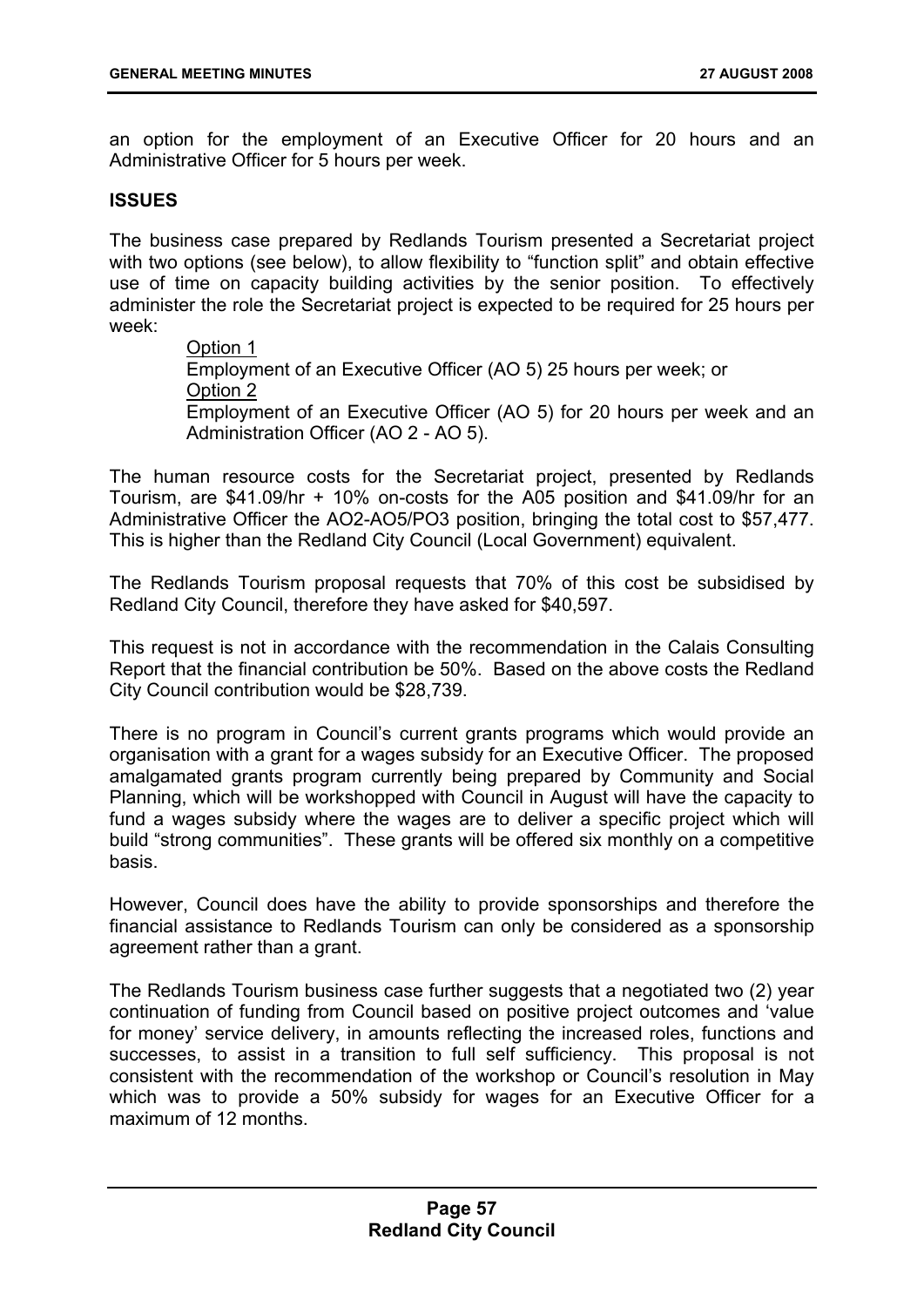The Calais Consultants Report also recommended that RT should schedule an AGM as soon as possible after 1 July 2008. This action was considered essential to review the structure of the Board as well as the range and scope of membership services which would assist the revitalisation of the organisation and reinvigorate membership services.

The issue of parity for other member based community organisations should be considered as the provision of financial assistance to RT is setting a precedent to initiate similar requests from organisations such as the Redland City Chamber of Commerce, Redlands Institute or any other community based organisation.

Although not specifically tied to the financial contribution, the decision of Council at the May General Meeting also resolved that consideration be given to preparing a Memorandum of Understanding with Redlands Tourism. A draft has been prepared and is now available for discussion and negotiation with Redlands Tourism.

# **RELATIONSHIP TO CORPORATE PLAN**

The recommendation primarily supports Council's strategic priority to enhance employment participation and the community's standard of living through encouraging economic development opportunities

# **FINANCIAL IMPLICATIONS**

The proposed financial contribution has not been provided for in the 2008/09 budget and will require additional funds to be approved in the next quarterly budget review process.

All community organisations receiving funds from Redland City Council are required to present an independent audited statement demonstrating that the funds have been acquitted for the specific purpose that it was provided.

# **PLANNING SCHEME IMPLICATIONS**

The Land Use Planning Group was consulted and it is considered that the outcome of recommendations in this report will not require any amendments to the Redlands Planning Scheme.

# **CONSULTATION**

- a) Acting General Manager, Policy and Planning
- b) Manager, Community and Social Planning seeking advice on the Draft Community Development Grants Program Policy Framework and the validity of providing a grant in accordance with the resolution of Council at the May General Meeting of Council;
- c) Manager Finance concerning the process to be undertaken for non budgeted funds and confirmation of the requirement for a Q1 review.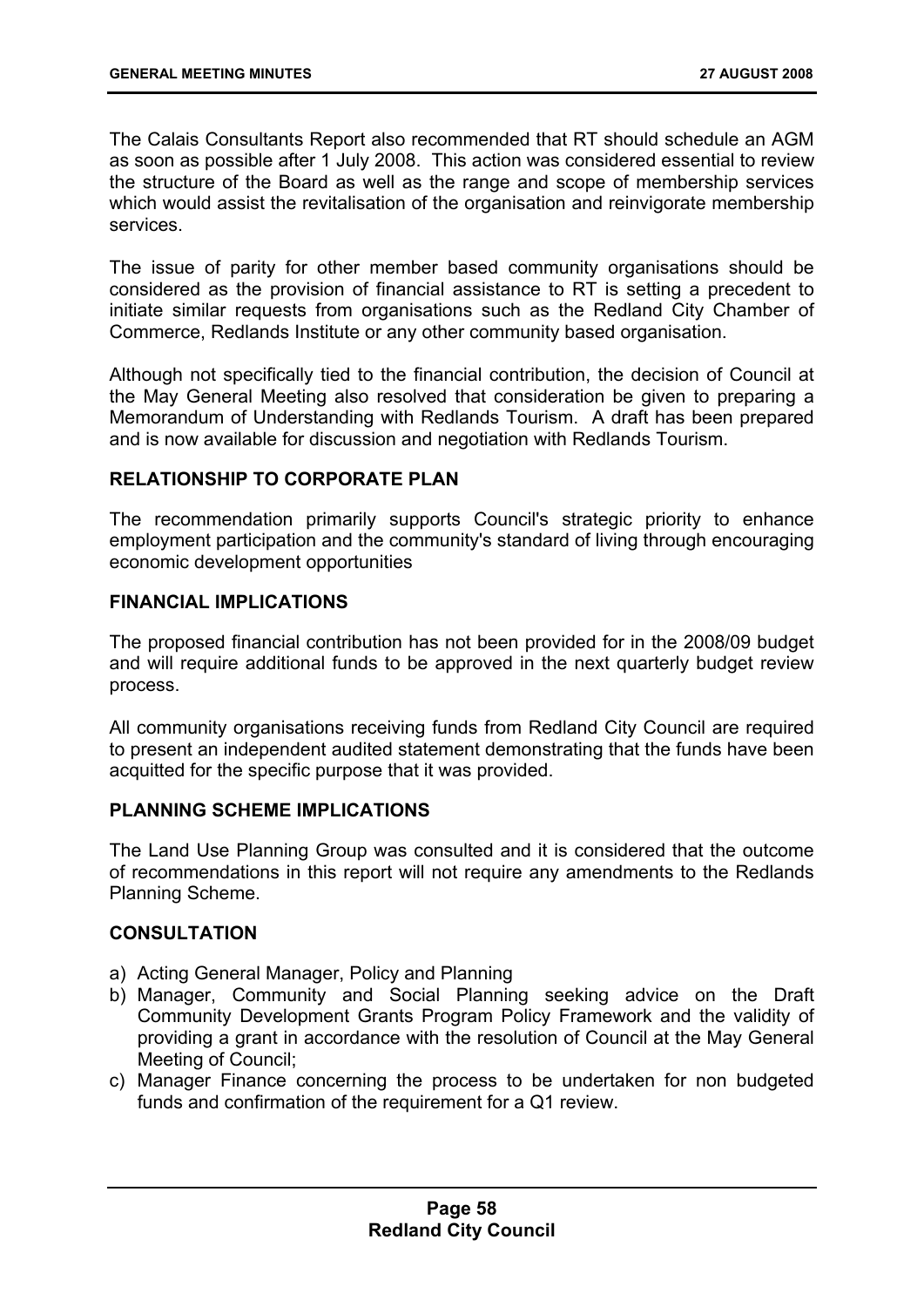# **OPTIONS**

# **Preferred**

Council provide sponsorship to Redlands Tourism for 50% of the wages of an Executive Officer for 25 hours part-time, a total of \$28,739. This sponsorship would be on a one-off basis for a maximum of 12 months with the following KPIs:

- (i) Formally elected Board of Directors with agreed structure, roles and responsibilities by 31 October 2008;
- (ii) Agreed range and scope of proposed membership services by 30 November;
- (iii) Presentation of a Financial Plan for the provision of membership services, detailing ability to provide financial support for operational requirements and project based activities for the benefit of members by 30 November 2008;
- (iv) Demonstrated membership support reported quarterly in November, February, May and August; and
- (v) Presentation of an independent audited statement to demonstrate that the sponsorship funds have been used for the specific purpose they were provided by 31 October 2008.

# **Alternate**

Council, although approving the tourism framework at the General Meeting in May 2008 has not specifically endorsed the workshop resolutions in the Calais Consulting Report and does have the discretion to accept these resolutions or not.

An alternative position, whereby this discretion is exercised, is that Council resolves to provide all the funding as requested by Redlands Tourism, being \$40,597.

# **OFFICER'S RECOMMENDATION**

That Committee, under delegated authority, resolve as follows:

- 1. Provide sponsorship to Redlands Tourism for 50% of their Secretariat project @ 25 hours part-time, a total of \$28,739. This sponsorship would be on a one-off basis for a maximum of 12 months with the following KPIs:
	- (i) Formally elected Board of Directors with agreed structure, roles and responsibilities;
	- (ii) Agreed range and scope of proposed membership services;
	- (iii) Financial plan to provide membership services, detailing ability to provide financial support for operational requirements and project based activities;
	- (iv) Demonstrated membership support reported quarterly in November, February, May and August; and
	- (v) Presentation of an independent audited statement to demonstrate that the sponsorship funds have been used for the specific purpose they were provided by 31 October 2008; and
- 2. That the funding required for this sponsorship be referred to the next quarterly budget review for consideration.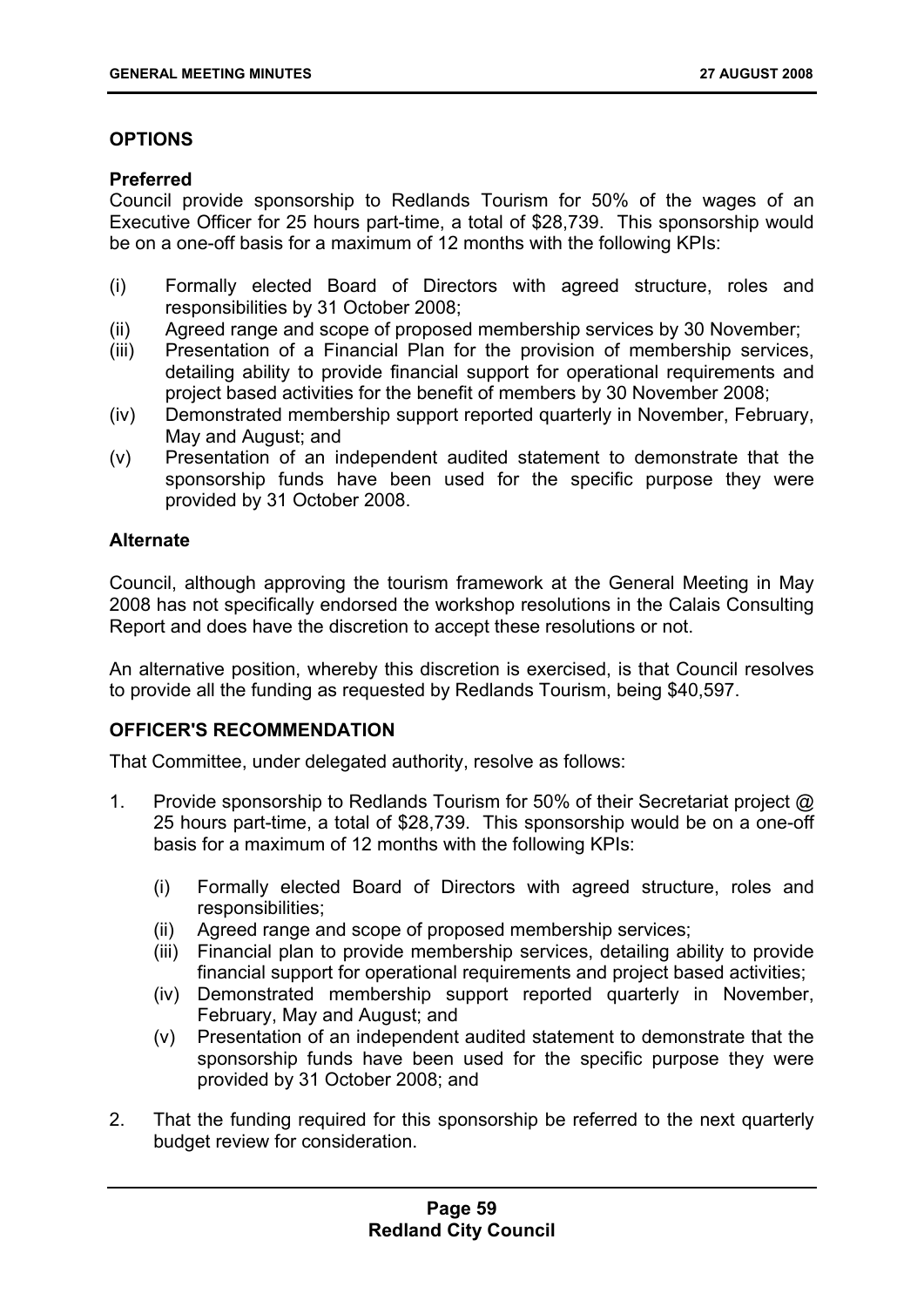#### **COMMITTEE RESOLUTION**

| Moved by:    | Cr Henry  |
|--------------|-----------|
| Seconded by: | Cr Bowler |

**That Committee, under delegated authority, resolve as follows:** 

- **1. That the Officer's Recommendation not be adopted; and**
- **2. That the alternative option be adopted as follows:** 
	- **(a) Provide a grant to Redlands Tourism for 70% of their Secretariat project @ 25 hours part-time, a total of \$40,597.00. This grant would be on a one-off basis for a maximum of 12 months with the following KPIs:** 
		- **(i) Formally elected Board of Directors with structure, roles and responsibilities;**
		- **(ii) Declared range and scope of proposed membership services;**
		- **(iii) Financial plan to provide membership services, detailing ability to provide financial support for operational requirements and project based activities;**
		- **(iv) Demonstrated membership support reported quarterly in November, February, May and August; and**
		- **(v) Presentation of an independent audited statement to demonstrate that the sponsorship funds have been used for the specific purpose they were provided by 31 October 2008; and**
	- **(b) That the funding required for this grant be referred to the next quarterly budget review for consideration.**

# **CARRIED**

A division was called for.

Crs Boglary, Hobson, Henry, Dowling, Bowler, Murray, Reimers, Townsend and Ogilvie voted in the affirmative.

Cr Elliott voted in the negative.

Cr Williams was not present when this motion was put.

The motion was declared by the Chair as **CARRIED.** 

### **COUNCIL RESOLUTION**

| Moved by:    | Cr Williams |
|--------------|-------------|
| Seconded by: | Cr Henry    |

**That the Committee Resolution be noted.** 

### **CARRIED**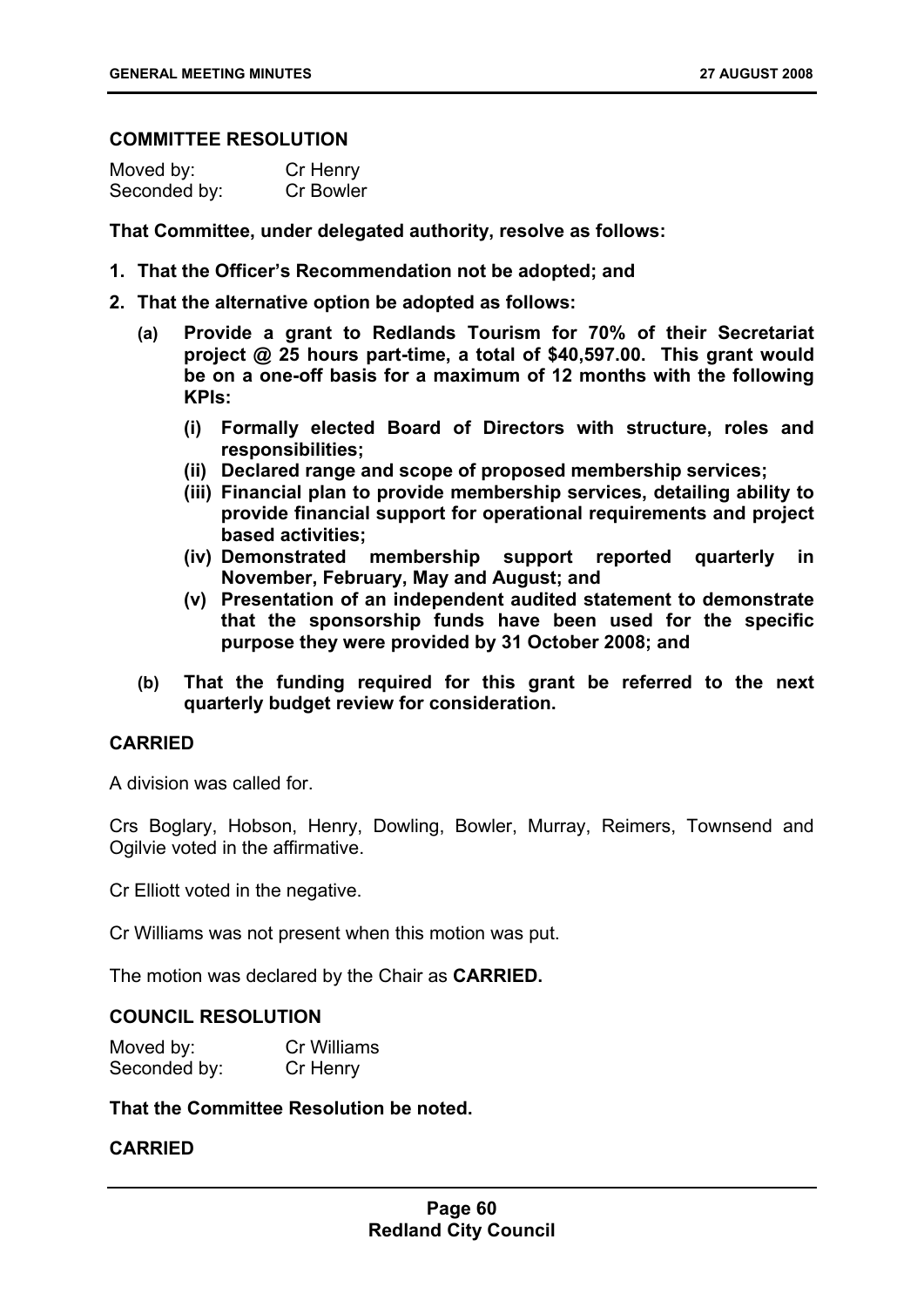# **12.2 CUSTOMER SERVICES**

#### **12.2.1 PARK NAMING - MEISSNER PARK**

| <b>Dataworks Filename:</b>       | P & R Naming                                                         |
|----------------------------------|----------------------------------------------------------------------|
| <b>Attachments:</b>              | <b>Councillor Letter of Support</b>                                  |
| <b>Responsible Officer Name:</b> | <b>Neil Kesur</b><br><b>Service Manager Parks &amp; Conservation</b> |
| <b>Author Name:</b>              | <b>Bill McDowell</b><br><b>Senior Advisor Urban Landscape</b>        |

#### **EXECUTIVE SUMMARY**

The purpose of this report is to provide a recommendation on a naming request received by Council based on the Park Naming, Memorials, and Tributes Policy Document – POL-3068 adopted by Council on 26 September 2007 and Local Law No.15 Parks and Reserves. The policy acknowledged that any Council decision, by resolution, will take precedence over any aspect of the policy where exceptional circumstances have been demonstrated.

Local recreation parks tribute naming will only be considered in exceptional circumstances to recognise individuals for their eminence and exceptional endeavours associated with the community.

An alternate approach is to consider a tribute park bench option under Guideline Document GL3068-001 Tribute Park Bench Guidelines.

#### **PURPOSE**

To tribute name the park at 21-43 Salisbury Street, Redland Bay (Lots 24 & 25 on RP30555) as Meissner Park for the contribution of the Meissner family to the local community of Redland Bay during their time of land ownership and participation associated with the Redlands Community.

# **BACKGROUND**

Following an initial phone discussion with a representative from the Wolter Consulting Group on behalf of the Petrac Group (land developer), a Park Naming Application was forwarded to that representative.

On the  $4<sup>th</sup>$  April 2008 an emailed application was received from the Wolter Consulting Group. as representatives of the developers of the land. The land is to be described as Lot 900 SP 203811 in the future. The applicant has requested that this land be named Meissner Park.

The land to be dedicated to Council as park was formerly owned by the Meissner family prior to the more recent owners – the University of Queensland.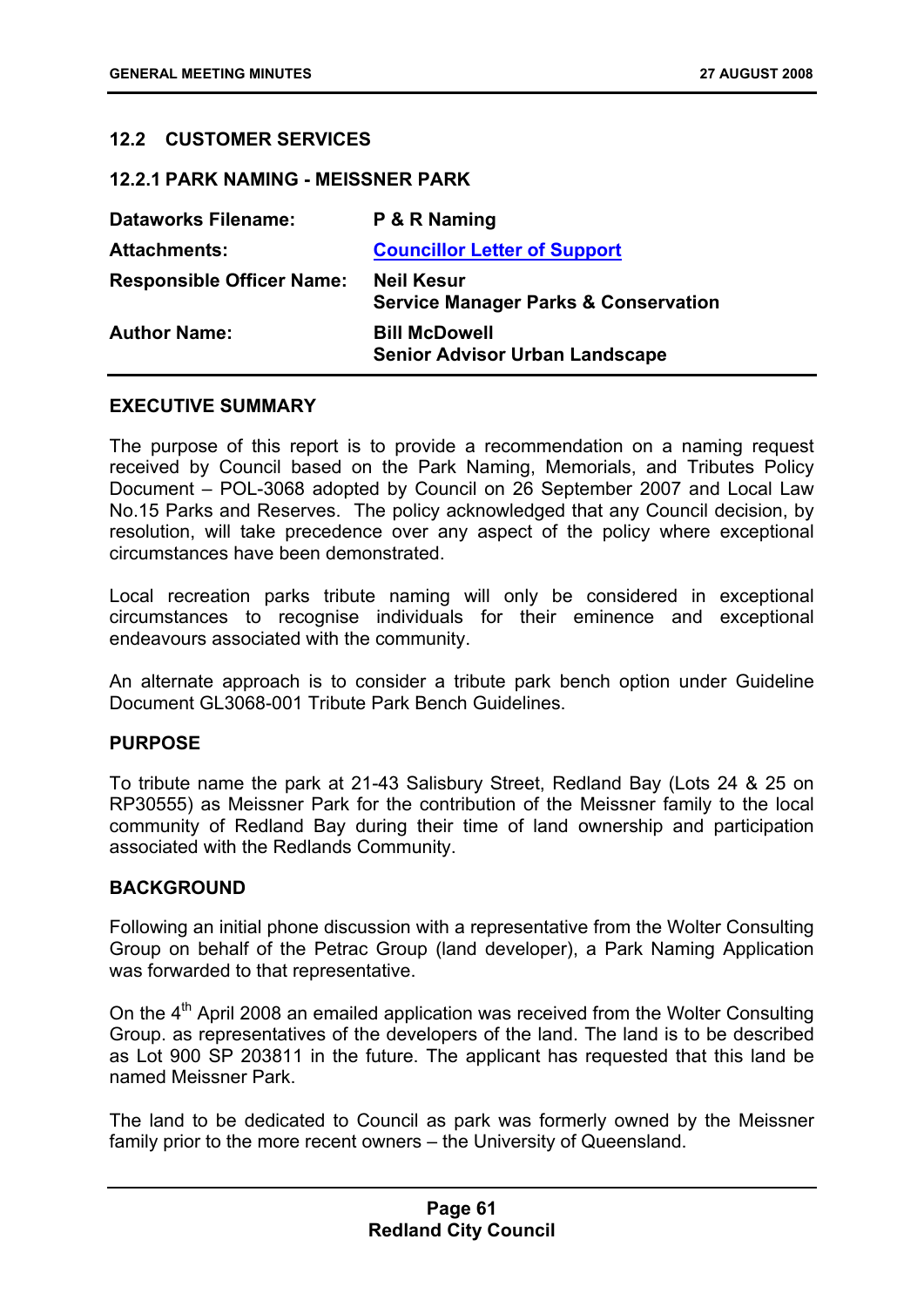The support from the local councillor was also sought regarding this application. This support has been given based on supporting evidence being provided to Council for consideration in line with the Council's Park Naming, Memorials and Tributes Policy.

With the support of Council's Local Historian some further information about the Meissner family has been made available to support this application. This information is as follows:

*The Meissner family was one of many German families that migrated to the Logan area in the 1860s-1870s. Over the years, some families moved north to Redland Bay and particularly Mt Cotton. The Meissners farmed in Redland Bay from at least the mid-1890s, and owned about 2/3rd of the land between Salisbury Street and Government Road from at least the 1920s [ownership may be earlier: relevant records are not available at the moment]. This includes 21-23 Weinam St. About four acres was transferred to the University Research Farm about 1961 when the land was subdivided. The Meissner family retained the house and some land until it was sold about 1978.* 

*Herbert Meissner owned and ran the well-known Revue picture theatre from about 1937 until his death in 1959. He was also a film-maker and filmed some of the earliest known footage of this area. This footage still survives.* 

Advice from Council's Local Historian included the following comment:

*Basically the Meissners were one of the early families and they would have been involved in the establishment of schools, churches etc, much as all the early settlers were.* 

#### **ISSUES**

#### NAMING OF PARK OR RESERVES

The Council may by resolution under the provisions of Local Law 15 assign a name to a park or reserve; or change the name of a park or reserve. In addition, Council adopted the Park Naming, Memorials and Tributes Policy nominates that Local Recreational Parks can be considered for tribute naming or renaming in exceptional circumstances to recognise individuals for their eminence and outstanding endeavour associated with the Redlands community such as:

- Provided extensive community service,
- Worked to foster equality and reduce discrimination,
- Risked his/her life to save others,
- Prior ownership for a significant period of time,
- Made a significant financial or non financial contribution to the park.

This application is for the naming of a future local recreational park.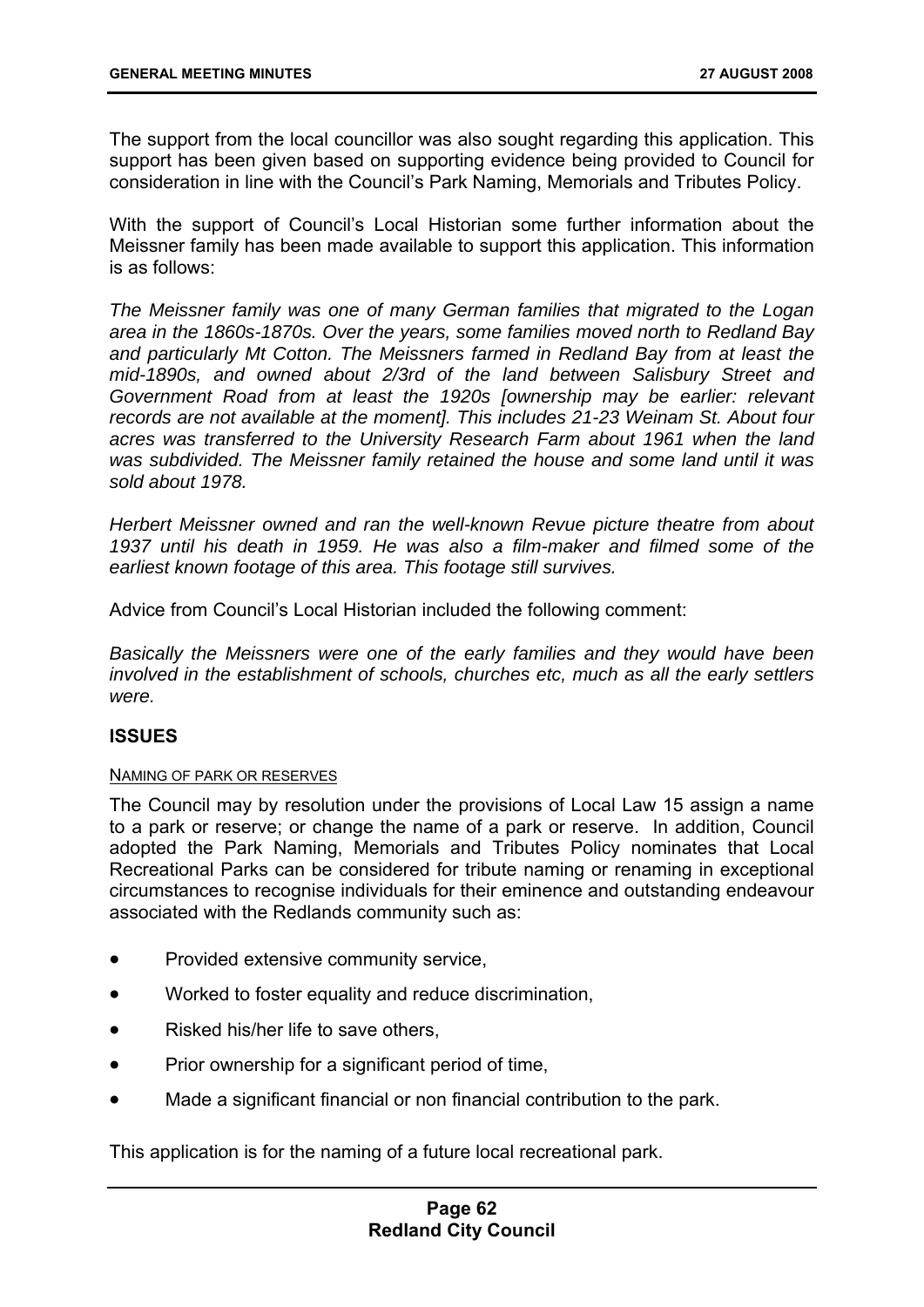# **RELATIONSHIP TO CORPORATE PLAN**

The recommendation primarily supports Council's strategic priority to build safe, strong and self reliant communities with access to community services, infrastructure and opportunities for participation in community life.

# **FINANCIAL IMPLICATIONS**

The naming of the parks would involve a financial implication of approximately \$1,500 per Park for the supply and installation of a park name sign.

The acceptance of the recommendations provided would need to be funded from the Parks and Reserves Unit normal operating budget.

# **PLANNING SCHEME IMPLICATIONS**

The Land Use Planning Group was consulted and it is considered that the outcome of recommendations in this report will not require any amendments to the Redlands Planning Scheme.

# **CONSULTATION**

The Divisional Councillor, Cr Barbara Townsend, was consulted concerning the naming of this park. Cr Townsend also provided written support to the applicant.

Historical support information was provided by the Local History Librarian.

# **OPTIONS**

#### **PREFERRED**

That Council resolve to tribute name the parkland to be dedicated at 21-43 Salisbury Street, Redland Bay (Lots 24 & 25 on RP30555) as Meissner Park for the contribution of the Meissner family to the local community of Redland Bay during their time of land ownership and participation associated with the Redlands Community.

#### **ALTERNATIVE**

That Council resolve not to approve the tribute naming of the parkland to be dedicated at 21-43 Salisbury Street, Redland Bay (Lots 24 & 25 on RP30555) as Meissner Park.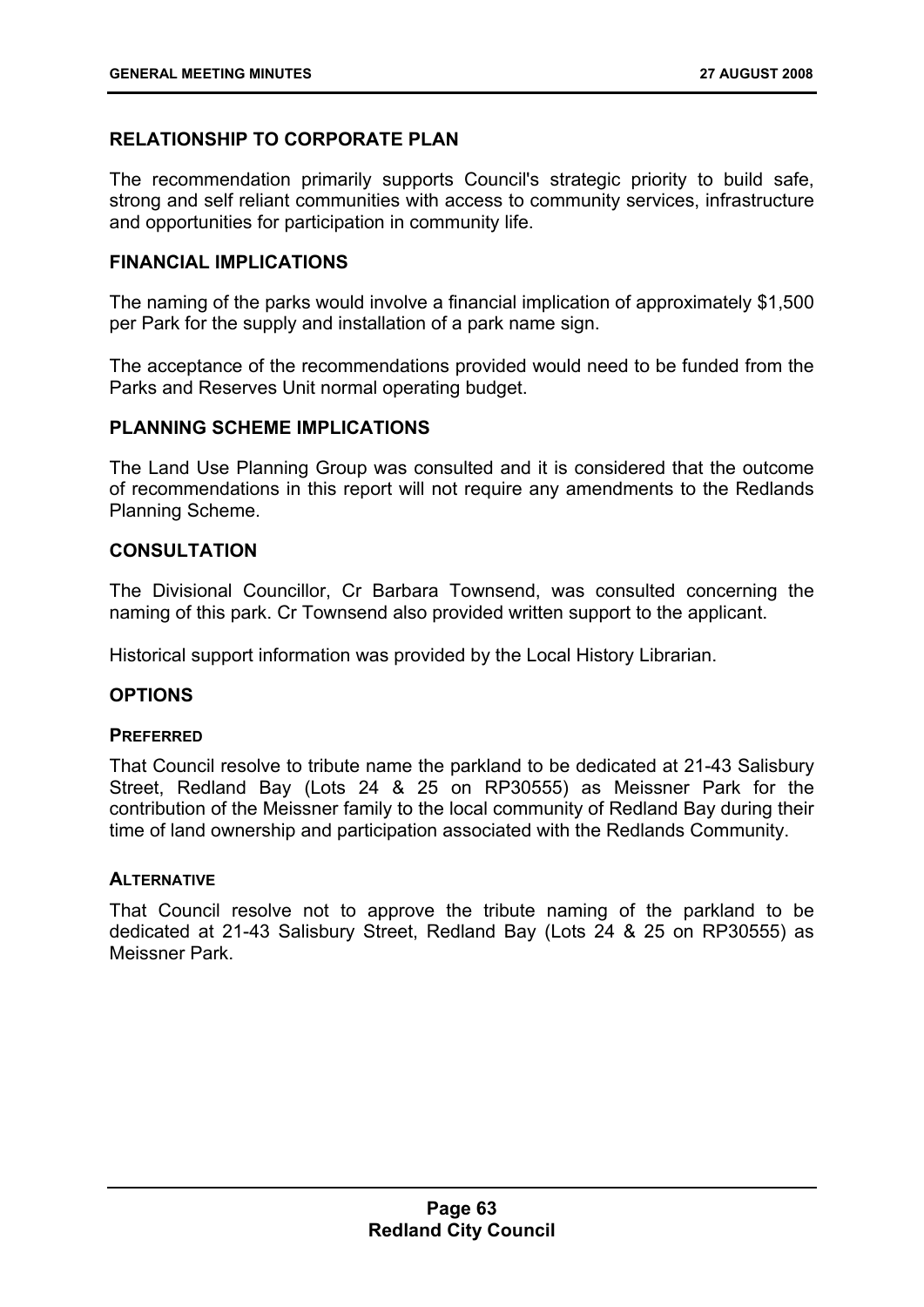# **OFFICER'S/COMMITTEE RECOMMENDATION/ COUNCIL RESOLUTION**

| Moved by:    | Cr Ogilvie |
|--------------|------------|
| Seconded by: | Cr Boglary |

**That Council resolve to tribute name the parkland to be dedicated at 21-43 Salisbury Street, Redland Bay (Lots 24 & 25 on RP30555) as Meissner Park for the contribution of the Meissner family to the local community of Redland Bay during their time of land ownership and participation associated with the Redlands Community.** 

**CARRIED**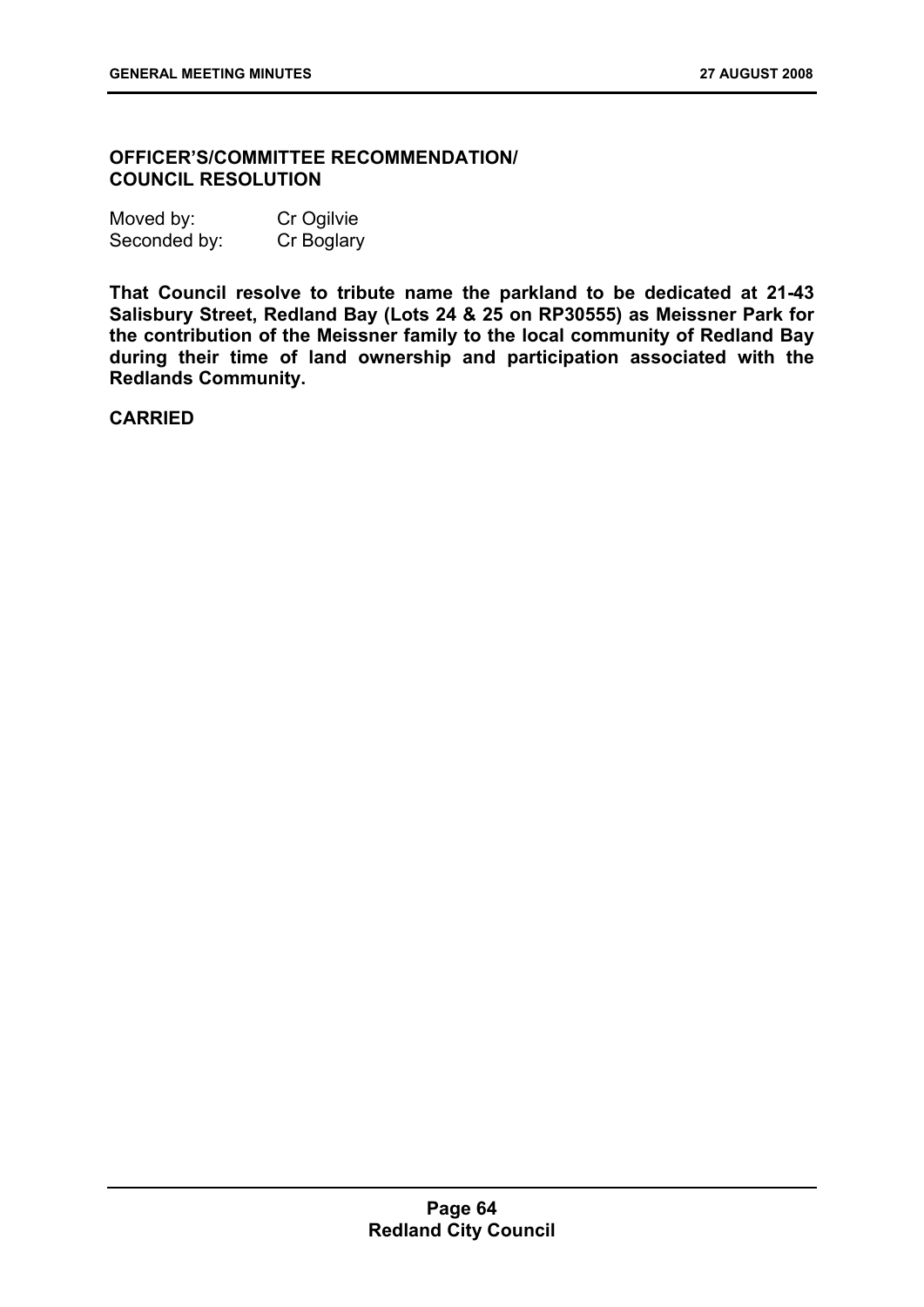# **12.3 PLANNING AND POLICY**

# **12.3.1 ENVIRONMENT POLICY REVIEW**

| <b>Dataworks Filename:</b>       | <b>Environment Policy</b>                                                                                                                                                                                                                                                                                                                                                                                                                                                                                                       |
|----------------------------------|---------------------------------------------------------------------------------------------------------------------------------------------------------------------------------------------------------------------------------------------------------------------------------------------------------------------------------------------------------------------------------------------------------------------------------------------------------------------------------------------------------------------------------|
| <b>Attachments:</b>              | <b>Redland City Council Environment &amp;</b><br><b>Sustainability Policy POL 2644 (Attach. 1)</b><br><b>Current Environment Policy POL2644 (Attach. 2)</b><br><b>Melbourne Principles As Used by Manly City</b><br>(Attach. 3)<br><b>Melbourne Principles for Sustainable Cities</b><br>(Attach. 4)<br><b>Sustainable Redlands Background Report</b><br>(Attach. 5)<br><b>New Redland City Council Environment Policy -</b><br><b>POL-2644 (Attach. 6)</b><br><b>Amended Attach 1 – Corporate Environment</b><br><b>Policy</b> |
| <b>Responsible Officer Name:</b> | <b>Gary Photinos</b><br><b>Manager, Environmental Management Group</b>                                                                                                                                                                                                                                                                                                                                                                                                                                                          |
| <b>Author Name:</b>              | <b>Warren Mortlock</b><br><b>Senior Advisor Environmental Protection</b>                                                                                                                                                                                                                                                                                                                                                                                                                                                        |

### **EXECUTIVE SUMMARY**

Following the initial review of the Environment Policy in November 2006, direction was sought from Council on progressing Council's approach to sustainability issues and the development of sustainability policy.

Council resolved at this time to develop a sustainability policy to replace the Environment Policy and cover emerging issues such as climate change, sea level rise, peak oil, sustainable cities. In addition, Council requested that a strategy for sustainability in Redlands also be developed."

This report recommends that Council adopt a three-year stepwise approach to the development of improved sustainability policy and strategy (corporate and community), to be called 'Roadmap to Sustainability'.

This approach uses the opportunity presented by the alignment of Corporate Plan 2006-2010 expiry and Community Plan development to be commenced in 2008, to encourage the community to choose and plan for a more sustainable future, to which Council's new corporate plan could respond – in 2010.

An amendment to the Environment Policy POL 2644 is recommended in the interim to establish these directions and immediately improve sustainability policy and strategy within Council.

# **PURPOSE**

To seek Council endorsement for: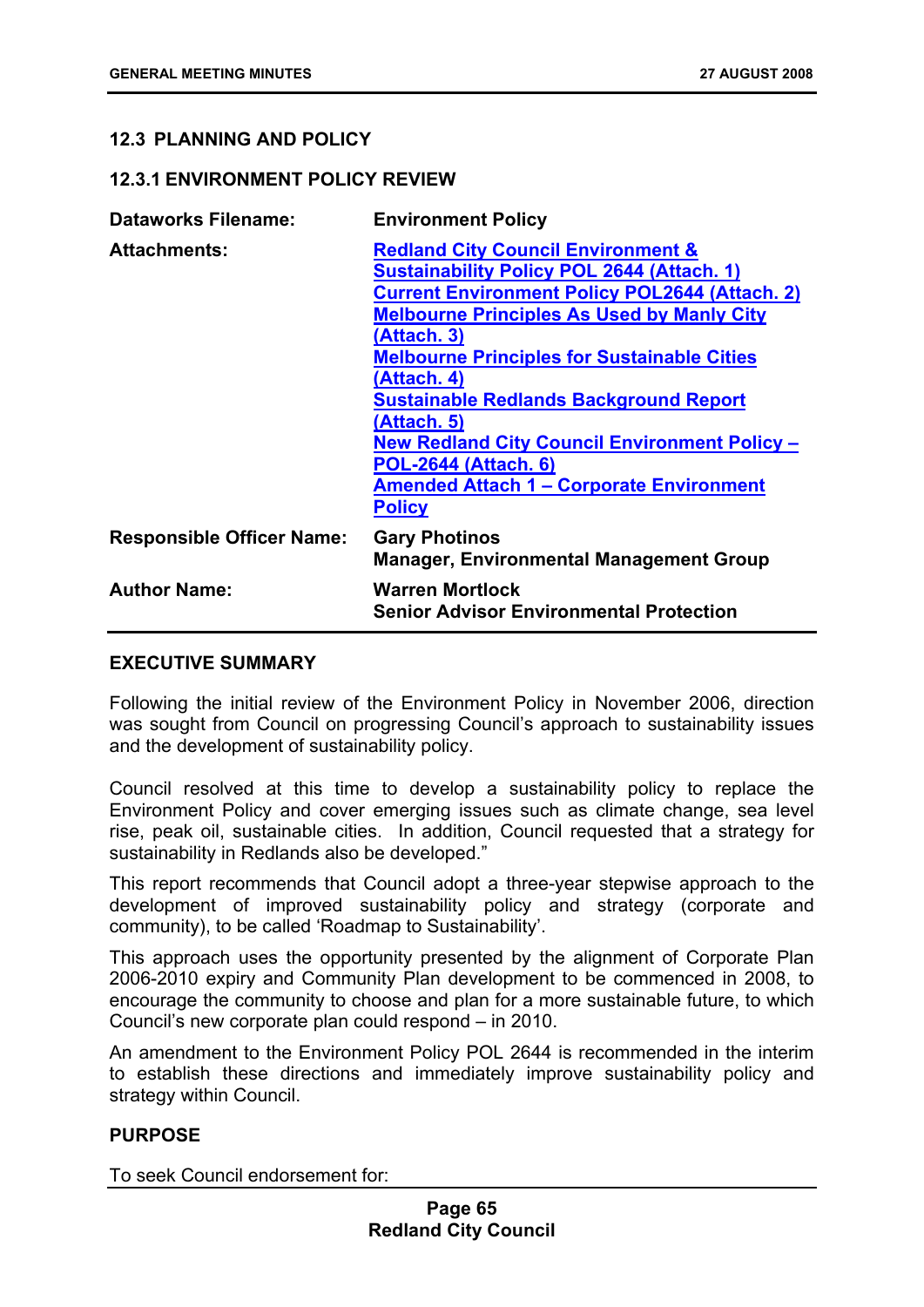- 1. Amendment to the existing Environment Policy POL-2644 to further incorporate sustainability policy and strategy in the interim, and;
- 2. A three-year stepwise approach to the development of a sustainability policy and strategy (corporate and community), to be called 'Roadmap to Sustainability', and
- 3. The adoption of the United Nations, "Melbourne Principles for Sustainable Cities".

# **BACKGROUND**

- An internal discussion paper on sustainability policy and strategy was drafted in December 2007 and subsequently reworked and included as the background paper to this report (see attachment *'Sustainable Redlands Background Report'*).
- The Environment Policy POL 2644 was last reviewed in October 2006. Following the review, direction was sought from Council (Planning & Policy and General Meeting of November 2006) on progressing Council's approach to sustainability issues, and the development of sustainability policy. Council resolved (Planning & Policy and General Meeting of Nov 2006):
	- *(i) "To develop a sustainability policy to replace the Environment Policy POL-2644 currently under review and cover emerging issues such as climate change, sea level rise, peak oil, sustainable cities;*
	- *(ii) To develop a strategy for sustainability in Redland Shire that implements the 'quadruple bottom line' ecologically sustainable development approach of the Corporate Plan and the proposed Sustainability Policy."*
- The State of the Environment Reporting Framework is highly relevant to sustainability policy at Council, primarily because it is intended to provide a sustainability reporting framework for the whole community.

#### **ISSUES**

# SUSTAINABILITY PLANNING AT REDLANDS HAS ALREADY STARTED

At its core, sustainability is a rather simple concept about living well, within the Earths limits, or its biological capacity - making sure we don't spoil our nest.

The State of the Environment Reporting Framework is intended to provide a regular measure of how sustainable Redlands is based on 58 environmental, economic, and social indicators. The first report has presented the science available on each indicator with the results that are not as good as might be expected (SOER2008). In particular, the health of our waterways and natural areas is of great concern.

Sustainability is a relatively new agenda for government in Queensland and not well supported by the state in the way that it is in other States. Consequently, Councils 'go it alone' in Queensland, and have developed very different approaches.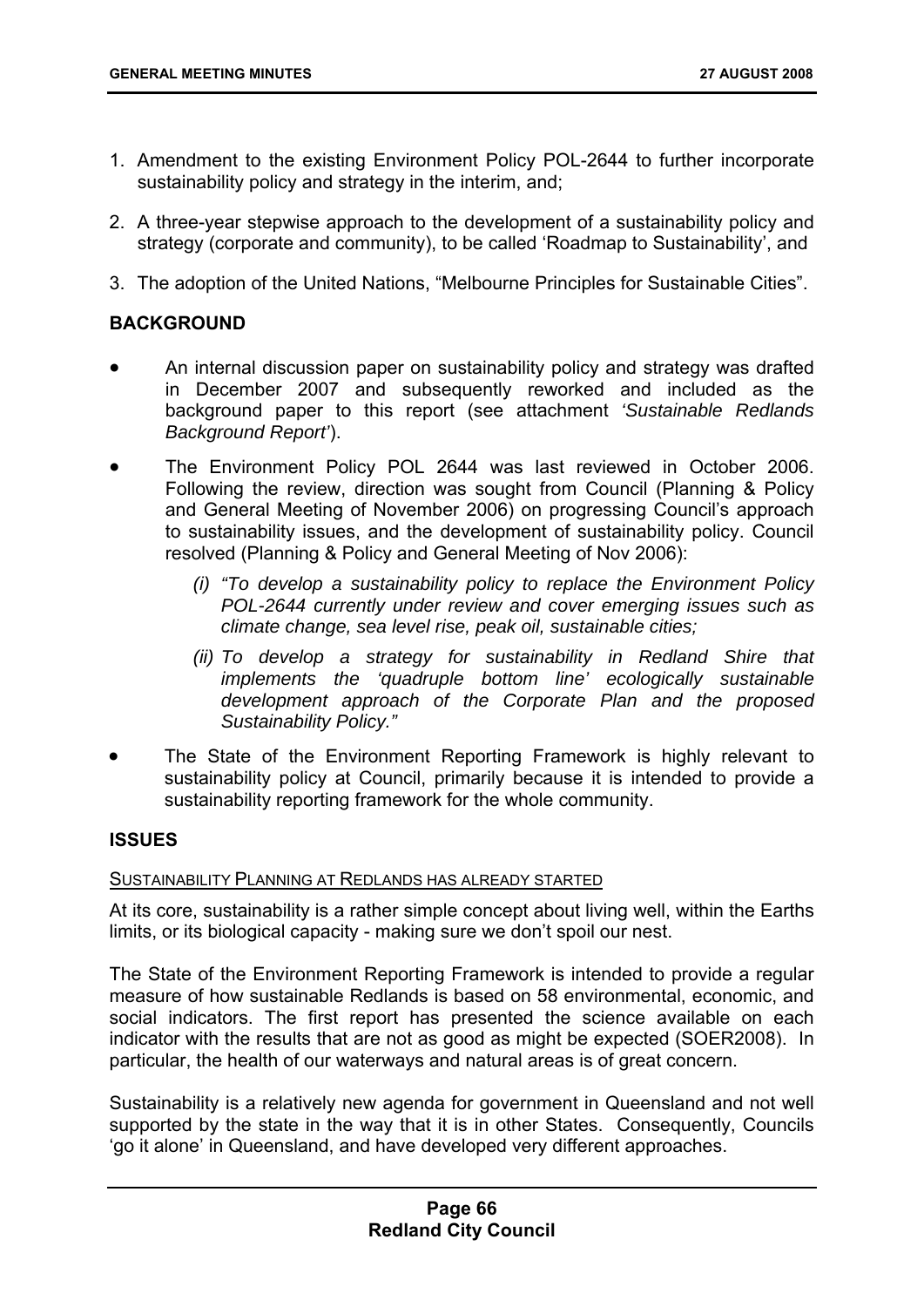Redland City Council has already embarked on a journey toward sustainability. Council already has a 'quadruple bottom-line' Corporate Plan, which at its highest level is aimed at achieving sustainability, and ensuring that our corporate governance is in good order.

The recent Local Government Reforms, by the Queensland State Government, confirmed key aspects (structure, boundaries, political and especially financial position) of our sustainability, and that our corporate governance is in good order, with the result that RCC (apart from the name change) was unaffected by the reforms.

There is a strong case for a corporate sustainability policy and strategy to be developed, particularly to address emerging issues such as sustainable development, sustainable use of resources, climate change, sea level rise, peak oil, sustainable cities. There is a similar need for the Redlands community to plan for a more sustainable future, which Council may facilitate in its community leadership role.

The development of 'sustainability policy' is a far-reaching natural evolution across all of Council's current policy areas (governance, economic, social, and environmental policy). However, it is a substantial cross-council undertaking to develop a united and agreed sustainability policy covering all of Council's current policy areas.

#### RECOGNITION OF SUSTAINABILITY MEASURES TO DATE

Sustainability embraces a sweep of management concerns that have long been before Councils, such as: ecologically sustainable development, resource efficiency, eco tourism, natural area management, waterway management. It is important to recognise the unique ingredients that Council already has in place, which already contribute to our unique approach to sustainability, including at least:

- An established high level commitment to sustainability in the Corporate Plan and a performance management system that monitors implementation of the Plan;
- A functional Environment Policy POL 2644 that already establishes ecologically sustainable development at Council;
- The Redland Planning Scheme and Local Growth Management Strategy which both commit to ecologically sustainable development;
- The numerous existing policies and strategies of Council that deal with the separate issues under each of the areas of ecologically sustainable development commonly referred to as the three pillars – society, economy and the environment.
- Recent resource efficiency initiatives of the council such as sites/buildings retrofit program to cover energy, water and waste, and fleet and fuel savings and efficiencies.
- Increased resources committed to implementation of the Local Greenhouse Action Plan, and further roll-out of the Eco Biz Program to high profile Council buildings such as the Capalaba Place Library building.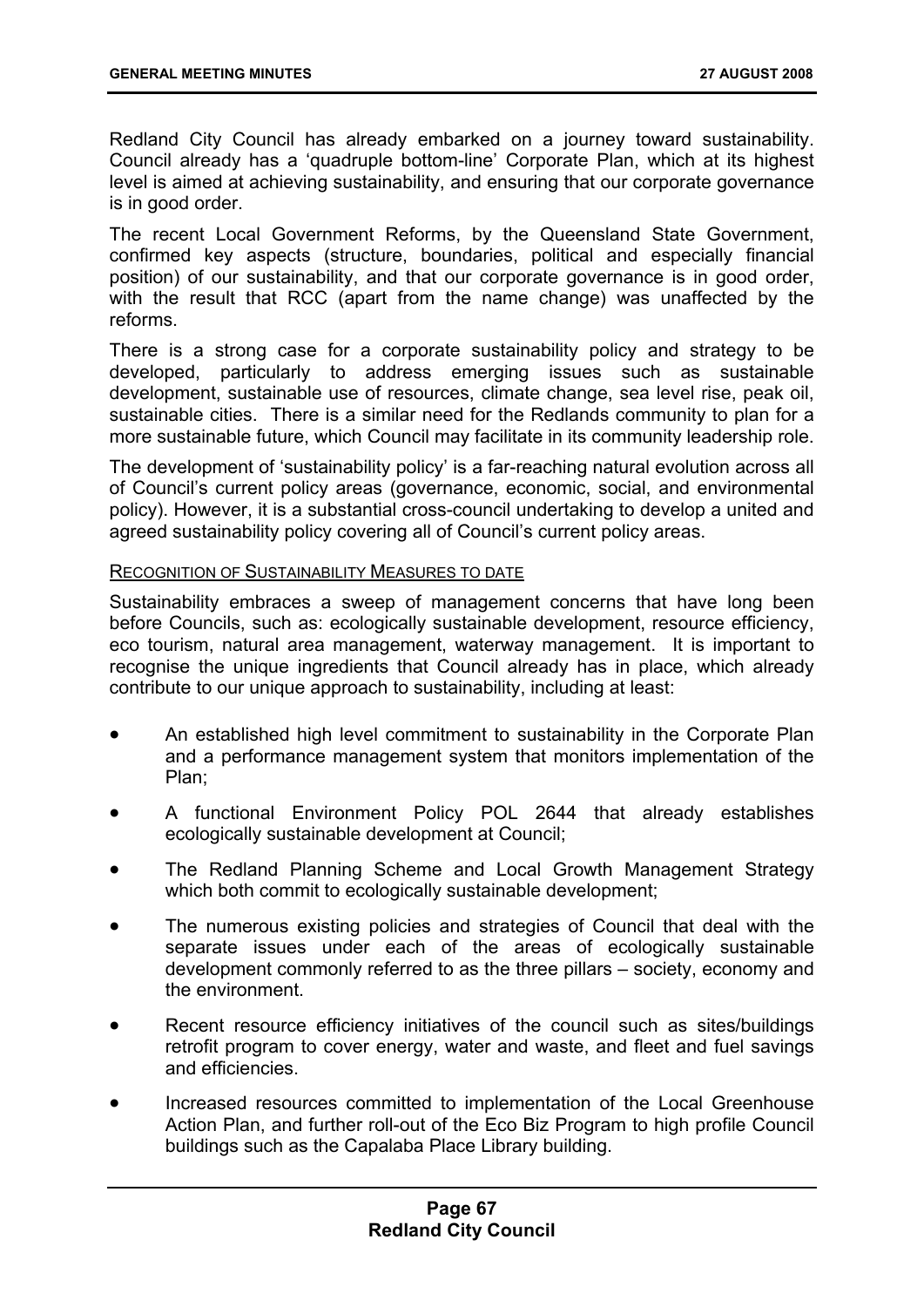## DEVELOPING A SUSTAINABILITY POLICY POSITION

Council has indicated that it wants to develop a plan for how it will achieve greater sustainability in Redlands and how the Council and the community may take practical steps toward sustainability.

Community and corporate planning needs to cover emerging issues such as sustainable development, sustainable use of resources, and sustainable cities, focussing on challenges we face in greenhouse gas reduction, climate change, sea level rise, fossil fuel shortage, and rising living costs.

A clearer policy direction would assist Council to be proactive and provide leadership on sustainability issues in the Redland community as well as advocate at the SEQ regional level for region-wide support and direction for Councils on the sustainability agenda.

All Local Government in Queensland has an increasing obligation to first get their corporate house in order in respect to the elements of sustainable practice. Arguably, Redland City has commenced but still has a long way to go in delivering on this agenda. In particular, indicators of progress toward sustainability are needed within Councils own accountability and reporting framework. Such planning would improve efficiencies, reduce costs and improve investment decisions across Council.

The alignment of Corporate Plan 2006-2010 expiry and Community Plan development to be commenced in 2008/2009, provides a significant opportunity for the community to choose and plan for a more sustainable future, to which Council's new corporate plan could respond.

### ADOPTING A "ROADMAP TO SUSTAINABILITY"

The alignment of Corporate Plan 2006-2010 expiry and Community Plan development to be commenced in 2008, provides a significant opportunity for the community to choose and plan for a more sustainable future, to which Council's new corporate plan could respond. Following the Corporate Plan review in 2009/10, rather than now, is the better time for a full cross-council sustainability policy and strategy to be developed.

As this is some time off, revised policy directions for environmental arena may be introduced in the interim through amendment to the Environment Policy POL 2644. The Environment Policy POL 2644 is Council's primary high-level policy on environmental issues.

The above considerations lead to a stepwise sustainability policy development within the next three years typically referred to as the 'Roadmap to Sustainability' following the adoption of a Environment and Sustainability Policy in the interim. It is propose to include the following steps:

Step 1: Develop a rating framework for the State of the Environment indicators and commission independent rating against these indicators by 2009.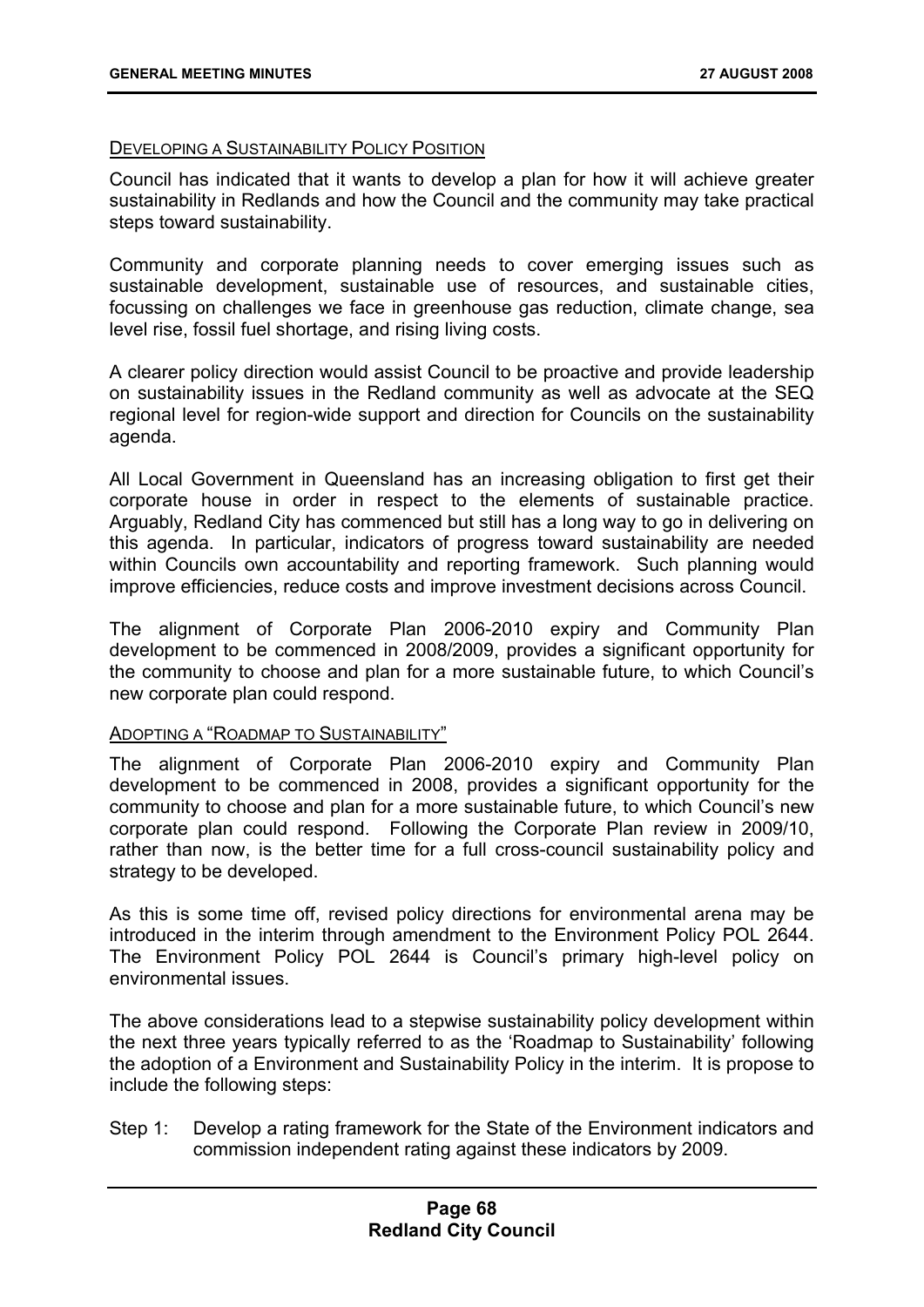- Step 2: Develop an Interim Action Plan for Sustainability within Council (dealing with actions up to 2010/11 when a revised Action Plan would be developed), including interim sustainability indicators and trial performance reporting against these indicators within Council, commencing with resource efficiency.
- Step 3: Develop sustainable future (planning scenarios) for the Redland community as part of and underpinning the new 'community plan';
- Step 4: Embed community directions for sustainability (of the new Community Plan) in the new Corporate Plan and Operational Plan commencing 2010;
- Step 5: Develop a new cross-council Sustainability Policy, and review and amend where necessary the Environment Policy POL 2644 by 2011.
- Step 6: Review and expand the Action Plan for Sustainability within Council, including sustainability indicators and reporting*.*

# ADOPTING UNITED NATIONS "MELBOURNE PRINCIPLES" FOR OUR COMMUNITY LEVEL APPROACH

It is proposed that Council adopt and uses the Melbourne Principles for Sustainable Cities to guide the development of:

- The Redlands community plan;
- The Council's Corporate Plan;
- Councils Sustainable Policy and Strategy.

It is appropriate to base our community level planning on these principles recognising that the Council's Corporate Plan, Policy and Strategy will in turn be based on the principles.

The Melbourne Principles have international standing and credibility. They were developed in 2002, by members of the United Nations Environment Program at a forum in Melbourne to develop a set of principles for Sustainable Cities. They were designed to be flexible enough to be adopted by cities around the world. They describe how a sustainable city might function, and provide a framework for action (see Attachment). The Melbourne Principles have been adopted for use by many councils across Victoria and NSW and some further a field in Australia.

The Melbourne Principles begin with a vision "to create environmentally healthy, vibrant and sustainable cities where people respect one another and nature, to the benefit of all." The ten Melbourne Principles for Sustainable Cities are intended to guide thinking and provide a strategic framework for action. The Principles are not prescriptive. They allow cities to develop sustainable solutions that are relevant to their particular circumstances. They can help to bring together citizens and decisionmakers, whose participation and cooperation is essential in transforming our cities to sustainable units.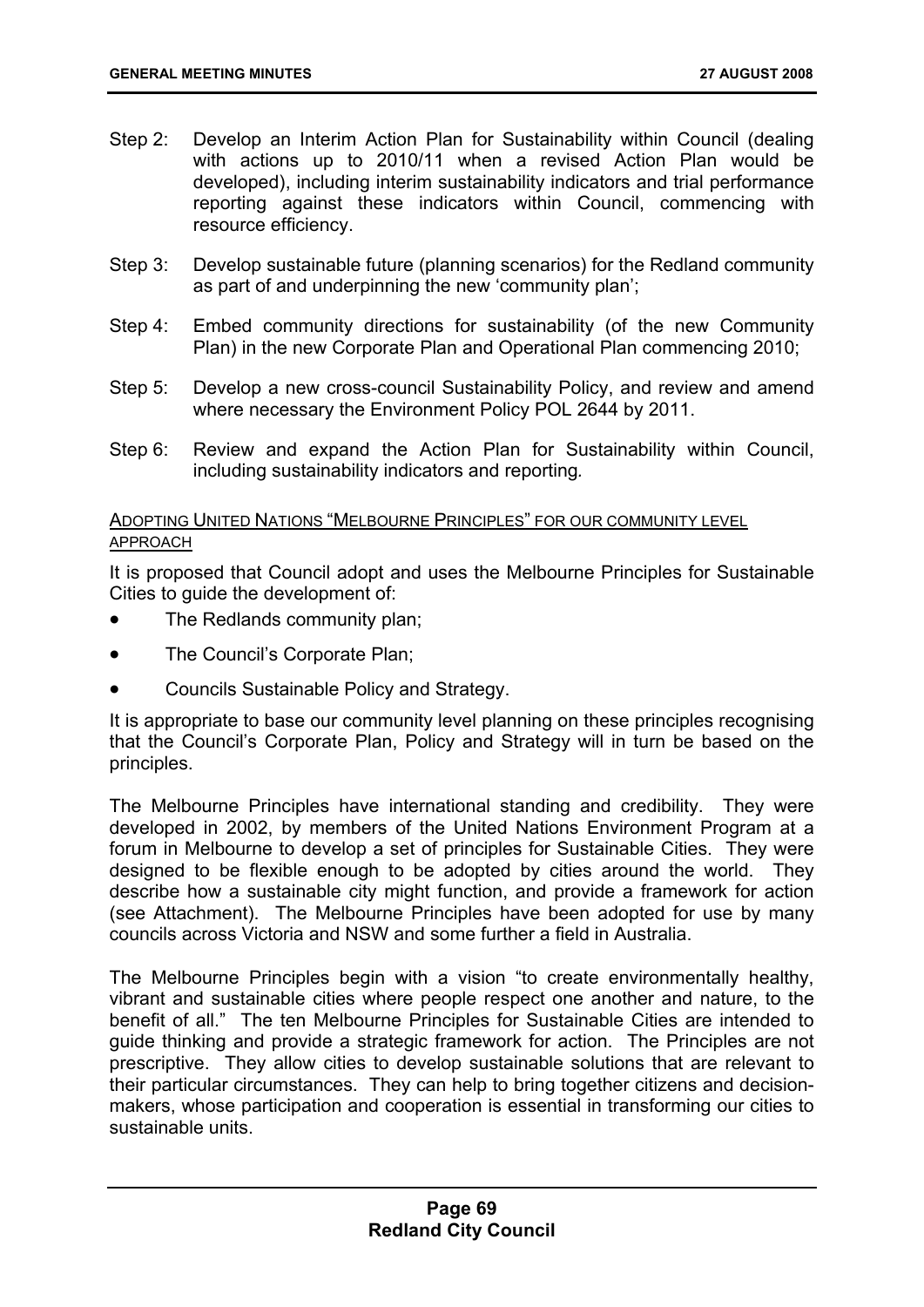Key principles include:

- the need for a city to define a vision that involves its citizens in sharing of aspirations, responsibility and opportunity
- an understanding that economic strategies must not impede basic human rights of sustenance, hygiene and shelter
- respect for nature, and a commitment to its care
- definition of the ecological 'footprint' of a city and a commitment to reduce this impact – problems should be tackled locally and now, rather than elsewhere and in the future
- a continual process of benchmarking, monitoring and measuring progress.

It is envisaged that the Community Plan may arrive at themes for the Redland community that translate the Melbourne Principles into 'Redlands Principles' in much the same way as has been accomplished in Councils who have used them previously. For example, see Attachment which shows how the principles were translated for Manly City in Sydney.

### REVIEWING THE CURRENT ENVIRONMENT POLICY POL 2644

The current Environment Policy POL 2644, and the proposed amended Environment and Sustainability Policy POL 2644 are shown in the attachments.

It is proposed that an Interim **Corporate** Sustainability Action Plan be developed under the new policy, based on that outlined by the *Leading by example: The Sustainability Code of Practice for Government Agencies and Resource Guide for Implementation*. Under the Code, agencies prepare a Sustainability Action Plan to meet the following commitments (amended for relevance to RCC)—

- a) Planning, reporting and decision making are conducted in accordance with the sustainability principles.
	- (i) Incorporate sustainability principles and actions in strategic and business planning and budgeting
	- (ii) Report on sustainability achievements in annual reports.
	- (iii) Where appropriate, use a sustainability assessment in planning and decision making.
	- (iv) Where relevant, incorporate sustainability principles and practices into local laws as they are reviewed, drafted or amended.
	- (v) Where appropriate, actively engage stakeholders and the public regardless of age, gender, culture, ability and location—in transparent policy development and decision-making processes.
- b) Council operations support sustainability.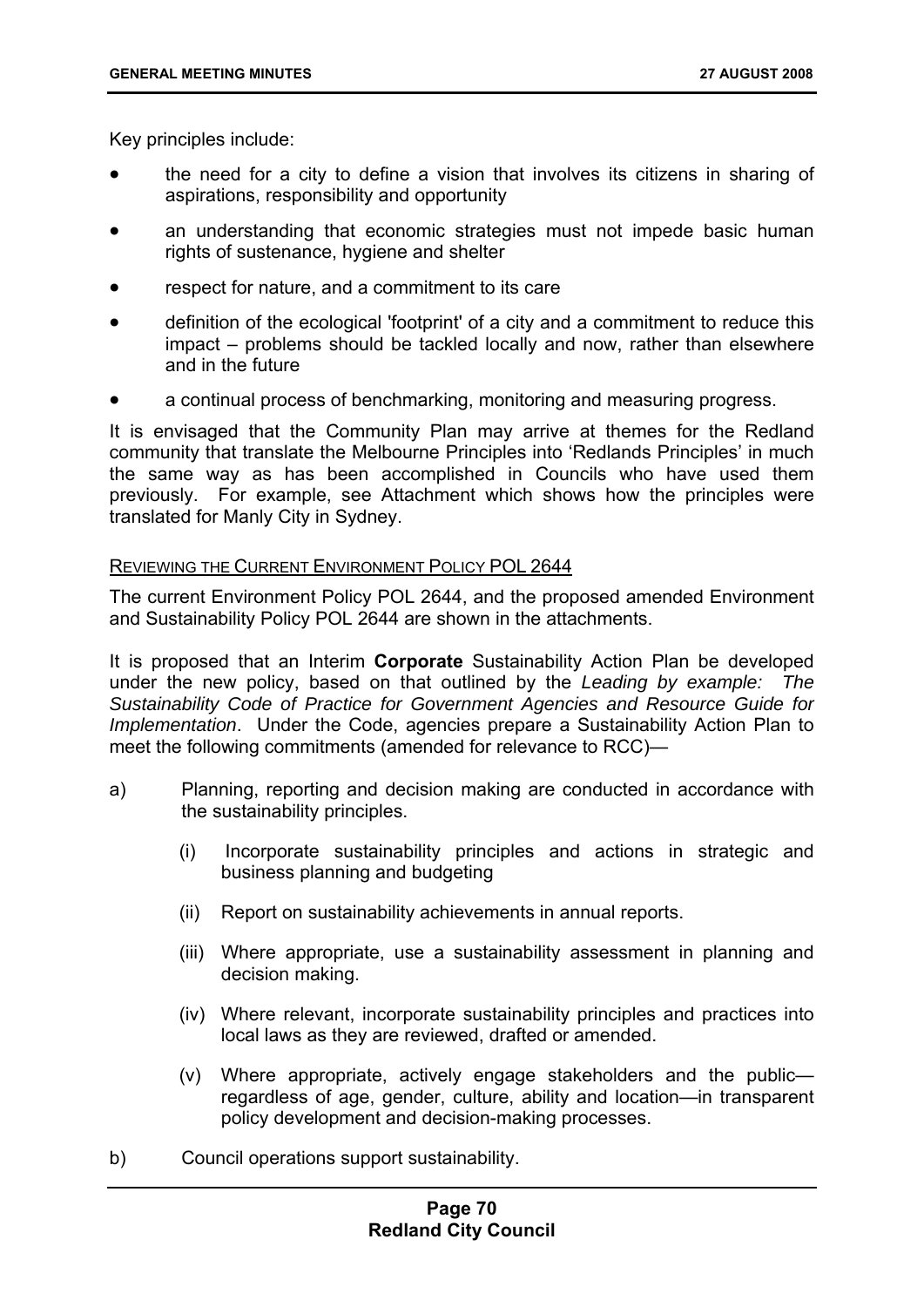- (i) Ensure procurement complies with and incorporate sustainability principles
- (ii) Where appropriate, integrate service delivery across departments.
- (iii) Improve environmental performance through minimising the consumption of energy, water and other resources, reducing waste and maximising recycling.
- (iv) Minimise the number of vehicles, reduce vehicle use, maximise fuel efficiency, promote alternative fuels and modes of travel and offset greenhouse gas emissions.
- (v) Incorporate sustainability considerations into the design, procurement, leasing, construction, maintenance and management of Council buildings and other built assets and to the management or development of Council-owned land.
- c) Council employees are encouraged and empowered to support sustainability.
	- (i) Continually improve all employees' knowledge about sustainability through education and training and through opportunities to actively engage in developing agency capability in this area.
	- (ii) Support employees in understanding and respecting diversity through anti-racist, equal opportunity and cross-cultural awareness training programs and utilizing means to redress where legislation permits.
	- (iii) Encourage employees to contribute to community development through voluntary initiatives that support sustainability.
	- (iv) Implement occupational health and safety measures in the workplace to improve environmental, economic and social outcomes.

### LINKING SUSTAINABILITY POLICY WITH STATE OF ENVIRONMENT REPORTING

Council released the first State of the Environment (SOER 2008) report to the Redland community in April 2008, after more than four years of work. SOER 2008 presents a snapshot of the Redlands environment through 58 indicators examining the atmosphere, waterways, land, biodiversity, human settlements and cultural heritage. Essentially the role of the SOE report is to present the science available against the 58 indicators, and will be reviewed and re-issued every 4 years. The SOE Reporting framework also includes:

- a biennial SOE Report Card, that provides independent ratings of each of the indicators (first rating report due in 2009);
- a biennial Council Management Response (due with the Report Card in 2009).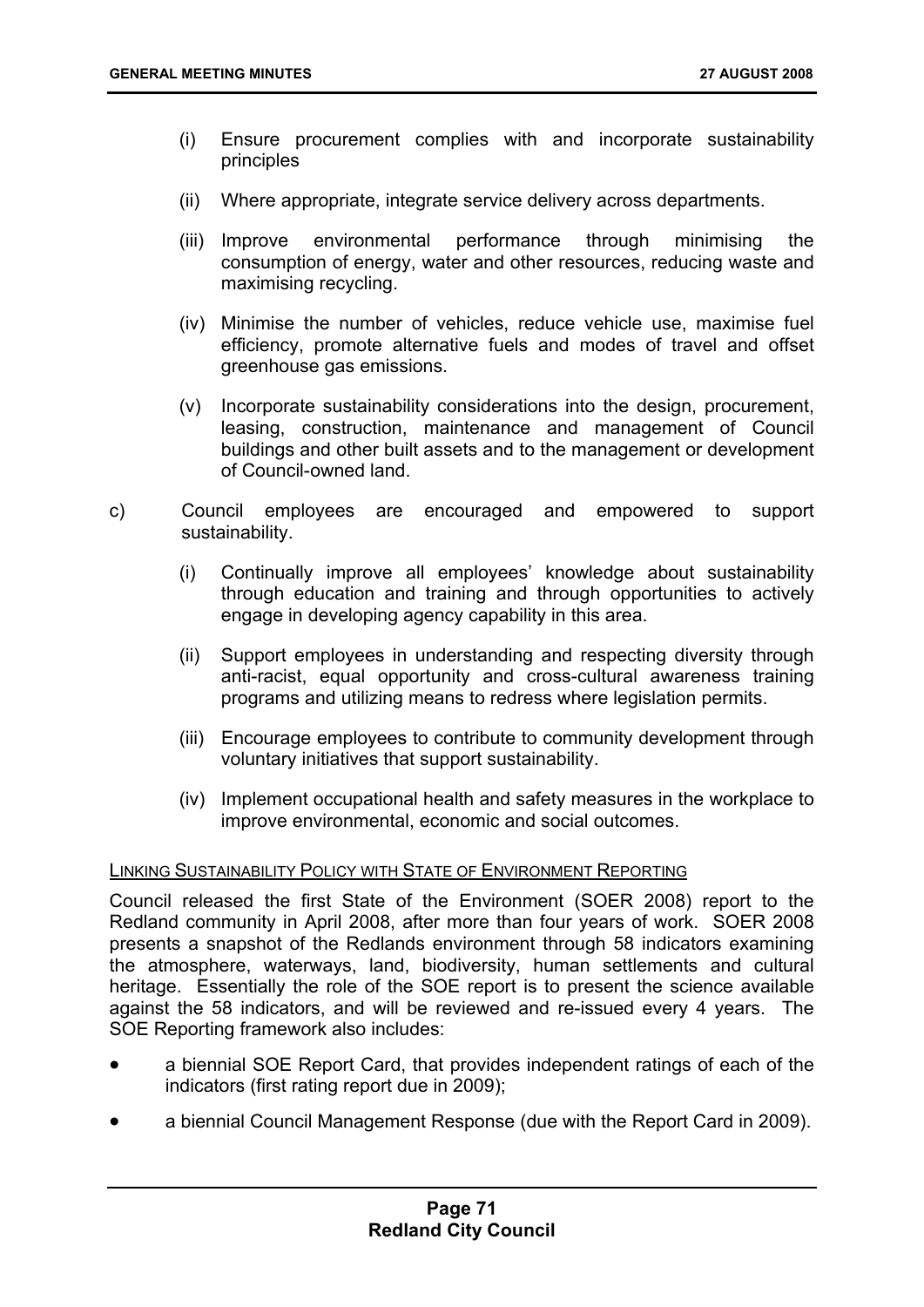Council is currently developing a framework to critically and independently rate the environmental performance of the Redlands community (it's not just about the Council) and establish benchmarks for future reporting.

Clearly, the SOER 2008 provides a major input to the development of sustainability policy and strategy in both the community and corporate dimensions, and the SOE Report Card and Council Management Response to be published in early 2009 are intended to inform the development of the new Community and Corporate Plans.

Council also currently presents a simple analysis of annual performance against a set of indicators from the Global Reporting Initiative within Council's Annual Reports. This may be viewed as a precursor to a more rigorous standard of sustainability reporting recommended for development in this report. However, it would be a goal that such reporting be compatible with the Global Reporting Initiative (G3) Guidelines, and be so structured that it provides input to annual reports.

# **RELATIONSHIP TO CORPORATE PLAN**

The Redland City Council Corporate Plan commits to sustainability by measuring decisions against the 'quadruple bottom line' environmental, social/community, and economic yardstick and a fourth indicator of 'good governance'.

The recommendations support Council's high level commitment to sustainability in the Corporate Plan, but lead to amendment of strategic priorities.

## **FINANCIAL IMPLICATIONS**

It is not possible to quantify the financial implications of the recommendations, which deal with high-level policy directions of Council. Almost by definition however, sustainability policy and strategy will have a positive rather than negative impact Councils financial position. For example, sustainability:

- requires that individual financial decisions be made with a view to long-term value for money, rather than simply taking the cheapest short-term option;
- involves increased resource efficiency, recycling, and reuse;
- involves planning that predicts and manages the financial impacts of future fossil fuel shortage and climate change impacts.

In the short term, the SOE Independent Report Card is funded from the current operational budgets.

# **PLANNING SCHEME IMPLICATIONS**

The Land Use Planning Group was consulted and it is considered that the outcome of recommendations in this report will not require any immediate amendments to the Redlands Planning Scheme.

# **CONSULTATION**

The following were consulted and asked to review this report:

• the Environmental Management Group;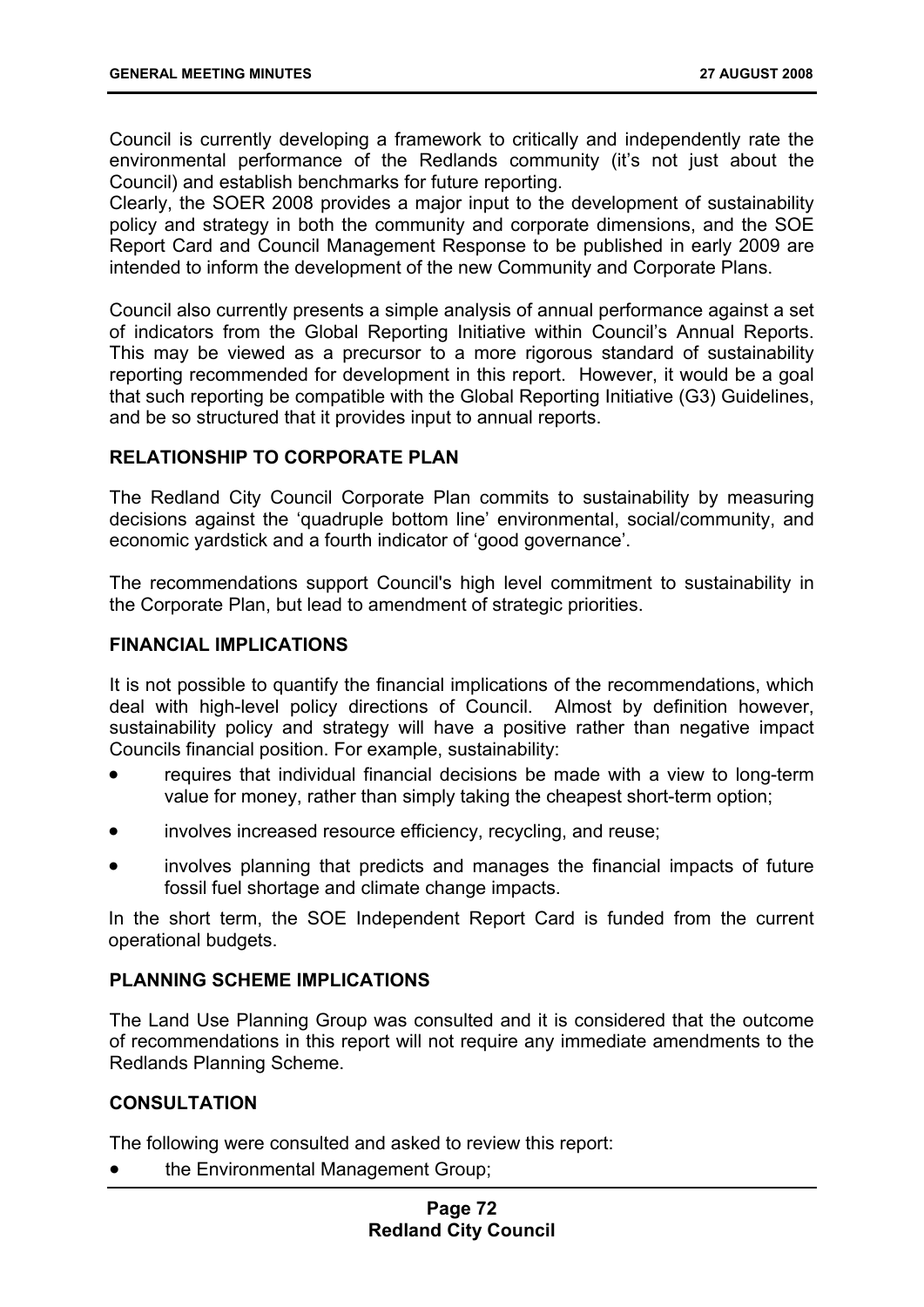- the Community and Social Planning Group endorse the report but do point out that the new policy is not strong in the sustainable communities and cultural sustainability areas. This comment accepted and agreement that these are desirable content changes for the future 'sustainability policy' at Step 5 o the 'Roadmap to Sustainability';
- the Economic Development Group;
- the Corporate Planning Performance & Risk Group. Manager Corporate Planning Performance & Risk Group has indicated strong support for this report and recommendations. It was stated that this report is excellent and identifies all the key issues. The recommendations are well thought out and well argued. It is therefore important for all managers to fully support this approach as it will provide the head of power and direction for Council into the future. This will certainly be a major piece of work for the Planning and Policy Department following the finalisation of the Community Plan in 2009".

## **OPTIONS**

### **PREFERRED**

That Council resolve to:

- 1. Repeal the current Environment Policy POL 2644;
- 2. Adopt the amended Environment and Sustainability Policy POL-2644 as proposed in the attachment to establish the principles that underpin and policies that implement sustainability;
- 3. Adopt the 'Roadmap to Sustainability' that includes the following six steps:
	- Step 1: Develop a rating framework for the State of the Environment indicators and commission independent rating against these indicators by 2009.
	- Step 2: Develop an Interim Action Plan for Sustainability within Council (dealing with actions up to 2010/11 when a revised Action Plan would be developed), including interim sustainability indicators and trial performance reporting against these indicators within Council, commencing with resource efficiency.
	- Step 3: Develop sustainable future (planning scenarios) for the Redland community as part of and underpinning the new 'community plan';
	- Step 4: Embed community directions for sustainability (of the new Community Plan) in the new Corporate Plan and Operational Plan commencing 2010;
	- Step 5: Develop a new cross-council Sustainability Policy, and review and amend where necessary the Environment Policy POL 2644 by 2011;
	- Step 6: Review and expand the Action Plan for Sustainability within Council, including sustainability indicators and reporting; and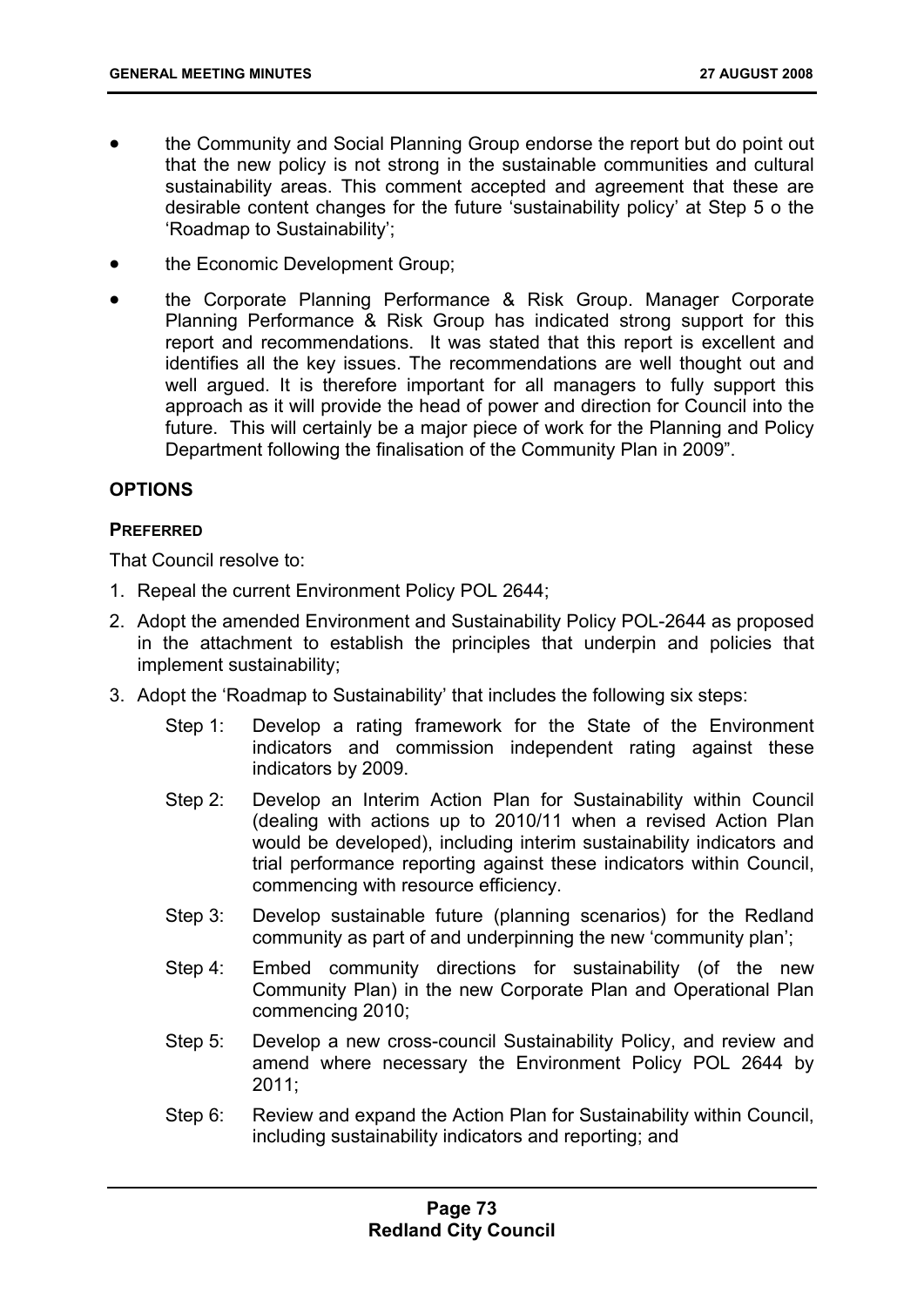- 4. Adopt the Melbourne Principles for Sustainable Cities to guide the development of:
	- a) The Redlands community plan;
	- b) The Council's Corporate Plan; and
	- c) Councils Sustainable Policy and Strategy.

## **ALTERNATIVE**

That Council resolve to:

- 1. Repeal the current Environment Policy POL 2644 and replace it with the amended the Environment Policy POL-2644 as proposed in Attachment 3 to establish the principles that underpin and policies that implement sustainability; and
- 2. On consideration of the issues, adopt an alternative Roadmap to Sustainability that includes other steps or alternative step sequence, or provide direction that officers prepare an alternative roadmap to include specific matters and resubmit this for adoption at a later date.

# **OFFICER'S RECOMMENDATION**

That Council resolve to:

- 1. Repeal the current Environment Policy POL 2644;
- 2. Adopt the amended Environment and Sustainability Policy POL-2644 as proposed in the attachment to establish the principles that underpin and policies that implement sustainability;
- 3. Adopt the 'Roadmap to Sustainability' that includes the following six steps:
	- Step 1: Develop a rating framework for the State of the Environment indicators and commission independent rating against these indicators by 2009;
	- Step 2: Develop an Interim Action Plan for Sustainability within Council (dealing with actions up to 2010/11 when a revised Action Plan would be developed), including interim sustainability indicators and trial performance reporting against these indicators within Council, commencing with resource efficiency;
	- Step 3: Develop sustainable future (planning scenarios) for the Redland community as part of and underpinning the new 'community plan';
	- Step 4: Embed community directions for sustainability (of the new Community Plan) in the new Corporate Plan and Operational Plan commencing 2010;
	- Step 5: Develop a new cross-council Sustainability Policy, and review and amend where necessary the Environment Policy POL 2644 by 2011;
	- Step 6: Review and expand the Action Plan for Sustainability within Council, including sustainability indicators and reporting; and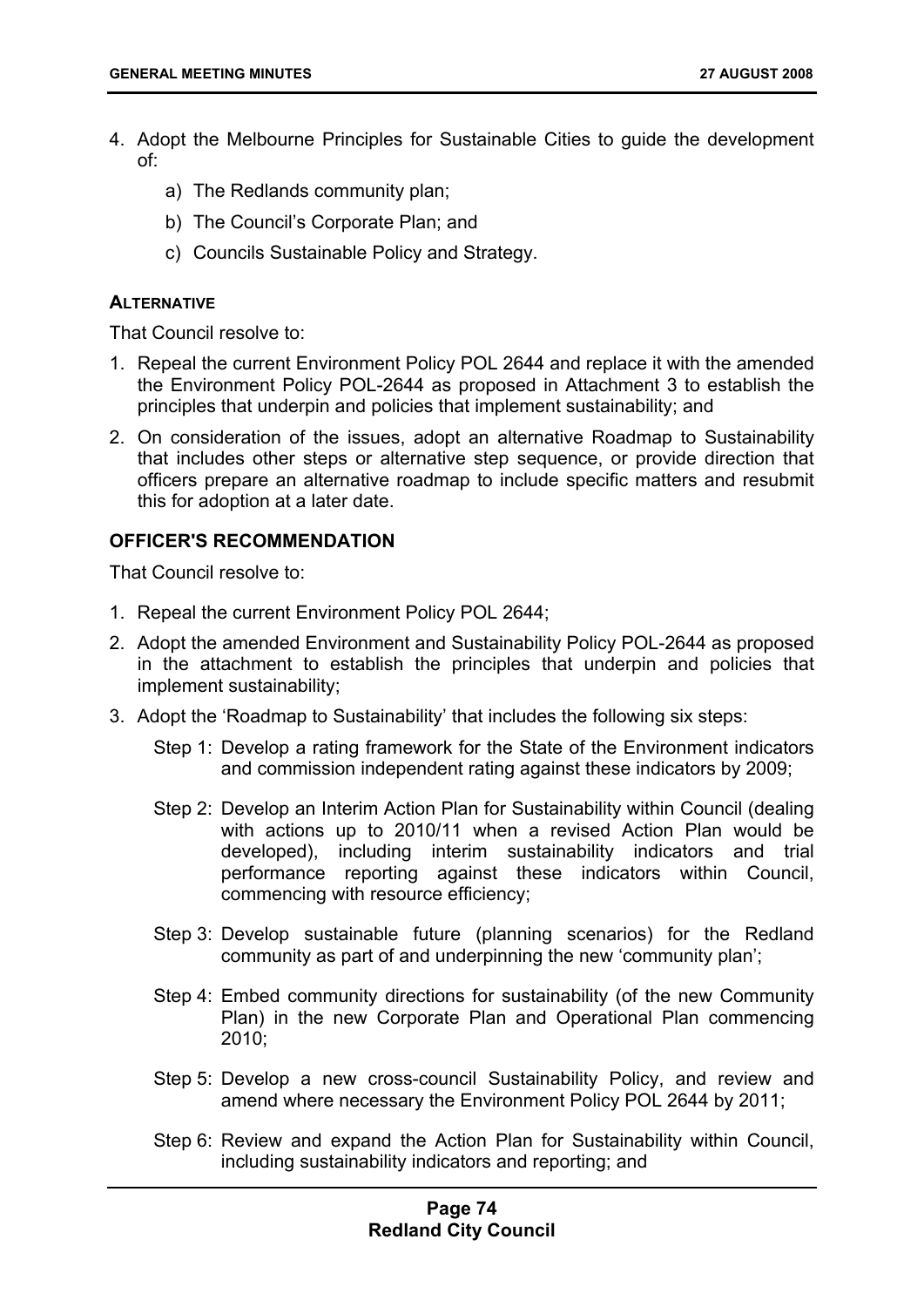- 4. Adopt the Melbourne Principles for Sustainable Cities to guide the development of:
	- a) The Redlands community plan;
	- b) The Council's Corporate Plan; and
	- c) Council's Sustainable Policy and Strategy.

## **ADDENDUM – 13 AUGUST 2008**

This report was presented to the Planning & Policy Committee meeting on 4 June 2008 and subsequent General Meeting on 2 July 2008, where this item was deferred to a future Planning & Policy Committee meeting pending further discussion, including financial implications.

### **FURTHER DISCUSSION HELD 2ND JULY 2008**

At a workshop on Wednesday, 2 July 2008, Council further discussed this report.

The workshop concluded that a partial inclusion of sustainability issues within the current environment policy review was not appropriate. Council direction was that the environment policy review continues and addresses environmental policy issues, but that sustainability issues are addressed as part of the community plan process.

The community plan engagement process is to provide direction to Council on how the community understands and interprets sustainability issues in Redlands. The Community Plan will therefore provide direction for the future formulation of corporate policy on sustainability issues.

### **ADDITIONAL ISSUES FOR THIS REPORT**

The Environment Policy POL 2644 has evolved in successive reviews since it was first adopted in its current form in 1998. Only minor amendments to the existing policy are sought at this time.

The following issues were highlighted in review of the policy:

- 1. The policy objective currently commits to an 'annual State of the Environment Report', which is incorrect as the SOER is intended to be produced every 4 years (a minor amendment required);
- 2. Three areas of existing Council approach are not well covered by the current policy statements:
	- a. Planning for public open spaces;
	- b. Response to the Healthy Waterways Report Card (F or fail ratings);
	- c. Integrated cross-council environmental planning initiatives.

In respect to these areas, the following changes are proposed to policy statements: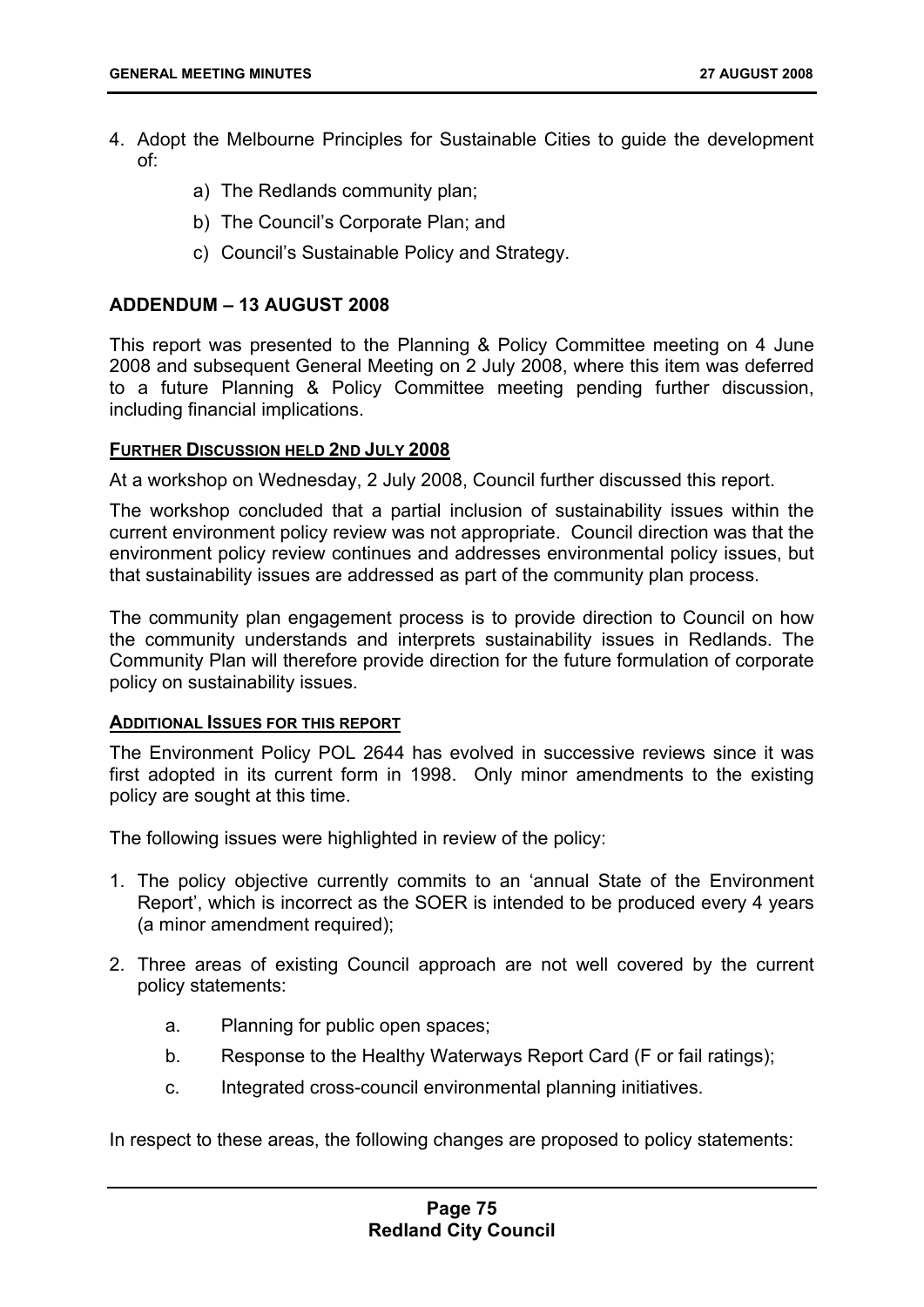3. The policy objective amended to delete the word 'annual' and capitals from third sentence to read:

*"Council's environmental performance will be measured and reported through the State of the Environment Reporting.* 

- 4. Add the following statements under 'Council is committed to:"
	- d. Planning for public open spaces;

*"Provide a diversity of well-planned public open spaces, parks, streets and pathways that foster neighbourhood connections, recreation, sport, and activities of everyday life."* 

e. Response to the Healthy Waterways Report Card (F or fail ratings);

*"Halt and then reverse the declining trend in the health of Redlands waterways and Moreton Bay, returning the native fish and macroinvertebrates to our (freshwater) waterways."* 

f. Integrated cross-council environmental planning initiatives;

*"Improve integration across Council Departments and Groups and at the works and activities level, to achieve major environment planning and management responsibilities".* 

# **OFFICER'S RECOMMENDATION**

That Council resolve to adopt the revised Redland City Council Environment Policy POL-2644 as shown in Attachment 6.

## **COMMITTEE RECOMMENDATION/ COUNCIL RESOLUTION**

| Moved by:    | Cr Henry   |
|--------------|------------|
| Seconded by: | Cr Boglary |

**That Council resolve as follows:** 

- **1. To not accept the Officer's Recommendation or the Revised Officer's Recommendation; and**
- **2. To adopt the amended Corporate Environment Policy POL-2644 as proposed in Attachment 1 with the following amendments:** 
	- **a) Adding 'koala population' as an additional dot point to Policy Statement 1;**
	- **b) Adding a list of associated policies to be read in conjunction with this policy; and**
	- **c) Renaming the policy to 'Corporate Environment Policy'.**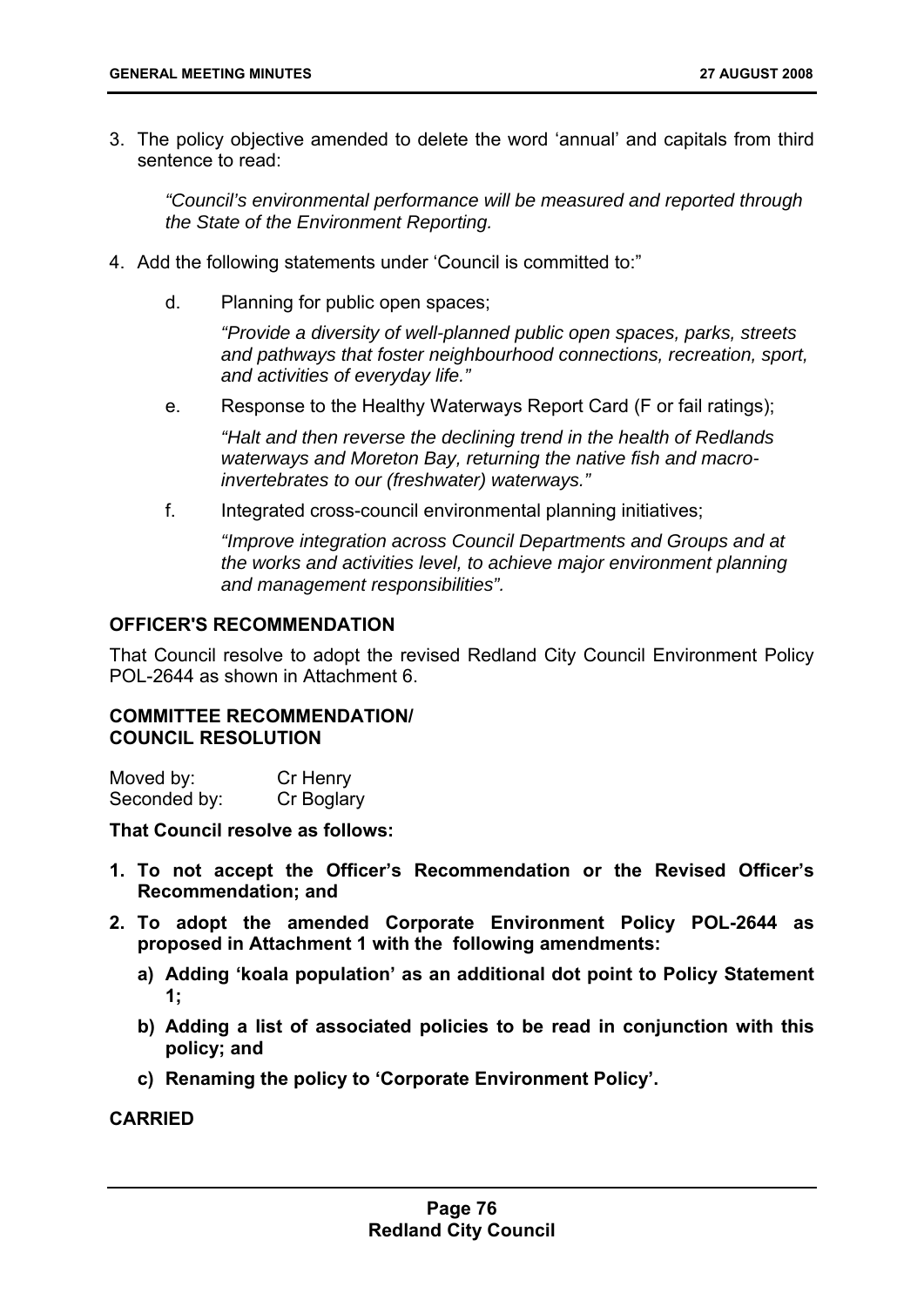# **12.3.2 ADOPTION OF 1B AMENDMENTS TO THE REDLANDS PLANNING SCHEME**

| <b>Dataworks Filename:</b>       | <b>1B Amendments</b>                                                                                                                                                                                                                                   |
|----------------------------------|--------------------------------------------------------------------------------------------------------------------------------------------------------------------------------------------------------------------------------------------------------|
| <b>Attachments:</b>              | <b>Redlands Planning Scheme 1B Amendment</b><br><b>Document</b><br><b>Amendment 1B Planning Scheme Policies: Policy</b><br>9 Infrastrucure Works Chapter 16 Waste<br><b>Management &amp; Policy 15 Landslide Hazard</b><br><b>1B Amendment Mapping</b> |
| <b>Responsible Officer Name:</b> | <b>Wayne Dawson</b><br><b>Manager - Land Use Planning</b>                                                                                                                                                                                              |
| <b>Author Name:</b>              | <b>Martin Hunt</b><br><b>Principal Advisor - City Wide Planning</b>                                                                                                                                                                                    |

## **EXECUTIVE SUMMARY**

On the 20<sup>th</sup> December 2006 a report was placed before Council recommending a number of proposed amendments to the Redlands Planning Scheme (collectively known as Amendment 1(B)) for adoption and approval for forwarding to the Minister for Environment, Local Government, Planning and Women.

These amendments have now progressed through first and second State interest checks and public notification. The Minister has now advised that Council may adopt the Amendment 1(B) and incorporate it into its planning scheme.

### **PURPOSE**

- 1. To confirm Council's acceptance of the proposed changes to the Redlands Planning Scheme contained in Amendment 1(B);
- 2. To formally adopt the changes contained in Amendment 1(B) including mapping changes;
- 3. To formally adopt Planning Scheme Policy 9 Infrastructure Works Chapter 16 Waste Management (as amended) and new Planning Scheme Policy 15 – Landslide Hazard**.**
- 4. To proceed with public notification of Council's adoption of Amendment 1(B) and Planning Policies 9 and 15.

### **BACKGROUND**

The Redland Planning Scheme commenced and took effect from the 30th March 2006. Since that time, specific matters have been identified which need to be changed to improve the effectiveness and efficiency of the scheme as a planning instrument. Council has undertaken a review process and identified a range of matters to be undertaken as amendments to the planning scheme.

Council has considered these amendments on 3 previous occasions with resolutions.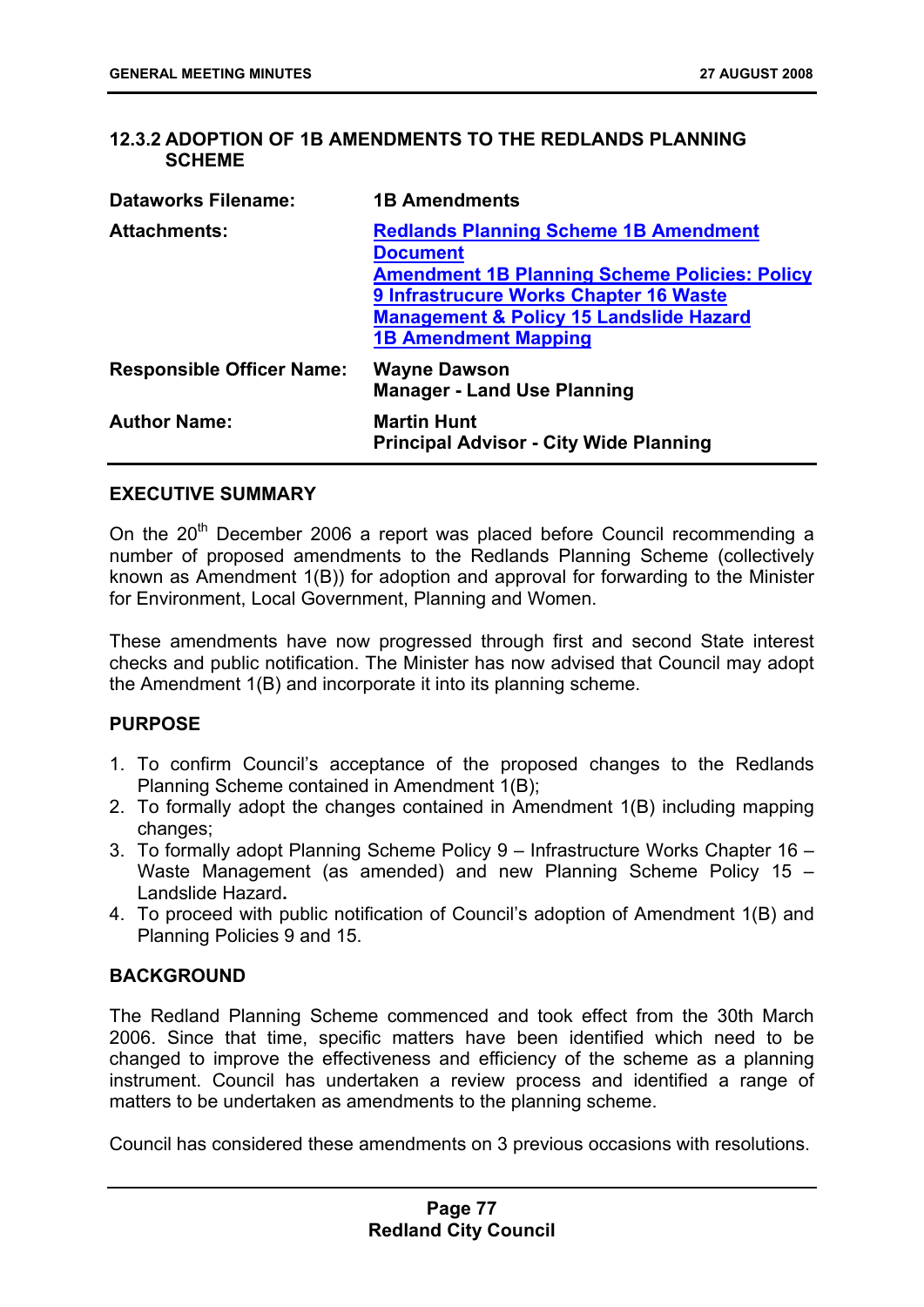- 1.  $20<sup>th</sup>$  December 2006 council proposes to amend the Planning Scheme and adopts Amendment 1B for referral to the Minister for first State Interest Review.
- 2.  $30<sup>th</sup>$  January 2008 council resolves to make specific changes to proposed Amendment 1B (in response to the 151 submissions received mainly in relation to the industrial provisions) and forward those changes and the balance of the amendments for second State Interest Review.
- 3. The Land Use Planning Group made a presentation to council on the  $28<sup>th</sup>$  May 2008 to brief new councillors on the content of proposed Amendment 1B.

Amendment 1B was submitted to the State Government for second State interest review on the 22nd February 2008 and was approved by the Deputy Premier and Minister for Infrastructure and Planning in correspondence to Council dated 3rd June, 2008.

This report proposes a number of actions including the adoption of the Amendment 1(B) package as set out in attachment 1 to this report, the adoption of amended zoning and overlay maps which have been updated since the implementation of Version 1 of the planning scheme, and the adoption of an amended version of Planning Scheme Policy 9 - Infrastructure Works Chapter 16 – Waste Management and a new planning scheme 15 - Landslide Hazard. Copies of these policies may also be found in attachment 1.

# **ISSUES**

The Land Use Planning Group made a presentation to council on the  $28<sup>th</sup>$  May 2008 to brief new councillors on the content of proposed Amendment 1B. After this presentation, Councillors raised concerns regarding the proposed changes to the provisions contained in the Industrial definitions (General, Heavy and High Impact) especially in relation to the relaxation of production limits in the General Industry definition. Concern was raised in particular how these changes would impact upon residential areas surrounding General Industry estates with emphasis on the existing situation around the Cleveland Industrial estate.

Councillors advised that they would not be prepared to support the1B amendments until these industrial provisions were revised. As a result, Land Use Planning presented a revised set of definitions for industry to the Department of Infrastructure and Planning for consideration. After a lengthy period of consultation with the DIP a position was arrived at where some of the proposed changes approved by the Minister have been retained and other proposed changes have now reverted back to what they were in the current scheme.

Those elements of the definitions raising certain industrial activities from General and Heavy industry to High Impact industry (which were approved by the Minister) have been retained.

The remaining elements, which set limits on industrial production, have now reverted back to what they are in the current planning scheme. i.e. there is to be no amendment of the scheme for these elements.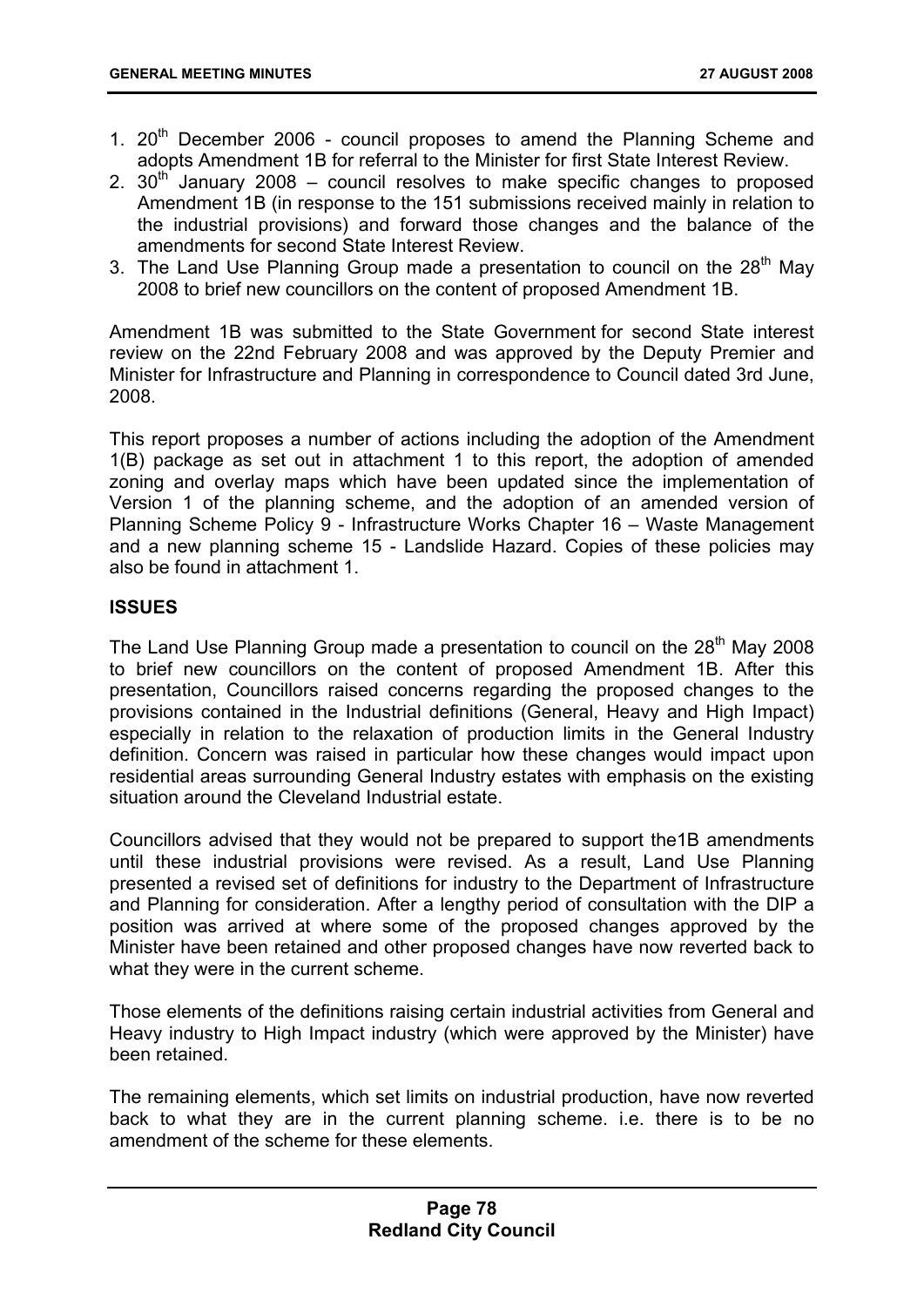As a result, the industrial definitions now contained in Model 18 (see attachment 1) are considered to be in line with Council's directions and an appropriate response to the public submissions received regarding the proposed changes to industrial provisions.

## **RELATIONSHIP TO CORPORATE PLAN**

The recommendation primarily supports Council's strategic priority to preserve a balance with urban, rural, bushland, village, coastal and island character of the Redlands by managing growth.

## **FINANCIAL IMPLICATIONS**

Amendments to the scheme are conducted in accordance with Schedule 1 of the *Integrated Planning Act 1997* as amended. Associated costs are within budget allocation made in the 2008/2009 financial year.

## **PLANNING SCHEME IMPLICATIONS**

The outcome of recommendations in this report will result in amendments to the Redlands Planning Scheme, as previously advised to council.

# **CONSULTATION**

The amendments have been discussed with:

- Councillors and the Executive Leadership Group;
- Redland Water and Waste;
- Assessment Services;
- Planning and Policy Departmental Groups, specifically the Environmental Management Group;
- the Redland Community;
- State Government and various State Government Departments through the review process.

# **OPTIONS**

### **PREFERRED**

That Council resolve as follows:

- 1. To adopt the Amendment 1(B) package to the Redlands Planning Scheme (Attachment A);
- 2. That Council give public notice of the adoption of the Redlands Planning Scheme 1(B) amendments in a local newspaper and in the Government Gazette in accordance with Schedule 1 of the *Integrated Planning Act 1997* (as amended);
- 3. To adopt Planning Scheme Policy 9 Infrastructure Works Chapter 16 Waste Management (as amended);
- 4. To adopt new Planning Scheme Policy 15 Landslide Hazard;
- 5. That Council give public notice of the adoption of Planning Scheme Policies 9 and 15; and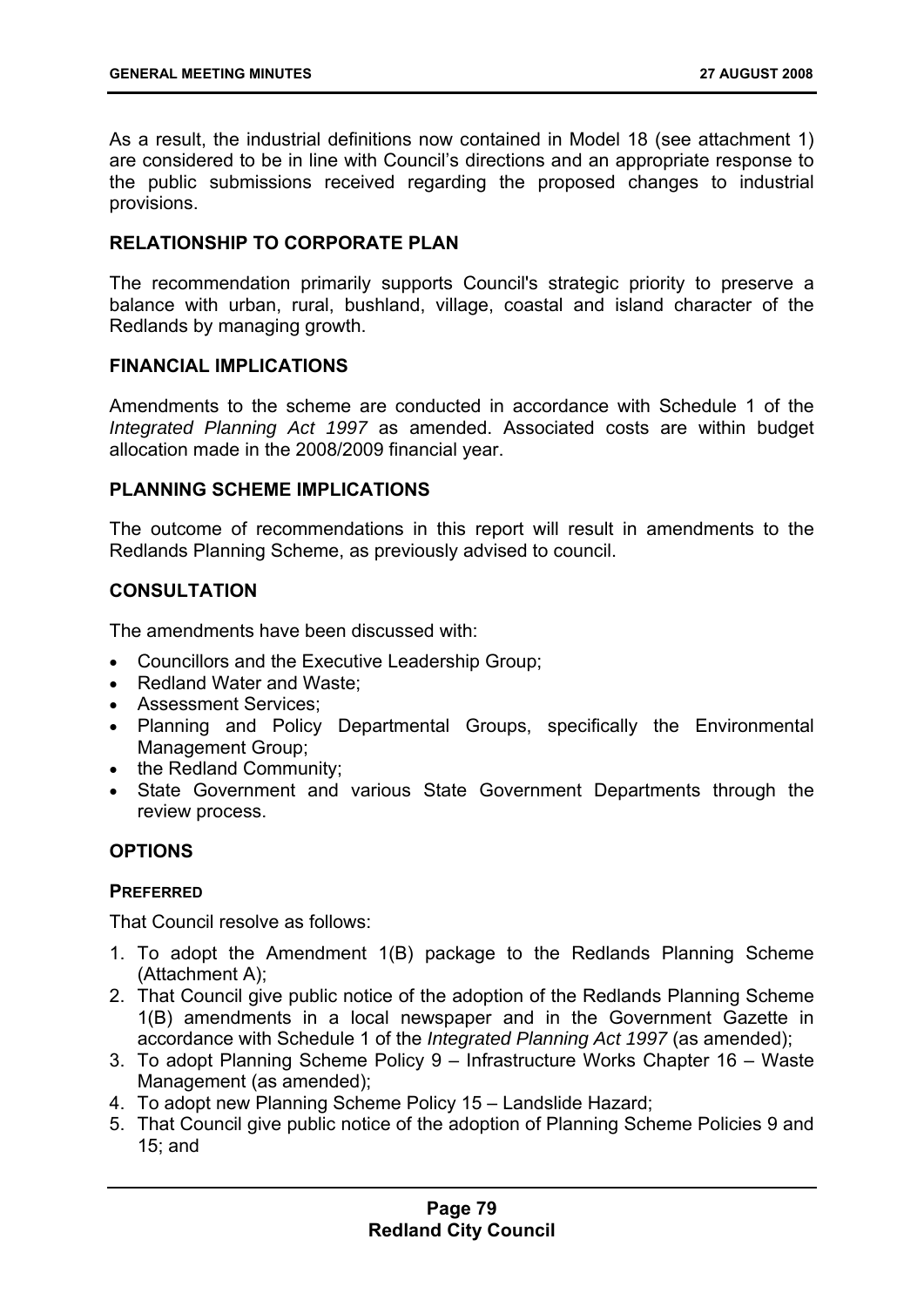6. Council forward a copy of the published notice of adoption and five certified copies of the Amendment 1(B) package to the Director-General of the Department of Infrastructure and Planning.

## **ALTERNATIVE**

No alternative option proposed since the Amendment 1B package, along with Amendment 1A which has been adopted by council, is part of Amendment 1 to the Planning Scheme.

# **OFFICER'S/COMMITTEE RECOMMENDATION**

That Council resolve as follows:

- 1. To adopt the Amendment 1(B) package to the Redlands Planning Scheme (Attachment A);
- 2. That Council give public notice of the adoption of the Redlands Planning Scheme 1(B) amendments in a local newspaper and in the Government Gazette in accordance with Schedule 1 of the Integrated Planning Act 1997 (as amended);
- 3. To adopt Planning Scheme Policy 9 Infrastructure Works Chapter 16 Waste Management (as amended);
- 4. To adopt new Planning Scheme Policy 15 Landslide Hazard;
- 5. That Council give public notice of the adoption of Planning Scheme Policies 9 and 15; and
- 6. Council forward a copy of the published notice of adoption and five certified copies of the Amendment 1(B) package to the Director-General of the Department of Infrastructure and Planning.

### **COUNCIL RESOLUTION**

| Moved by:    | Cr Ogilvie  |
|--------------|-------------|
| Seconded by: | Cr Williams |

**That Council resolve that the Committee Recommendation be adopted with the following additional resolution 7:** 

**"7. That Council set an effective date of 8th September 2008 for the commencement of Amendment 1B for the Redlands Planning Scheme."** 

**Therefore, Council resolves as follows:** 

- **1. To adopt the Amendment 1(B) package to the Redlands Planning Scheme (Attachment A);**
- **2. That Council give public notice of the adoption of the Redlands Planning Scheme 1(B) amendments in a local newspaper and in the Government**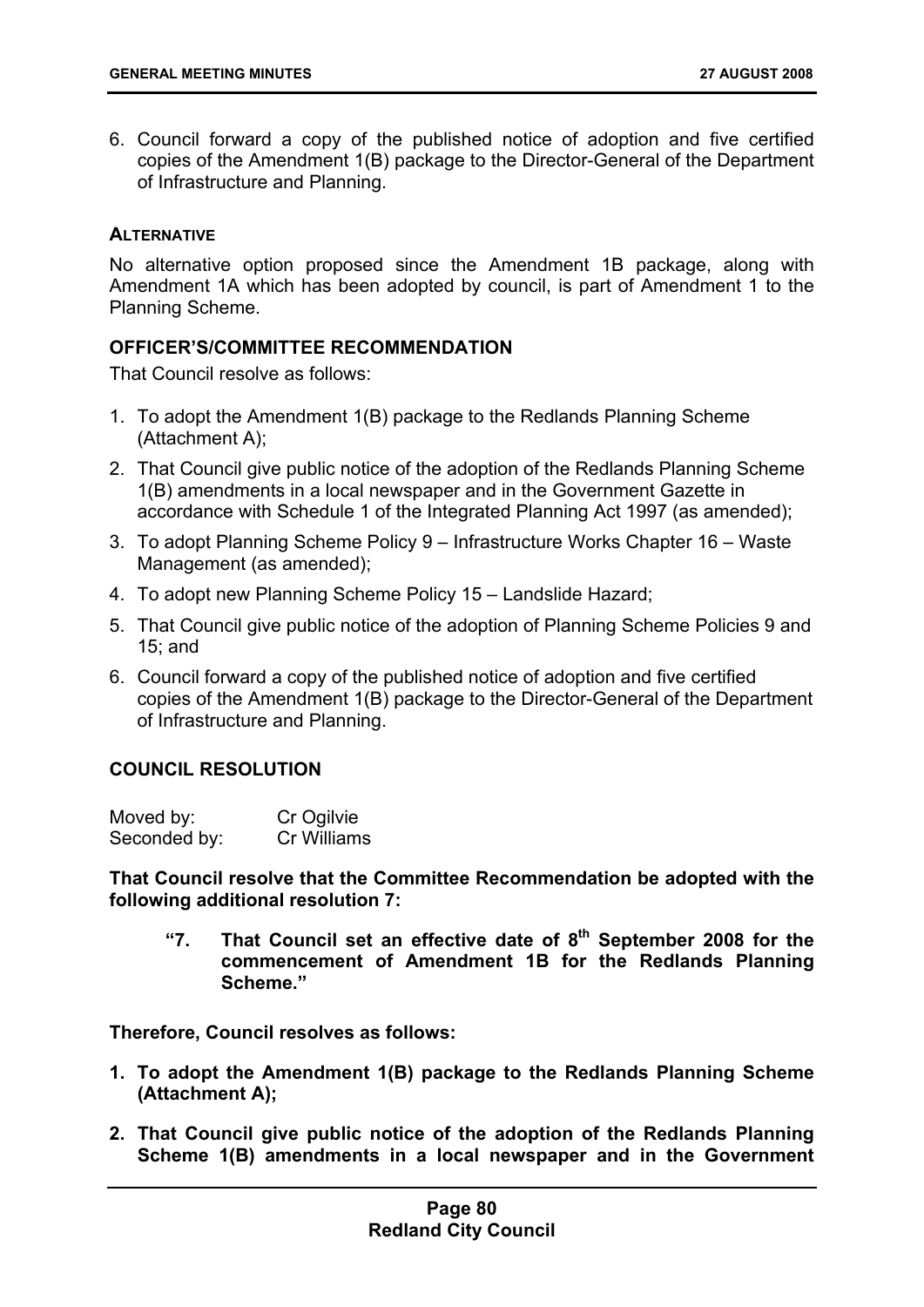**Gazette in accordance with Schedule 1 of the** *Integrated Planning Act 1997* **(as amended);** 

- **3. To adopt Planning Scheme Policy 9 Infrastructure Works Chapter 16 Waste Management (as amended);**
- **4. To adopt new Planning Scheme Policy 15 Landslide Hazard;**
- **5. That Council give public notice of the adoption of Planning Scheme Policies 9 and 15;**
- **6. Council forward a copy of the published notice of adoption and five certified copies of the Amendment 1(B) package to the Director-General of the Department of Infrastructure and Planning; and**
- 7. That Council set an effective date of 8<sup>th</sup> September 2008 for the **commencement of Amendment 1B for the Redlands Planning Scheme**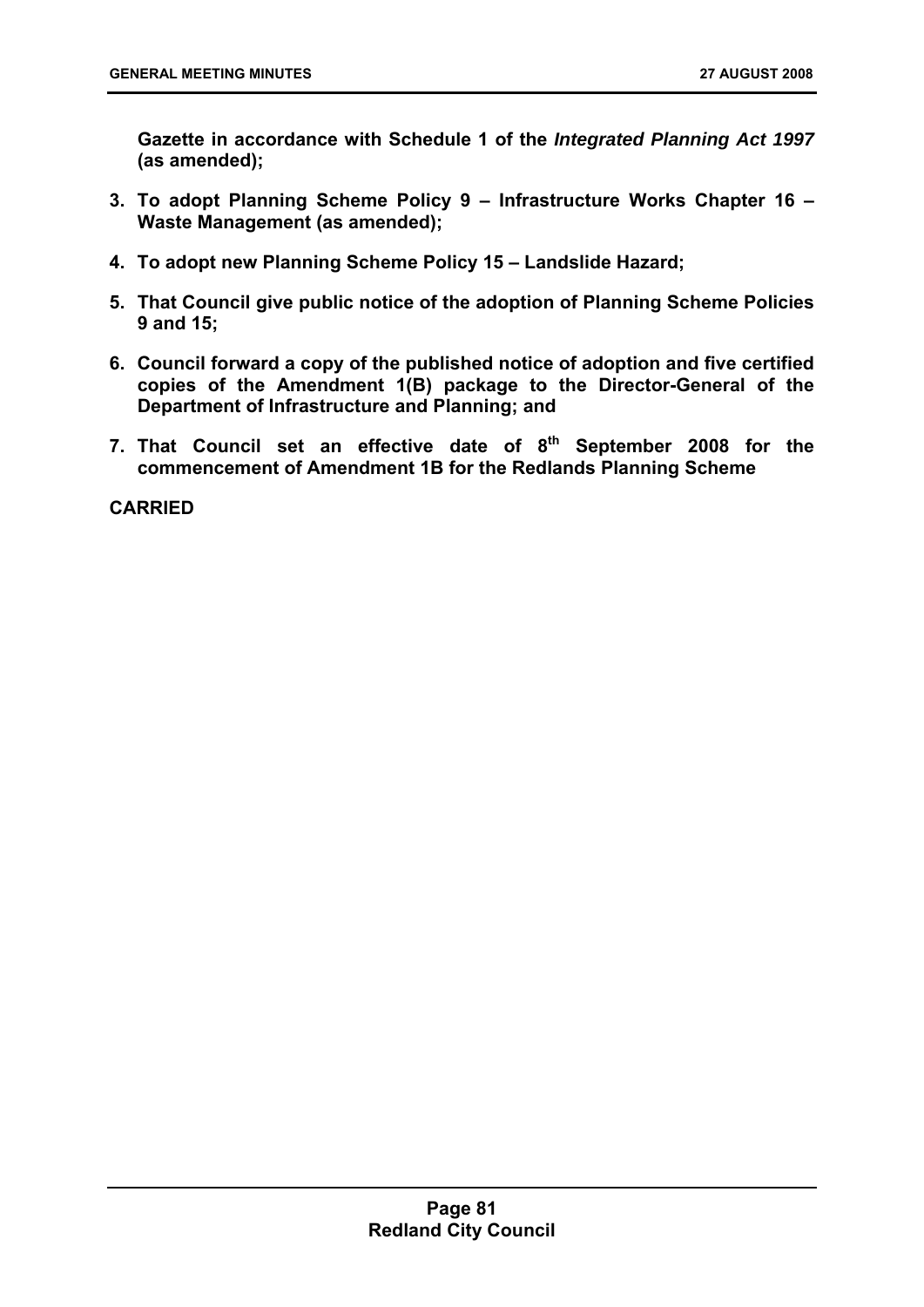## **12.3.3 DISCUSSION PAPER ON: INSPIRING SUSTAINABLE HOUSING IN QUEENSLAND**

| <b>Dataworks Filename:</b>       | <b>LUP - Sustainable Urban Development</b>                                 |
|----------------------------------|----------------------------------------------------------------------------|
| <b>Attachment:</b>               | <b>Response Form - Improving Sustainable Housing</b><br>in Queensland      |
| <b>Responsible Officer Name:</b> | <b>Gary Photinos</b><br><b>Acting General Manager, Planning and Policy</b> |
| <b>Author Name:</b>              | <b>Wayne Dawson</b><br><b>Manager, Land Use Planning Group</b>             |

### **EXECUTIVE SUMMARY**

The State Government Department of Infrastructure and Planning are seeking comments on its recently released "Improving Sustainable Housing in Queensland" Discussion Paper by 12 September 2008. The Discussion Paper outlines a number of potential initiatives for sustainable housing improvements. These improvements are designed to reduce greenhouse gas emissions, manage water usage and inform social aspects of sustainable building design. Throughout this Discussion Paper, the State identifies the desire to make sure the Sustainable housing improvements are practical and cost effective for householders and industries.

The initiatives presented build on the current position enforced by Queensland Building Laws on all new dwellings or existing dwellings undergoing significant renovation or extensions. Additionally, they will bring Queensland closer into line with international and other governments in addressing the challenge posed by climate change in an endeavour to reduce the impacts that we are having on our environment (by making new and existing Queensland homes more energy and water efficient and more adaptable to people's changing lifestyles)

Comment on the Position Paper's initiatives is provided in completion of the response form – Attachment A, with endorsement being sought from Council.

### **PURPOSE**

The purpose of this report is to inform Council of the initiatives set out in the Discussion Paper and to seek endorsement to the response prepared (Attachment A).

### **BACKGROUND**

As an essential element of the Smart State agenda, the State Government is seeking feedback on a number of suggested initiatives to improve the sustainability performance of Queensland houses and, people's energy and water needs and consumption levels. The initiatives are covered in Table 1.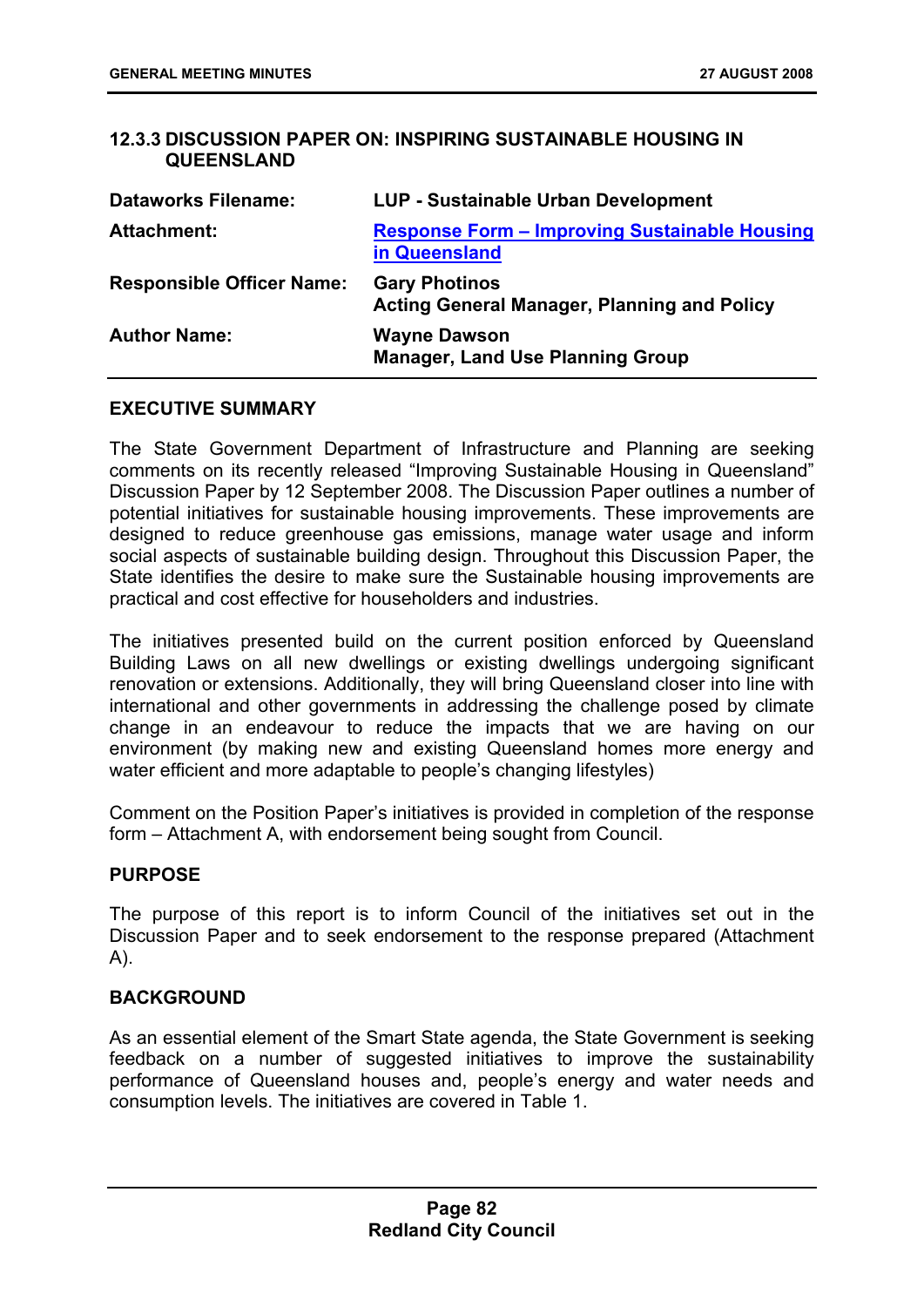# **ISSUES**

The applicable issues are addressed in the comments column in Table 1. It is critical that the State Government continue to advance sustainable housing initiatives for new houses and units (including houses and units under major renovation as identified). The introduction of initiatives into existing dwellings requires soundly based lead times and accompanying education/information dissemination and incentive programs. Industry support and enthusiasm must be harnessed and used effectively (innovative partnerships, promotions and other schemes).

| Table 1                                                                                                                               |                                                                                                                                                                                                                                                                                                                                                                                             |                                                                                                                                                                                                                                                                                                                                                        |  |
|---------------------------------------------------------------------------------------------------------------------------------------|---------------------------------------------------------------------------------------------------------------------------------------------------------------------------------------------------------------------------------------------------------------------------------------------------------------------------------------------------------------------------------------------|--------------------------------------------------------------------------------------------------------------------------------------------------------------------------------------------------------------------------------------------------------------------------------------------------------------------------------------------------------|--|
| <b>Initiatives</b>                                                                                                                    | <b>Details</b>                                                                                                                                                                                                                                                                                                                                                                              | <b>Comments</b>                                                                                                                                                                                                                                                                                                                                        |  |
| A. Design and build a sustainable home                                                                                                |                                                                                                                                                                                                                                                                                                                                                                                             |                                                                                                                                                                                                                                                                                                                                                        |  |
| i. Increase energy<br>rating for new houses<br>to 5 stars (out of $10$ )                                                              | Since 2003, all new<br>dwellings in Queensland<br>have had to adhere to a<br>3.5-4-star rating<br>(dependant on the climate<br>zone). The 5-star rating is<br>a performance based<br>standard the dwelling<br>must meet as the<br>benchmark level through<br>design principles such as<br>orientation, building shell<br>(roof, external walls,<br>ceilings and floors) and<br>ventilation. | This will bring<br>Queensland into<br>consistency with South<br>Australia, Victoria,<br><b>Australian Capital</b><br><b>Territory and Western</b><br>Australia. Estimated initial<br>construction costs will rise<br>by less than 1% with<br>operational savings of<br>around \$200/annum.<br>(payback over 5 year<br>period)<br>· Support initiative. |  |
| ii. Increase energy<br>rating for new units<br>from $2.5-4$ stars to $5$<br>stars (out of 10)                                         | State to investigate the<br>raising of the minimum<br>level. This will include<br>viability of amending the<br>current Australian<br><b>Building Code to improve</b><br>energy efficiency of units<br>and better account for<br>designs suitable for<br>Queensland's climate<br>zones.                                                                                                      | Initiative is sound with<br>recognition of variables<br>between the climate<br>zones<br>• Support initiative.                                                                                                                                                                                                                                          |  |
| iii. Improving building<br>regulation<br>requirements for new<br>houses to recognise<br>indoor/outdoor living<br>spaces such as decks | Providing improved<br>energy efficiency benefits<br>with well located and<br>designed outdoor living<br>areas. In sub-tropical<br>climates there are lifestyle<br>benefits with occupants<br>spending less time in air-<br>conditioning.                                                                                                                                                    | This is a sound design<br>principle and practice in a<br>tropical and sub-tropical<br>climate. It is also<br>understood investigation<br>will include minimum<br>specifications for eaves<br>and roof insulation in all<br>new houses and existing<br>houses undergoing major                                                                          |  |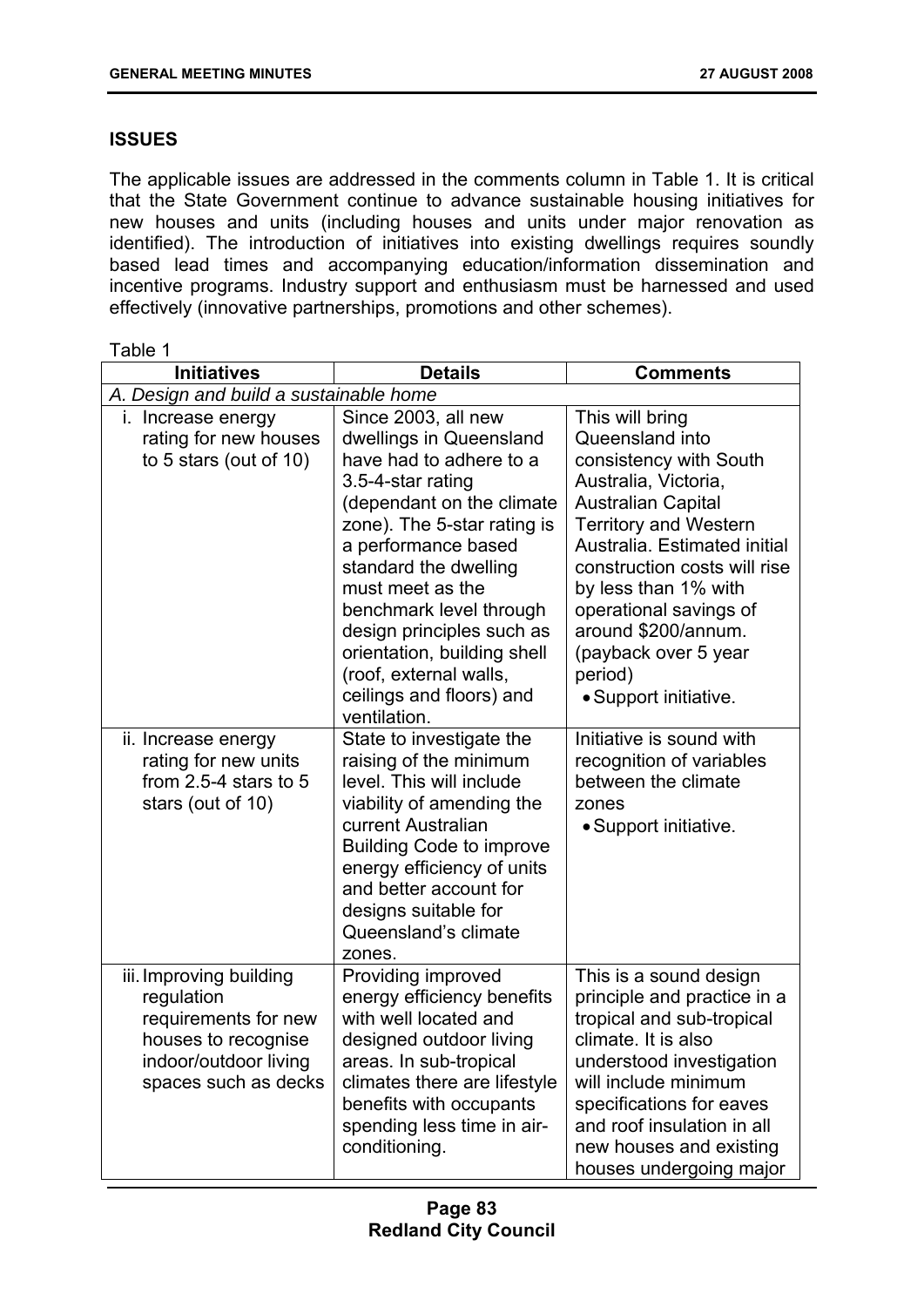÷.

| <b>Initiatives</b>                                                                                                                                                                     | <b>Details</b>                                                                                                                                                                                                                                                                     | <b>Comments</b>                                                                                                                                                                                                                                                                                                                                                                                                            |
|----------------------------------------------------------------------------------------------------------------------------------------------------------------------------------------|------------------------------------------------------------------------------------------------------------------------------------------------------------------------------------------------------------------------------------------------------------------------------------|----------------------------------------------------------------------------------------------------------------------------------------------------------------------------------------------------------------------------------------------------------------------------------------------------------------------------------------------------------------------------------------------------------------------------|
|                                                                                                                                                                                        |                                                                                                                                                                                                                                                                                    | renovation.                                                                                                                                                                                                                                                                                                                                                                                                                |
|                                                                                                                                                                                        |                                                                                                                                                                                                                                                                                    | • Support initiative.                                                                                                                                                                                                                                                                                                                                                                                                      |
| iv. Establish a star rating<br>for building materials,<br>relative to their<br>lifecycle assessment                                                                                    | Develop a rating system<br>for building materials<br>relative to the<br>assessment of their<br>lifecycle - energy and<br>water used in the<br>materials manufacture<br>and lifespan as well as<br>their potential for reuse.                                                       | No other similar system is<br>operating in any<br>Australian State. At the<br>national level the only<br>database is that of the<br><b>Australian Lifecycle</b><br>Inventory.<br>· More detail is required;<br>while in general the                                                                                                                                                                                        |
|                                                                                                                                                                                        |                                                                                                                                                                                                                                                                                    | principle is supported.                                                                                                                                                                                                                                                                                                                                                                                                    |
| v. Prevent residential<br>estate covenants and<br>body corporate or<br>community titles from<br>restricting the use of<br>energy efficient<br>housing design<br>features and fixtures. | Current use of these<br>controls is restricting use<br>of energy-efficient<br>household designs<br>(building orientation<br>external wall treatments<br>and roofs) and the<br>installation of water and<br>energy efficient fixtures<br>(roof-mounted solar hot<br>water systems). | This is sound but within<br>the context of the ability<br>to maintain building<br>design standards in<br>estates. There is some<br>conflict in circumstances<br>where roof colours can<br>have aesthetic effects -<br>i.e. prominent highly<br>exposed locations in<br>sensitive environmental<br>areas (Point Lookout<br>Township)                                                                                        |
|                                                                                                                                                                                        | B. Creating an efficient home through fixtures and fittings                                                                                                                                                                                                                        |                                                                                                                                                                                                                                                                                                                                                                                                                            |
| i. Water and energy<br>solving fixtures and<br>fittings                                                                                                                                |                                                                                                                                                                                                                                                                                    |                                                                                                                                                                                                                                                                                                                                                                                                                            |
| a. Increase energy<br>efficient lighting in<br>all new houses and<br>units.                                                                                                            | Requirement to increase<br>energy efficient lighting to<br>80% of lights (currently<br>40%) for all new houses<br>and units.                                                                                                                                                       | Currently no rebates are<br>available. Assistance will<br>become available through<br>the Climate Smart Home<br>Service from 1 January<br>2009. Additionally, the<br><b>Federal Government are</b><br>phasing out inefficient<br>light bulbs and applying<br>an import ban from<br>November, 2008. Initial<br>upfront additional costs<br>are off set by whole of life<br>and power cost savings.<br>Initiative Supported. |
| b. Require energy<br>efficient lighting to                                                                                                                                             | As above                                                                                                                                                                                                                                                                           | No additional comments<br>to those made above.                                                                                                                                                                                                                                                                                                                                                                             |

**Page 84 Redland City Council**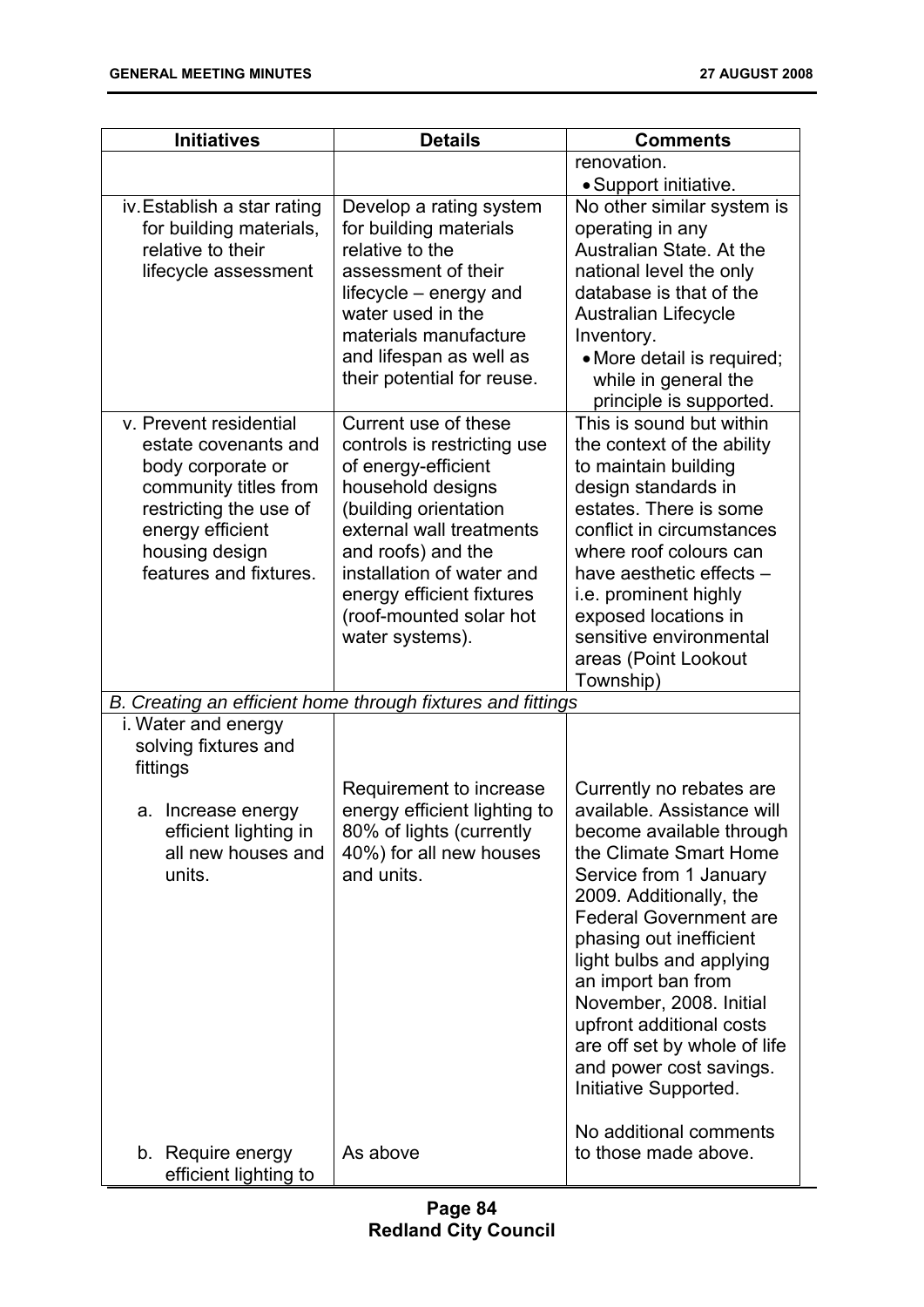| <b>Initiatives</b>                                                                                                                                                                                                   | <b>Details</b>                                                                                                                                                                                                                                                                                                                                                                                                                                                                                                                                                                            | <b>Comments</b>                                                                                                                                                                                                                                                                                                                                                                                                                                                                                                                                                                      |
|----------------------------------------------------------------------------------------------------------------------------------------------------------------------------------------------------------------------|-------------------------------------------------------------------------------------------------------------------------------------------------------------------------------------------------------------------------------------------------------------------------------------------------------------------------------------------------------------------------------------------------------------------------------------------------------------------------------------------------------------------------------------------------------------------------------------------|--------------------------------------------------------------------------------------------------------------------------------------------------------------------------------------------------------------------------------------------------------------------------------------------------------------------------------------------------------------------------------------------------------------------------------------------------------------------------------------------------------------------------------------------------------------------------------------|
| be installed in all<br>newly renovated<br>areas of an<br>existing home<br>areas.                                                                                                                                     |                                                                                                                                                                                                                                                                                                                                                                                                                                                                                                                                                                                           | Additional cost (current)                                                                                                                                                                                                                                                                                                                                                                                                                                                                                                                                                            |
| c. All new and<br>renovated homes<br>to have minimum<br>4-star (out of $6$ )<br>dual flush toilets.<br>d. All tap ware<br>installed in new<br>and renovated<br>homes to be a<br>minimum 3-star<br>rating (out of 6). | Increase current<br>requirement of 3-star dual<br>flush toilets. Will provide<br>an additional 1370 litres a<br>year saving per average<br>household.<br>No current minimum<br>requirements for tap ware<br>in new homes or units.                                                                                                                                                                                                                                                                                                                                                        | of approximately \$25.00.<br>Western Australia is the<br>only State presently<br>applying this standard.<br>Initiative Supported.<br>This would bring<br>Queensland into<br>consistency with Victoria,<br><b>Australian Capital</b><br>Territory, South Australia<br>and Tasmania.<br>Initiative should also<br>include units and is<br>supported.                                                                                                                                                                                                                                   |
| ii.<br>Phase out of<br>electric hot water<br>systems                                                                                                                                                                 |                                                                                                                                                                                                                                                                                                                                                                                                                                                                                                                                                                                           |                                                                                                                                                                                                                                                                                                                                                                                                                                                                                                                                                                                      |
| b. Phase out all<br>electric hot water<br>systems in homes<br>located outside<br>gas reticulated<br>areas (at time of<br>replacement).                                                                               | Current ban in installation<br>of electric hot water<br>systems in all new<br>houses applied from 1<br>March 2006. From 1<br>January 2010 it is a<br>requirement for existing<br>houses in gas reticulated<br>areas to install a<br>greenhouse efficient hot<br>water system when the<br>existing system requires<br>replacing. The discussion<br>paper seeks to apply this<br>initiative to all areas, from<br>a date to be determined.<br>The State is developing<br>measures to offer<br>assistance for low-income<br>households to meet the<br>cost of undertaking the<br>conversion. | Heating hot water<br>contributes significantly to<br>the household's energy<br>usage. Federal and State<br>rebates together with<br>renewable energy<br>certificates (REC's) need<br>to be maintained and<br>refined for best practice<br>administrative efficiency.<br>Impacts on low-income<br>households need to be<br>minimised with<br>communication on<br>payback periods.<br>Costs minus discounts<br>and rebates will range<br>from $$1400$ (heat pump)<br>to \$2350 (solar electric<br>boost) Council needs to<br>continue to lobby the<br>providers to increase the<br>gas |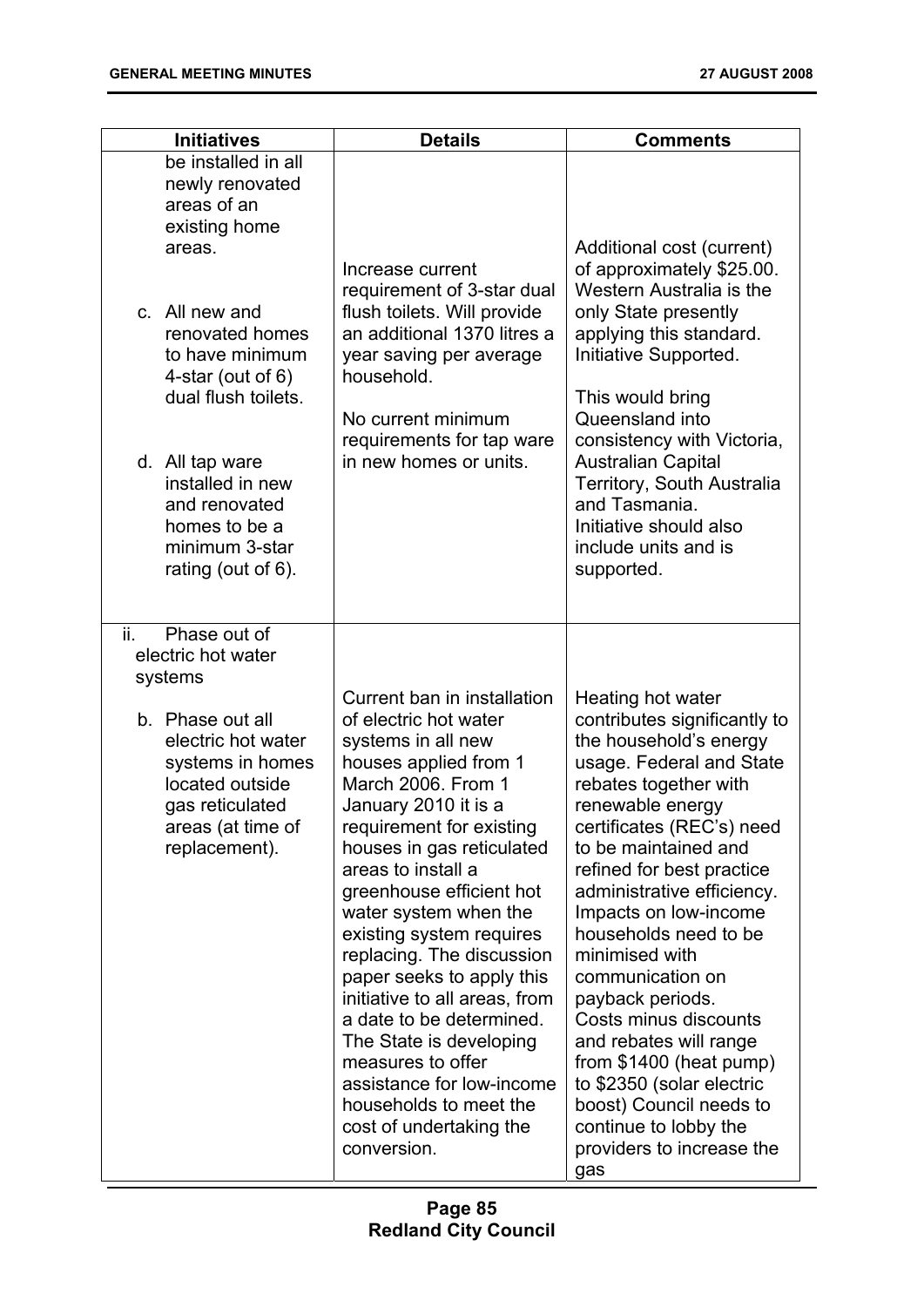| <b>Initiatives</b>                                                                                                                                                     | <b>Details</b>                                                                                                                                                                                                                                               | <b>Comments</b>                                                                                                                                                                                                                                                                                                                                                                                 |
|------------------------------------------------------------------------------------------------------------------------------------------------------------------------|--------------------------------------------------------------------------------------------------------------------------------------------------------------------------------------------------------------------------------------------------------------|-------------------------------------------------------------------------------------------------------------------------------------------------------------------------------------------------------------------------------------------------------------------------------------------------------------------------------------------------------------------------------------------------|
|                                                                                                                                                                        |                                                                                                                                                                                                                                                              | distribution/reticulation<br>network in the City.                                                                                                                                                                                                                                                                                                                                               |
| iii. Sustainability<br>Declaration                                                                                                                                     |                                                                                                                                                                                                                                                              |                                                                                                                                                                                                                                                                                                                                                                                                 |
| a. Completion of a<br>sustainability<br>declaration to be<br>compulsory at time<br>of a property being<br>sold, leased or<br>rented.                                   | To inform prospective<br>buyers or tenants/lessees<br>about the sustainability<br>about the sustainability<br>features of a property. It<br>would be an<br>offence/infringement if it<br>was not provided. The<br>draft provided is of a tick<br>box format. | The advantage is that it<br>raises the profile of<br>sustainability<br>improvements in the<br>home. However does add<br>to the forms/declarations<br>required to be completed<br>as an owner in<br>representing the property<br>in general. It is not likely<br>to create any hardship<br>and is an innovative idea.<br>Support compulsory<br>initiative for both sales<br>and leasing/rentals. |
| iv. Air Conditioners                                                                                                                                                   |                                                                                                                                                                                                                                                              |                                                                                                                                                                                                                                                                                                                                                                                                 |
| a. All air-conditioners<br>sold and installed<br>in Queensland to<br>have 4-star energy<br>efficiency rating<br>MEPS. (Minimum<br>Energy<br>Performance<br>Standards). | Quoted savings of<br>approximately \$89/annum<br>in running costs over a 1-<br>star air-conditioner (7KW<br>and living room size)                                                                                                                            | Victoria and Western<br>Australia are presently<br>considering banning the<br>sale of 1-star air-<br>conditioners. No detail<br>provided to the cost<br>differentials.<br>In sub-tropical climates,<br>house design, orientation<br>and insulation can cool<br>the home more energy<br>efficiently.<br>In principle support<br>initiative.                                                      |
| v. Solar Power                                                                                                                                                         |                                                                                                                                                                                                                                                              |                                                                                                                                                                                                                                                                                                                                                                                                 |
| a. Compulsory<br>installation of solar<br>energy for new<br>large houses which<br>has either a pool or<br>air-conditioning.<br>vi. Pool Pumps                          | State is seeking comment<br>to the investigation of<br>requiring photovoltaic<br>(solar) energy installation<br>on large houses (to be<br>defined by floor area).                                                                                            | Limited detail on house<br>size and what is meant by<br>the scale of solar energy<br>installation.<br>Can only support further<br>investigation at this time.                                                                                                                                                                                                                                   |
|                                                                                                                                                                        |                                                                                                                                                                                                                                                              |                                                                                                                                                                                                                                                                                                                                                                                                 |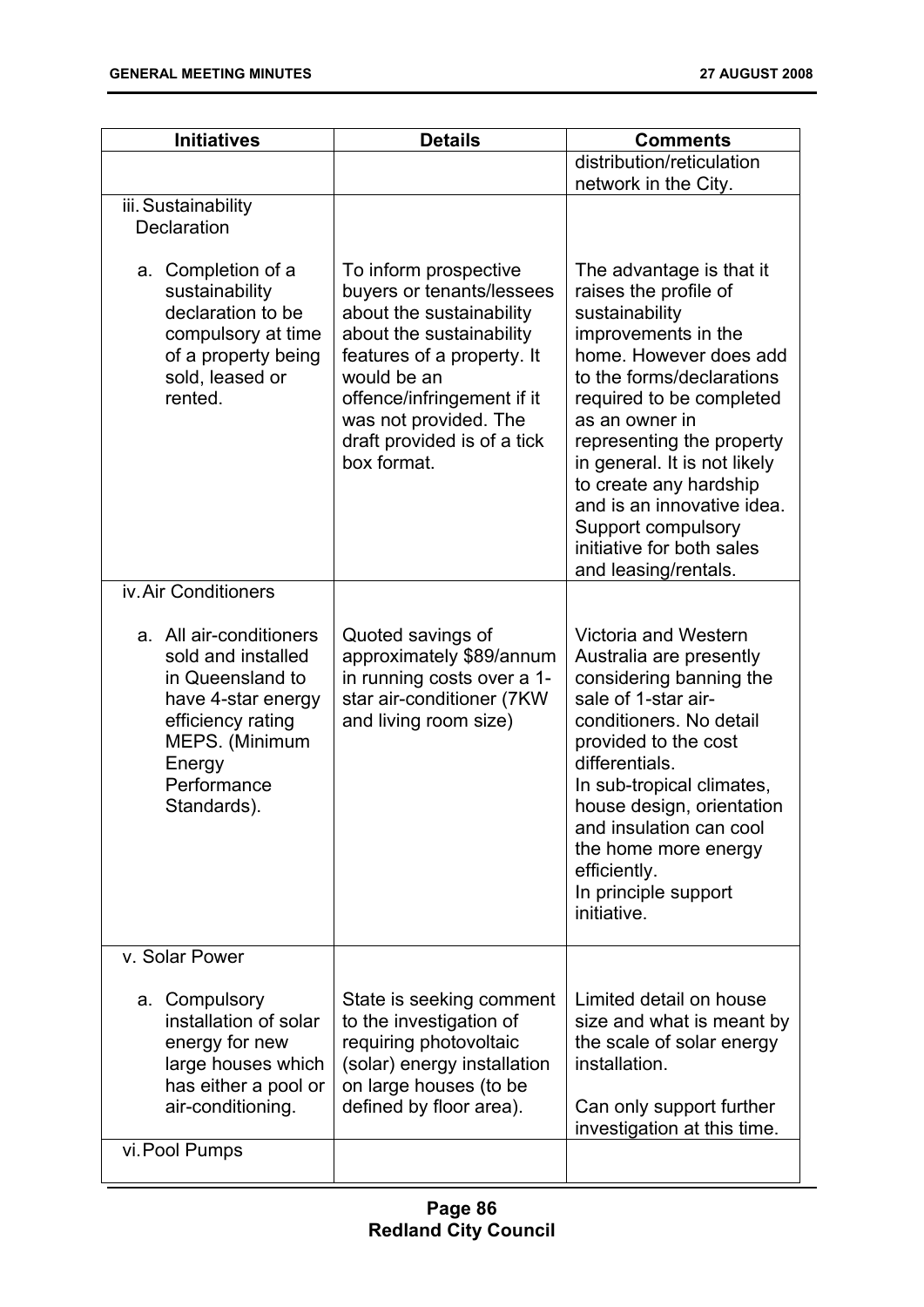| <b>Initiatives</b>                                            | <b>Details</b>                                                                                            | <b>Comments</b>                                                                                                                                                    |
|---------------------------------------------------------------|-----------------------------------------------------------------------------------------------------------|--------------------------------------------------------------------------------------------------------------------------------------------------------------------|
| a. Minimum energy<br>star rating in<br>swimming pool<br>pumps | The fitting of minimum<br>energy star rated pool<br>pumps (out of 6 stars) as<br>a mandatory requirement. | Star-rating currently being<br>finalised through the<br><b>Federal Government's</b><br>Minimum Energy<br>Performance Standards.                                    |
|                                                               |                                                                                                           | Support given to this<br>investigation and to<br>requiring new pool pumps<br>to be fitted with timers<br>and wired to interruptible<br>supply or off peak tariffs. |

### **RELATIONSHIP TO CORPORATE PLAN**

The recommendation primarily supports Council's strategic priority to preserve a balance with urban, rural, bushland, village, coastal and island character of the Redlands by managing growth.

### **FINANCIAL IMPLICATIONS**

No direct financial implications as a result of responding to the State's discussion paper.

### **PLANNING SCHEME IMPLICATIONS**

No identified amendments, as the initiatives would be mandated through State Government legislation. Predominantly, energy efficiency requirements for dwelling houses were removed from the Redlands Planning Scheme (at the request of the State) in its preparation.

### **CONSULTATION**

This matter has been discussed (with input from) other Planning and Policy Groups and Assessment Services Group.

### **OPTIONS**

### **PREFERRED**

That Council endorse the response to the State Government's Discussion Paper on "Improving Sustainable Housing in Queensland" as set out in Table 1 of this report and Attachment A.

### **ALTERNATIVE**

1. That Council not endorse the State Government's Discussion Paper on "Improving Sustainable Housing in Queensland" as set out in Table 1 of this report and Attachment A.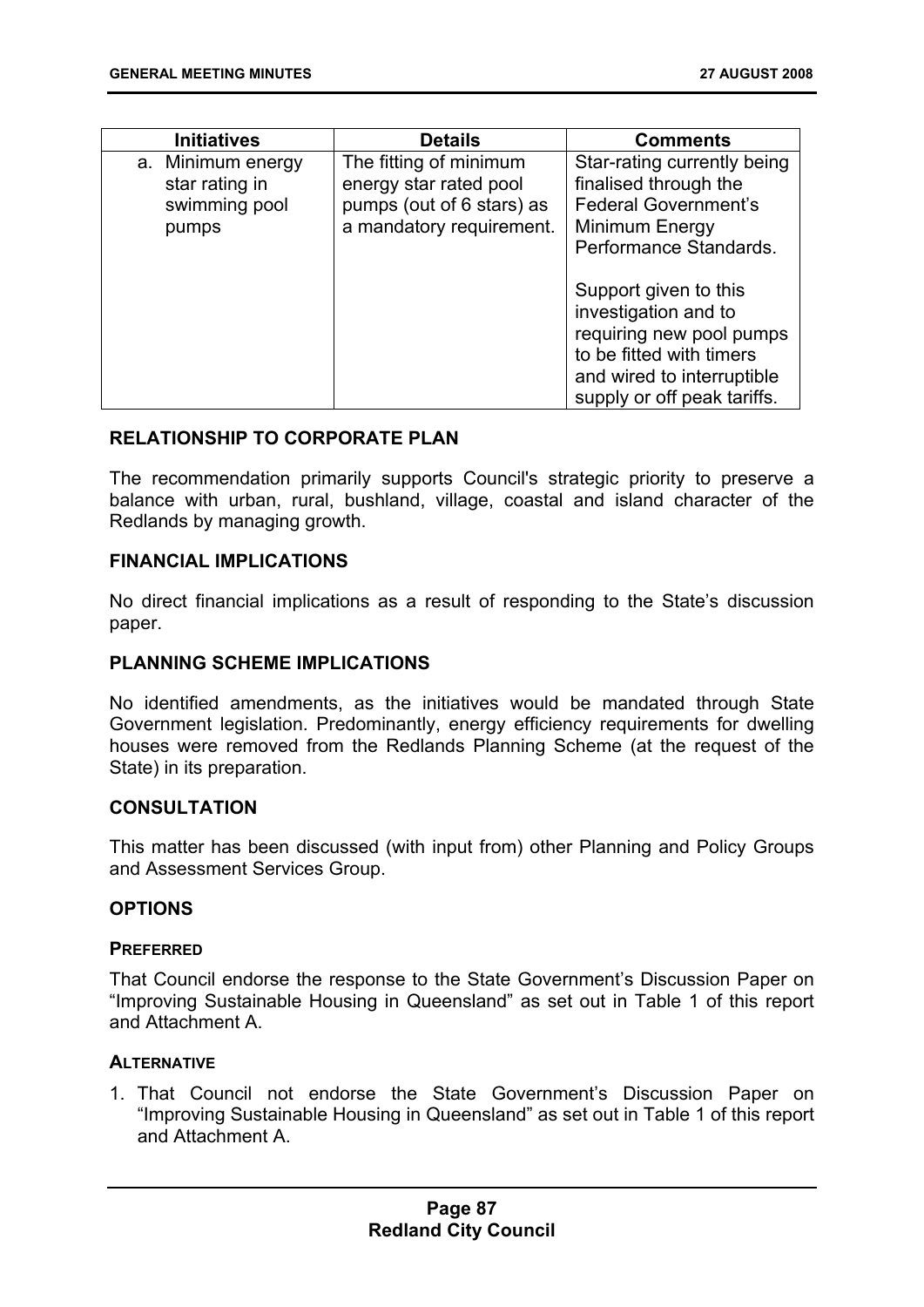2. That the Council endorse the response, with alterations to be advised, on the State Government's Discussion Paper on "Improving Sustainable Housing in Queensland" as set out in Table 1 of this report and Attachment A.

### **OFFICER'S RECOMMENDATION**

That Council resolve to endorse the response to the State Government's Discussion Paper on "Improving Sustainable Housing in Queensland" as set out in Table 1 of this report and Attachment A.

#### **COMMITTEE RECOMMENDATION/ COUNCIL RESOLUTION**

| Moved by:    | Cr Williams       |
|--------------|-------------------|
| Seconded by: | <b>Cr Dowling</b> |

**That Council resolve to endorse the response to the State Government's Discussion Paper on "Improving Sustainable Housing in Queensland" as set out in Table 1 of this report, Attachment A and the following points:** 

- **Total water management/cycle issues including;** 
	- o **Encourage all water saving devices on new pools eg pool blankets, diverters;**
- **Solar energy all houses (not just large houses);**
- **Use solar energy in preference to reticulated gas;**
- **Recognise the opportunities for wind power;**
- **Noise emissions from heat pump hot water service need to be addressed; and**
- **Create incentives for people to achieve a higher energy star rating than 5.**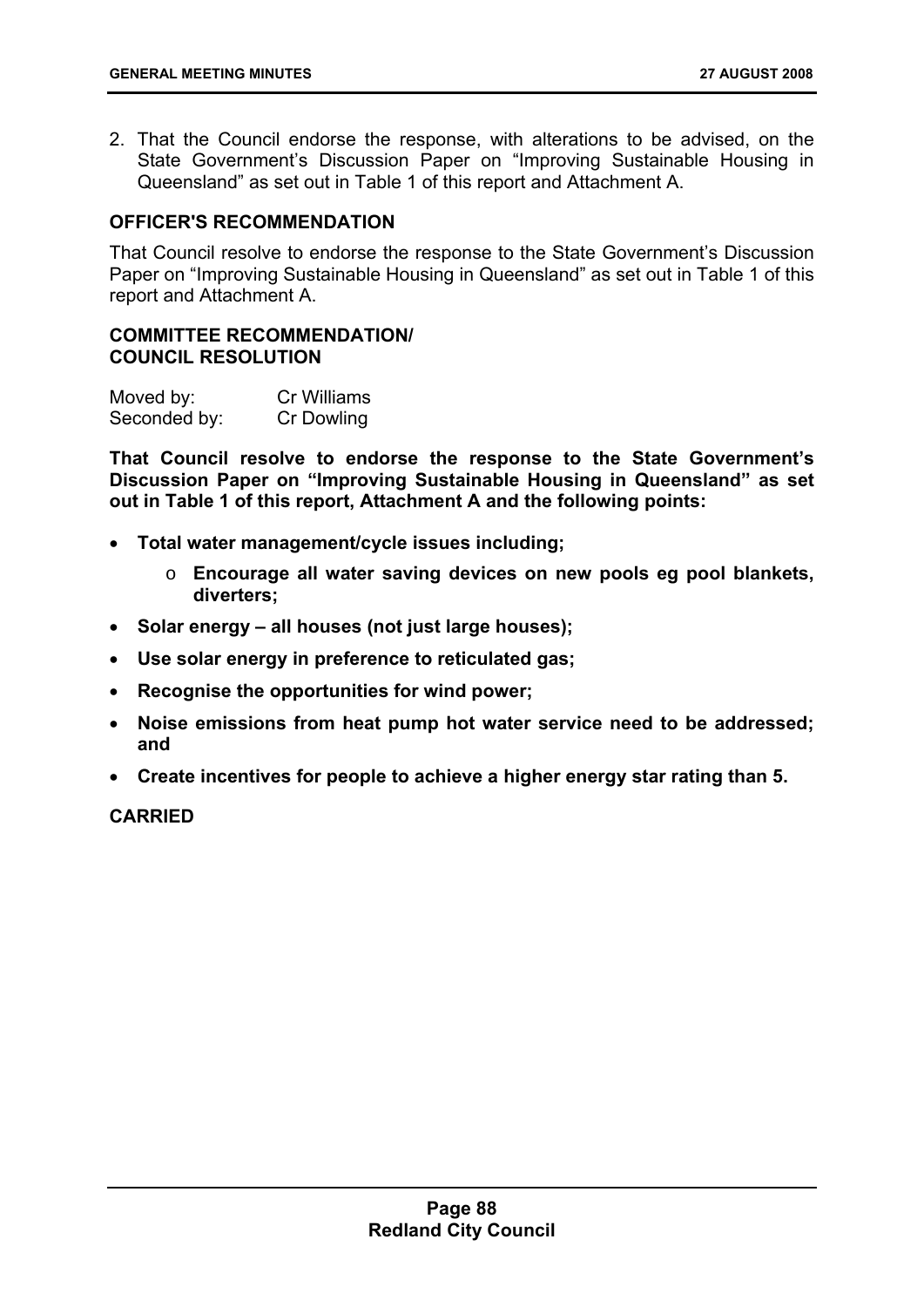## **12.3.4 PETITION FOR VEHICULAR ACCESS BETWEEN LAMB AND MACLEAY ISLANDS**

| Data works Filename:             | <b>RTT- Marine facilities</b>                                     |
|----------------------------------|-------------------------------------------------------------------|
| <b>Responsible Officer Name:</b> | <b>David Elliott</b><br><b>Manager of Infrastructure Planning</b> |
| <b>Author Name:</b>              | <b>Michael Pattinson</b><br><b>Senior Advisor Investigations</b>  |

### **EXECUTIVE SUMMARY**

Petitioners from the Southern Moreton Bay Islands have requested Council to "*Approve and pursue the construction of a vehicular crossing between Lamb and Macleay Islands"*.

This report briefly explores the estimated cost of a bridge and supporting road infrastructure and provides preliminary commentary on the environmental and social aspects.

Given the very high cost of the infrastructure required to provide a vehicular crossing between the islands the perceived low community benefit potentially adverse environmental impact of a bridge, the report recommends that Council not pursue further investigations into the future provision of a vehicular link between Macleay and Lamb Islands.

### **PURPOSE**

Provide direction on a petition requesting Council to "Approve and pursue the construction of a vehicular crossing between Lamb and Macleay Islands.

### **BACKGROUND**

At the General Meeting of  $30<sup>th</sup>$  April 2008, Council resolved that the petition requesting a vehicular crossing between Lamb and Macleay Islands, be received and referred to the appropriate area of Council for consideration and a report to Council.

### **ISSUES**

The distance between Lamb and Macleay Islands across Lucas Passage is approximately 150m at the closest point. A significant cultural area exists just north of the proposed crossing called "Corroboree Park". The channel between the islands is heavily populated by mangroves.

### Estimated Costs

Suitable locations are limited for the bridge crossing. The shortest most feasible crossing would link Scotts Road, Macleay Island with Halcyon Street, Lamb Island, incorporating the following infrastructure: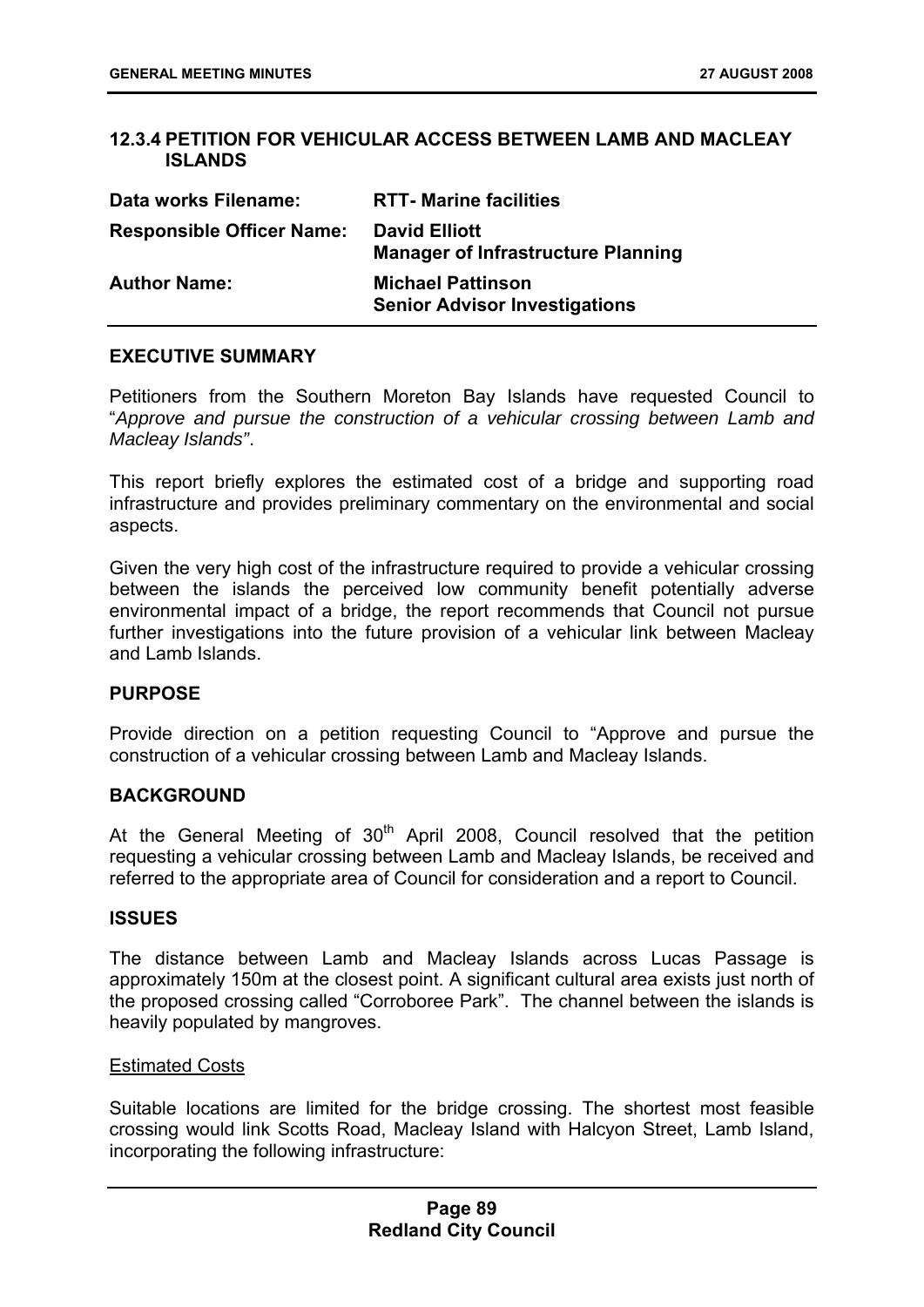- 200m long two lane bridge with cycle/pedestrian facilities with a clearance of 6 metres to accommodate vessels;
- 370m of new road pavement through unstable ground;
- Upgrade of 250m of existing gravel road; and
- Resumption of 6 residential properties.

The estimate a total cost is \$20.4 million with the bridge itself estimated by KBR Consultants to cost \$15 million, based on current construction rates.

## **Environmental**

Works in the location would trigger:

- 1. Federal Legislation under the Environmental Protection and Biodiversity Act 1999
- 2. Nature Conservation Act 1992
- 3. Fisheries Act (disturbance of mangroves) and
- 4. Possibly Aboriginal Cultural Heritage Act (near Corroboree Pl).

There is also potential for:

5. Loss of habitat of the false water rat, turtle and dugong.

## Community & Social

To gain a full understanding of the impact a bridge would have on the Lamb and Macleay communities, a comprehensive social and economic impact would be required, including extensive engagement with these communities.

# **Conclusion**

Given the current very low population of 385 on Lamb Island, a projected 2026 population of 458, the high cost of the bridge, the perceived low community benefit and the potentially adverse environmental impact of a bridge, the report recommends that Council not pursue further investigations into the future provision of a vehicular link between Macleay and Lamb Islands.

# **RELATIONSHIP TO CORPORATE PLAN**

The recommendation primarily supports Council's strategic priority to provide and maintain water, waste services, roads, drainage and support the provision of transport and waterways infrastructure.

# **FINANCIAL IMPLICATIONS**

No financial implication would be associated if the officers recommendation's is adopted. Significant financial implications would be incurred both short term and long term if Council entertained the notion of a vehicular link between the two Islands.

# **PLANNING SCHEME IMPLICATIONS**

No planning scheme implications at this stage.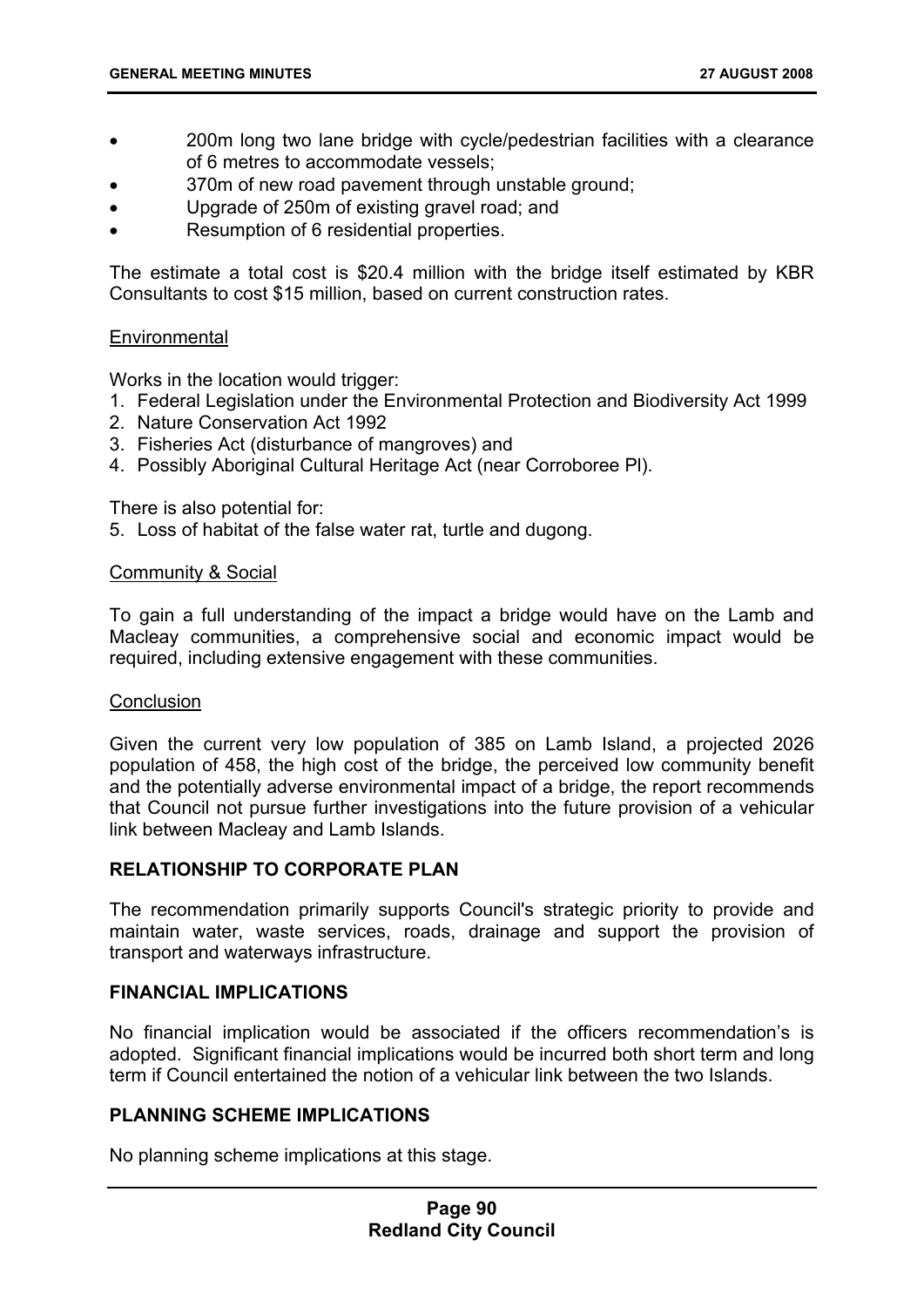# **CONSULTATION**

The following persons were consulted; Manager of Environmental Management, Manager of Community & Social Planning, Manager of Infrastructure Planning.

## **OPTIONS**

### **PREFERRED**

- 1. To not pursue further investigations into the future provision of a vehicular crossing between Lamb and Macleay Islands: and
- 2. That the principal petitioner be advised of Council's resolution in this matter and requested to notify signatories to the petition of the decision.

## **ALTERNATIVE**

No alternative proposed.

## **OFFICER'S/COMMITTEE RECOMMENDATION/ COUNCIL RESOLUTION**

| Moved by:    | Cr Ogilvie |
|--------------|------------|
| Seconded by: | Cr Boglary |

**That Council resolve as follows:** 

- **1. To not pursue further investigations into the future provision of a vehicular crossing between Lamb and Macleay Islands: and**
- **2. That the principal petitioner be advised of Council's resolution in this matter and requested to notify signatories to the petition of the decision.**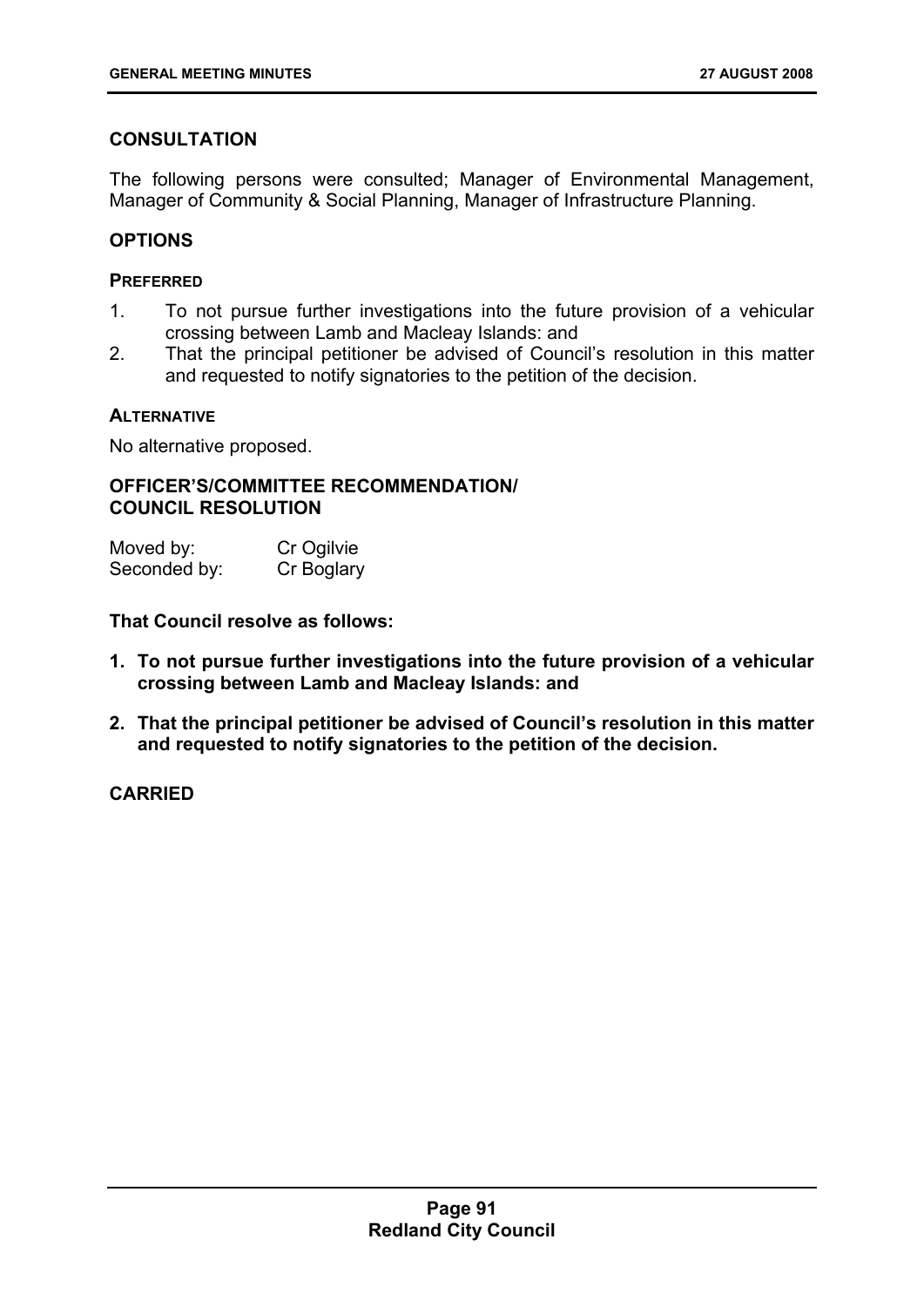## **12.3.5 OPPORTUNITIES FOR RECREATIONAL USE OF COMMONWEALTH LAND AT BIRKDALE**

| <b>Dataworks Filename:</b>       | <b>Old Cleveland Road East, Birkdale</b>                                 |
|----------------------------------|--------------------------------------------------------------------------|
| <b>Responsible Officer Name:</b> | <b>Roberta Bonnin</b><br><b>Manager, Community &amp; Social Planning</b> |
| <b>Author Name:</b>              | <b>Roberta Bonnin</b><br><b>Manager, Community &amp; Social Planning</b> |

## **EXECUTIVE SUMMARY**

At the General Meeting of  $30<sup>th</sup>$  April 2008 it was resolved that a report be prepared and presented to Council on the opportunities for recreational, sporting or festival facilities use on Commonwealth land (telecommunications) on Old Cleveland Road East, Birkdale

Before preparing the report Council sought permission and support from the land owners to undertake the study.

The Commonwealth land at Birkdale has two land owners, Air Services Australia and the Australian Communications Media Authority.

- Air Services Australia has indicated that they require the land for equipment and have advised that Council's proposed study is unnecessary.
- Australian Communications and Media Authority have advised that the Executive Manager is unwilling to make a decision either way at this stage.

If Council wishes that further actions be undertaken to explore opportunities for recreational, sporting or festival facilities use of this land then the matter will need to be escalated at the political level.

### **PURPOSE**

To provide a report to Council on progress to date on pursuing opportunities for recreational, sporting or festival facilities use on commonwealth land (telecommunications) on Old Cleveland Road East, Birkdale.

# **BACKGROUND**

At the General Meeting of 30th April 2008 it was resolved that a Report be prepared and presented to Council on the opportunities for recreational, sporting or festival facilities use on Commonwealth land (telecommunications) on Old Cleveland Road East, Birkdale.

As the land is owned by the Commonwealth and is not Council freehold or held in trust, permission and support was sought from the registered owners to undertake a study into the suitability of its use.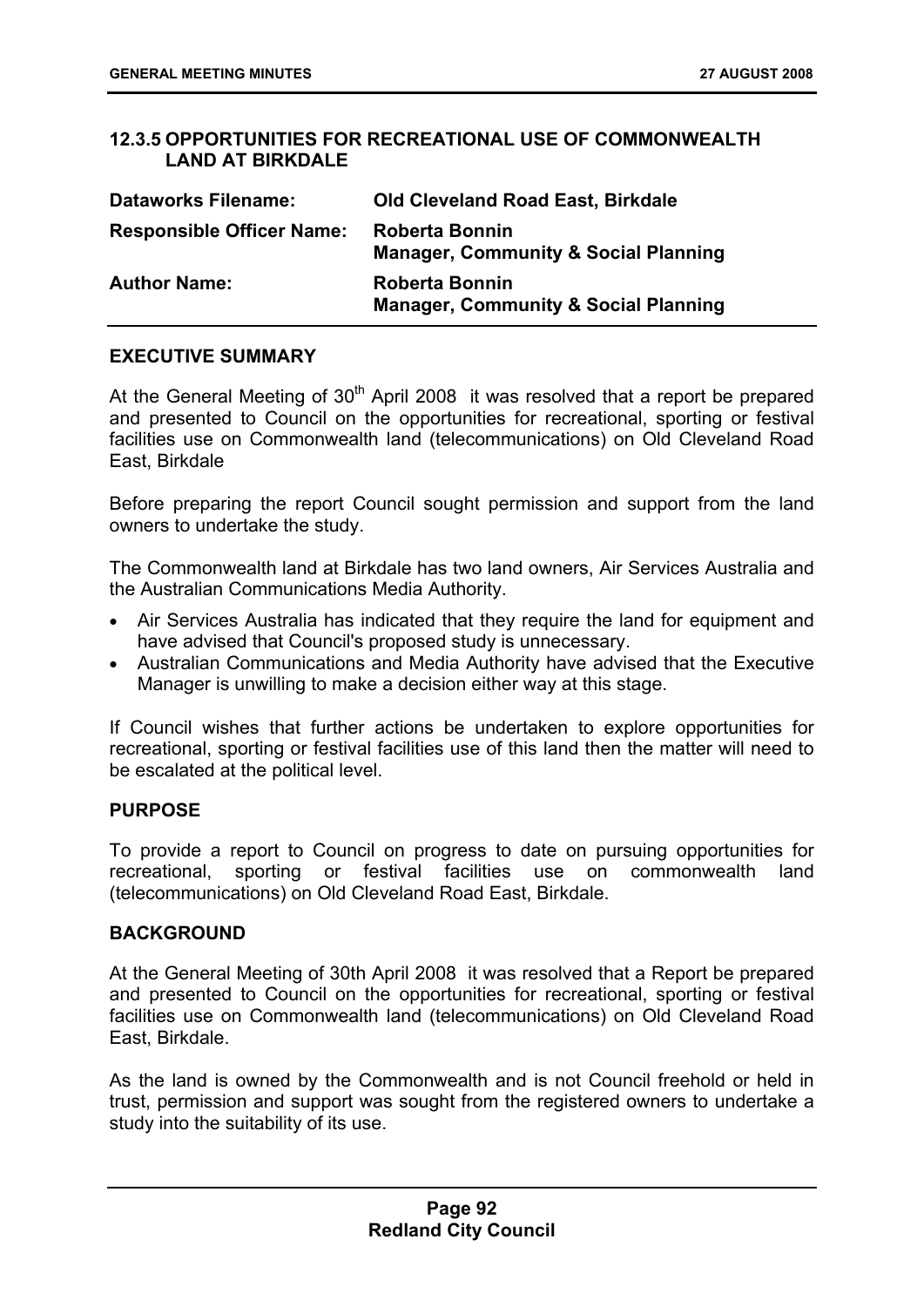# **ISSUES**

The Commonwealth land at Birkdale has two land owners, Air Services Australia and the Australian Communications Media Authority.

Airservices Australia is a body corporate wholly owned by the Australian Government. As a separate legal entity to the government, the organisation holds title to property in its own right.

Airservices Australia advised Council that it currently has equipment located on the site. As this equipment is required into the future, the organisation has no current plans to either dispose of the property or to consider its use for alternative purposes. In conclusion Airservices thanked Council for its enquiry and indicated that Council's proposed study of the property was unnecessary.

Australian Communications Media Authority is Australia's regulator for broadcasting, the internet, radio communications and telecommunications.

Council made several approaches to Australian Communications Media Authority to obtain a response which, when finally provided was limited in nature. ACMA advised that the Executive Manager Property Services is unwilling to make a decision at this stage.

There may be some value in pursuing enquiries through Ministerial channels or via Federal Government elected representatives, however until landowner permission is obtained further research into opportunities to use this land for recreational, sporting or festival facilities are curtailed.

# **RELATIONSHIP TO CORPORATE PLAN**

The recommendation primarily supports Council's strategic priority to build safe, strong and self reliant communities with access to community services, infrastructure and opportunities for participation in community life.

# **FINANCIAL IMPLICATIONS**

There are no financial implications in this report.

# **PLANNING SCHEME IMPLICATIONS**

The Land Use Planning Group was consulted and it is considered that the outcome of recommendations in this report will not require any amendments to the Redlands Planning Scheme.

# **CONSULTATION**

In addition to the consultation with Airservices Australia and the Australian Communications Media Authority, the following Council officers were consulted in the preparation of this report: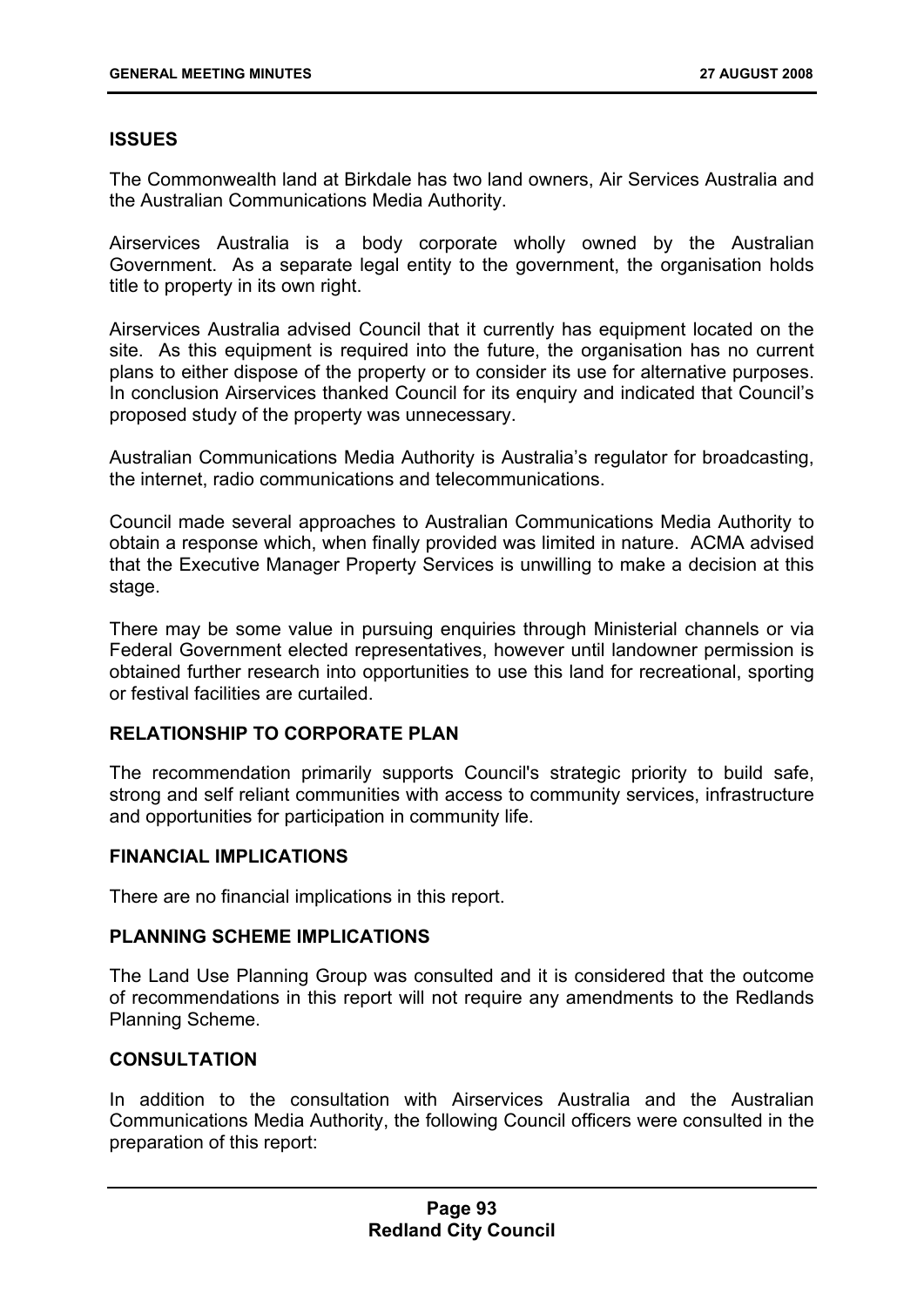- Acting General Manager, Planning and Policy,
- Senior Advisor, Sport and Recreation,
- Senior Advisor, Cultural Services, and
- Principal Advisor, Local Area and Strategic Planning.

## **OPTIONS**

### **PREFERRED**

That Council resolve to note this report and write to the relevant Minister and Local Federal Member to request that further action be undertaken to seek landowner permission and support for an investigation into opportunities for recreational, sporting or festival facilities use on Commonwealth land (telecommunications) on Old Cleveland Road East, Birkdale.

## **ALTERNATIVE**

That Council resolve to note this report and resolve that no further action be undertaken to seek landowner permission and support for an investigation into opportunities for recreational, sporting or festival facilities use on Commonwealth land (telecommunications) on Old Cleveland Road East, Birkdale.

# **OFFICER'S RECOMMENDATION**

That Council resolve to:

- 1. Note this report; and
- 2. Write to the relevant Minister and Local Federal Member to request that further action be undertaken to seek landowner permission and support for an investigation into opportunities for recreational, sporting or festival facilities use on Commonwealth land (telecommunications) on Old Cleveland Road East, Birkdale.

### **COMMITTEE RECOMMENDATION/ COUNCIL RESOLUTION**

| Moved by:    | Cr Ogilvie |
|--------------|------------|
| Seconded by: | Cr Boglary |

### **That Council resolve to note this report.**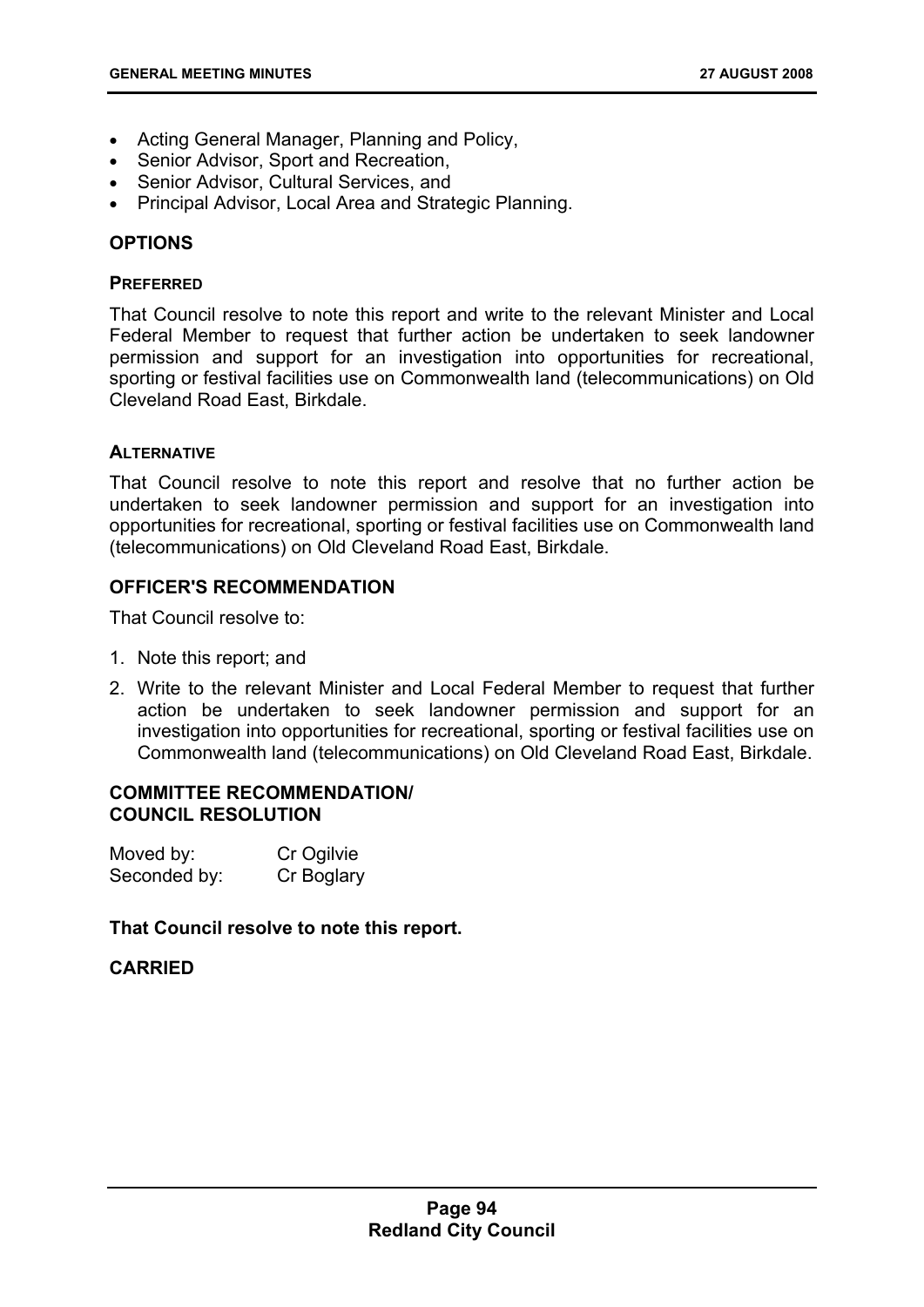# **12.4 GENERAL BUSINESS**

An informal general business segment (a formal general business segment is set aside by resolution) was set aside where the following Councillors addressed Committee on matters of public interest related to local government:

- 1. **Cr Elliott addressed Council in relation to:**
	- a. The Sturgeon Street application at Development Assessment Committee yesterday, suggesting a review of the Redlands Planning Scheme on open space, site coverage, wildlife corridor requirements in Urban Res, MDR and UR1.
	- b. Suggested that a Local area precinct plan for the Sturgeon Street area including stormwater catchment management plan and the requirement for the 4 lanes in Sturgeon Street, and protection of the significant trees should be prepared.
	- c. An infrastructure charging regime for purchasing the open space in the emerging communities zones ie., Kinross Road and SE Thornlands should be considered.
	- d. Suggested that a status report to Councillors be provided on the review of Councillor Code of Conduct (especially in relation to a review conflict of interest section).
	- e. Suggested that a review of the fines for dogs off-leash, littering and car parking with a view to increasing these fines and include them in our schedule of fees & charges.
	- f. The shopping trolley report he would like to add to the report the possibility of individual fines, same as Brisbane City Council.
	- g. Report on the amount it costs Redland City Council for credit card transactions in relation to the total amount collected be prepared.
	- h. That a briefing note to be provided to all Councillors on the Capalaba CBD master plan prior to the consultation process beginning.
	- i. Suggested that a briefing note to Councillors be prepared on the investigation of main roads signage at Chandler and the closure of Redland Bay Road.

# 2. **Cr Boglary addressed Council in relation to:**

- a. Review and convening a Councillor workshop on the heritage report.
- b. Review of artwork in chambers to reflect our indigenous heritage.
- 3. **Cr Hobson addressed Council in relation to:**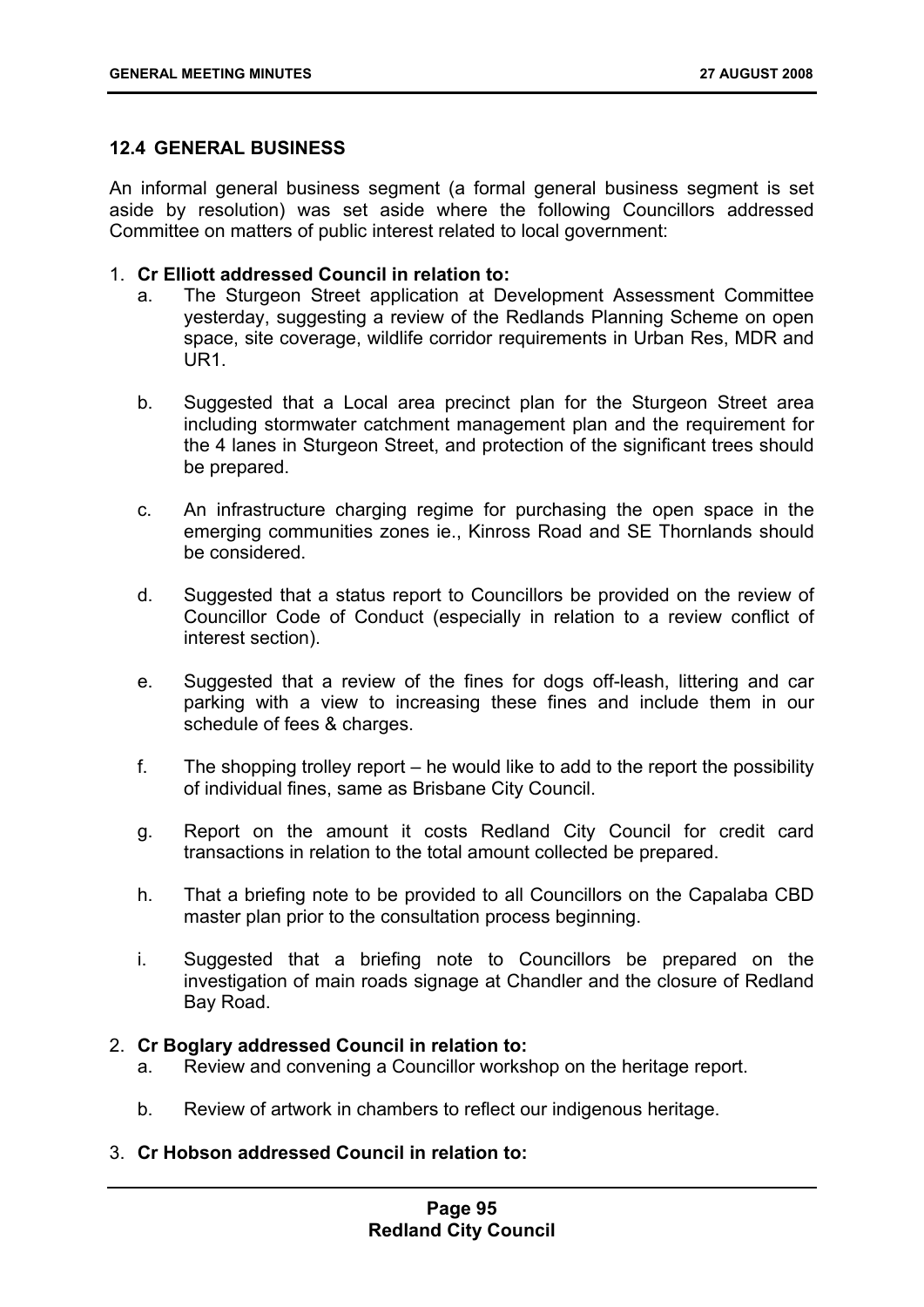a. Requested a report on options for Council's involvement in the 'Climate Smart Home Service Program' to allow the Mayor to take a stance back to the Council of Mayors.

## **COMMITTEE RECOMMENDATION/ COUNCIL RESOLUTION**

| Moved by:    | Cr Ogilvie |
|--------------|------------|
| Seconded by: | Cr Boglary |

## **That the general business items be noted.**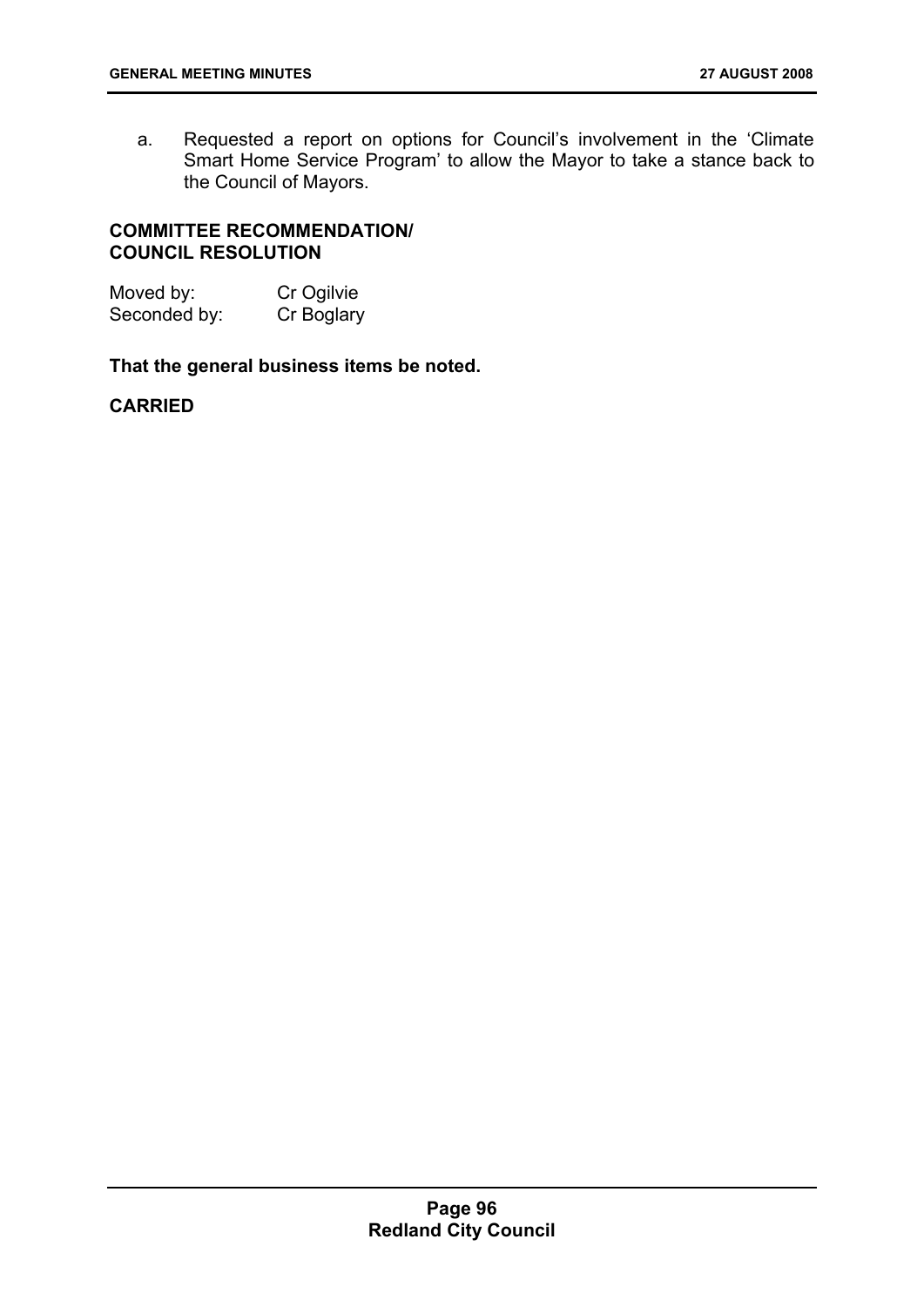# **13 FINANCE AND CORPORATE MANAGEMENT COMMITTEE 20/08/08 - RECEIPT AND ADOPTION OF REPORT**

| Moved by:    | Cr Townsend       |
|--------------|-------------------|
| Seconded by: | <b>Cr Reimers</b> |

That the Finance and Corporate Management Committee Report of 20 August 2008 be received.

CARRIED

#### **DECLARATION OF OPENING**

Cr Townsend declared the meeting open at 2.00 pm.

#### **RECORD OF ATTENDANCE AND LEAVE OF ABSENCE**

| <b>Members Present</b><br>Cr B Townsend<br>Cr M Hobson PSM<br>Cr W Boglary<br>Cr D Henry<br>Cr P Dowling<br>Cr T Bowler<br><b>Cr M Elliott</b><br><b>Cr K Reimers</b><br>Cr K Williams<br>Cr H Murray | <b>Chair and Councillor Division 5</b><br>Mayor<br><b>Councillor Division 1</b><br><b>Councillor Division 3</b><br><b>Councillor Division 4</b><br>Deputy Mayor and Councillor Division 6<br><b>Councillor Division 7</b><br><b>Councillor Division 8</b><br>Councillor Division 9 – entered at 2.21 pm<br><b>Councillor Division 10</b>   |
|-------------------------------------------------------------------------------------------------------------------------------------------------------------------------------------------------------|--------------------------------------------------------------------------------------------------------------------------------------------------------------------------------------------------------------------------------------------------------------------------------------------------------------------------------------------|
| <b>Committee Manager</b><br>Mr B Lewis                                                                                                                                                                | <b>Acting General Manager Corporate Services</b>                                                                                                                                                                                                                                                                                           |
| <b>Officers</b><br>Mr G Soutar<br>Mrs K Phillips<br>Ms N Barton<br>Mr L Smith<br>Mr G Photinos<br>Ms R Bonnin<br>Mr G Jensen<br>Ms S Collins                                                          | General Manager Redland Water & Waste<br><b>Manager Financial Services</b><br>Service Manager Revenue & Recovery<br><b>Acting General Manager Customer Services</b><br><b>Manager Environmental Management</b><br><b>Manager Community and Social Planning</b><br><b>Manager Customer and Community Services</b><br>Human Services Manager |
| <b>Minutes</b><br>Mrs J Thomas                                                                                                                                                                        | Corporate Meetings & Registers Officer                                                                                                                                                                                                                                                                                                     |
| <b>APOLOGY</b>                                                                                                                                                                                        |                                                                                                                                                                                                                                                                                                                                            |
| Cr C Ogilvie<br>Mr R Turner                                                                                                                                                                           | <b>Councillor Division 2</b><br><b>Acting Chief Executive Officer</b>                                                                                                                                                                                                                                                                      |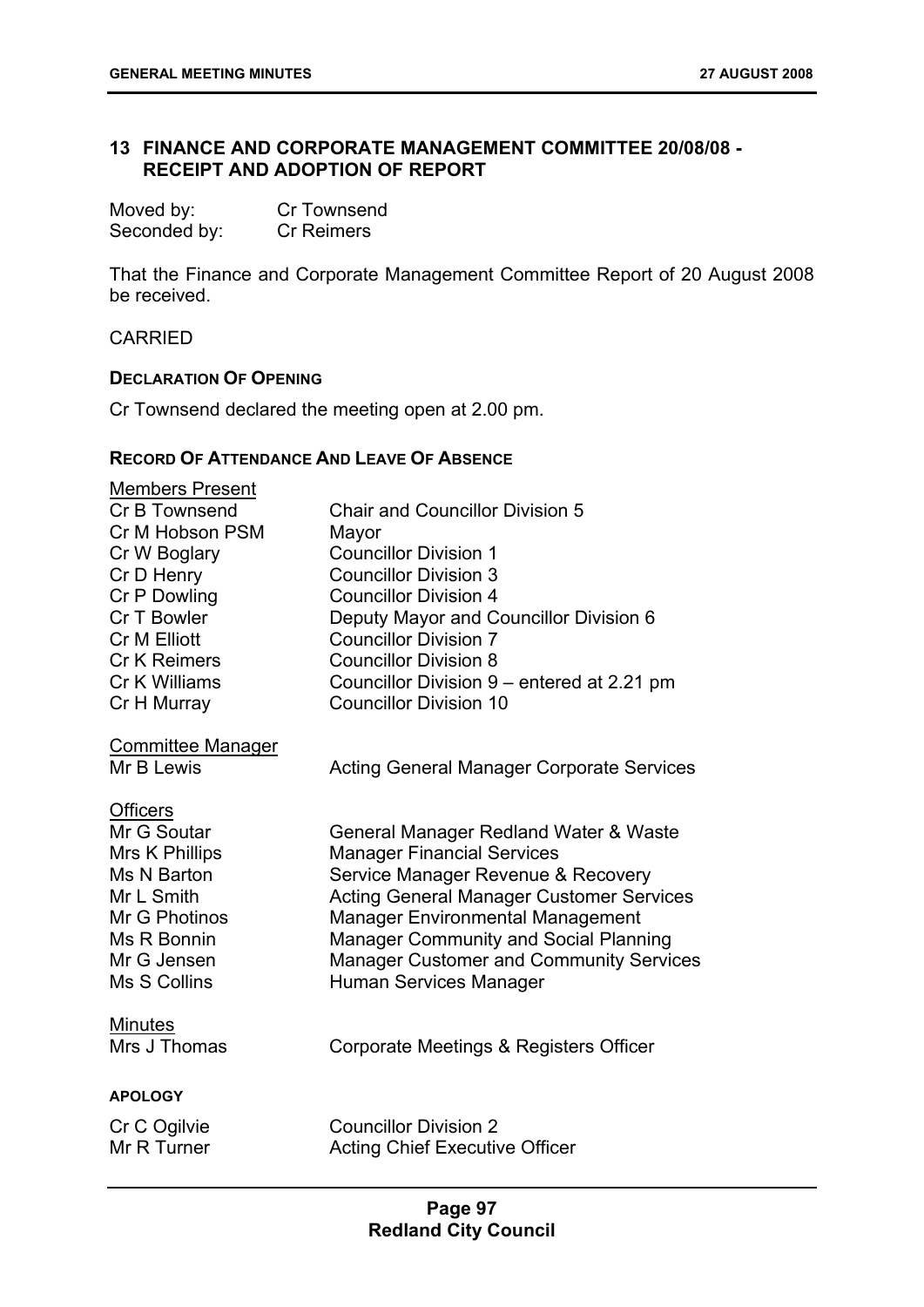#### **PUBLIC PARTICIPATION AT MEETING**

| Moved by:    | Cr Henry   |
|--------------|------------|
| Seconded by: | Cr Dowling |

That the meeting be adjourned for a 15 minute public participation segment.

### CARRIED

- 1. Mr Ted Davies, Lifestyle Estates, Victoria Point, addressed Committee in relation to Corporate Policy 2557 - Council Pensioner Rebate Policy;
- 2. Mr Jim Henry, Aveo Cleveland, addressed Committee in relation to Corporate Policy 2557 - Council Pensioner Rebate Policy;
- 3. Mr Stanley Peters, Tranquil Waters, addressed Committee in relation to Corporate Policy 2557 - Council Pensioner Rebate Policy.

Moved by: Cr Dowling Seconded by: Cr Henry

That the meeting resume.

CARRIED

**DECLARATION OF INTEREST**

Nil

#### **ORDER OF BUSINESS**

### **MOTION TO ALTER THE ORDER OF BUSINESS**

| Moved by:    | Cr Henry   |
|--------------|------------|
| Seconded by: | Cr Dowling |

That item 2.3 (as listed on the agenda) – *Corporate Policy 2557 – Council Pensioner Rebate Policy* be brought forward and discussed as the first item of business.

CARRIED

### **MOTION TO WITHDRAW ITEM**

| Moved by:    | Cr Dowling |
|--------------|------------|
| Seconded by: | Cr Henry   |

That confidential item 5.2 (as listed on the agenda) – *Review of School Age Care Services* – be withdrawn.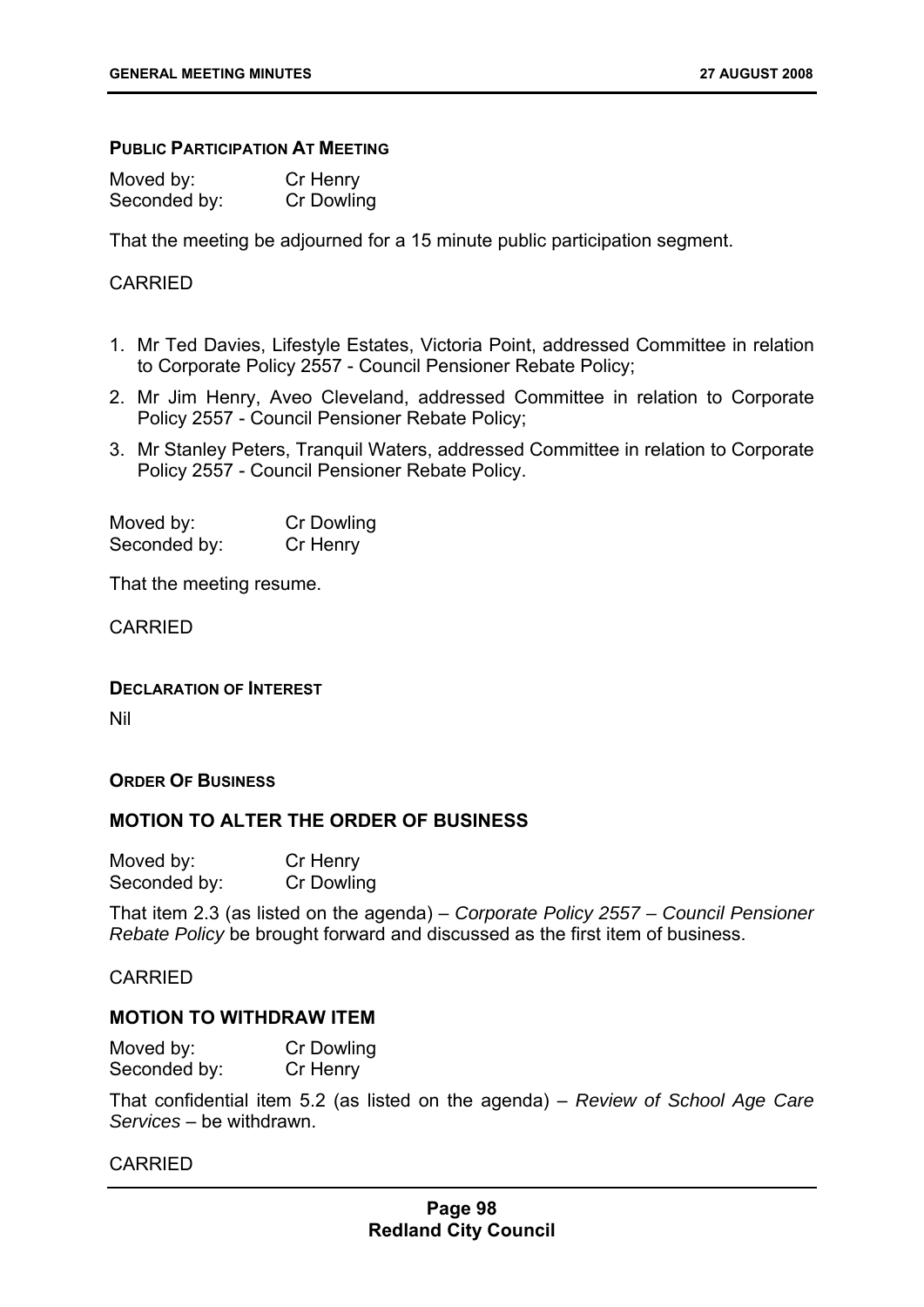A division was called for.

Crs Henry, Dowling, Bowler, Murray, Reimers and Townsend voted in the affirmative.

Cr Elliott voted in the negative.

Crs Hobson, Boglary and Williams were not present when the vote was taken.

Cr Ogilvie was absent from the meeting.

The motion was declared by the Chair as **CARRIED**.

Cr Bowler left the meeting at 2.29 pm (during item 2.3) and returned at 2.57 pm (during item 2.3);

Cr Hobson left the meeting at 2.42 pm (during item 2.3);

Cr Dowling left the meeting at 3.15 pm (during item 1.1) and returned at 3.20 pm (during item 2.2);

Cr Boglary left the meeting at 3.45 pm (during closed session);

Cr Williams left the meeting at 3.49 pm (during closed session);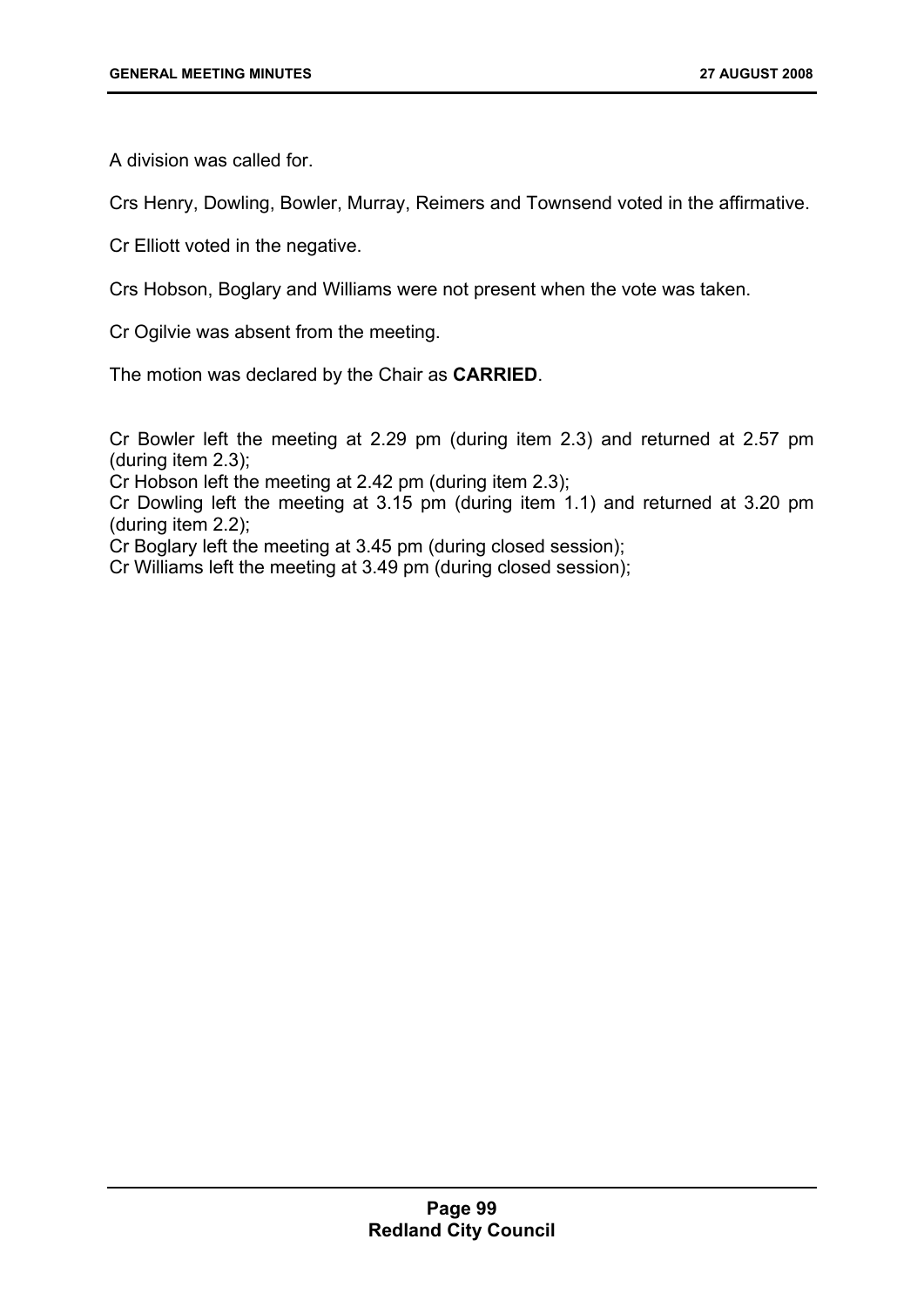# **13.1 OFFICE OF CEO**

### **13.1.1 REPORT ON AUDIT COMMITTEE MEETING - 1 AUGUST 2008**

| <b>Dataworks Filename:</b>       | <b>GOV Audit Committee</b>                                     |
|----------------------------------|----------------------------------------------------------------|
| <b>Responsible Officer Name:</b> | <b>Greg Underwood</b><br><b>Acting Chief Executive Officer</b> |
| <b>Author Name:</b>              | <b>Kylie Fernon</b><br><b>Manager Internal Audit</b>           |

### **EXECUTIVE SUMMARY**

In line with the Audit Committee Charter, the Audit Committee meeting of 1 August 2008 was scheduled to enable discussion and consideration of the following:

- Receipt and Confirmation of Minutes of 12 February 2008;
- Business Arising from Previous Minutes;
- *Local Government Finance Standard 2005* Section 15 Requirements;
- Compliance Certificates;
- Internal Audit Plan Status;
- Internal Audit Recommendations Due For Implementation;
- QAO Recommendations Due For Implementation;
- Internal Audit Reports;
- 2008-2009 Internal Audit Plan:
- Update From External Auditors; and
- Emerging Issues.

### **PURPOSE**

The authority for the establishment of an Audit Committee is provided for under Section 502 of the *Local Government Act 1993*. It operates in accordance with Part 2, Section 7 of the *Local Government Finance Standard 2005*.

The purpose of this report is to provide a summary of the issues discussed at the meeting on 1 August 2008.

### **BACKGROUND**

The primary objective of the Audit Committee is to assist Council in fulfilling its corporate governance role and oversight of financial measurement and reporting responsibilities imposed under the *Financial Administration and Audit Act 1997*, the *Local Government Act 1993* and other relevant legislation.

### **Page 100 Redland City Council**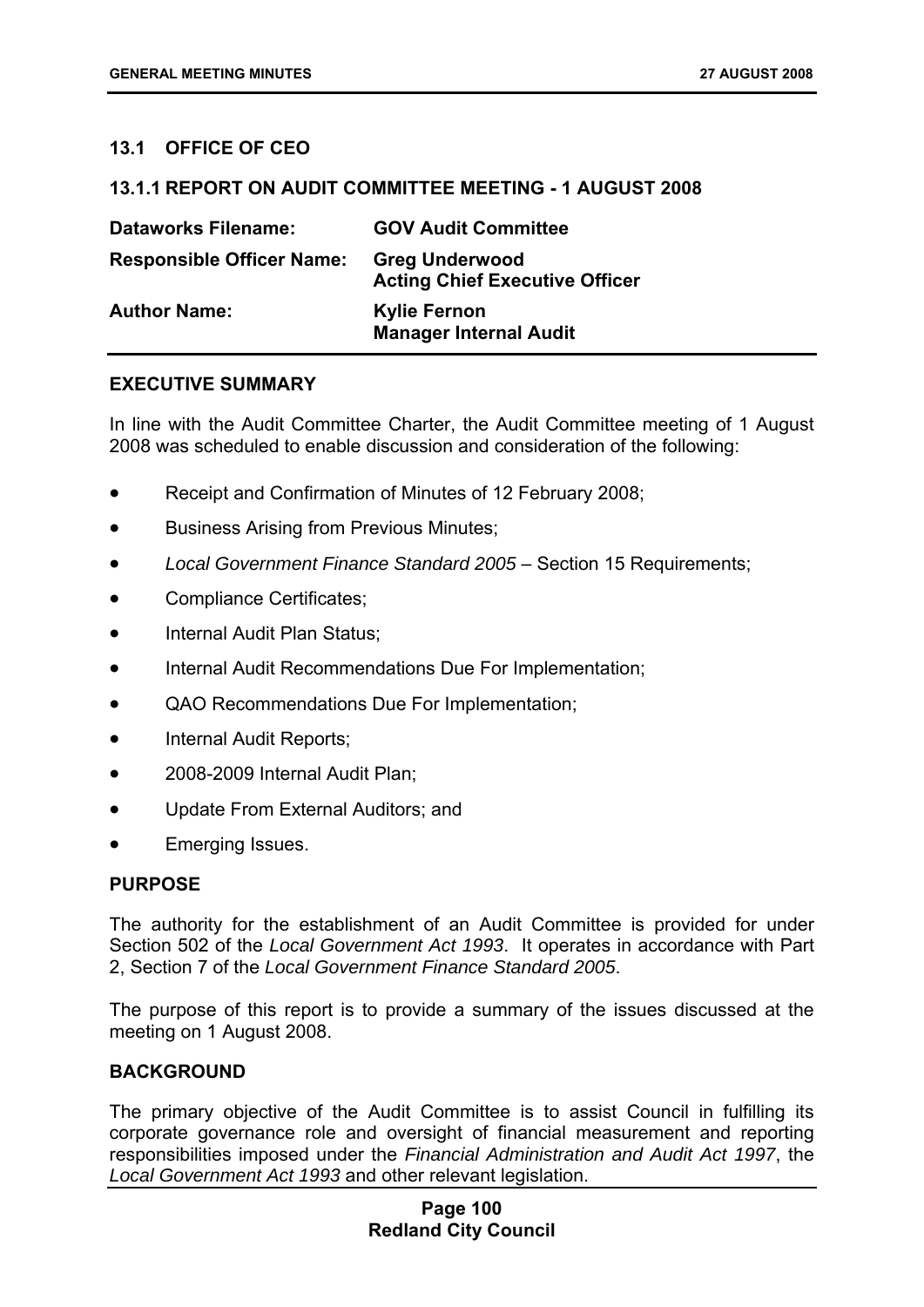To fulfil this objective, it is necessary that a report on discussions and deliberations of the Audit Committee be submitted to Council to enhance the ability of Councillors to discharge their legal responsibility.

## **ISSUES**

The following is a summary of the issues discussed at the meeting of 1 August 2008.

The Chair, Mr Scanlan, declared the meeting open (Item 1), with all members and invitees present.

## **3. Receipt and Confirmation of Minutes**

The minutes of the Audit Committee meeting of 12 February 2008 were confirmed by the Committee as a true and accurate record of proceedings.

## **3.1 Business Arising From Previous Minutes**

## **3.1.1** *Local Government Finance Standard 2005* **– Section 15 Requirements**

As per item 4 of the minutes of the Audit Committee meeting of 12 February 2008, the following update is to be provided by the CEO:

• Compensation figure for bulk water assets in Council's financial statements given that the compensation figure is less than the current asset values.

This issue has been dealt with by subsequent events. Redland City Council received \$81 million compensation for assets with a book value of \$125 million.

### **4.** *Local Government Finance Standard 2005* **– Section 15 Requirements**

The Chief Executive Officer reported to the Audit Committee on any matter covered under the *Local Government Finance Standard 2008 Section 15(2)(b)(i)* and *(ii)*.

- Audit Chair outlined the role of the Audit Committee.
- Acting Chief Executive Officer stated that a new Council was in place and that Redland City Council would shortly have a new CEO.
- GM Corporate Services advised in relation to the water compensation issue that the treatment of the transactions in the accounts will take effect as of 1 July 2008. The advice received from the State Government for the recording of these assets will result in a distorted ratio figure that would adversely affect the current ratio. KPMG are currently going through this advice and will advise Council in due course. All committee members are interested in the resolution of this issue.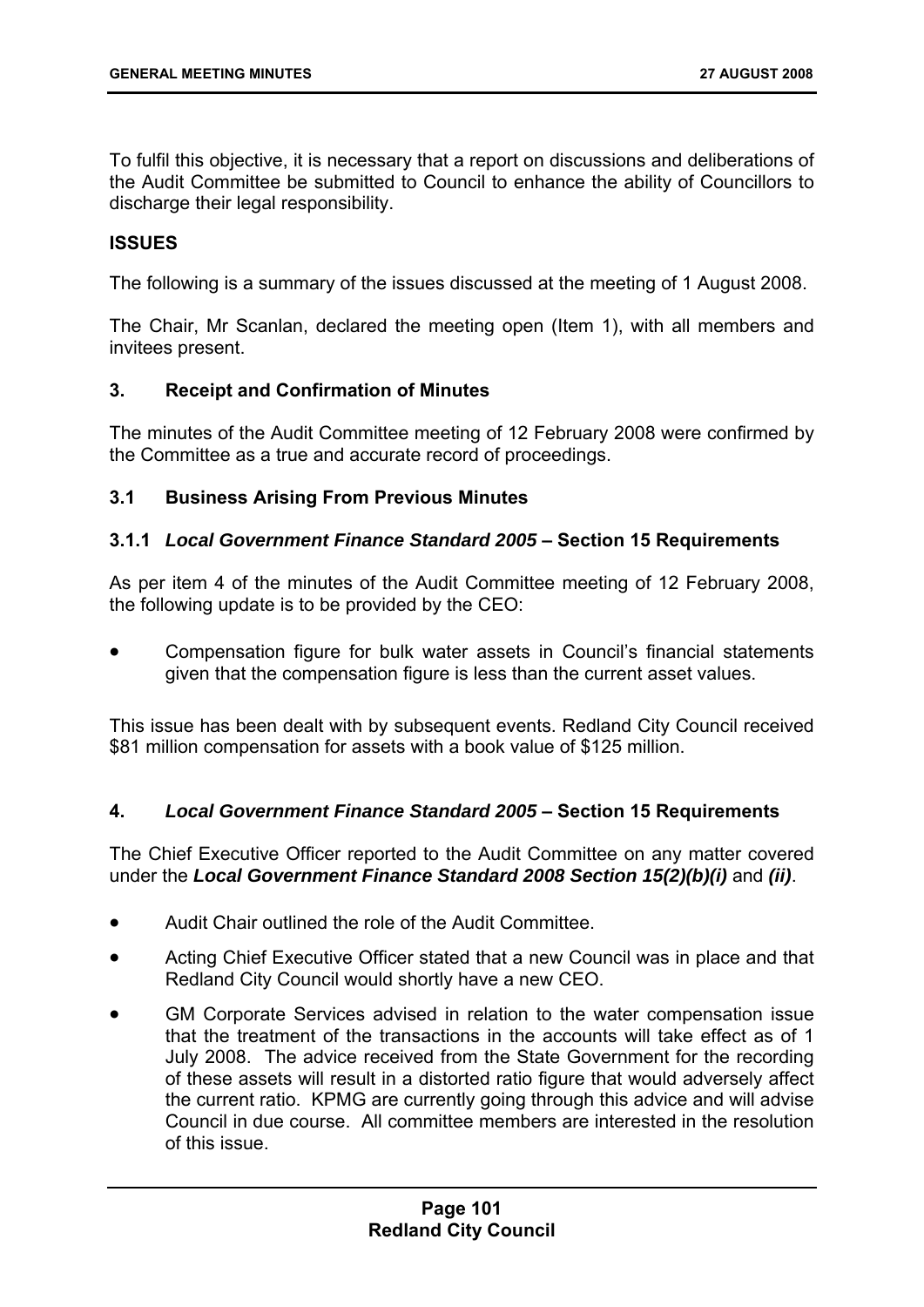The Audit Committee noted the report.

## **5. Compliance Certificates**

Compliance Certificates for the Office of CEO, Customer Services, Planning and Policy, Corporate Services and Redland Water and Waste were presented to the **Committee.** 

The Audit Committee noted the Compliance Certificates as presented.

# **6. Internal Audit Plan**

## **6.1 Audit Plan Status**

The status of the Audit Plan was presented to the Committee for noting.

The Manager Internal Audit stated that the Audit team had conducted 14 unplanned investigations, as well as completed all the planned 2007/08 audits and acknowledged her staff for all the work they had done.

The Audit Committee noted the Status of the Audit plan as presented.

# **7. Audit Recommendations Due For Implementation**

### **7.1 Internal Audit Recommendations**

The Manager Internal Audit presented a progress report of audit recommendations due for implementation to the Committee.

The Audit Committee noted the Audit Recommendations Due For Implementation as presented.

# **7.2 QAO Recommendations**

The Manager Internal Audit presented a progress report of QAO audit recommendations due for implementation to the Committee.

- KPMG will follow up on the issues in progress in points 1.1 and 1.2 and provide feedback on bullet point 1 of 2.1.
- KPMG don't want to be seen as doing the final verification and a review should be performed independently of QAO.

The Audit Committee noted the Audit Recommendations Due For Implementation as presented.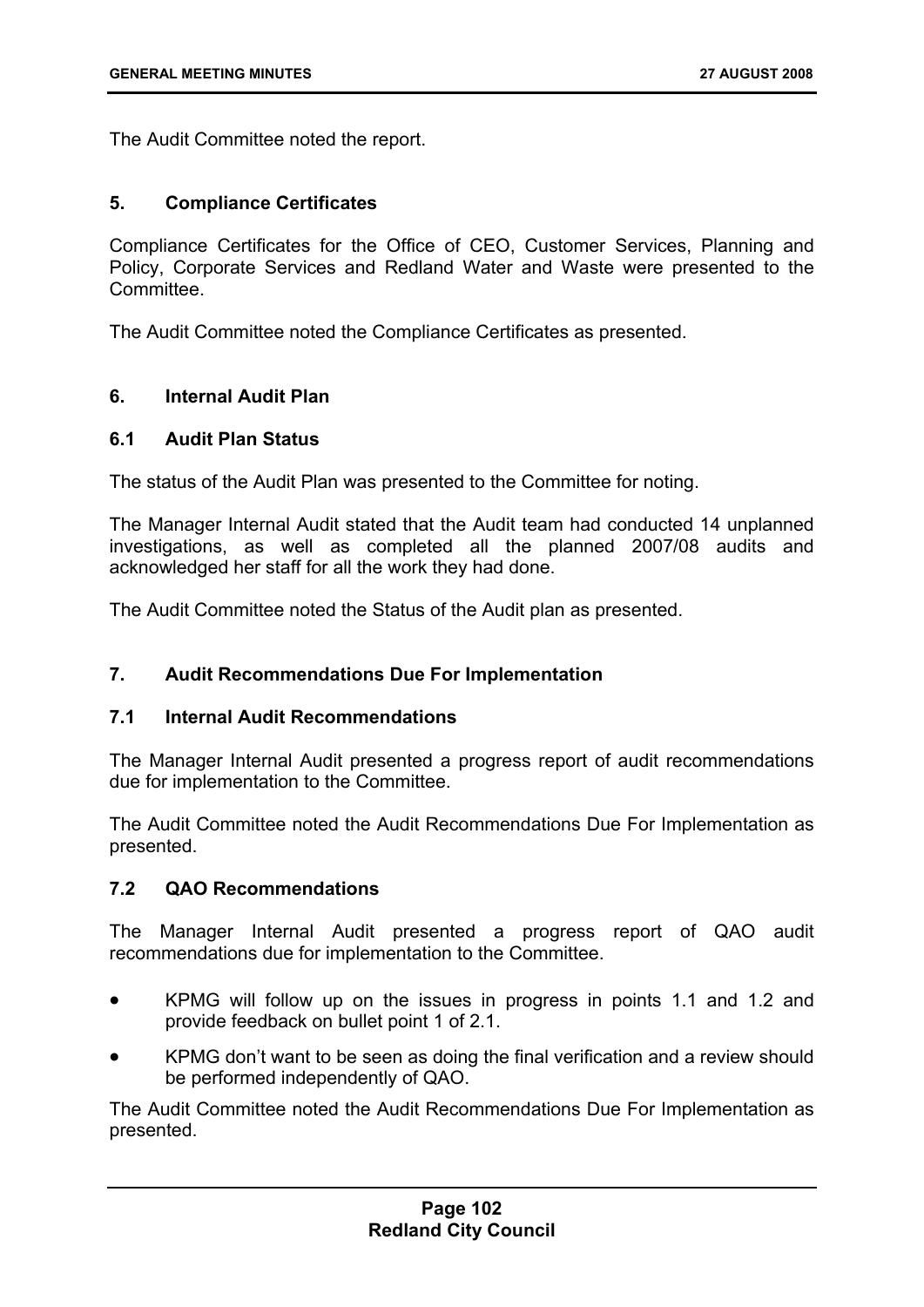## **8. Internal Audit Reports**

The following reports were presented to the Audit Committee for consideration:

- 8.1.1 Customer Services
- Internal Audit Report 23/06/08 Pre and Post-Implementation Review of Kronos (distributed separately).
- 8.1.2 Redland Water and Waste
- Internal Audit Report 10/03/08 Review of Water and Wastewater Recoverable Private Works (distributed separately).
- Internal Audit Report 28/02/08 Review of the Meter Reading Contract and Flow of Water Consumption Data from Meters into Proclaim and Production of Bills (distributed separately).
- 8.1.3 Planning and Policy
- Internal Audit Report 16/07/08 Review of Strategic Road Infrastructure Asset Management (distributed separately).
- 8.1.4 Corporate Services
- Internal Audit Report 28/03/08 Review of Procedure Document 'Administration of Traineeships and Apprenticeships' PR-2127-004-01 (distributed separately).
- Internal Audit Report 07/07/08 Review of Recruitment and Selection Processes (distributed separately).
- Internal Audit Report 18/06/08 Review of Payroll (distributed separately). An update on the review of payroll will be provided at the next meeting.
- Internal Audit Report 07/07/08 Data Audit of Finance 1 (distributed separately).
- Internal Audit Report 23/06/08 Post-Implementation Review of External Security Review (distributed separately).
- 8.1.5 Across Council
- Internal Audit Report 24/04/08 Review of the Management of Capital Works across Council (excluding Redland Water & Waste) (distributed separately).

The Audit Committee noted the reports as presented.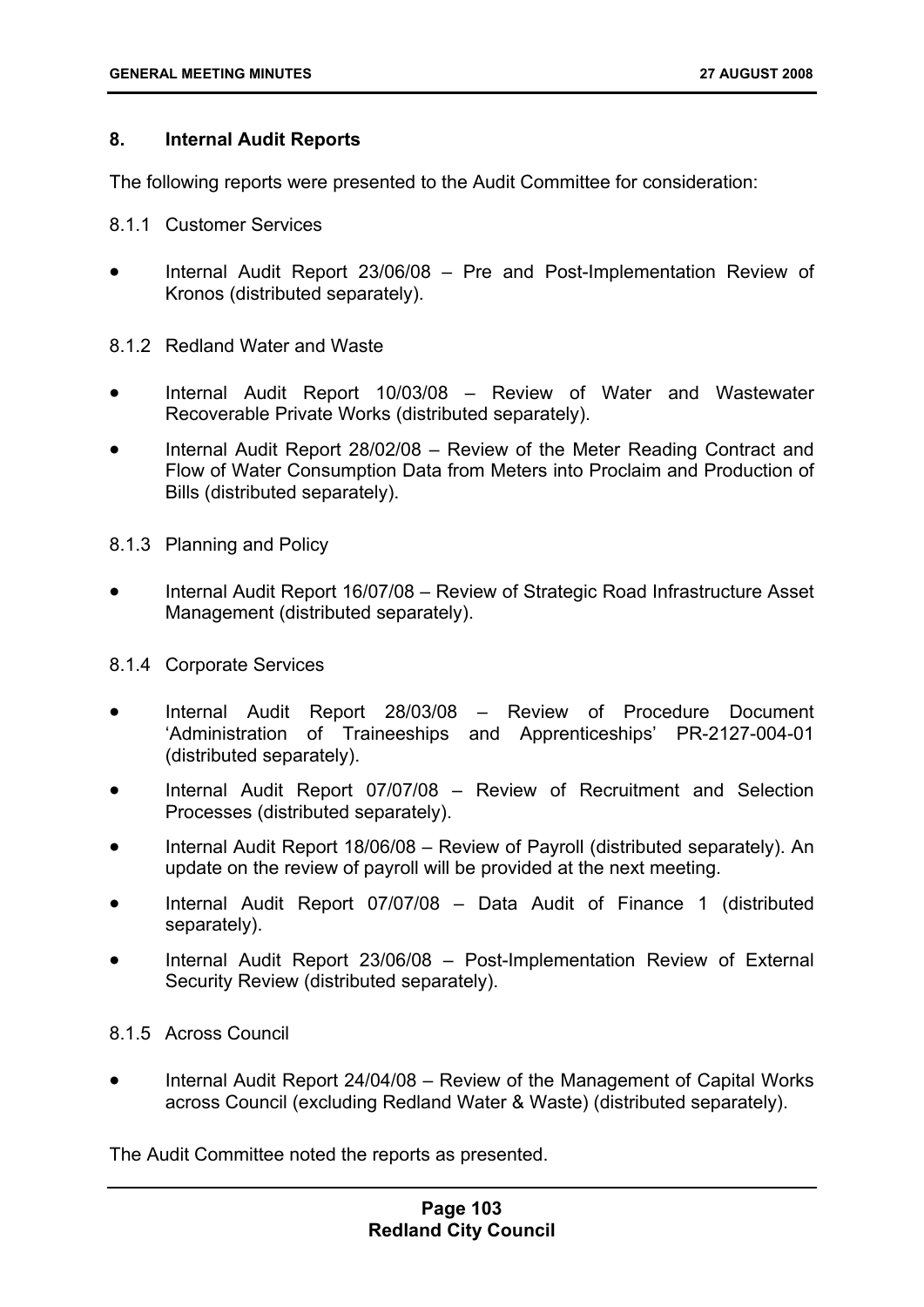## **9. 2008-2009 Internal Audit Plan**

The Manager Internal Audit presented the approved 2008-2009 Annual Internal Audit Plan to the Committee.

- The scope of the audit of the China Office will be distributed to the Audit Committee members for comment prior to the audit commencing.
- Possible avenues of research could be the Local Government network or the State Government.
- The scope of the audit of the Redlands Performing Arts Centre will be distributed to the Audit Committee members for comment prior to the audit commencing.

The Audit Committee endorsed the approved 2008-2009 Annual Internal Audit Plan, as presented.

## **10. Update From External Auditors**

- Have completed interim audit.
- Identified no significant issues of concern.
- Draft set of accounts should be completed by the end of September.
- Possible resolution on the reporting of the water assets.

## **11 Emerging Issues**

Nil, covered by Acting Chief Executive Officer's comments in 4 above.

#### **12. Meeting Closure**

Meeting closed at 2.10pm.

## **RELATIONSHIP TO CORPORATE PLAN**

The recommendation in this report primarily supports Council's strategic priority to support the organisation's capacity to deliver services to the community by building a skilled, motivated and continually learning workforce, ensuring our assets and finances are well managed, our corporate knowledge is captured and used to best advantage, and that we market and communicate our services effectively.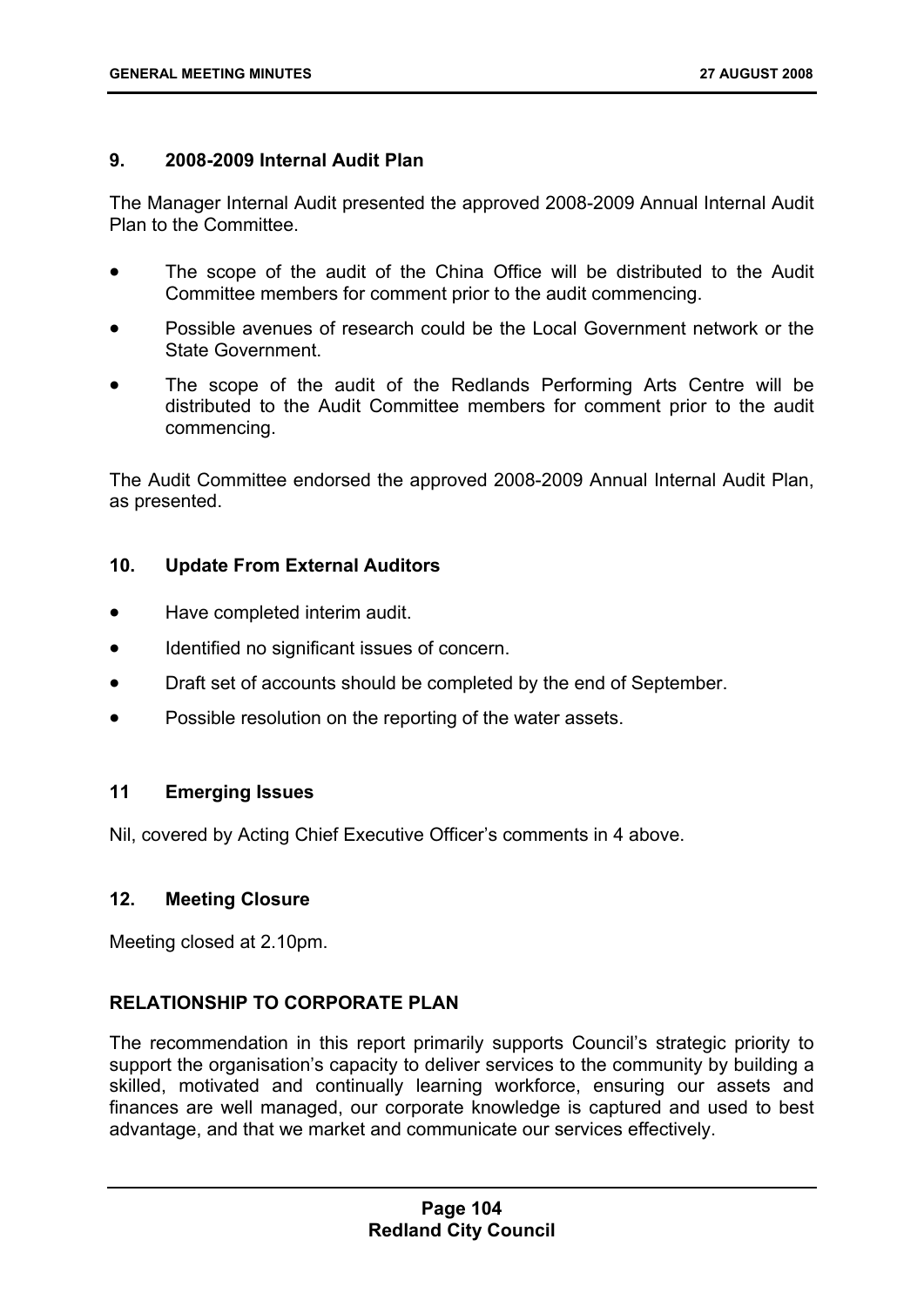# **FINANCIAL IMPLICATIONS**

The cost to Council for the attendance of the independent Committee Chair is \$5,500 per annum. This is provided for in the Internal Audit Group Budget.

## **CONSULTATION**

The Audit Committee minutes are presented for confirmation as a true and accurate record of proceedings at its next meeting.

## **OPTIONS**

## **PREFERRED**

The Council accept this report, which summarises the issues discussed at the Audit Committee meeting of 1 August 2008.

## **ALTERNATIVE 1**

That Council accept this report and request additional information; or

# **ALTERNATIVE 2**

That Council not accept this report and request an alternative method of reporting.

## **OFFICER'S/COMMITTEE RECOMMENDATION/ COUNCIL RESOLUTION**

Moved by: Cr Townsend Seconded by: Cr Reimers

**That Council resolve to accept this report, which summarises the issues discussed at the Audit Committee Meeting of 1 August 2008.** 

## **CARRIED**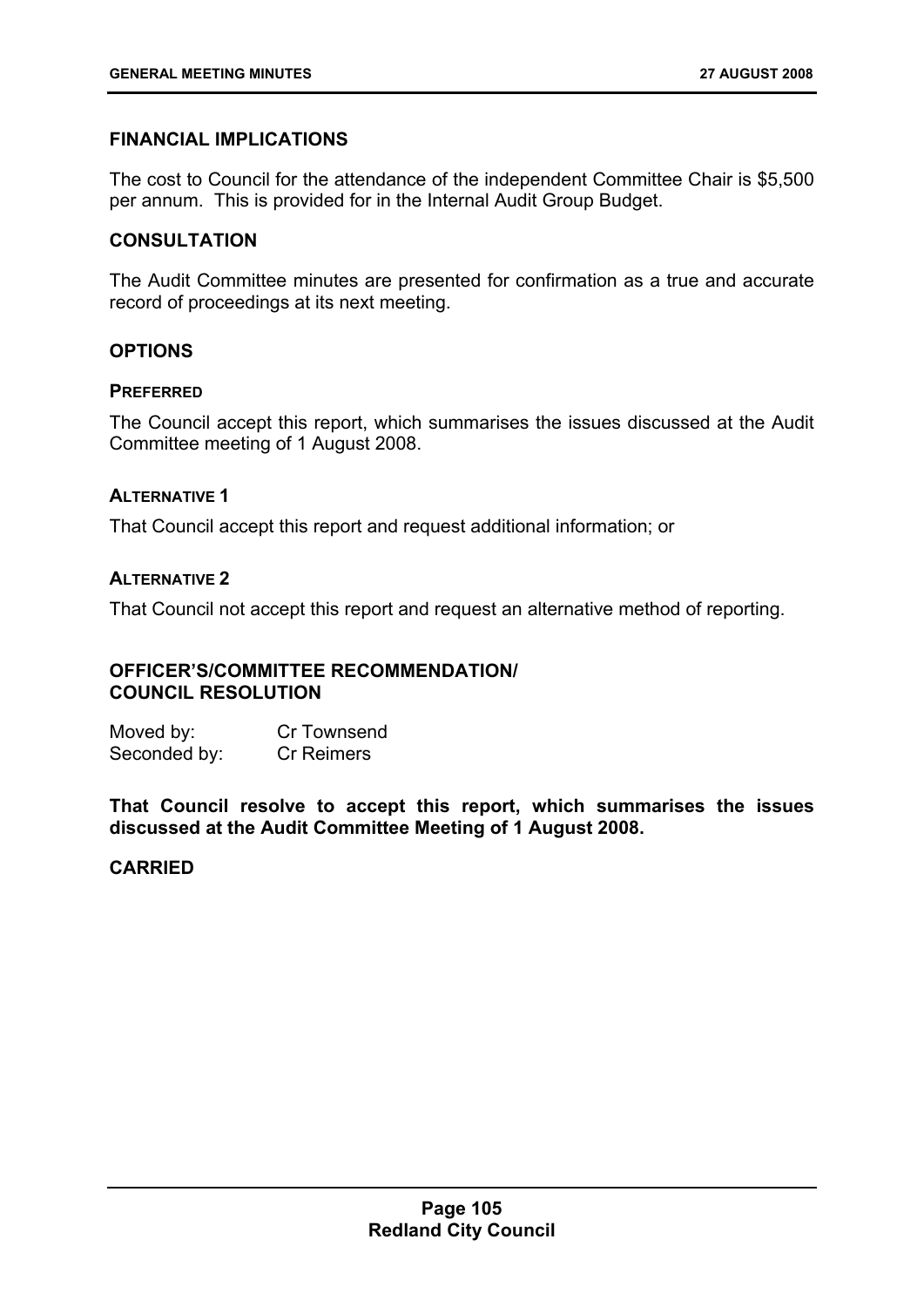# **13.2 CORPORATE SERVICES**

#### **13.2.1 JULY 2008 - MONTHLY FINANCIAL REPORTS**

| <b>Dataworks Filename:</b>       | <b>FM Monthly Financial Reports to Committee</b>           |
|----------------------------------|------------------------------------------------------------|
| <b>Attachment:</b>               | <b>July 2008 Financial Report Attachments</b>              |
| <b>Responsible Officer Name:</b> | <b>Kerry Phillips</b><br><b>Manager Financial Services</b> |
| <b>Author Name:</b>              | Deborah Hall<br><b>Finance Officer</b>                     |

### **EXECUTIVE SUMMARY**

Section 528(1) of the *Local Government Act 1993* requires that Council's statement of accounts be presented at an ordinary monthly meeting.

The attachments to this report present the July 2008 financial statement of accounts to Council and provide detailed analytical commentary. The original budget figures in the attachment are prior to the Carryover Budget Review on 4 August 2008 and are therefore subject to change.

All of the seven Key Financial Performance Indicators exceeded targets set at the beginning of the financial year. These are:

- level of dependence on general rate revenue;
- ability to pay our bills current ratio;
- ability to repay our debt debt servicing ratio;
- cash balance;
- cash balances cash capacity in months;
- longer term financial stability debt to assets ratio; and
- operating performance.

Council's end of month operating financial result (Earnings Before Interest, Tax and Depreciation – EBITD) is ahead of budget by \$2.9 million, with operating expenditure favourable by \$1.4 million and operating revenue favourable by \$1.5 million.

The cash flow position for the year is ahead of original forecast levels by \$8.7 million and ahead of the target range at \$73.6 million. As mentioned above, the 2007-08 carryovers are not included in these amounts. A carryover in the order of an \$8.2 million reduction in the cash flow is in the proposal to be adopted. If this amount is carried over from the 2007-08 financial year, the revised budget for cash at the yearend will be \$72.5 million.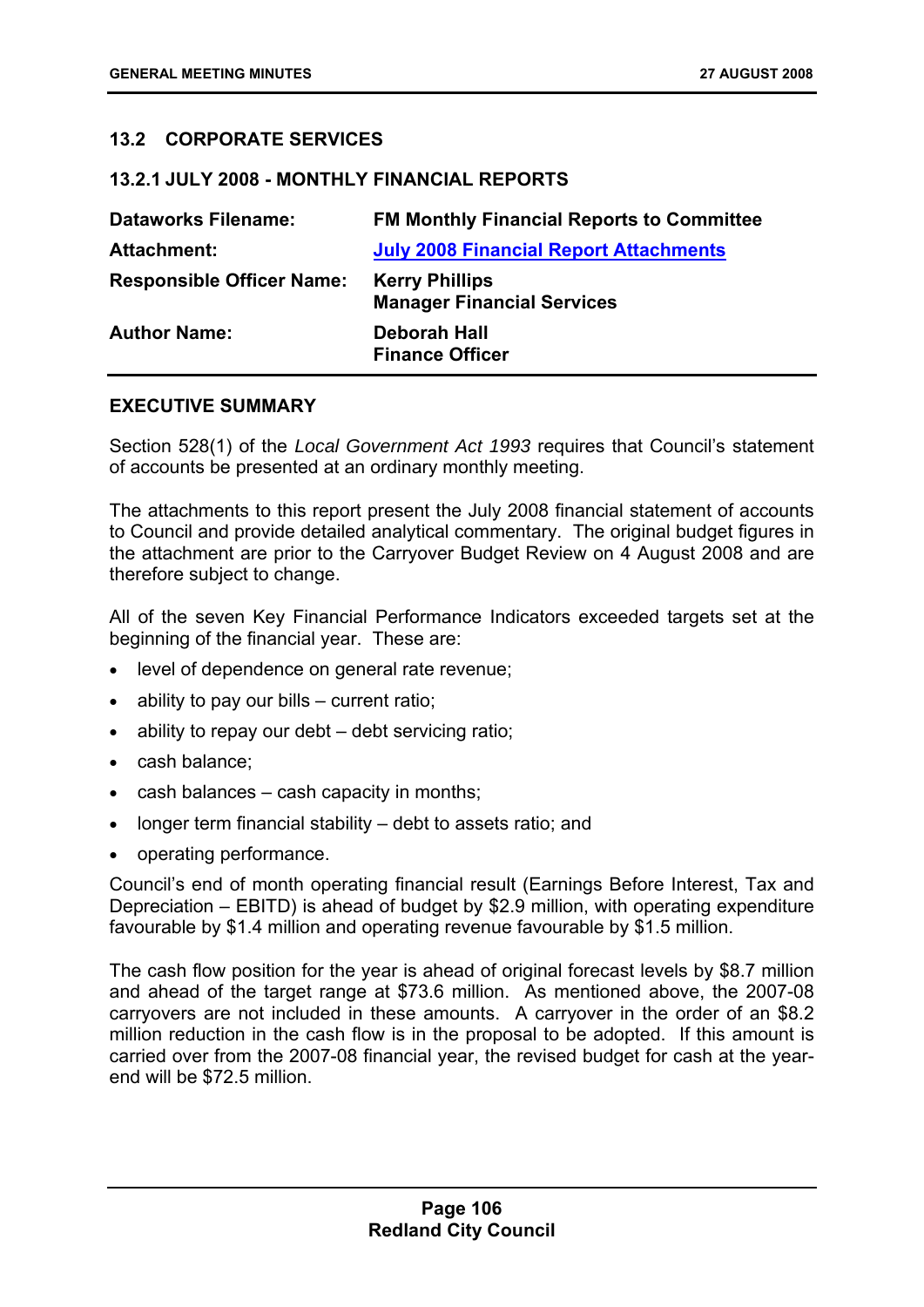## **PURPOSE**

The purpose is to present the July 2008 report to Council and explain the content and analysis of the report. Section 528 of the *Local Government Act 1993* requires the Chief Executive Officer of a local government to present statements of its accounts to the local government.

## **BACKGROUND**

The Corporate Plan contains a strategic priority to ensure the long term financial viability of Redland City and provide public accountability in financial management. For organisational effectiveness, it is important that Council receive and understand the monthly financial statements.

## **ISSUES**

The following elements, shown in the attachments, comprise the End of Month Financial Reports for July 2008:

## **Corporate Financial Report Card (A)**

- Operating Revenue compared with Budget;
- General Operating Costs compared with Budget;
- Capital Expenditure compared with Budget;
- Cash Position; and
- Employee Costs compared with Budget.

#### **Report Card Analysis (B)**

Classifies variances between revised budget and actual results as being either timing or permanent variances as well as favourable or unfavourable. Timing variances are anticipated to evaporate once 30 June 2009 figures are produced. Permanent variances imply the variance will remain into the next financial year.

#### **Council Financial Report 1 (C)**

Shows the percentage variance of year to date actual results compared with year to date budget by colour indicators.

#### **Council Financial Report 2 (D)**

Shows year to date actual results compared with annual and year to date budgets. This report has a brief commentary on all year to date variances greater than \$20,000.

An **Operational Statement by Strategic Priority (E)**; a **Balance Sheet (F)**, an **Investment Summary (G)**, a **Statement of Cash Flows (H)**, **Financial Stability Ratios Report (I)** and a **Community Benefit Fund Report (J)** have been included to provide the complete picture of Council's finances.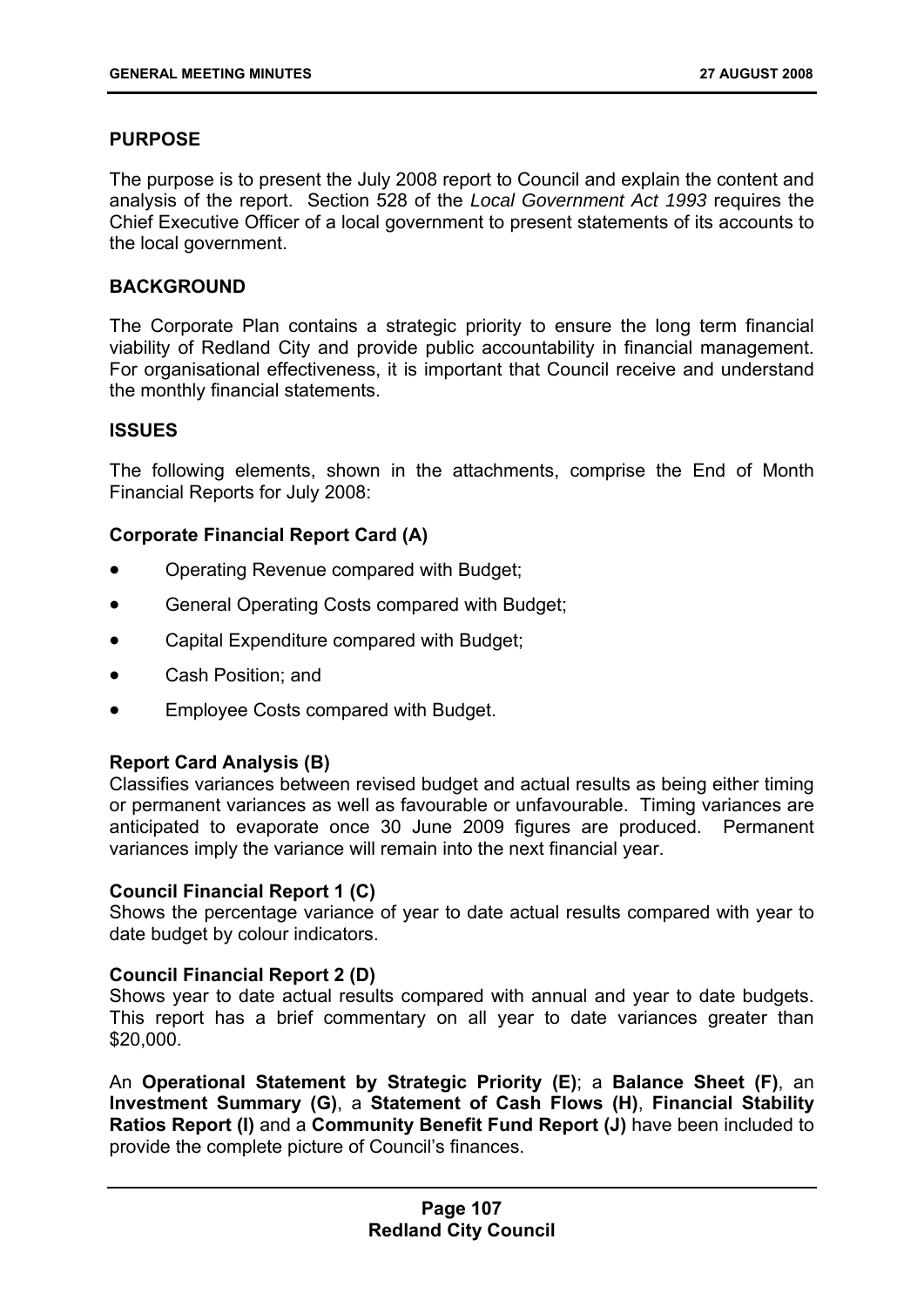# **RELATIONSHIP TO CORPORATE PLAN**

The recommendation in this report primarily supports Council's strategic priority to support the organisation's capacity to deliver services to the community by building a skilled, motivated and continually learning workforce, ensuring assets and finances are well managed, corporate knowledge is captured and used to best advantage, and that services are marketed and communicated effectively.

### **FINANCIAL IMPLICATIONS**

Due to the Carryover Budget Review on 4 August 2008, the original budget is anticipated to be revised. The comparisons below are based on the original budget for 2008-09.

The overall financial position as at end July 2008 remains strong with EBITD of \$7.9 million (\$2.9 million ahead of budget). This result is due to total operating revenue of \$15.9 million (\$1.5 million ahead of budget) and total operating costs of \$8.0 million (favourable variance of \$1.4 million).

## **Operating Revenue**

Rates and utility charges are favourable by \$1.4 million mainly due to a monthly split in one department that will be amended to a quarterly split from the next period. Fees and charges is under budget due to the slowing of the market since the budget was adopted. External interest is higher than budgeted due to the increase in interest rates following the adoption of the budget. Operating grants and subsidies are favourable by \$0.2 million due to some grants being received that were not budgeted for; in addition to some grants being received in this period for the first half of the financial year.

## **Operating Expenditure**

Employee costs are under budget due to net vacancies, slightly offset by increased costs for temporary staff. Goods and services is under budget by \$1.5 million although the majority of this amount is due to accruals at the end of the 2007-08 financial year that are still awaiting payment.

#### **Capital Revenue**

Capital contributions and donations are over budget by \$0.2 million, due in the main to monies being received earlier than anticipated. This amount is more than offset by the \$0.5 million of developer contributed roads that have not been received to date.

#### **Capital Expenditure**

Capitalised goods and services is under budget by \$1.0 million due to \$0.3 million being carried back into the previous financial year for Wellington Street intersection. Additionally, projects are yet to start and so the variations are purely timing and some incorrect budget splits will be corrected in the quarter one budget review.

The investment of surplus funds for the month returned a weighted average rate of return of 8.15%. These returns are reported on a monthly weighted average return.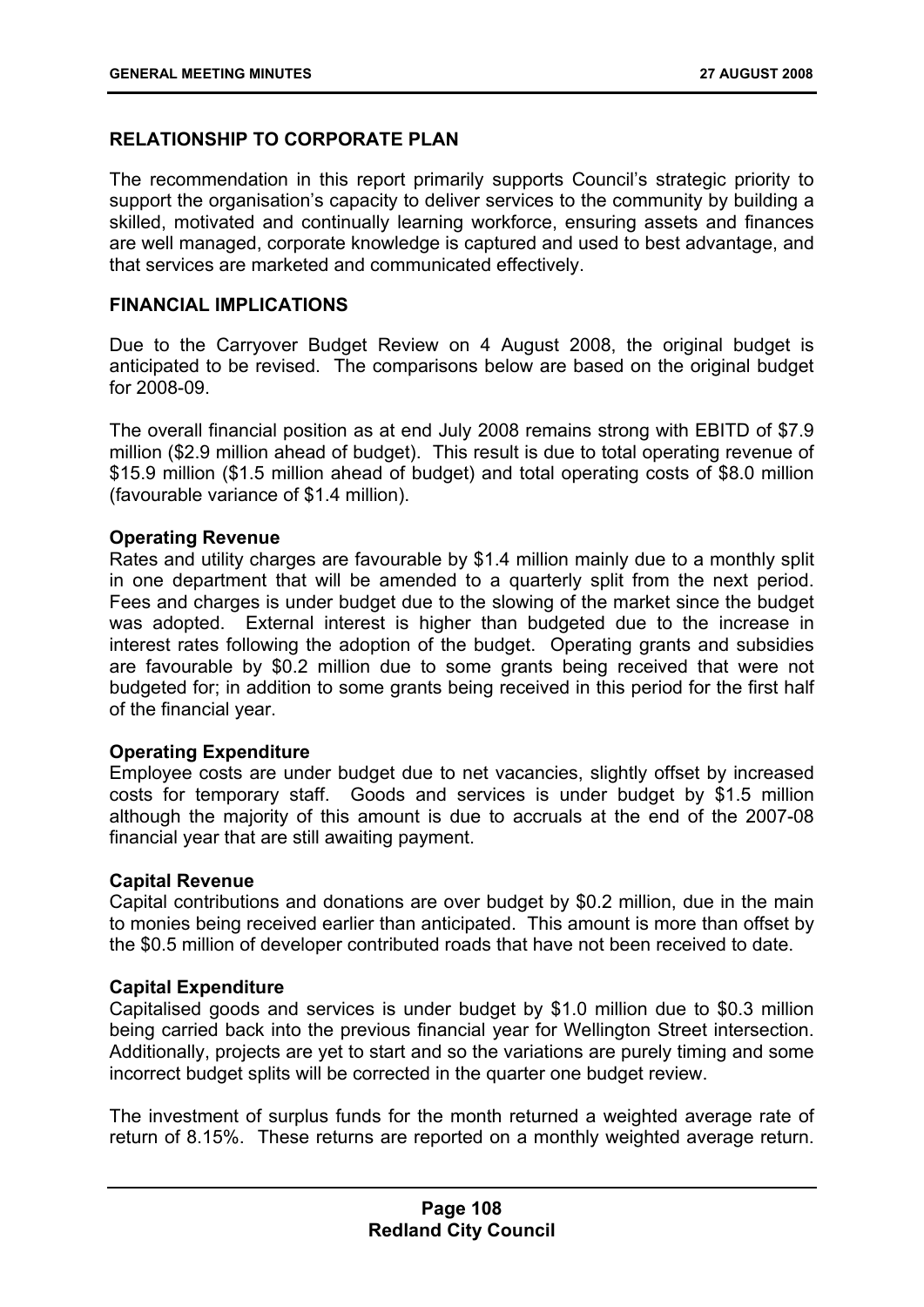In turn, Council benchmarks the funds against the UBS Australia Bank Bill Index. Interest return is reported on both an annual effective and nominal rate of return.

The cash balance exceeds the target range of \$32 million to \$42 million at the end of July 2008, at \$73.6 million which is equivalent to 7.6 months cash capacity.

## **PLANNING SCHEME IMPLICATIONS**

It is considered that the outcome of recommendations in this report will not require any amendments to the Redlands Planning Scheme.

## **CONSULTATION**

Consultation has taken place amongst the Executive Leadership Group.

## **OPTIONS**

#### **PREFERRED**

That Council note the End of Month Financial Reports for July 2008 and explanations as presented in the attachments.

#### **ALTERNATIVE**

That Council requests additional information.

#### **OFFICER'S/COMMITTEE RECOMMENDATION/ COUNCIL RESOLUTION**

| Moved by:    | Cr Townsend       |
|--------------|-------------------|
| Seconded by: | <b>Cr Reimers</b> |

**That Council resolve to note the End of Month Financial Reports for July 2008 and explanations as presented in the following attachments:** 

- **1. Corporate Financial Report Card;**
- **2. Report Card Analysis;**
- **3. First Council Financial Report;**
- **4. Second Council Financial Report;**
- **5. Operational Statement by Strategic Priority;**
- **6. Balance Sheet;**
- **7. Investment Summary;**
- **8. Statement of Cash Flows;**
- **9. Financial Stability Ratios Report and a**
- **10. Community Benefit Fund Report.**

#### **CARRIED**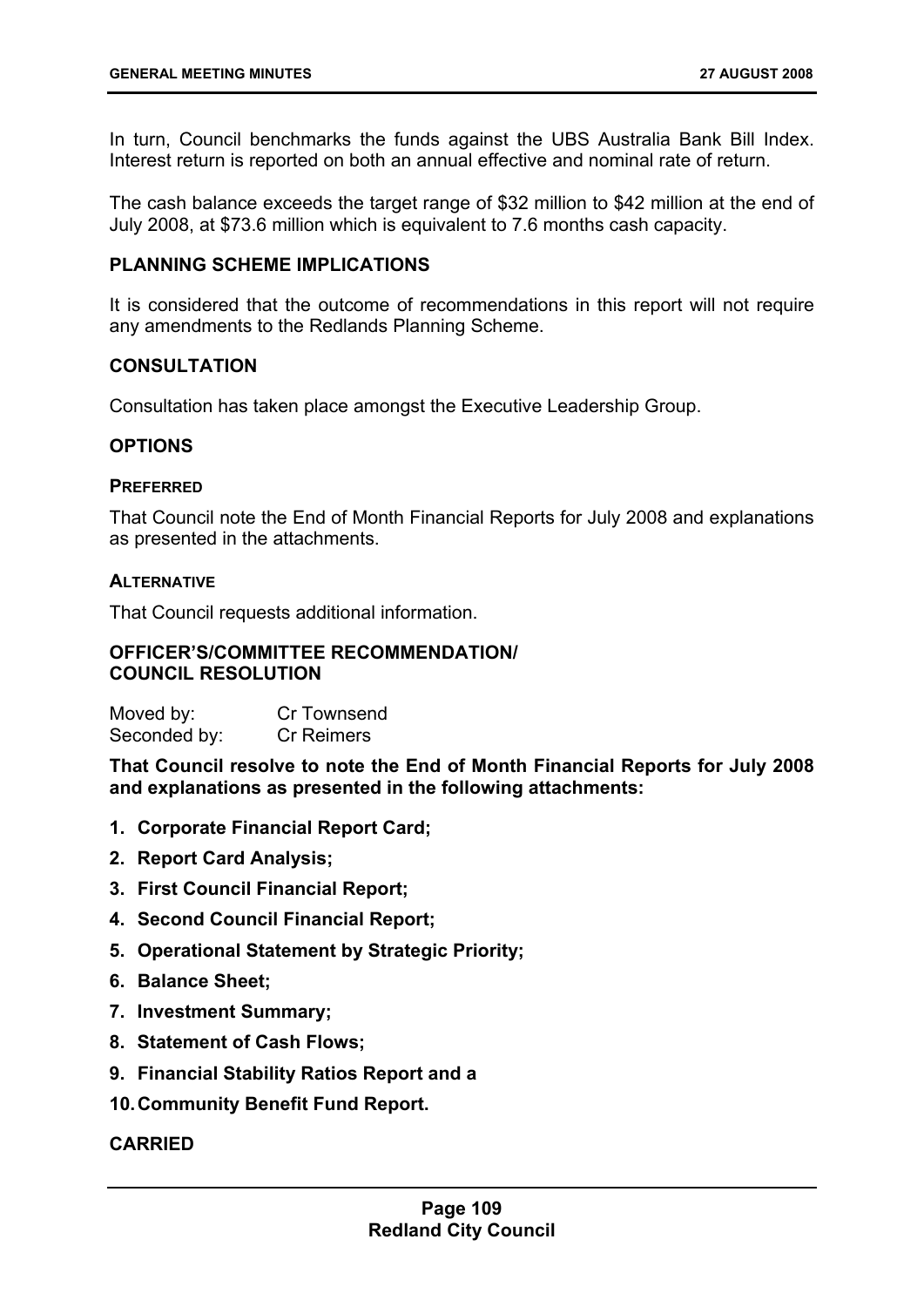## **13.2.2 CARRYOVER FUNDING FROM 2007/2008 TO 2008/2009**

| <b>Dataworks Filename:</b>       | FM Carryover Budget Review 2008/09                                                                |
|----------------------------------|---------------------------------------------------------------------------------------------------|
| <b>Attachments:</b>              | <b>Carryover Funding from 2007/2008 to 2008/2009</b>                                              |
| <b>Responsible Officer Name:</b> | <b>Kerry Phillips</b><br><b>Manager Financial Services</b>                                        |
| <b>Author Name:</b>              | <b>Katharine McCarthy</b><br>A/Service Manager - Budget, Financial Modelling<br>and Group Support |

#### **EXECUTIVE SUMMARY**

This report reviews the 30 June 2008 position with regard to over and under expenditure and the implications of the proposed carry over funding requirements from 2007/08 being incorporated into the adopted budget for the 2008/09 financial year.

Attached to this report are the following details:

- Revised Key Performance Indicators (KPI's) for 2008/09;
- Revised 2008/09 Budgeted Statement of Cash Flows;
- Revised 2008/09 Budgeted Statement of Financial Position (Balance Sheet);
- Details of Proposed Carry Overs from 2007/08 to 2008/09 (summary and detail);
- Revised 2008/09 Strategic Priority Financial Statements;
- Revised 2008/09 Operating Statements, Capital Funding and Other Items; and
- Analysis of 2007/08 (Anticipated/Unaudited) Operating Statements, Capital Funding and Other Items.

It is proposed that Council resolve to adopt the revised budget for 2008/09 at Redland City Council (RCC) consolidated level. In addition to this and in accordance with Section 520 of the Local Government Act 1993, it is proposed that Council resolve to adopt the Redland Water & Waste financial statements that are presented in the attached documentation. The relevant pages are outlined within the Officer's Recommendation later in this report.

#### **PURPOSE**

To ensure budget funding exists for items requiring to be carried over across the financial years 2007/2008 to 2008/2009.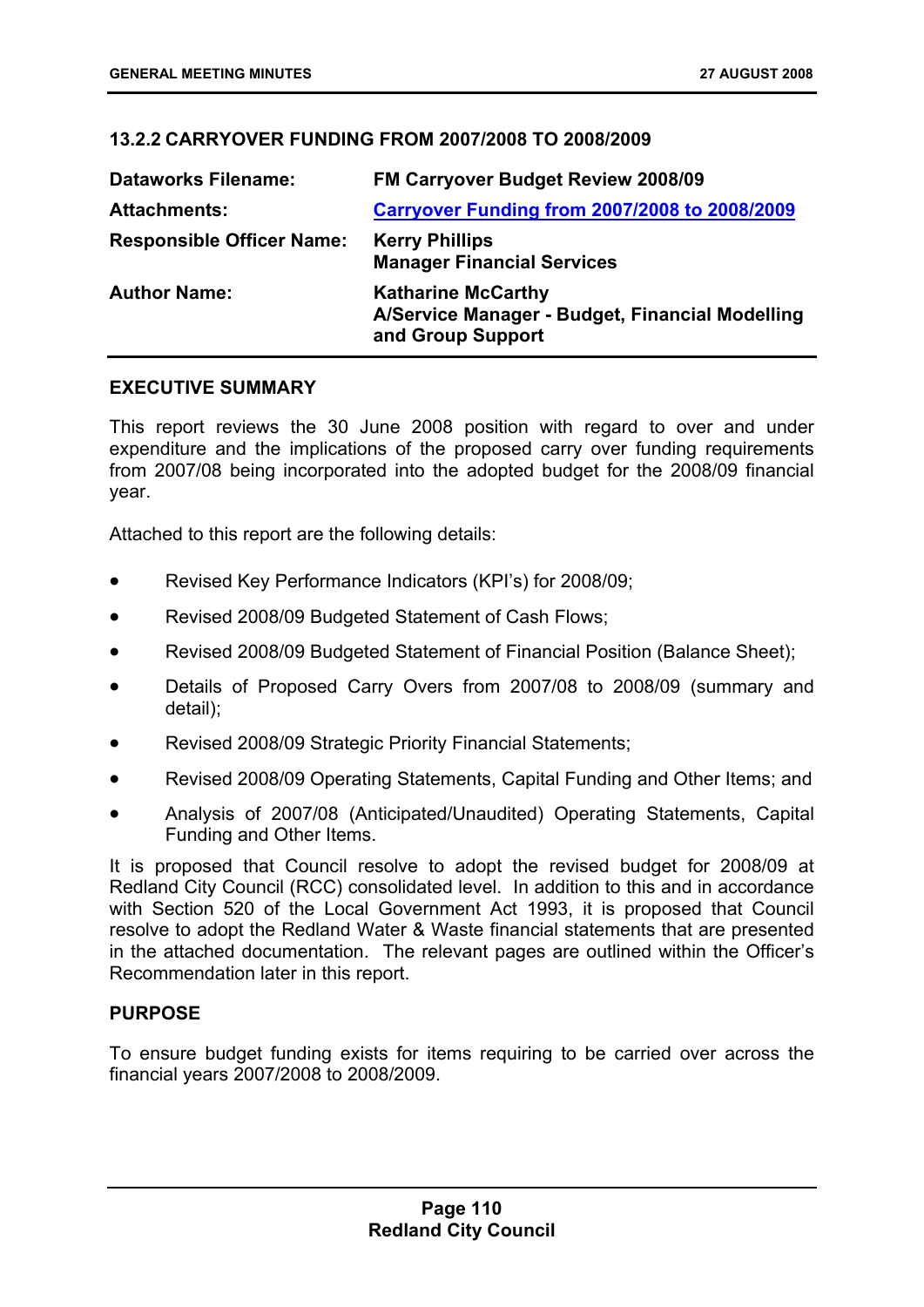## **BACKGROUND**

This report reviews the 30 June 2008 position with regard to over and under expenditure and the implications of the proposed carry over funding requirements from 2007/08 being incorporated into the adopted budget for the 2008/09 financial year.

## **ISSUES**

This proposed budget review has identified 175 carry over submissions and a summary of these items is provided on page 4 of the attached financial information. The carry over requests are predominantly made up of capital projects that were not completed during the 2007/08 financial year, thus this review proposes that those funds be carried forward to the 2008/09 financial year in order for the relevant projects to be completed.

## **RELATIONSHIP TO CORPORATE PLAN**

The recommendation in this report primarily supports Council's strategic priority to support the organisation's capacity to deliver services to the community by building a skilled, motivated and continually learning workforce, ensuring assets and finances are well managed, corporate knowledge is captured and used to best advantage, and that services are marketed and communicated effectively.

## **FINANCIAL IMPLICATIONS**

The carryovers amount to \$8.195 million and this is primarily made up of \$6.624 million of capital expenditure and \$2.991 million of operational projects. However, offsetting this expenditure is \$0.956 million in capital grants and subsidy revenue as well as \$0.422 million in operating grants and subsidies.

Overall, the proposed budget review slightly increases Council's June 2009 ending cash forecast from \$71.586 million to \$72.517 million.

The unaudited closing cash balance of \$71.043 million exceeded the budgeted anticipated ending balance for 2007/08 of \$61.917 million by \$9.126 million. This favourable ending position accommodates the proposed \$8.195 million carry over requests.

The adoption of the proposed carry over items into the Council's 2008/09 budget will not impact Council's ability to make payments as they fall due.

#### **PLANNING SCHEME IMPLICATIONS**

It is considered that the outcome of recommendations in this report will not require any amendments to the Redlands Planning Scheme.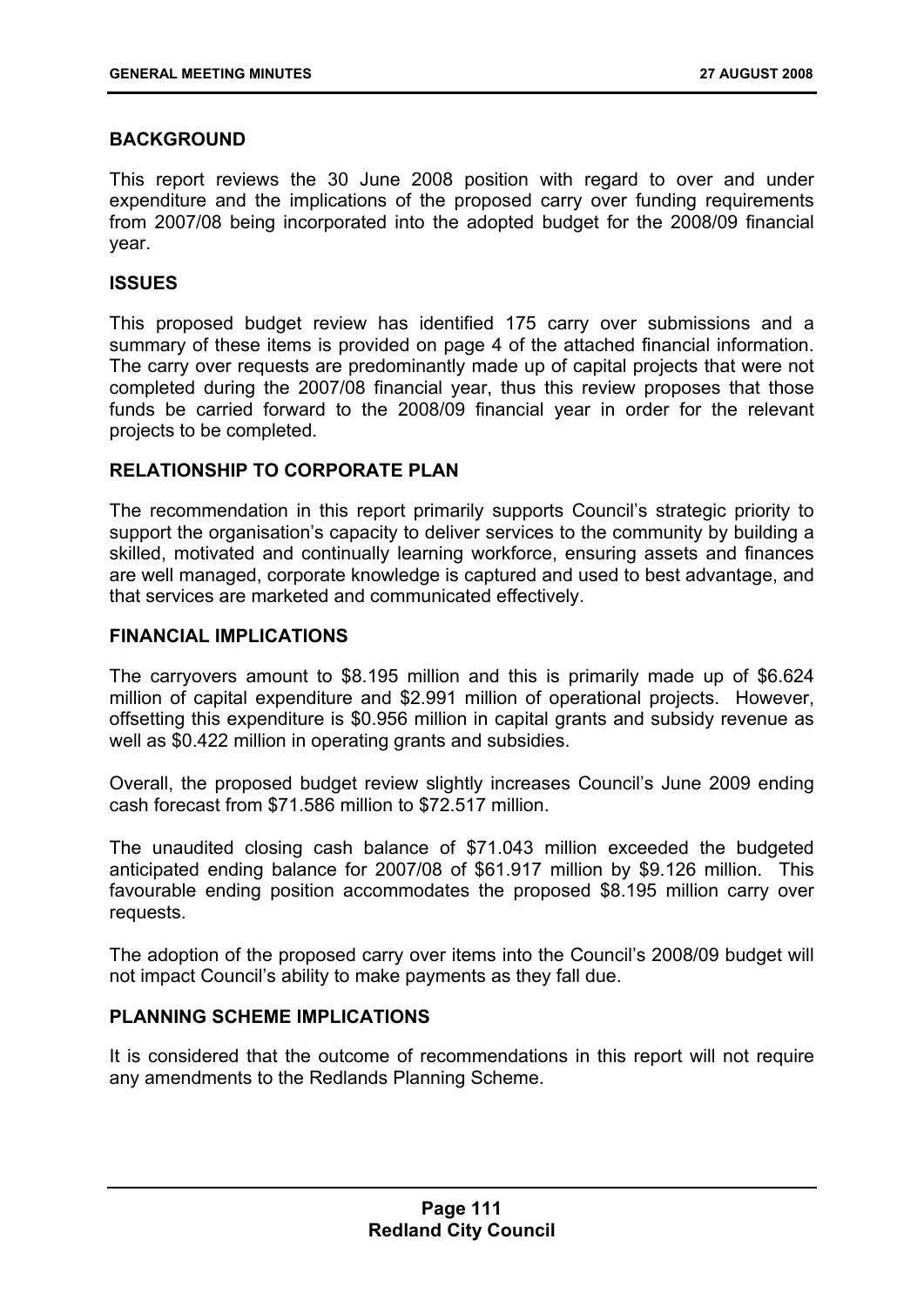## **CONSULTATION**

All group managers in consultation with the Executive Leadership Group undertook the development of carry over requirements. Councillors reviewed the carry over requests with the Executive Leadership Group in a workshop held on 4 August 2008.

## **OPTIONS**

## **PREFERRED**

- 1. That Council resolve to adopt the Revised Budget for 2008/09 at Redland City Council consolidated level. This refers to adopting the following:
	- a. RCC Budget Statement of Cash Flows page 2 of attachments;
	- b. RCC Budgeted Statement of Financial Position (Balance Sheet) page 3 of attachments;
	- c. RCC Operating and Capital Funding Statements pages 17 and 18 of the attachments; and
- 2. To meet the requirements of Section 520 of the Local Government Act 1993, that Council resolve to adopt the Redland Water and Waste Operating and Capital funding Statement – page 21 of the attached financial information refers.

## **ALTERNATIVE**

That Council reject the proposed budget review.

## **OFFICER'S/COMMITTEE RECOMMENDATION/ COUNCIL RESOLUTION**

| Moved by:    | Cr Townsend       |
|--------------|-------------------|
| Seconded by: | <b>Cr Reimers</b> |

#### **That Council resolve as follows:**

- **1. To adopt the Revised Budget for 2008/09 at Redland City Council consolidated level. This refers to adopting the following:** 
	- **a. RCC Budget Statement of Cash Flows page 2 of attachments;**
	- **b. RCC Budgeted Statement of Financial Position (Balance Sheet) page 3 of attachments;**
	- **c. RCC Operating and Capital Funding Statements pages 17 and 18 of the attachments; and**
- **2. To meet the requirements of Section 520 of the** *Local Government Act 1993***, to adopt the Redland Water and Waste Operating and Capital funding Statement – page 21 of the attached financial information refers.**

**CARRIED**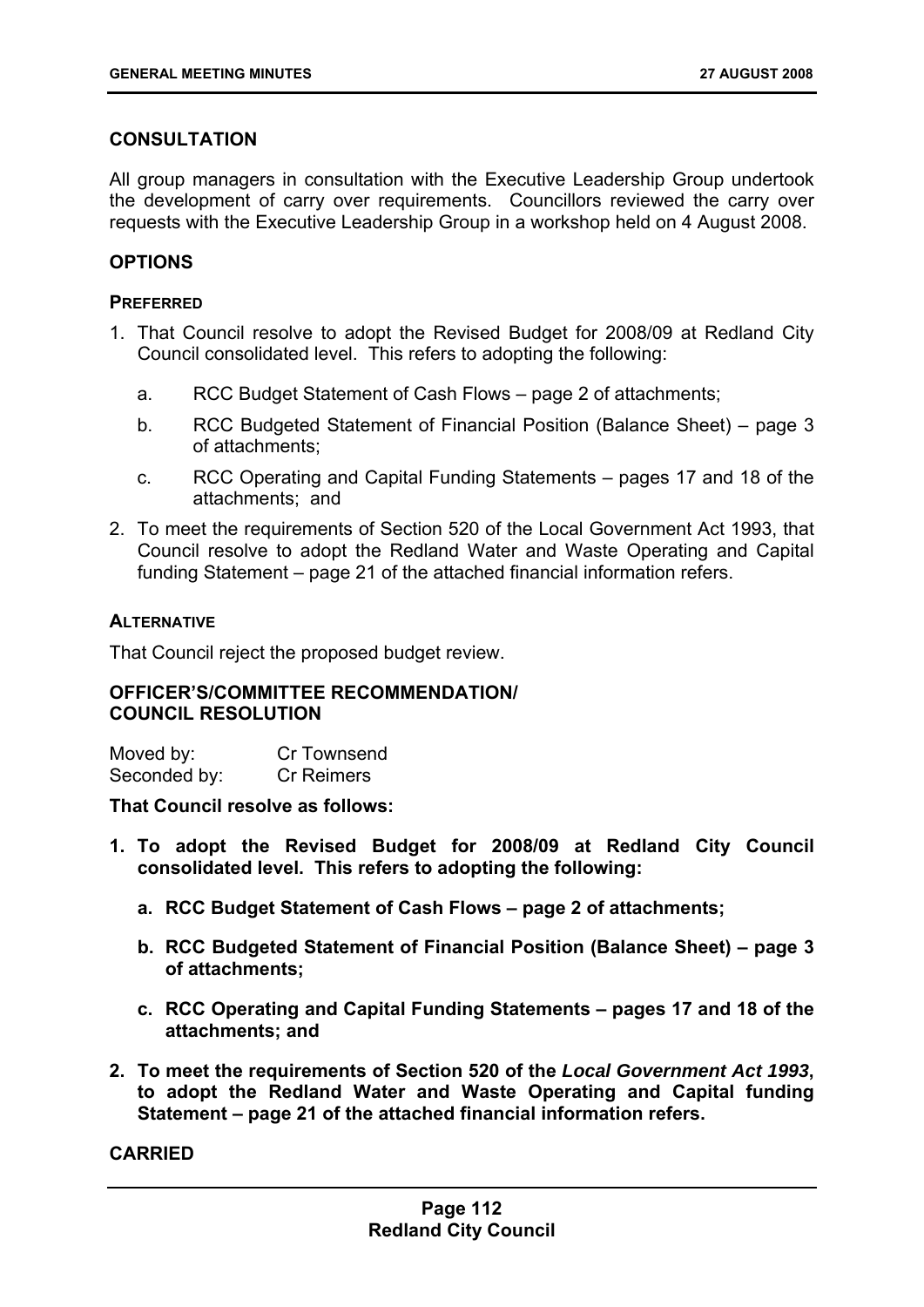# **13.2.3 CORPORATE POLICY 2557 - COUNCIL PENSIONER REBATE POLICY**

| <b>Dataworks Filename:</b>       | <b>R&amp;V Policy</b>                                                    |
|----------------------------------|--------------------------------------------------------------------------|
| <b>Attachments:</b>              | <b>Corporate Policy 2557 - Council Pensioner</b><br><b>Rebate Policy</b> |
| <b>Responsible Officer Name:</b> | <b>Kerry Phillips</b><br><b>Manager Financial Services</b>               |
| <b>Author Name:</b>              | <b>Noela Barton</b><br><b>Service Manager Revenue &amp; Recovery</b>     |

## **EXECUTIVE SUMMARY**

Resolution item 13.4.1 General Meeting 30 July 2008 requested that a report outlining the implications of applying for pensioner rebates and payment options be provided and in light of Resolution item 13.7.1 General Meeting 2 July 2008, this report reviews Corporate Policy 2557 – Council Pensioner Rebate Policy as a whole and seeks to address all issues currently associated with the policy.

## **Issue 1: Resolution item 13.7.1 General Meeting 2 July 2008**

Resolution item 13.7.1 General Meeting 2 July 2008 introduced a relaxation of the application of Corporate Policy 2557 – Council Pensioner Rebate Policy by expressing the special circumstances of the pensioner warranted the relaxation of the policy. Two of the principles that Council adopts in its Revenue Policy yearly, in relation to the exercising of concession powers, is that equity will be maintained by treating situations of a like kind in a like manner and that transparency will be upheld by making clear the requirements necessary to receive concessions.

In so far as Council's treatment of the application and deletion process, RCC is no different to that of other Queensland councils. Pensioner concessions are not transferable from one person to another, or from one property to another; a new application is required. Of 22 councils surveyed on the Queensland coastline the majority do not retrospectively apply pensioner concessions.

**Note: System constraint –** Proclaim is unable to apply a pension rebate retrospectively past the preceding quarter in which the application is lodged.

The date of application of the concession is the factor that created the issue for property number 12570 cited in resolution item 13.7.1of 2 July 2008. In discussing the relativity and currency of the current policy, Council officers determined that there are a number of situations that arise in which the date of application is the factor of concern. Circumstances arise where pensioners currently receiving a rebate, who sell and buy within the city's boundaries, lose the rebate for a quarter because they do not understand the rebate is not transferable. Also, to assist with the issue of Rate Notices, Council applies a date of cut-off for pension applications. Those who miss the date of cut-off, miss the rebate for a quarter.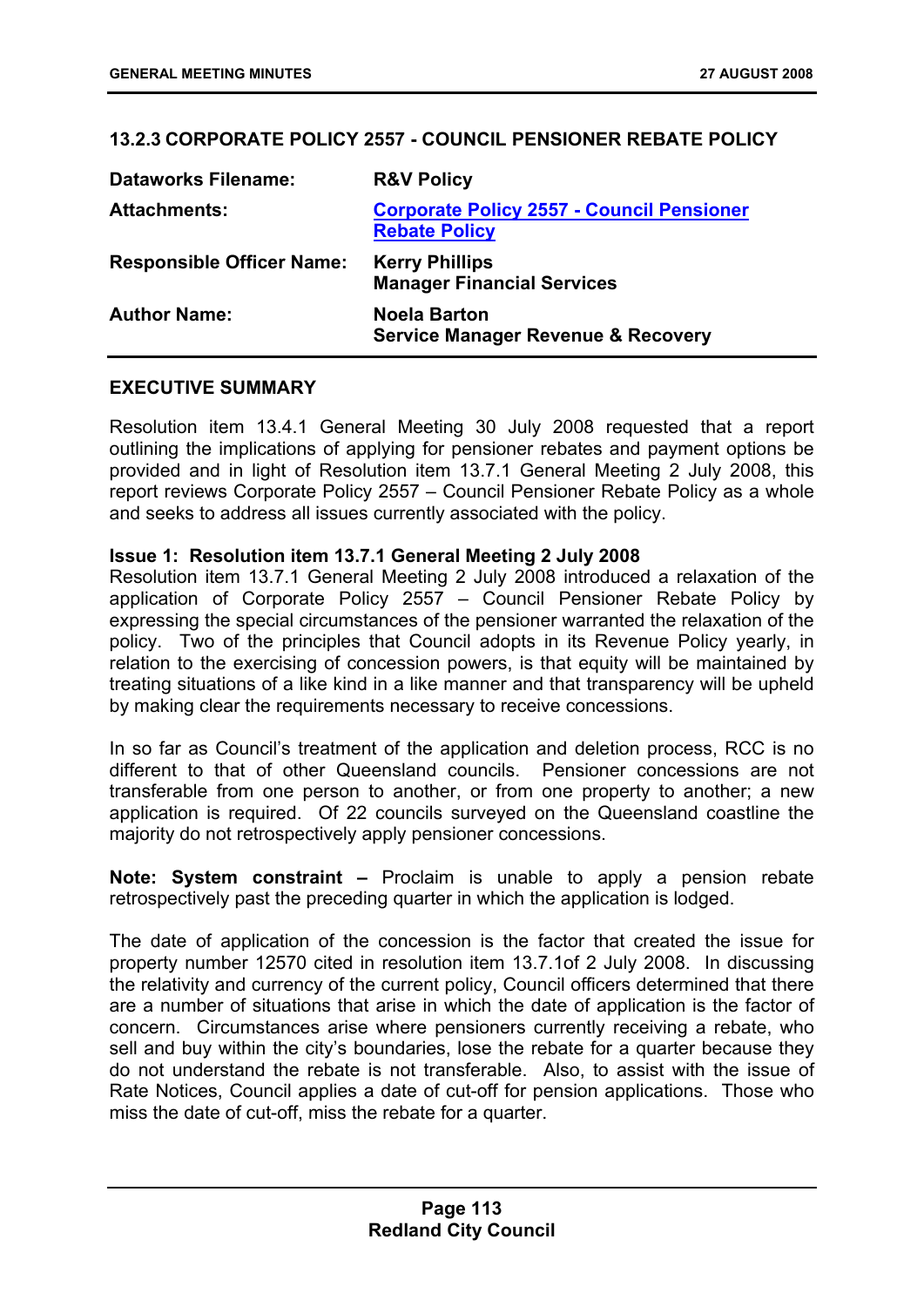To ensure Council upholds its principle of equity, it is recommended that the policy be amended to cover situations of a similar nature to property number 12570 and enable pensioners currently receiving a rebate, who sell and buy within the city's boundaries, if the application is lodged within 90 days of property settlement.

The recommendation is that Council amend statement 4 of Corporate Pol-2557 Council Pensioner Rebate Policy to read: *Apply rebate from:* 

- *(i) New 'first time' applicants the rebate to commence from the latter of either the date of application or the date of purchase of a property.*
- *(ii) New 'first time' applicants where the property on which they are seeking the Council Pensioner Rebate was bequeathed to them under the terms of a Will and was their principle place of residence prior to the death of the previous owner, where the previous owner had an existing entitlement to the Council Pensioner Rebate, the entitlement will continue uninterrupted if application is received prior to or within 90 days of the death of the previous owner.*
- *(iii) Existing applicants who acquire a replacement property within the City's boundaries the entitlement to the rebate will continue uninterrupted if application is received prior to or within 90 days of the property settlement.*
- *(iv) Existing applicant's amendments from maximum rate to part rate or from eligible to ineligible to commence in the following quarter.*

## **Issue 2: Item 7.1 of the General Meeting of the General Meeting 30 July 2008**

Council officers have conducted research on 22 councils along the Queensland coastline. In comparison to the majority of councils, Corporate Pol-2557 Council Pensioner Rebate Policy, is considerate in respect to eligibility, benefit received irrespective of overdue status and amount. Many of the other councils' rebate schemes restrict eligibility to pensioners on the maximum rate of pension or => 80% of the maximum; there must also be no rate arrears.

The Gold Coast requires applicants to have owned and resided on the property they are requesting the rebate on for 12 months. The Sunshine Coast Regional Council requires new applicants must have owned their property for the preceding 3 years or at least 5 out of the last 10 years. The majority administer the concession in the same manner as the Queensland Government Pensioner Rate Subsidy Scheme, which is no different to RCC's current manner of application.

Three councils have a separate concession that apply to Retirement Villages – Gold Coast City Council and Cairns Regional Council under section 1034 of the *Local Government Act 1993*, and Brisbane City Council under section 78 of *City of Brisbane Act 1924*. Brisbane City's rebate scheme also covers caravan parks and mobile home villages.

Each council's policy has a variation on eligibility and is administered slightly differently. The main similarities are that both Acts require that the property owner sign a 'binding undertaking' to pass the benefit back to each eligible pensioner resident, and if an enquiry is received from eligible pensioner residents, they provide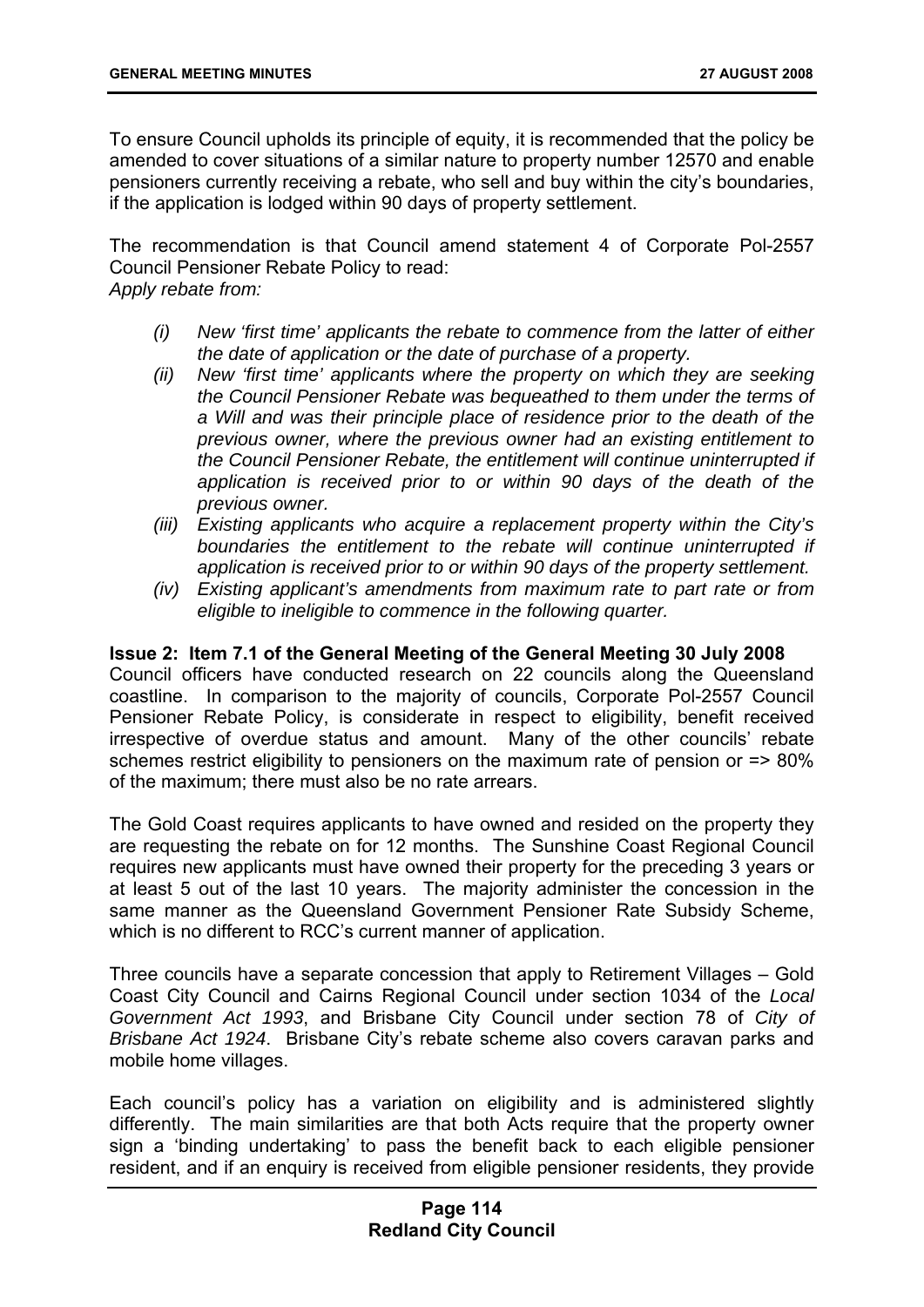the amount of benefit entitled and when the benefit is/was paid to the property owner. In effect a 'binding undertaking' forms a legal contract with the corporate entity (the property owner) that in the event the full benefit was not passed back to a resident Council can sue for breach of contract and damages would be the return of the rebate.

In the petition presented to Council it cited the Sunshine Coast Regional Council as offering a remission to pensioners in retirement villages, which is not quite correct. They offer a 10% discount to a maximum of \$200 p.a. on general rates and waste management charges to ratepayers; however Retirement Villages or properties owned by pensioners eligible for the Queensland Government Pensioner Rate Subsidy Scheme receive a full 10% discount on these charges.

On the evidence of the 3 councils who provide a concession to pensioners in Retirement Villages the issues that arise are:

- (1) The relationship is between Council and the land owner and there is no provision in the rating system to retain information on pensioner occupiers in our land records.
- (2) It must be a self-regulated process. One of the assumptions these 3 councils act under is that pensioner occupiers would complain if they didn't receive the benefit. Cairns is the only council that takes the step to request a signed declaration from the residents that they received the benefit. However, a subsidy of this nature where the benefit is not able to be paid direct to the occupier is open to abuse. After all, the subsidy while established for the benefit of the pensioner occupier benefits the property owner by reducing the amount of rates and charges payable. Along with this, Council has no influence in the setting of fees and charges that a Retirement Village applies to its occupants.
- (3) The calculation and processing of the rebate and the issue of the Rate Notice must be a manual process. There is currently no means within Proclaim to maintain a subsidy of this nature so that it calculates and processes a subsidy to the rate account to enable a computer generated Rate Notice.
- (4) The administration of the concession in all three councils shows there is a staff resource issue to be considered. Brisbane City rate quarterly, Cairns and Gold Coast annually. As RCC rate quarterly it would need to confirm pensioner eligibility quarterly. In the RCC database there are currently 19 retirement villages. We have been unable to verify exactly how many units these villages comprise, however we do know that at a minimum there is 1,133. We are also unable to verify how many pensioner residents reside in the retirement villages to be able to cost the full impact to Council of a rebate. On the face value alone of point 3 and the number of villages a full staff resource would be required to administer the rebate.
- (5) Private properties tenanted by pensioners. None of the councils researched offer a rebate to pensioners who rent a privately owned dwelling. In a holistic view of this issue it is discriminatory to state that a pensioner who has had the financial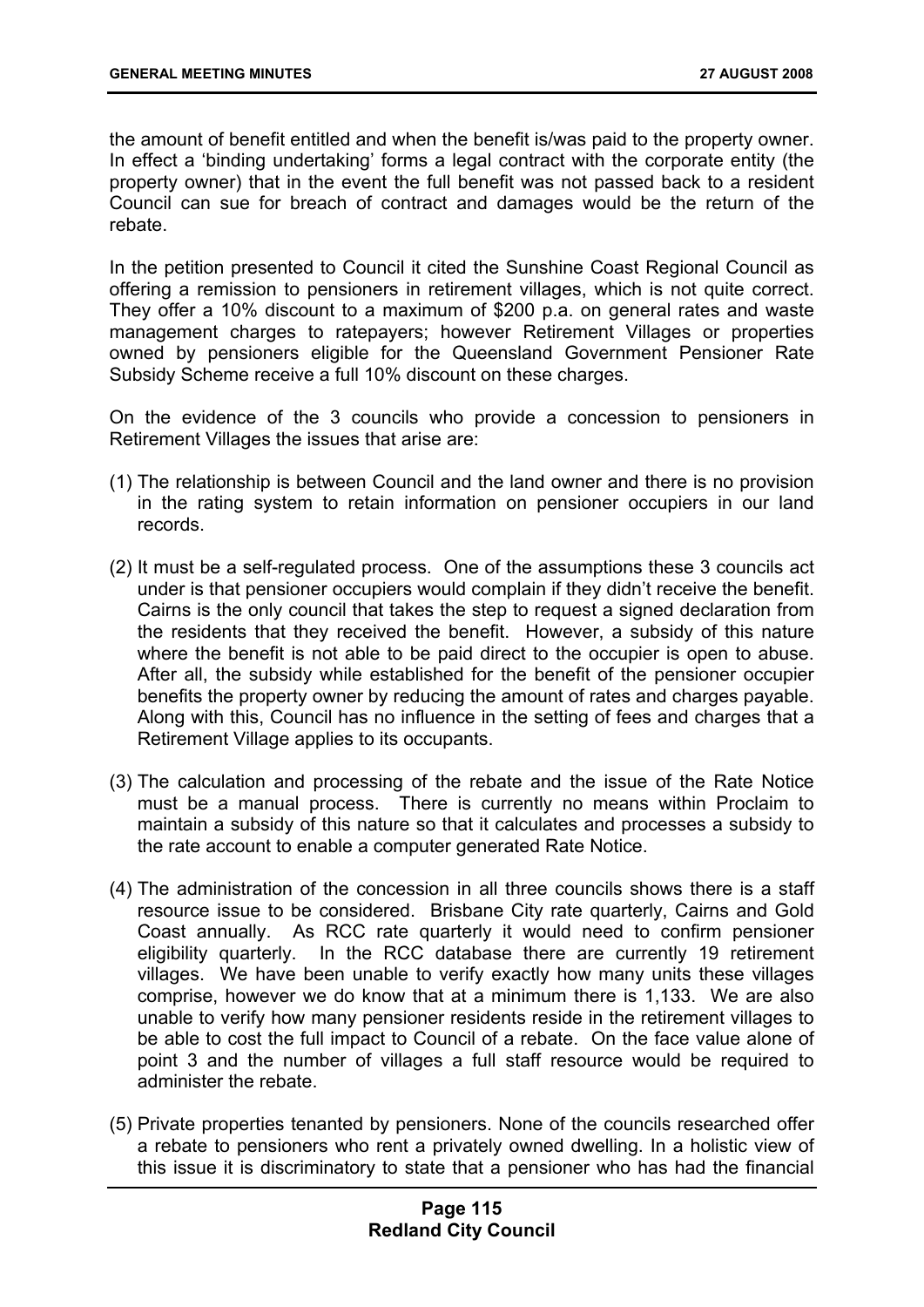ability to purchase a lease in a Retirement Village is any worse off than the pensioner who rents a privately owned dwelling.

Council officers recommend that Council do not provide a concession to pensioner occupants in Retirement Villages due to the inability to maintain pensioner occupant records within the rating database, the level of manual administration required, the uncertainty of the full benefit being passed to the pensioner occupants, the uncertainty of the cost associated with funding the rebate and staff resourcing.

#### **Issue 3: War Widows rebate paid at 80% of the maximum rate of pension**

Ratepayers on a Widow's/Widower's Pension feel discriminated against that they receive less in rebate than pensioners on a maximum rate of pension.

This appears to be an historic manner of treatment that has perpetuated the years and the belief is it was adopted because a War Widow's/Widower's and Orphan's Pension is not means tested and they are paid at a slightly higher rate than an age pension. The difference between a War Widow's/Widower's Pension and a single rate of aged pension is currently \$35.60 per fortnight.

It is a false premise to use the amount earned from a pension to determine how much the rebate should be. For example, a person receiving a TPI [Total & Permanently Incapacitated] pension at the special rate receive \$970 per fortnight. They are eligible for the maximum rate of Council pensioner rebate, however we treat those ratepayers on War Widow's/Widower's Pension, which is considerably less, as only eligible for 80% of the maximum rate.

The purpose of a government funded pension is to ensure financial security for seniors, carers and persons with a disability. The Queensland Government Pensioner Rate Subsidy Scheme does not discriminate based on type or amount of pension.

The tiered structure Council employs makes assumptions about the financial position of a pensioner based on the type of pension and how much they receive. As a comparison across the 22 Council's researched only one restricted the eligibility of a pensioner on War Widow's/Widower's and Orphan's Pension requiring that they must be in receipt of the income support supplement to receive the rebate. Only 2 councils – Logan & Brisbane City – apply a tiered structure for pensioners on a maximum rate and a part rate. Those on a part rate of pension receive half of that paid in rebate to those on a maximum rate of pension.

Council officers recommend that:

- (i) Ratepayers in receipt of a War Widow's/Widower's and Orphan's Pension be treated the same as ratepayers in receipt of Council's rebate paid at the maximum rate of pension;
- (ii) The tiered structure be continued with 2 categories, pensioners on a maximum rate and pensioners on a part rate of pension; and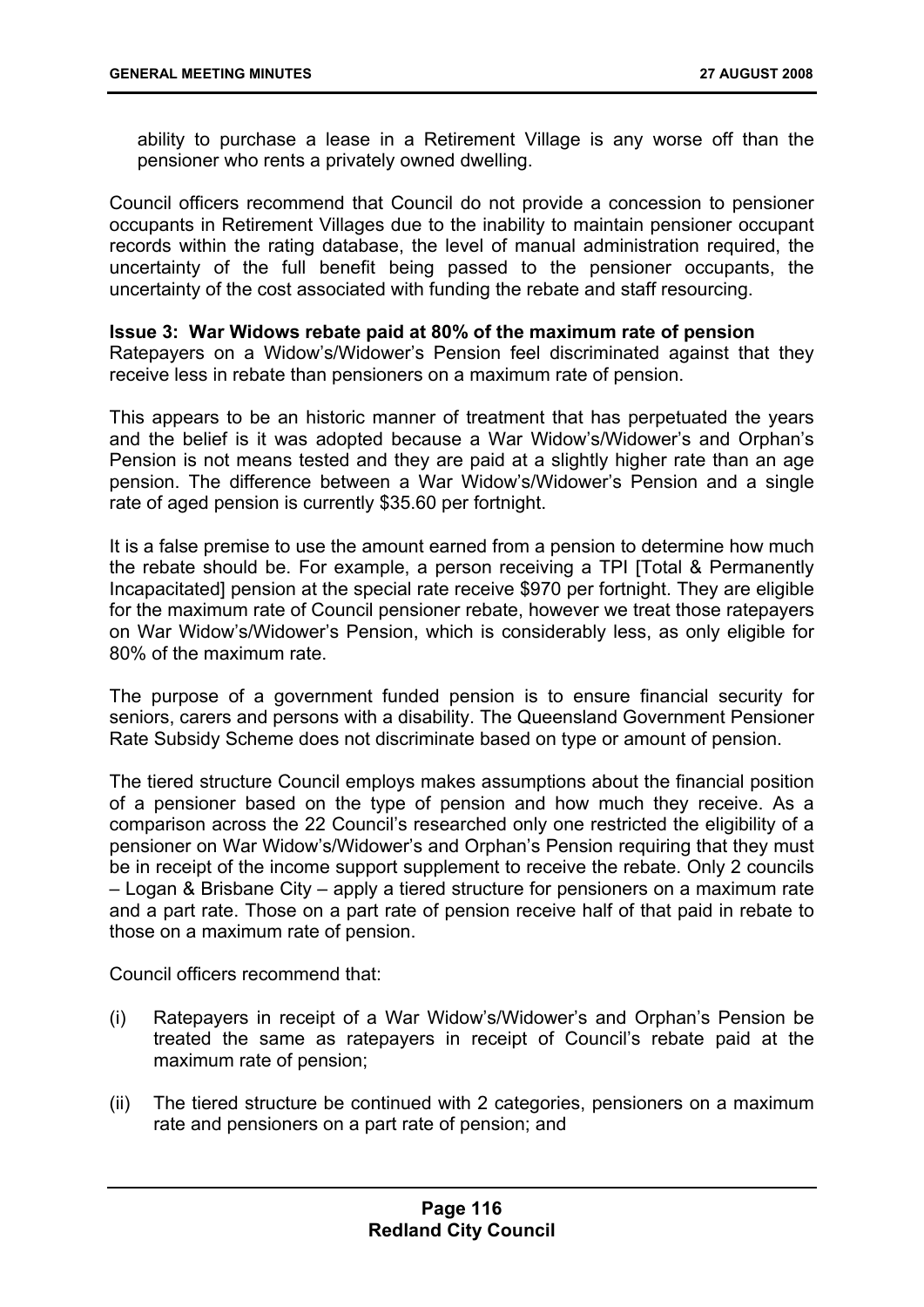(iii) During future budget deliberations Council consider structuring the rebate for all pensioners at a flat rate.

### **Issue 4: Life Tenant**

The current policy provides that a life tenant who is responsible for the rates and charges can only claim the rebate if they have been made a life tenant under a Will or court order. Enquiries are received from life tenants who are responsible for the rates and charges on the property they reside in but they are a life tenant under a family trust arrangement or under some other form of legal arrangement. In one instance Council made the previous owner of a property a life tenant as part of an arrangement in the acquisition of his land. (That arrangement has since ceased upon the death of the person concerned.)

Council may like to give consideration to the changing financial arrangements within families to enable pensioners who have been made life tenants under a legal arrangement, where it's documented in the arrangement that they are responsible for the rates and charges, to be eligible for the rebate. However, this would come at an administration cost as an arrangement such as this would require yearly follow-up to ensure the life tenancy arrangement had not been nullified.

## **PURPOSE**

Resolution item 13.4.1 General Meeting 30 July 2008 requested that a report outlining the implications of applying for pensioner rebates and payment options and in light of Resolution item 13.7.1 General Meeting 2 July 2008 this report reviews the policy as a whole and seeks to address all issues currently associated with the policy.

## **BACKGROUND**

Resolution item 13.4.1 General Meeting 30 July 2008 requests a report outlining the implications of applying for pensioner rebates and payment options be provided. This item follows from item 7.1 of the General Meeting in which a petition was presented from pensioner residents living in Retirement Villages who request Council make them eligible for the pensioner rebate to offset the fees and charges they pay to the owner/s of the Retirement Village in which they live.

In light of the recent resolution from 30 July 2008 and Resolution item 13.7.1 General Meeting 2 July 2008 this report reviews the policy as a whole and seeks to address all issues currently associated with the policy.

## **ISSUES**

Resolution item 13.4.1 General Meeting 30 July 2008 requests a report outlining the implications of applying for pensioner rebates and payment options. This item follows from item 7.1 of the General Meeting in which a petition was presented from pensioner residents living in Retirement Villages who request Council make them eligible for the pensioner rebate to offset the fees and charges they pay to the owner/s of the Retirement Village in which they live.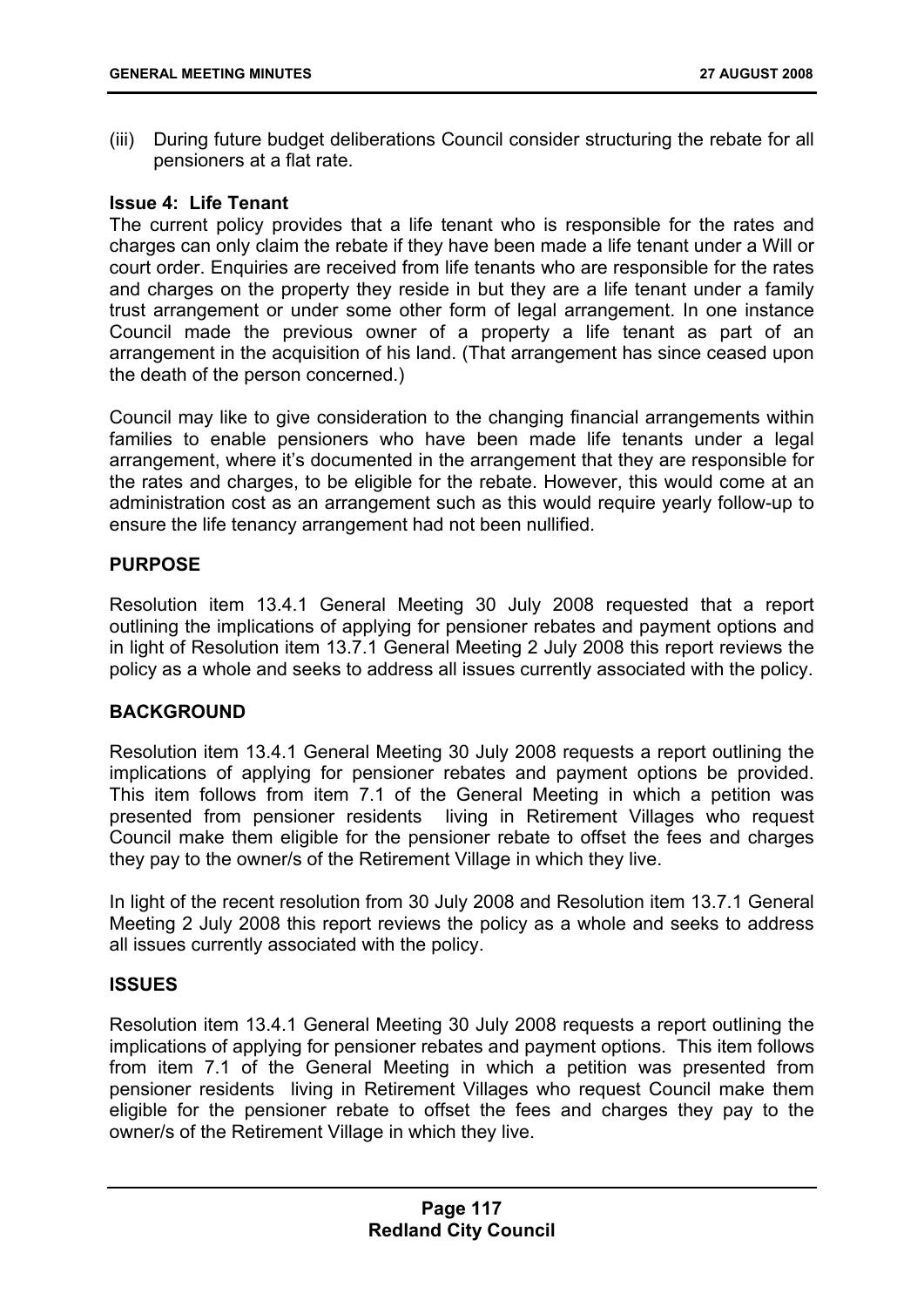For more than 25 years, Council has provided a rebate to pensioners on a Commonwealth Government pension who own a property that is their principal place of residence. In terms of eligibility and administration of the rebate it has for the most part mirrored the Queensland Government Pensioner Rate Subsidy Scheme which came into effect 8 September 1980. The significant difference between the two schemes is that the Queensland Government Pensioner Rate Subsidy Scheme does not discriminate against a pensioner by the amount of pension earned or the type of pension received. Council's rebate is structured on a tier basis in that pensioners not on a maximum rate of pension receive less than the full rebate, as do persons on a War Widow's/Widower's Pension.

In light of the recent resolution from 30 July 2008 and Resolution item 13.7.1 General Meeting 2 July 2008 this report reviews the policy as a whole and seeks to address all issues currently associated with the policy.

## **Issue 1: Resolution item 13.7.1 General Meeting 2 July 2008**

Resolution item 13.7.1 General Meeting 2 July 2008 introduced a relaxation of the application of Corporate Policy 2557 – Council Pensioner Rebate Policy by expressing the special circumstances of the pensioner warranted the relaxation of the policy. The understanding is that the property was resided in by a parent and child who both received a government pension, the property was held in the name of the parent who claimed the rebate, the parent passed away and bequeathed the property to the child who due to the timeframe of events was unable to claim the rebate for a quarter.

Two of the principles that Council adopts in its Revenue Policy yearly in relation to the exercising of concession powers is that equity will be maintained by treating situations of a like kind in a like manner and that transparency will be upheld by making clear the requirements necessary to receive concessions.

Council maintains numerous communication channels to the community to ensure that residents are aware that Council has a rebate for pensioners and the terms of the rebate. Every change of ownership includes information on the pensioner rebate; the new residents pack includes a fact sheet for pensioners; an advertisement is run twice toward the end of each quarter in the Redland's Snapshot section of the Bayside Bulletin to inform pensioner residents what day they need to have their applications into Council to receive the rebate for the following quarter; and a fact sheet is available on the web site.

In so far as Council treatment of the application and deletion process RCC is no different to other Queensland councils. Pensioner concessions are not transferable from one person to another or from one property to another, a new application is required. Of 22 councils surveyed on the Queensland coastline the majority do not retrospectively apply pensioner concessions. A small number of councils apply on a pro-rata basis from the date of application or date of purchase where a pensioner currently receiving a rebate sells and buys within the local government's boundaries if the application is lodged within 30 days of property settlement. Of those that apply retrospectively it appears to be because they rate on an annual or half-yearly basis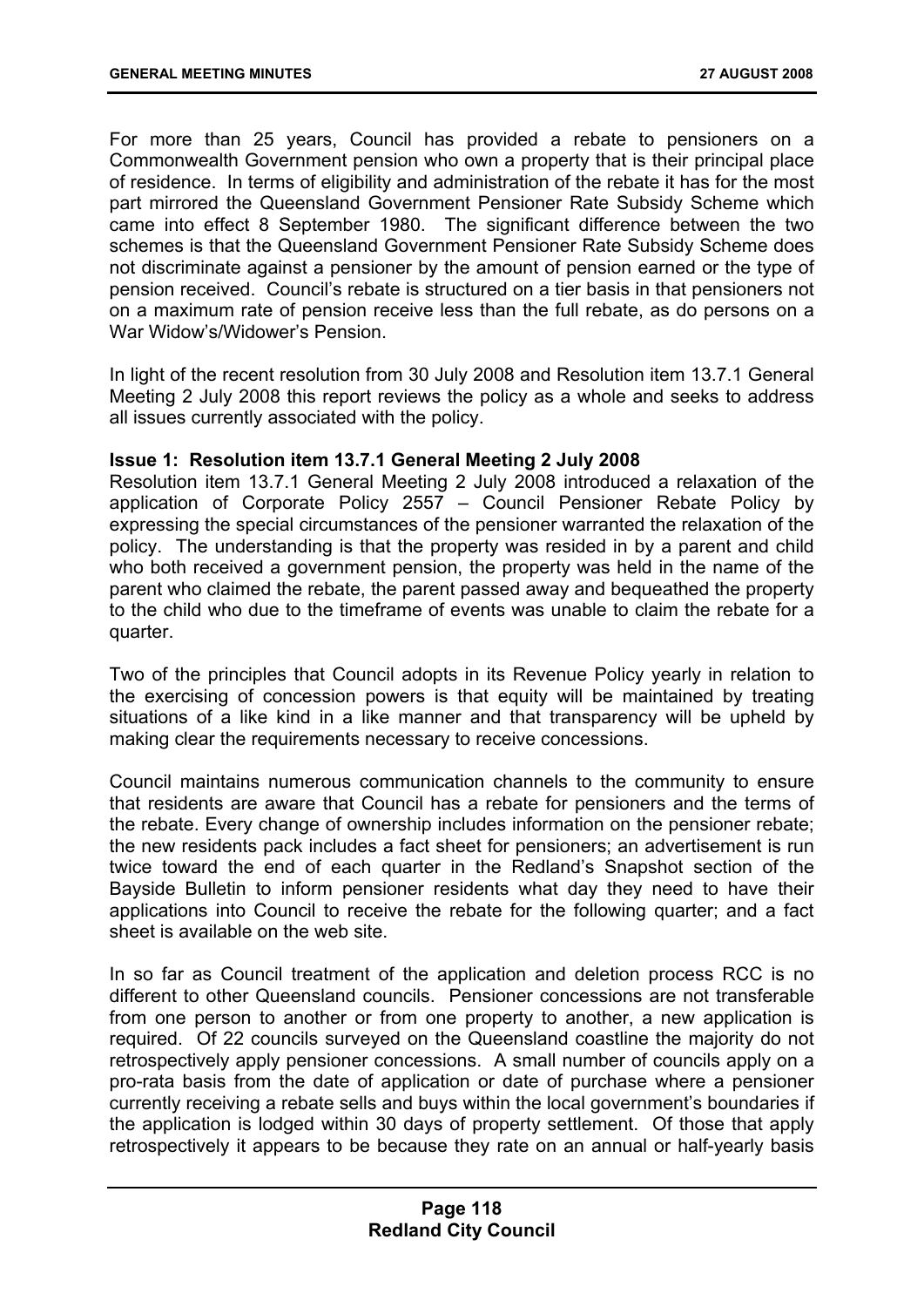and is linked to the timeframe in which the Rate Notice is issued and the application is lodged.

**Note: System constraint –** Proclaim is unable to apply a pension rebate retrospectively past the preceding quarter in which the application is lodged.

The date of application of the concession is the factor that created the issue for property number 12570 cited in resolution item 13.7.1of 2 July 2008. In discussing the relativity and currency of the current policy Council officers determined that there are a number of situations that arise in which the date of application is the factor of concern. Circumstances arise where pensioners currently receiving a rebate who sell and buy within the city's boundaries lose the rebate for a quarter because they do not understand the rebate is not transferable. Also to assist with the issue of Rate Notices we apply a date of cut-off for pension applications. Those who miss the date of cut-off miss the rebate for a quarter.

To ensure Council upholds its principle of equity it is recommended that the policy be amended to cover situations of a similar nature to property number 12570 and enable pensioners currently receiving a rebate who sell and buy within the city's boundaries if the application is lodged within 90 days of property settlement.

The recommendation is that Council amend statement 4 of Corporate Pol-2557 Council Pensioner Rebate Policy to read:

- *4. Apply rebate from:* 
	- *(i) New 'first time' applicants the rebate to commence from the latter of either the date of application or the date of purchase of a property.*
	- *(ii) New 'first time' applicants where the property on which they are seeking the Council Pensioner Rebate was bequeathed to them under the terms of a Will and was their principle place of residence prior to the death of the previous owner, where the previous owner had an existing entitlement to the Council Pensioner Rebate, the entitlement will continue uninterrupted if application is received prior to or within 90 days of the death of the previous owner.*
	- *(iii) Existing applicants who acquire a replacement property within the City's boundaries the entitlement to the rebate will continue uninterrupted if application is received prior to or within 90 days of the property settlement.*
	- *(iv) Existing applicant's amendments from maximum rate to part rate or from eligible to ineligible to commence in the following quarter.*

#### **Issue 2: Item 7.1 of the General Meeting 30 July 2008**

Section 1034 of the *Local Government Act 1993* [LGA] enables a local government to remit wholly or partially the payment of a rate if the land is occupied, but not owned, only by pensioners or by pensioners and other persons. The remission can only be provided if the owner of the land has given a binding undertaking that the benefit will be extended to each pensioner. And, the remission can only be provided on the portion of land that is occupied by eligible pensioners.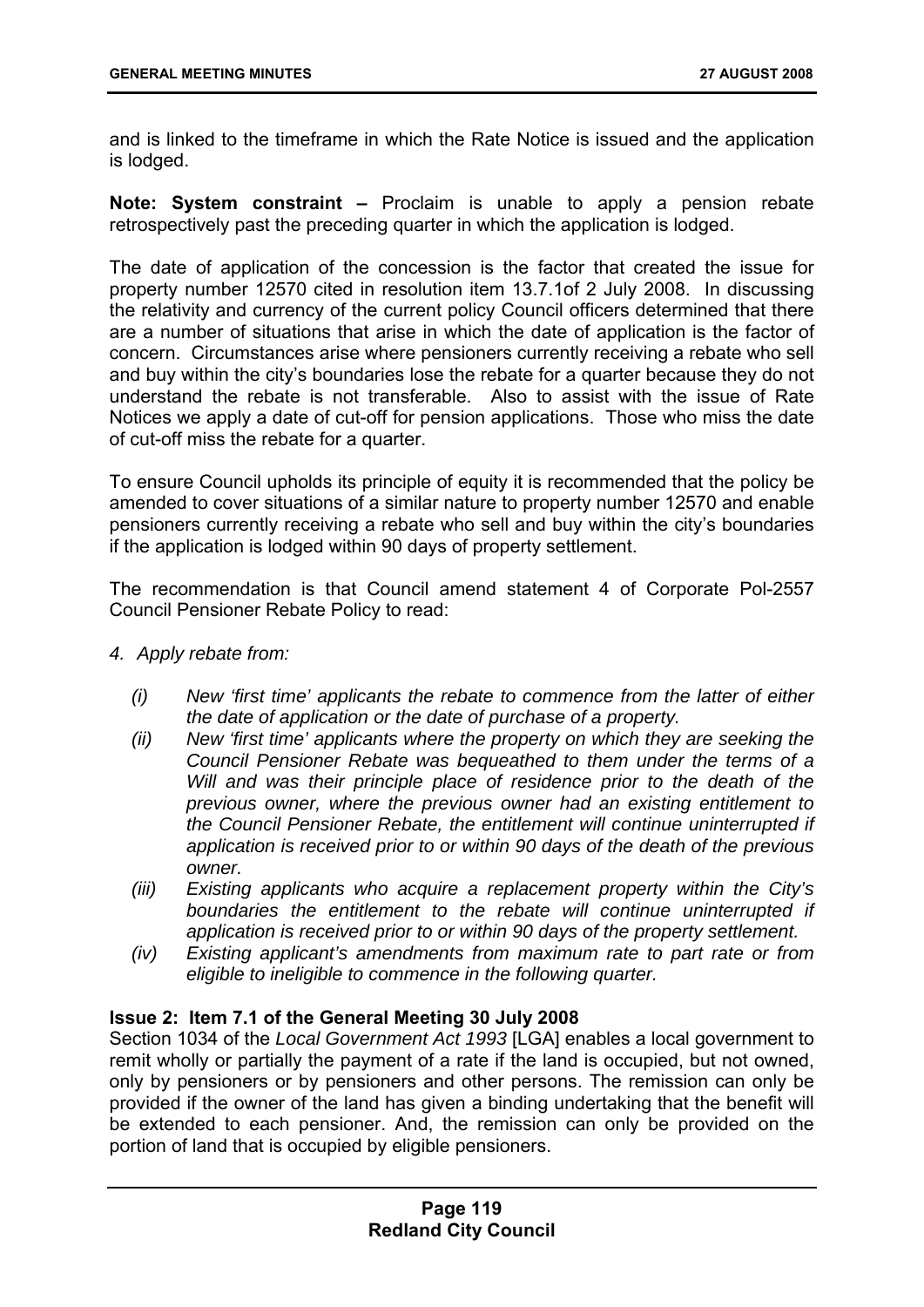Council officers have conducted research on 22 Councils along the Queensland coastline. In comparison to the majority of councils Corporate Pol-2557 Council Pensioner Rebate Policy is considerate in respect to eligibility, benefit received irrespective of overdue status and amount. Many of the Council's rebate schemes restrict eligibility to pensioners on the maximum rate of pension or => 80% of the maximum; there must also be no rate arrears. The Gold Coast requires applicants to have owned and resided on the property they are requesting the rebate on for 12 months. The Sunshine Coast Regional Council requires new applicants must have owned their property for the preceding 3 years or at least 5 out of the last 10 years. The majority administer the concession in the same manner as the Queensland Government Pensioner Rate Subsidy Scheme, which is no different to our current manner of application.

Three council's have a separate concession that apply to Retirement Villages – Gold Coast City Council [GCC] and Cairns Regional Council under section 1034 of the LGA, and Brisbane City Council under section 78 of City of Brisbane Act 1924. Brisbane City's rebate scheme also covers caravan parks and mobile home villages. Each Council's policy has a variation on eligibility and is administered slightly differently. The main similarities are that both Acts require that the property owner sign a 'binding undertaking' to pass the benefit back to each eligible pensioner resident and if an enquiry is received from eligible pensioner residents they provide the amount of benefit entitled and when the benefit is/was paid to the property owner. In effect a 'binding undertaking' forms a legal contract with the corporate entity (the property owner) that in the event the full benefit was not passed back to a resident Council can sue for breach of contract and damages would be the return of the rebate.

The Gold Coast has 10 villages that currently claim benefit, Cairns has 3 and Brisbane City has approximately 20 properties. In the petition presented to Council it cited the Sunshine Coast Regional Council as offering a remission to pensioners in retirement villages, which is not quite correct. They offer a 10% discount to a maximum of \$200 pa on general rates and waste management charges to ratepayers; however Retirement Villages or properties owned by pensioners eligible for the Queensland Government Pensioner Rate Subsidy Scheme receive a full 10% discount on these charges.

The administration process in Cairns is that the retirement village must provide a list prior to a rating period of all residents in the village and indicate which residents are pensioners and provide their pension number. Because this information cannot be retained on the rating database Council officer's can only spot check pension numbers. They rely heavily on the honesty of the Retirement Village owner for the information provided. Once the benefit has been calculated a manual journal entry is processed to the property account and a manual Rate Notice issued to the Retirement Village. A signed declaration is required from each eligible pensioner resident listed on the schedule once the benefit is paid to confirm the benefit was received by the resident.

The Gold Coast maintains paper records and spreadsheets of each Village. A list of the previous financial year's eligible residents is sent to the property owner prior to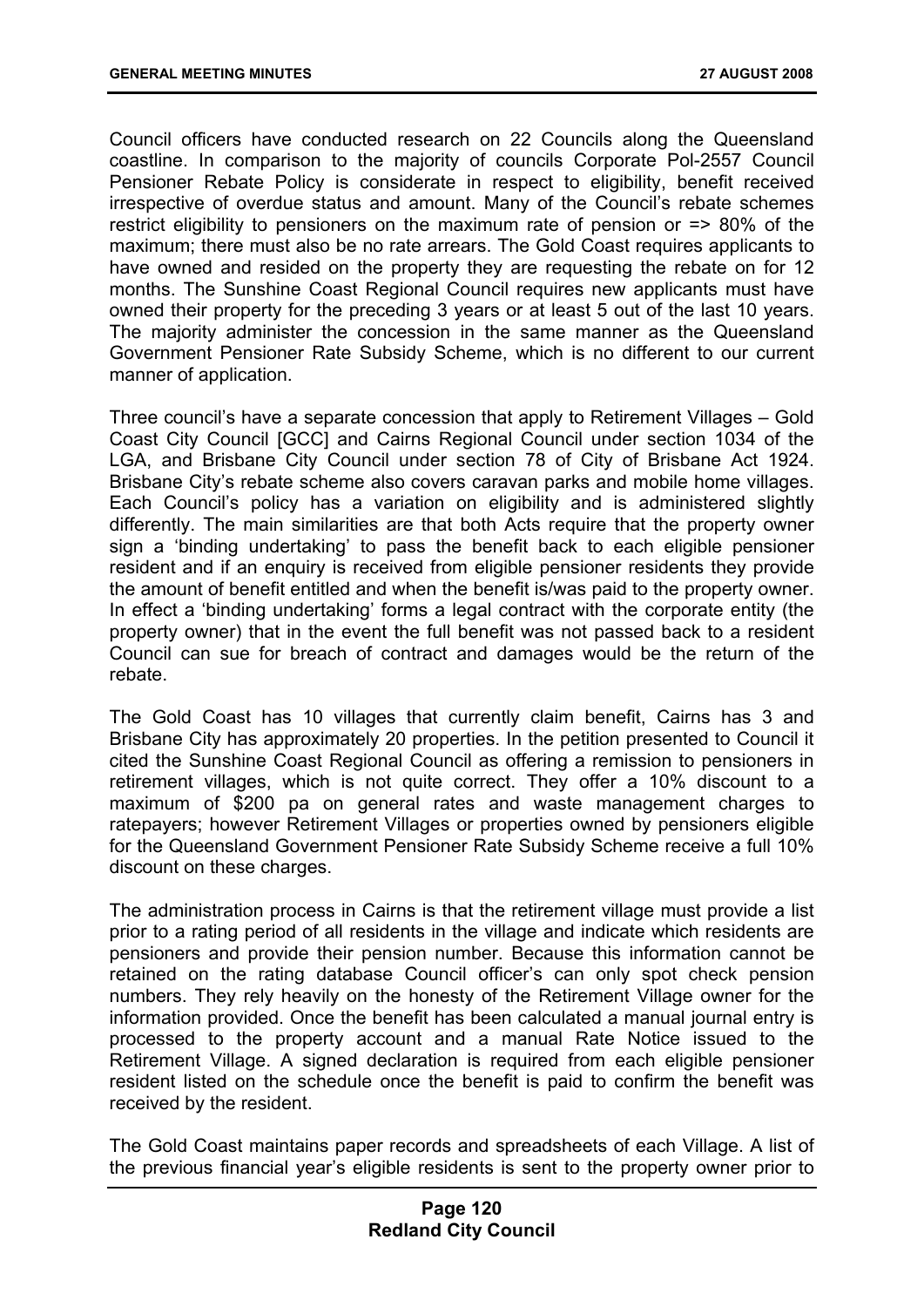the rating period requesting it be amended and updated. Each new eligible pensioner resident must make application to Council in the same way other pensioners do but their application is returned to GCC with the updated spreadsheet by the property owner. When the list is received the Council officer checks each eligible resident's details against Centrelink's records to confirm eligibility.

Note: The concession is only available to pensioners on not less than 80% of the full rate of pension and they must have had tenure of the premises for 12 months prior to application. And they must hold a Lifetime, 99 year lease or 90 year lease in a Company Titled property or a lifetime licence. Once the benefit has been calculated a cheque is mailed to the property owner in the owner's name with the request that the funds be disbursed directly to eligible residents. There is no follow-up with eligible residents to ensure the benefit is passed on once the cheque is disbursed to the owner.

With Brisbane City the residents must make application to Council in the same way other pensioners do. Once the application is assessed and eligibility confirmed a schedule/spreadsheet is created and forwarded to the owner of the retirement village. A resident on a maximum rate of pension is eligible for \$720 per annum and a resident on a part pension \$277 per annum. An adjustment is made to the Rate Notice prior to its issue. The owner of the retirement village has the responsibility to pass on the remission and the residents have permission to make contact with Council to ensure they are on the schedule and confirm what remission they should receive. Brisbane City stated the process was heavily weighted with administration.

On the evidence of the 3 Council's who provide a concession to pensioners in Retirement Villages the issues that arise are:

- 1. The relationship is between Council and the land owner and there is no provision in the rating system to retain information on pensioner occupiers in our land records.
- 2. It must be a self-regulated process. One of the assumptions these 3 Councils act under is that pensioner occupiers would complain if they didn't receive the benefit. Cairns is the only council that takes the step to request a signed declaration from the residents that they received the benefit. However, a subsidy of this nature where the benefit is not able to be paid direct to the occupier is open to abuse. After all, the subsidy while established for the benefit of the pensioner occupier benefits the property owner by reducing the amount of rates and charges payable. Along with this, Council has no influence in the setting of fees and charges that a Retirement Village applies to its occupants.
- 3. The calculation and processing of the rebate and the issue of the Rate Notice must be a manual process. There is currently no means within Proclaim to maintain a subsidy of this nature so that it calculates and processes a subsidy to the rate account to enable a computer generated Rate Notice.
- 4. The administration of the concession in all three council's shows there is a staff resource issue to be considered. Brisbane City rate quarterly, Cairns and Gold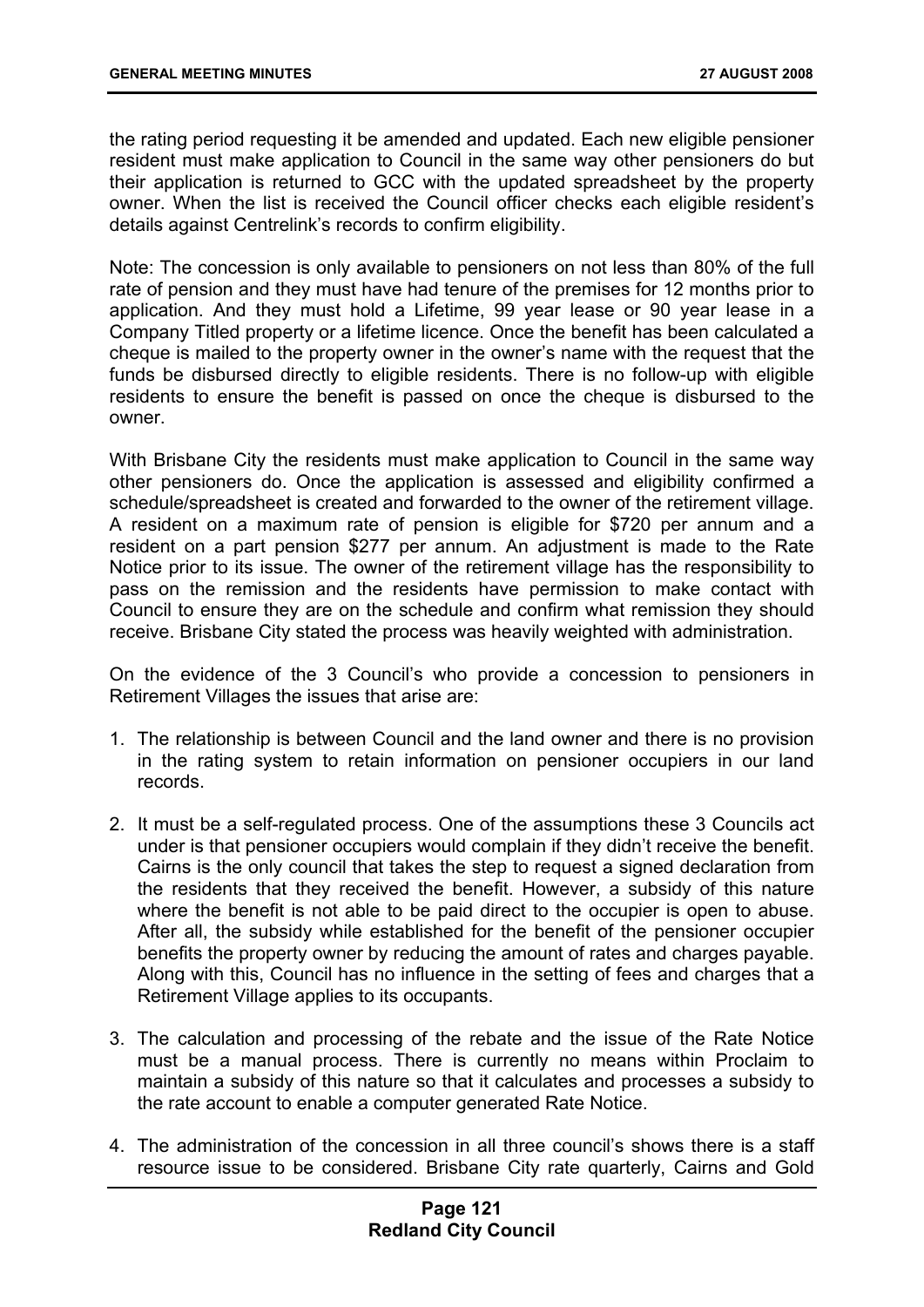Coast annually. As we rate quarterly we would need to confirm pensioner eligibility quarterly. In our database we currently have 19 retirement villages. We have been unable to verify exactly how many units these villages comprise, however we do know that at a minimum there is 1,133. We are also unable to verify how many pensioner residents reside in the retirement villages to be able to cost the full impact to Council of a rebate. On the face value alone of point 3 and the number of villages a full staff resource would be required to administer the rebate.

5. Private properties tenanted by pensioners. None of the councils researched offer a rebate to pensioners who rent a privately owned dwelling. In a holistic view of this issue it is discriminatory to state that a pensioner who has had the financial ability to purchase a lease in a Retirement Village is any worse off than the pensioner who rents a privately owned dwelling.

Council officers recommend that Council do not provide a concession to pensioner occupants in Retirement Villages due to the inability to maintain pensioner occupant records within the rating database, the level of manual administration required, the uncertainty of the full benefit being passed to the pensioner occupants, the uncertainty of the cost associated with funding the rebate and staff resourcing.

### **Issue 3: War Widows Rebate Paid At 80% Of The Maximum Rate Of Pension**

Ratepayers on a Widow's/Widower's Pension feel discriminated against that they receive less in rebate than pensioners on a maximum rate of pension.

This appears to be an historic manner of treatment that has perpetuated the years and the belief is it was adopted because a War Widow's/Widower's and Orphan's Pension is not means tested and they are paid at a slightly higher rate than an age pension. The difference between a War Widow's/Widower's Pension and a single rate of aged pension is currently \$35.60 per fortnight.

It is a false premise to use the amount earned from a pension to determine how much the rebate should be. For example, a person receiving a TPI [Total & Permanently Incapacitated] pension at the special rate receive \$970 per fortnight. They are eligible for the maximum rate of Council pensioner rebate, however we treat those ratepayers on War Widow's/Widower's Pension, which is considerably less, as only eligible for 80% of the maximum rate.

The purpose of a government funded pension is to ensure financial security for seniors, carers and persons with a disability. The Queensland Government Pensioner Rate Subsidy Scheme does not discriminate based on type or amount of pension.

The tiered structure Council employs makes assumptions about the financial position of a pensioner based on the type of pension and how much they receive. As a comparison across the 22 Council's researched only one restricted the eligibility of a pensioner on War Widow's/Widower's and Orphan's Pension requiring that they must be in receipt of the income support supplement to receive the rebate. Only 2 councils – Logan & Brisbane City – apply a tiered structure for pensioners on a maximum rate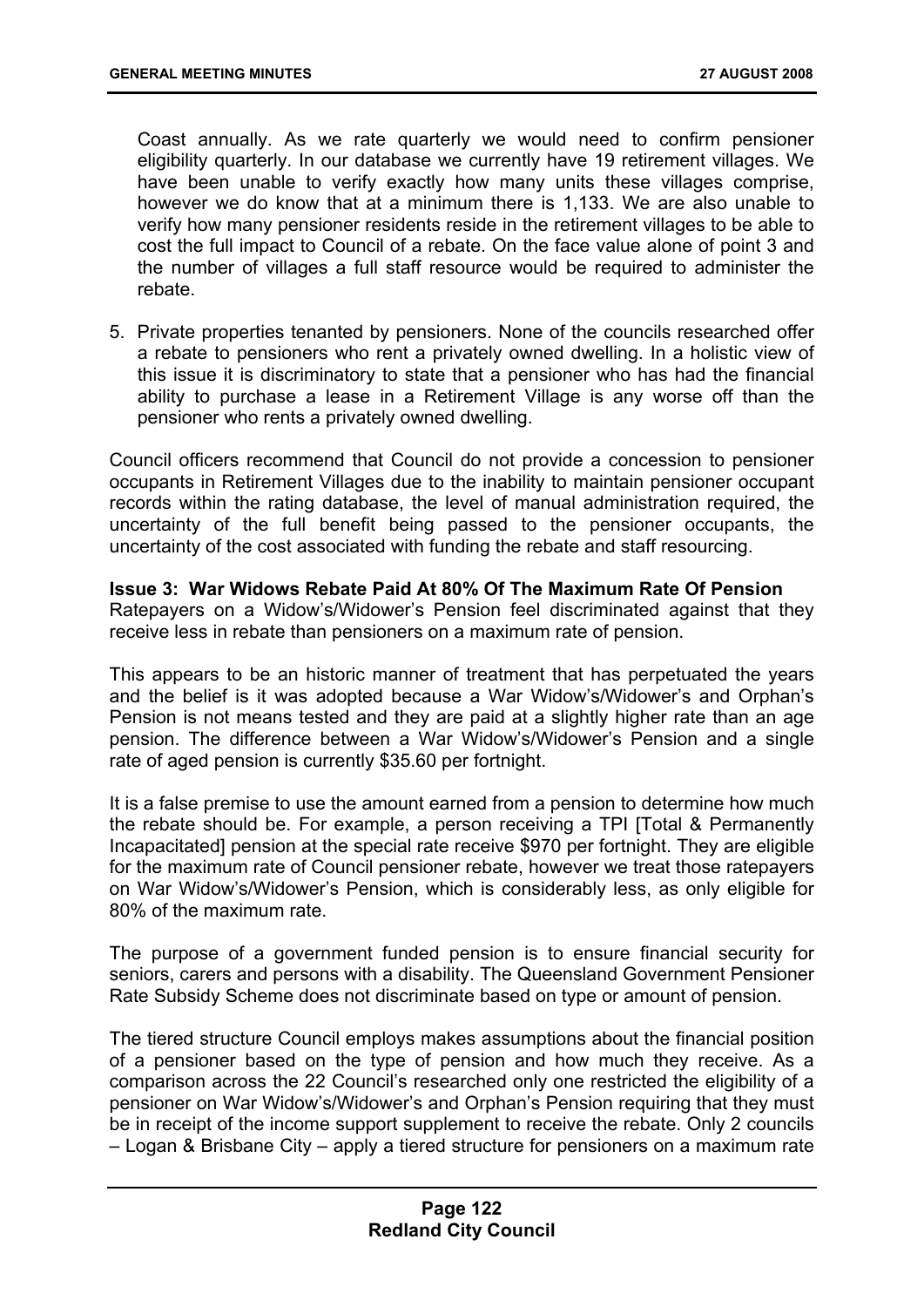and a part rate. Those on a part rate of pension receive half of that paid in rebate to those on a maximum rate of pension.

Council officers recommend that:

- (i) Ratepayers in receipt of a War Widow's/Widower's and Orphan's Pension be treated the same as ratepayers in receipt of Council's rebate paid at the maximum rate of pension;
- (ii) The tiered structure be continued with 2 categories, pensioners on a maximum rate and pensioners on a part rate of pension; and
- (iii) During future budget deliberations Council consider structuring the rebate for all pensioners at a flat rate.

## **Issue 4: Life Tenant**

The current policy provides that a life tenant who is responsible for the rates and charges can only claim the rebate if they have been made a life tenant under a Will or court order. Enquiries are received from life tenants who are responsible for the rates and charges on the property they reside in but they are a life tenant under a family trust arrangement or under some other form of legal arrangement. In one instance Council made the previous owner of a property a life tenant as part of an arrangement in the acquisition of his land. (That arrangement has since ceased upon the death of the person concerned.)

Council may like to give consideration to the changing financial arrangements within families to enable pensioners who have been made life tenants under a legal arrangement, where it's documented in the arrangement that they are responsible for the rates and charges, to be eligible for the rebate. However, this would come at an administration cost as an arrangement such as this would require yearly follow-up to ensure the life tenancy arrangement had not be nullified.

#### **RELATIONSHIP TO CORPORATE PLAN**

The recommendation primarily supports Council's strategic priority to ensure the long term financial viability of the Shire and provide public accountability in financial management.

| <b>Count of Property</b><br><b>Numbers</b> | <b>Council Eligible %</b> |
|--------------------------------------------|---------------------------|
|                                            | 0.3                       |
|                                            | 0.48                      |
| 3,647                                      | 0.5                       |
|                                            | 0.6666                    |
| 271                                        | 0.8                       |
| 5,357                                      |                           |
| 9,278                                      | <b>Grand Count</b>        |

## **FINANCIAL IMPLICATIONS**

**Page 123 Redland City Council**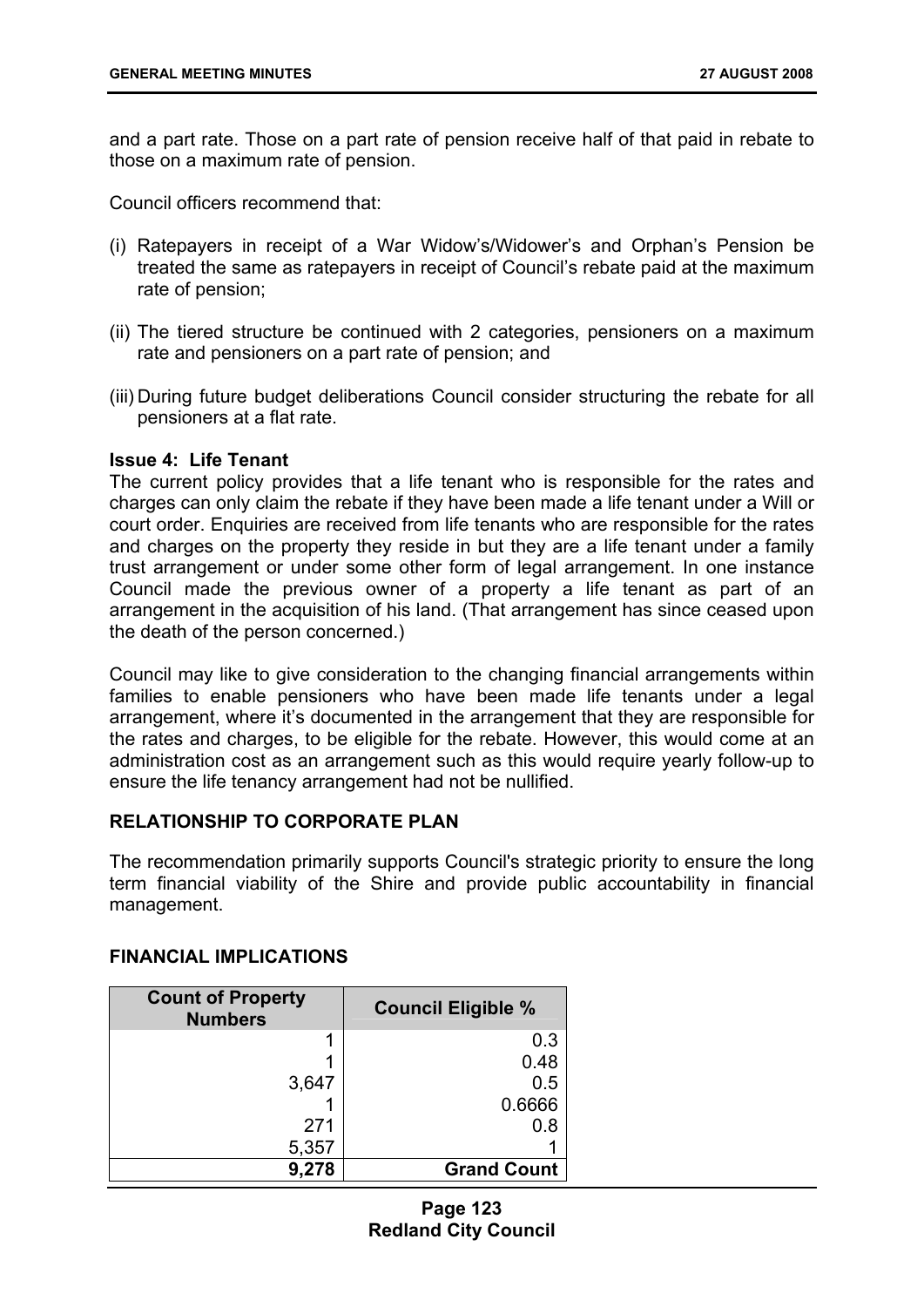The financial implication of Issue 1 (change to the date of commencement) is unable to be costed.

The financial implication of Issue 2 (eligibility extended to pensioners in a Retirement Village) is NIL if the officer's recommendation is adopted. If eligibility is extended the maximum financial implication calculated at 100% ownership equity in the leased property per unit (1,133) at the maximum rate of \$300 p.a. would be in the vicinity of \$339,900 pa. However, actual costs would be less as some residents in Retirement Villages are self-funded retirees.

The financial implication for Issue 3 (War Widows) for the balance of this financial year is \$12,195.

The financial implication for Issue 4 is unable to be costed.

## **PLANNING SCHEME IMPLICATIONS**

The Land Use Planning Group was consulted and it is considered that the outcome of recommendations in this report will not require any amendments to the Redlands Planning Scheme.

## **CONSULTATION**

- General Manager Corporate Services;
- Manager Financial Services;
- Rating Services.

## **OPTIONS**

#### **PREFERRED**

That Council resolve as follows:

- 1. To amend the Council Pensioner Rebate Policy (POL-2557) as follows:
	- a. That policy statement 4 be amended to read:
		- *4. Apply rebate from:*
		- *(i) New 'first time' applicants the rebate to commence from the latter of either the date of application or the date of purchase of a property.*
		- *(ii) New 'first time' applicants where the property on which they are seeking the Council Pensioner Rebate was bequeathed to them under the terms of a Will and was their principle place of residence prior to the death of the previous owner, where the previous owner had an existing*  entitlement to the Council Pensioner Rebate, the entitlement will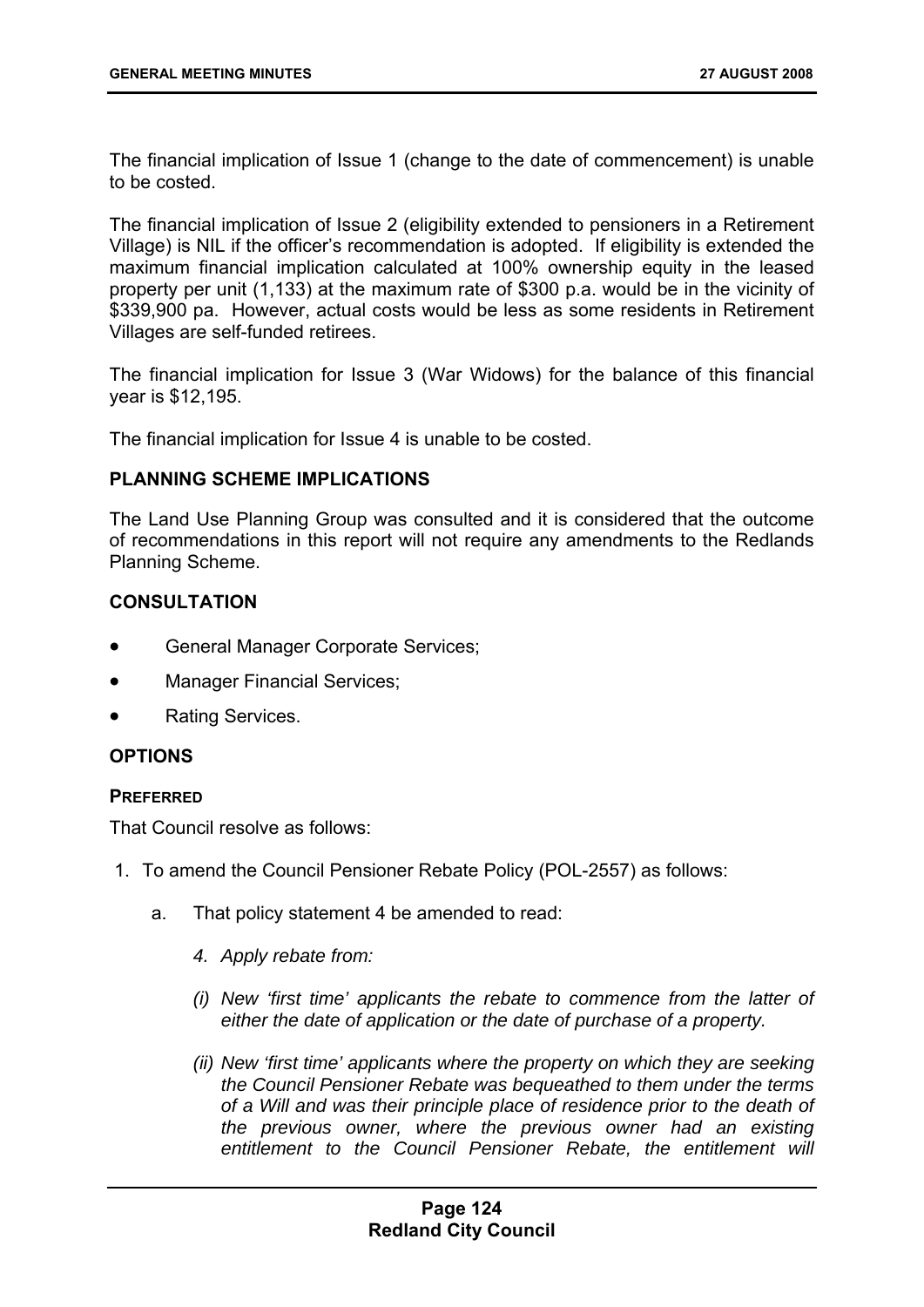*continue uninterrupted if application is received prior to or within 90 days of the death of the previous owner.* 

- *(iii) Existing applicants who acquire a replacement property within the City's boundaries the entitlement to the rebate will continue uninterrupted if application is received prior to or within 90 days of the property settlement.*
- *(iv) Existing applicant's amendments from maximum rate to part rate or from eligible to ineligible to commence in the following quarter;*
- b. That pensioner occupants in Retirement Villages remain ineligible to receive entitlements under the Council Pensioner Rebate Policy;
- c. That in relation to policy statement 2, Council resolve as follows:
	- i. That ratepayers in receipt of a War Widow's/Widower's and Orphan's Pension be treated the same as ratepayers in receipt of the maximum rebate under this policy;
	- ii. That the tiered structure be continued with 2 categories, pensioners on a maximum rate and pensioners on a part rate of pension; and
	- iii. That during future budget deliberations Council consider structuring the rebate for all pensioners at a flat rate;
- d. That policy statement 1 be amended to read:

*Where the person is:* 

- *a) The holder of a Queensland pension concession card or a Department of Veterans' Affairs concession card;*
- *b) The registered owner (either solely or jointly) of the property which is their principal place of residence; and*
- *c) The life-tenant under a Will, Court Order or documented legal arrangement (either solely or jointly) of the property, which is their principal place of residence and they are legally responsible for payment of the rates and charges levied on the property;* and

and ADD the following statement to the policy:

- *8. On an annual basis obtain confirmation in writing from the owner of a property where the eligible person is the life tenant under a documented legal arrangement that:* 
	- *a) The property remains the principal place of residence of the eligible person; and*
	- *b) The person remains legally responsible for payment of the rates and charges levied on the property.*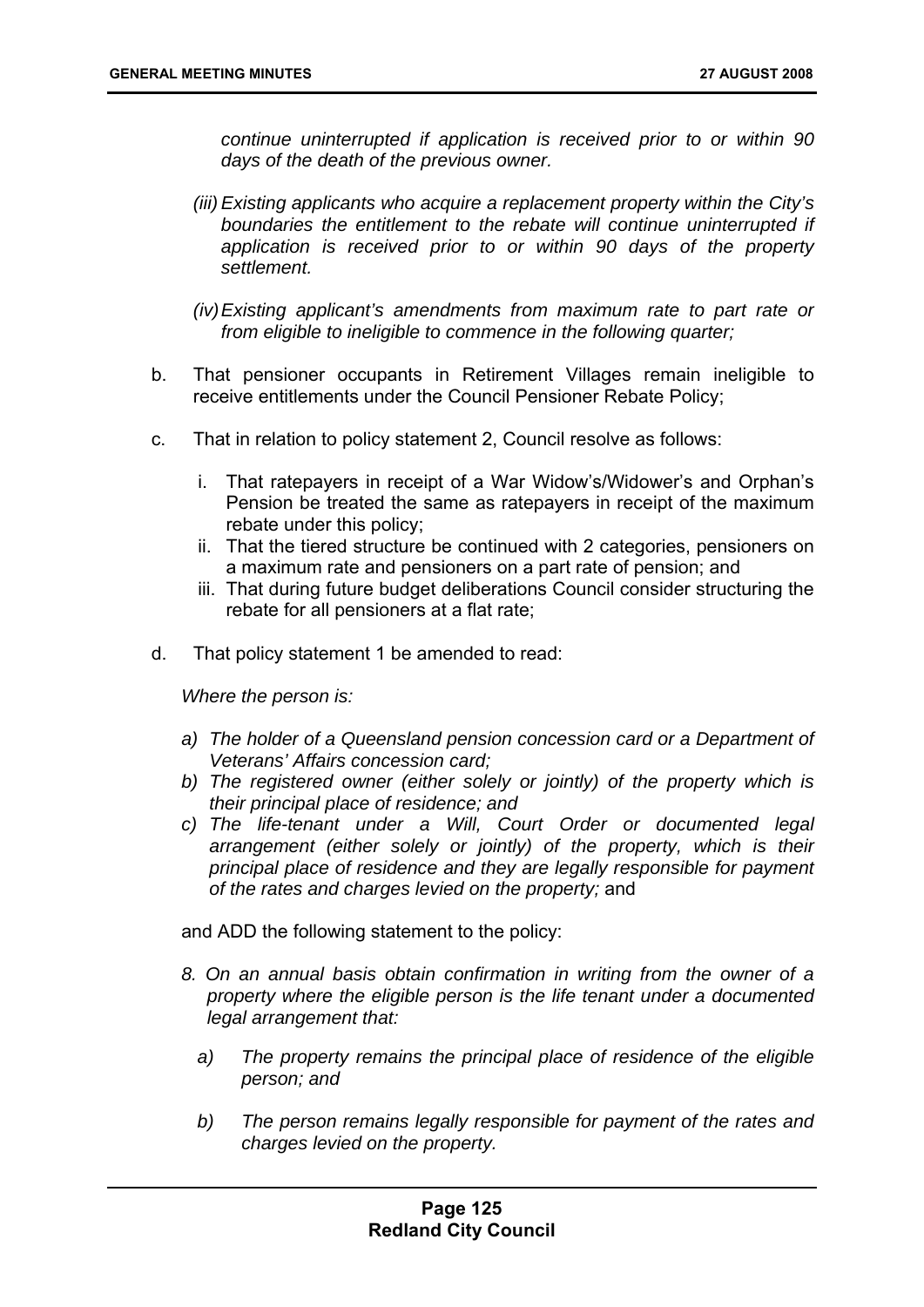## **ALTERNATIVE**

No change is made to Corporate Policy 2557 – Council Pensioner Rebate Policy.

## **OFFICER'S RECOMMENDATION**

That Council resolve as follows:

- 1. To amend the Council Pensioner Rebate Policy (POL-2557) as follows:
	- a. That policy statement 4 be amended to read:
		- *4. Apply rebate from:* 
			- (i) *New 'first time' applicants the rebate to commence from the latter of either the date of application or the date of purchase of a property.*
			- (ii) *New 'first time' applicants where the property on which they are seeking the Council Pensioner Rebate was bequeathed to them under the terms of a Will and was their principle place of residence prior to the death of the previous owner, where the previous owner had an existing entitlement to the Council Pensioner Rebate, the entitlement will continue uninterrupted if application is received prior to or within 90 days of the death of the previous owner.*
			- (iii) *Existing applicants who acquire a replacement property within the City's boundaries the entitlement to the rebate will continue uninterrupted if application is received prior to or within 90 days of the property settlement.*
			- (iv) *Existing applicant's amendments from maximum rate to part rate or from eligible to ineligible to commence in the following quarter;*
	- b. That pensioner occupants in Retirement Villages remain ineligible to receive entitlements under the Council Pensioner Rebate Policy;
	- c. That in relation to policy statement 2, Council resolve as follows:
		- (i) That ratepayers in receipt of a War Widow's/Widower's and Orphan's Pension be treated the same as ratepayers in receipt of the maximum rebate under this policy;
		- (ii) That the tiered structure be continued with 2 categories, pensioners on a maximum rate and pensioners on a part rate of pension; and
		- (iii) That during future budget deliberations Council consider structuring the rebate for all pensioners at a flat rate;
	- d. That policy statement 1 be amended to read: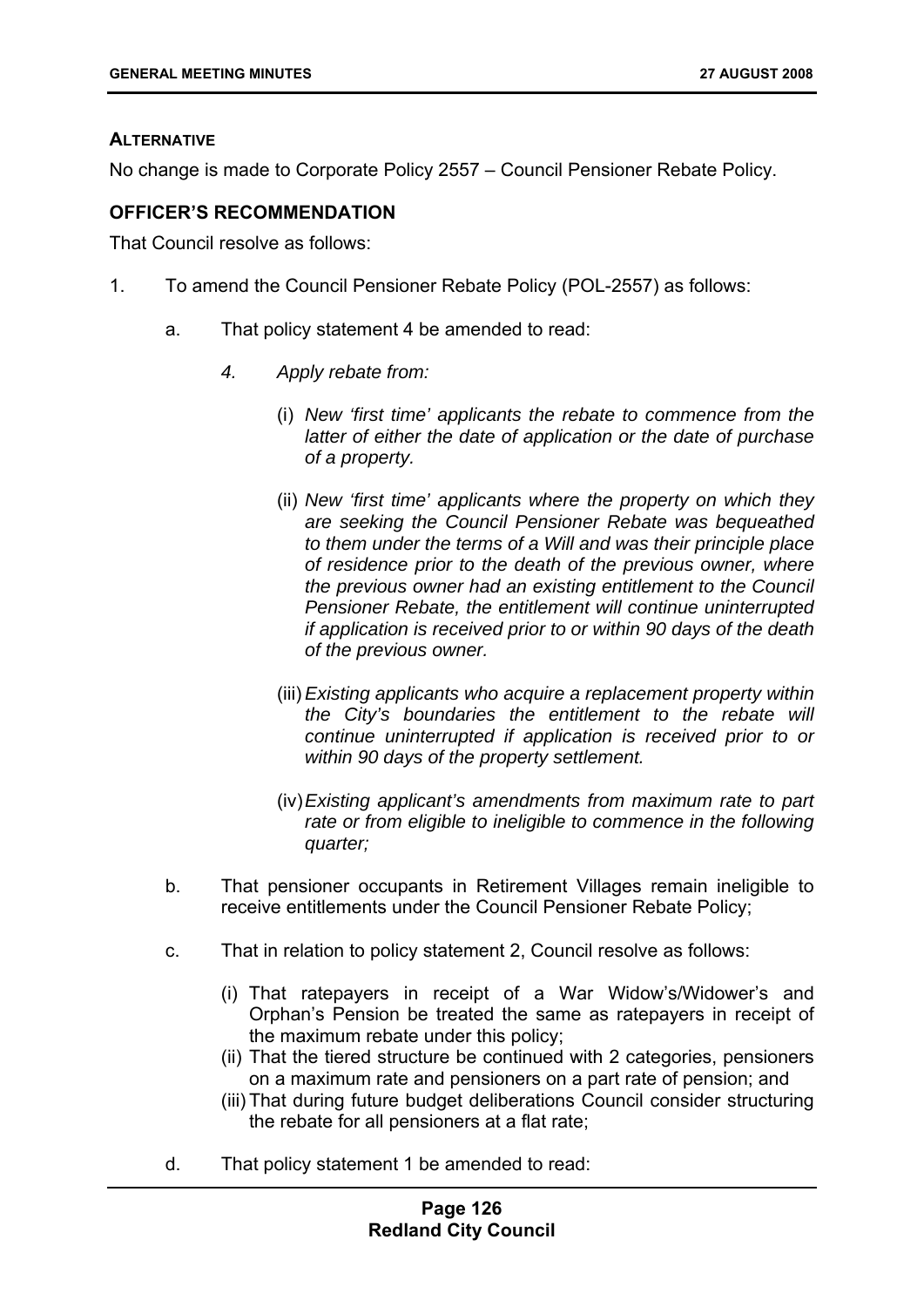*Where the person is:* 

- a) *The holder of a Queensland pension concession card or a Department of Veterans' Affairs concession card;*
- b) *The registered owner (either solely or jointly) of the property which is their principal place of residence; and*
- c) *The life-tenant under a Will, Court Order or documented legal arrangement (either solely or jointly) of the property, which is their principal place of residence and they are legally responsible for payment of the rates and charges levied on the property;* and

and ADD the following statement to the policy:

- *8. On annual basis obtain confirmation in writing from the owner of a property where the eligible person is the life tenant under a documented legal arrangement that:* 
	- a) *The property remains the principal place of residence of the eligible person; and*
	- b) *The person remains legally responsible for payment of the rates and charges levied on the property.*

#### **COMMITTEE DISCUSSION**

It was agreed to delete resolution 1 (b) from the Officer's Recommendation and to include an additional resolution 2 requesting that further investigation be undertaken to determine the financial and procedural implications of applying entitlements under Council's pensioner rebate policy.

#### **COMMITTEE RECOMMENDATION**

That Council resolve as follows:

- 1. To amend the Council Pensioner Rebate Policy (POL-2557) as follows:
	- a. That policy statement 4 be amended to read:
		- *4. Apply rebate from:*
		- *(i) New 'first time' applicants the rebate to commence from the latter of either the date of application or the date of purchase of a property.*
		- *(ii) New 'first time' applicants where the property on which they are seeking the Council Pensioner Rebate was bequeathed to them under the terms of a Will and was their principle place of*  residence prior to the death of the previous owner, where the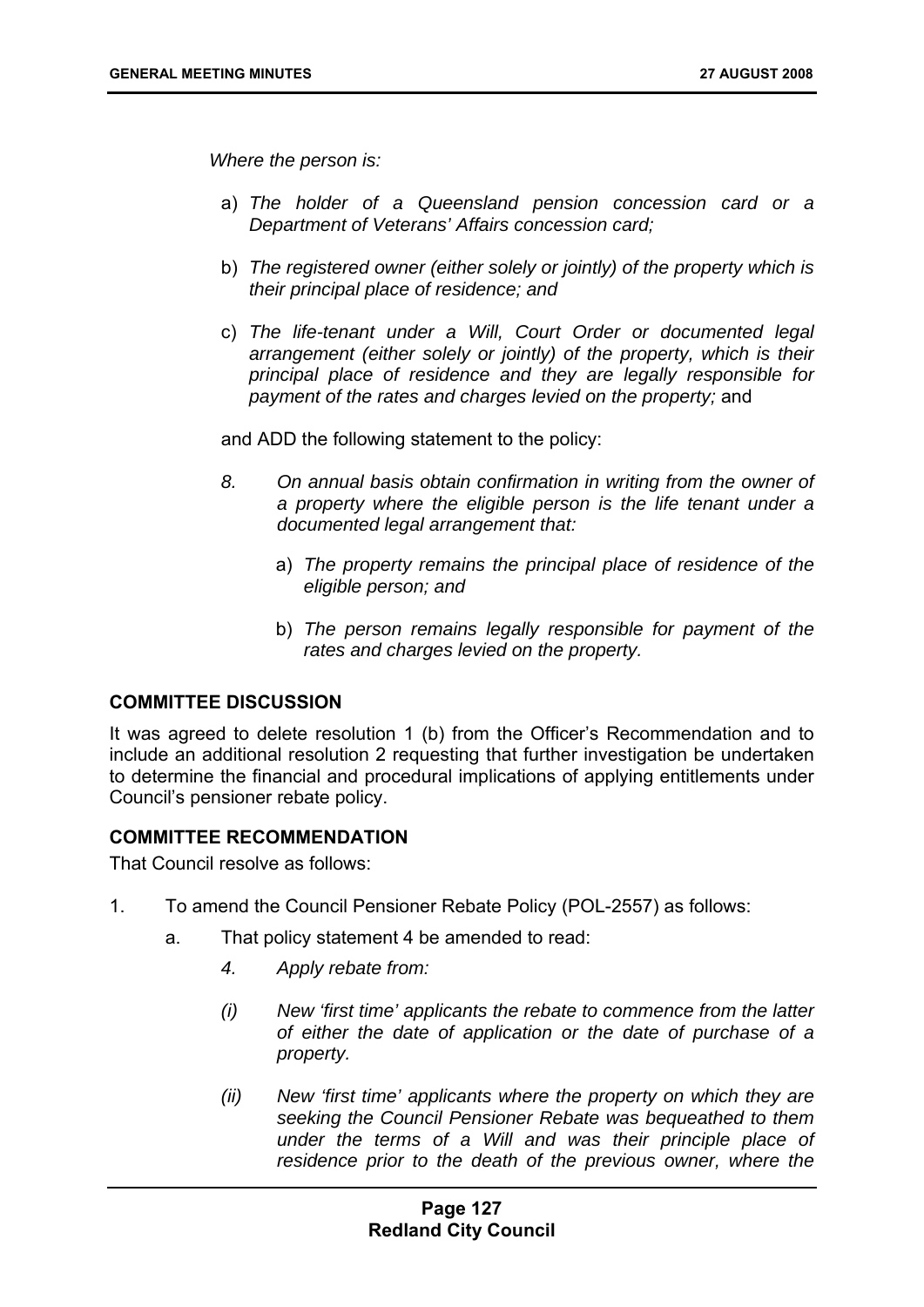*previous owner had an existing entitlement to the Council Pensioner Rebate, the entitlement will continue uninterrupted if application is received prior to or within 90 days of the death of the previous owner.* 

- *(iii) Existing applicants who acquire a replacement property within the City's boundaries the entitlement to the rebate will continue uninterrupted if application is received prior to or within 90 days of the property settlement.*
- *(iv) Existing applicant's amendments from maximum rate to part rate or from eligible to ineligible to commence in the following quarter;*
- b. That pensioner occupants in Retirement Villages remain ineligible to receive entitlements under the Council Pensioner Rebate Policy;
- c. That in relation to policy statement 2, Council resolve as follows:
	- (i) That ratepayers in receipt of a War Widow's/Widower's and Orphan's Pension be treated the same as ratepayers in receipt of the maximum rebate under this policy;
	- (ii) That the tiered structure be continued with 2 categories, pensioners on a maximum rate and pensioners on a part rate of pension; and
	- (iii) That during future budget deliberations Council consider structuring the rebate for all pensioners at a flat rate;
- d. That policy statement 1 be amended to read:

*Where the person is:* 

- *a) The holder of a Queensland pension concession card or a Department of Veterans' Affairs concession card;*
- *b) The registered owner (either solely or jointly) of the property which is their principal place of residence; and*
- *c) The life-tenant under a Will, Court Order or documented legal arrangement (either solely or jointly) of the property, which is their principal place of residence and they are legally responsible for payment of the rates and charges levied on the property;*

and ADD the following statement to the policy:

*8. On an annual basis obtain confirmation in writing from the owner of a property where the eligible person is the life tenant under a documented legal arrangement that:*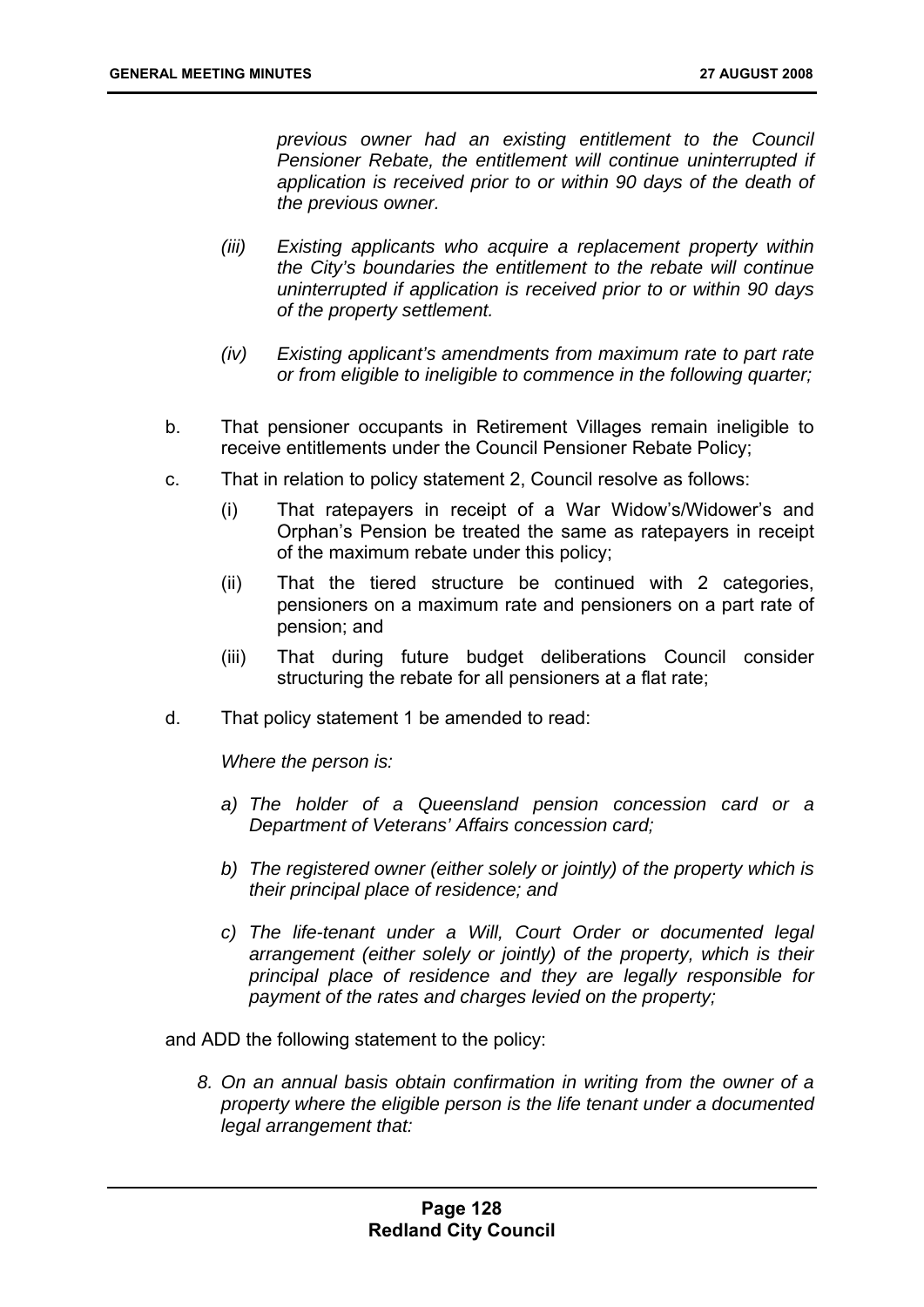- *a) The property remains the principal place of residence of the eligible person; and*
- *b) The person remains legally responsible for payment of the rates and charges levied on the property;* and
- 2. To more fully investigate and determine the financial and procedural implications of applying entitlements under the council pensioner rebate policy, including the tiered structure, to pensioner occupants in retirement villages.

## **COUNCIL DISCUSSION**

It was noted that the Committee Recommendation did not correctly reflect the outcome of the Finance & Corporate Management Committee meeting in that resolution 1(b) had not been deleted.

#### **COUNCIL RESOLUTION**

| Moved by:    | Cr Townsend |
|--------------|-------------|
| Seconded by: | Cr Henry    |

**That Council resolve as follows:** 

- **1. To amend the Council Pensioner Rebate Policy (POL-2557) as follows:** 
	- **a. That policy statement 4 be amended to read:** 
		- *4. Apply rebate from:* 
			- *(I) New 'first time' applicants the rebate to commence from the latter of either the date of application or the date of purchase of a property.*
			- *(ii) New 'first time' applicants where the property on which they are seeking the Council Pensioner Rebate was bequeathed to them under the terms of a Will and was their principle place of residence prior to the death of the previous owner, where the previous owner had an existing entitlement to the Council Pensioner Rebate, the entitlement will continue uninterrupted if application is received prior to or within 90 days of the death of the previous owner.*
			- *(iii) Existing applicants who acquire a replacement property within the City's boundaries the entitlement to the rebate will continue uninterrupted if application is received prior to or within 90 days of the property settlement.*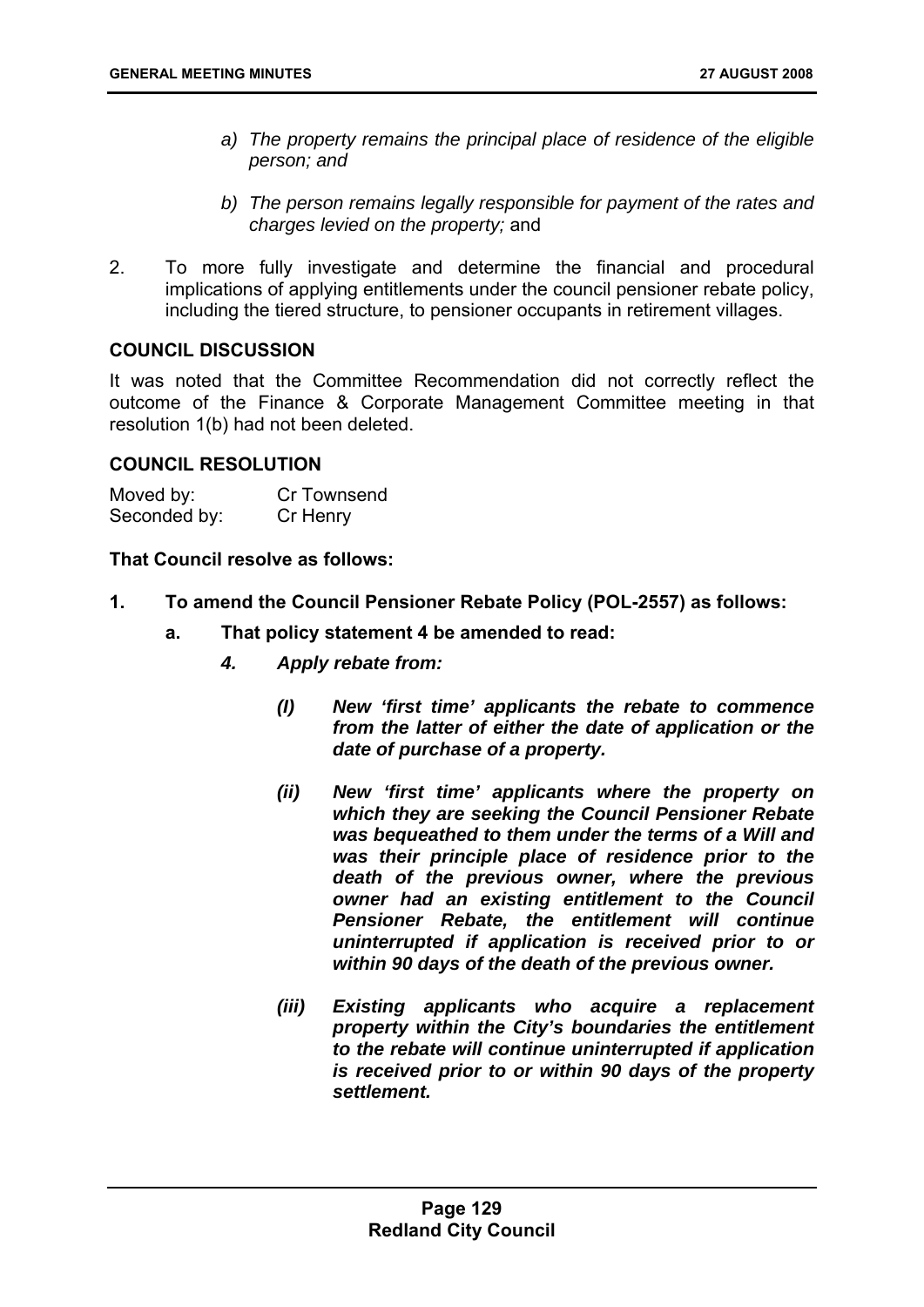- *(iv) Existing applicant's amendments from maximum rate to part rate or from eligible to ineligible to commence in the following quarter;*
- **b. That in relation to policy statement 2, Council resolve as follows:** 
	- **(i) That ratepayers in receipt of a War Widow's/Widower's and Orphan's Pension be treated the same as ratepayers in receipt of the maximum rebate under this policy;**
	- **(ii) That the tiered structure be continued with 2 categories, pensioners on a maximum rate and pensioners on a part rate of pension; and**
	- **(iii)That during future budget deliberations Council consider structuring the rebate for all pensioners at a flat rate;**
- **c. That policy statement 1 be amended to read:**

*Where the person is:* 

- *a) The holder of a Queensland pension concession card or a Department of Veterans' Affairs concession card;*
- *b) The registered owner (either solely or jointly) of the property which is their principal place of residence; and*
- *c) The life-tenant under a Will, Court Order or documented legal arrangement (either solely or jointly) of the property, which is their principal place of residence and they are legally responsible for payment of the rates and charges levied on the property;*

**and ADD the following statement to the policy:** 

- *8. On an annual basis obtain confirmation in writing from the owner of a property where the eligible person is the life tenant under a documented legal arrangement that:* 
	- *a) The property remains the principal place of residence of the eligible person; and*
	- *b) The person remains legally responsible for payment of the rates and charges levied on the property;* **and**
- **2. To more fully investigate and determine the financial and procedural implications of applying entitlements under the council pensioner rebate policy, including the tiered structure, to pensioner occupants in retirement villages.**

**CARRIED**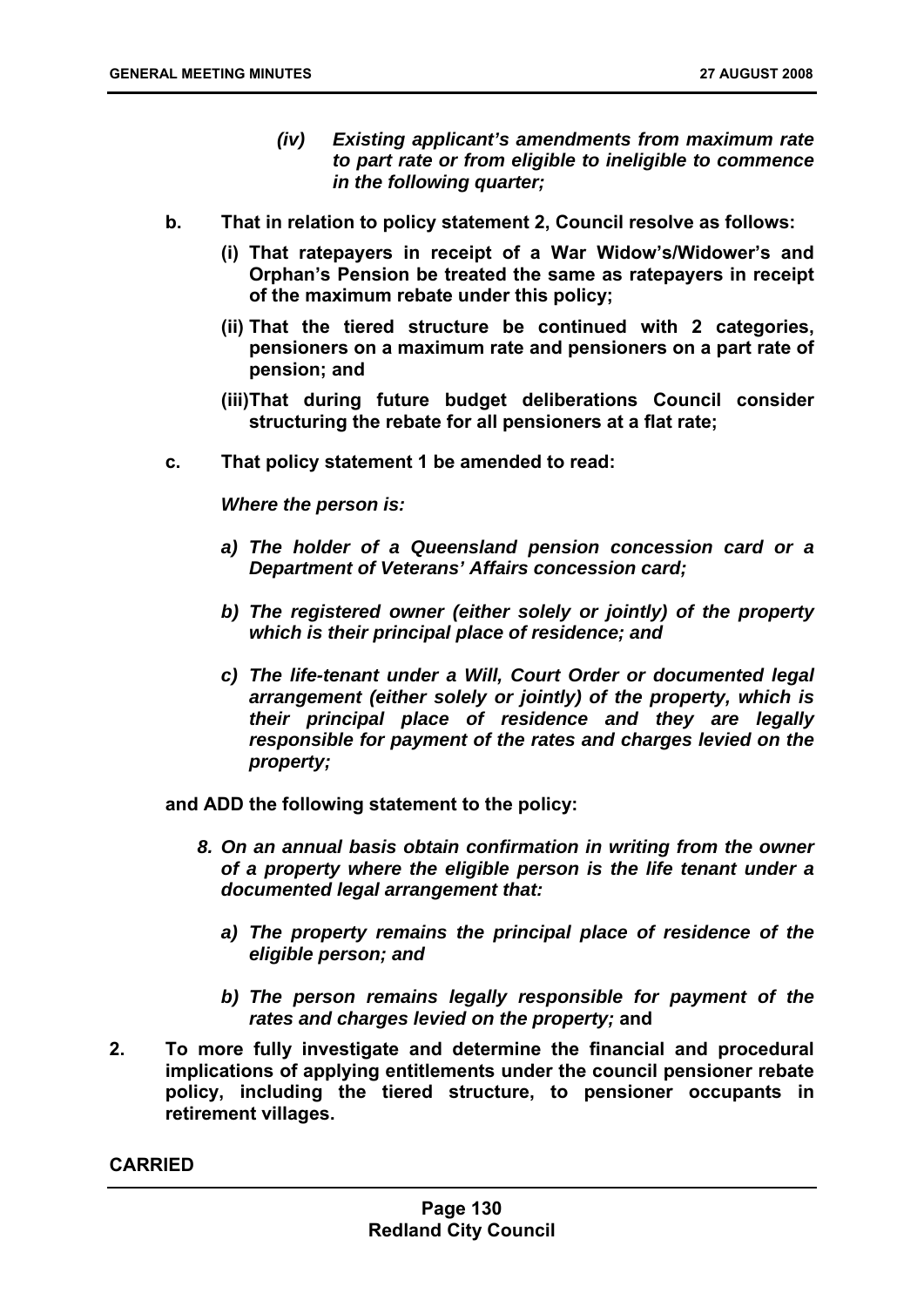## **13.2.4 NON CURRENT ASSET ADJUSTMENTS**

| <b>Dataworks Filename:</b>       | <b>FM Assets</b>                                                         |
|----------------------------------|--------------------------------------------------------------------------|
| <b>Responsible Officer Name:</b> | <b>Kerry Phillips</b><br><b>Manager Financial Services</b>               |
| <b>Author Name:</b>              | <b>John Hunter</b><br><b>Service Manager Corporate Asset Information</b> |

### **EXECUTIVE SUMMARY**

Council has approximately 300,000 fixed assets. Since 2005, there has been a structured process to review the integrity of the assets recorded and their values. During this time, the cleansing process has identified duplicated assets, disposed assets and assets that have never been recorded.

Two assets that were identified recently are above the financial threshold for Council officers to authorise. These consist of a road asset that was recorded at 363,999 metres instead of 363 metres and a building at the Recycling Depot that was recorded in two (separate) fixed asset registers. The accounting treatment required will be different for both assets. The roads adjustment will require the restatement of the opening balances of the 2007/2008 accounts for assets and retained earnings. The buildings adjustment will require processing through the Profit and Loss Account.

#### **PURPOSE**

The purpose is to seek Council approval to restate the opening balances of the 2007/2008 accounts for assets and retained earnings for the road adjustment and to approve the accounting disposal of the duplicated building. Both adjustments were the result of errors from prior years when they were initially recorded and are above the financial threshold for any Council officer to authorise.

#### **BACKGROUND**

The road asset (119080) consists of a kerb and channel asset recorded on the SMEC register which is maintained by Planning and Policy. It was inadvertently recorded as 363,999 metres in length rather than its correct length of 363 metres and is overstated by 363,636 metres. Infrastructure is valued on a unit rate basis and in this case by lineal metre. With kerb and channel valued at \$34.00 per lineal metre in 2006/2007, the asset was recorded at \$12,375,966 rather than \$12,342.

|                | Length K&C |            | <b>Gross replacement</b> |
|----------------|------------|------------|--------------------------|
| <b>Details</b> | (metres)   | Cost/metre | value                    |
| Original       | 363,999    | \$34       | \$12,375,966             |
| Correct        | 363        | \$34       | \$12.342                 |
| Overstatement  | 363,636    |            | \$12,363,624             |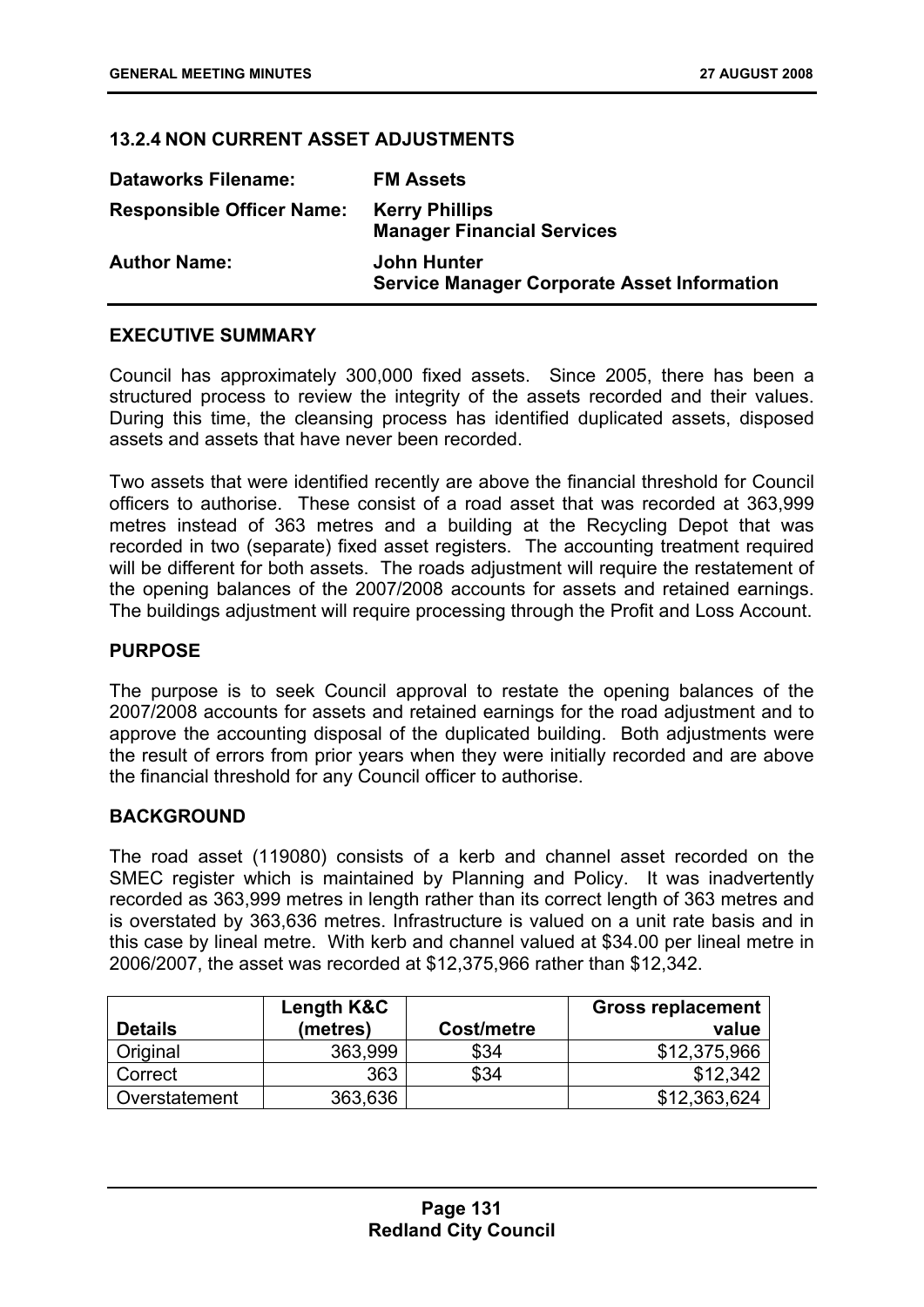The recycling building (recorded as asset 265534 in Maximo and BLD0000497 in Finance One) has been recorded twice and is therefore duplicated. The Maximo asset is recorded at a replacement value of \$913,000 and a written down value of \$521,803.56 and the value of the asset base is overstated by this amount.

## **ISSUES**

Currently the assets recorded on Council's records are overstated by the value of these two assets. Council's records must reflect the true value of assets as at 30 June 2008 for the annual accounts, and for the Auditor's review.

## **RELATIONSHIP TO CORPORATE PLAN**

The recommendation primarily supports Council's strategic priority to ensure the long term financial viability of the City and provide public accountability in financial management.

## **FINANCIAL IMPLICATIONS**

The cost and the written down values of the adjustments is reflected in the following table:

| <b>Asset</b>     | Cost          | <b>WDV</b>   |
|------------------|---------------|--------------|
| Kerb and Channel | 12,363,624.00 | 7,665,447.00 |
| <b>Building</b>  | 913,000.00    | 521,803.56   |
| <b>Total</b>     | 13,276,624.00 | 8,187,250.56 |

The road (kerb and channel) entry will be adjusted against opening balances for the 2007/2008 financial year and will not be reflected within Council's 2007/2008 Profit and Loss Statement. The building entry will be adjusted within the Profit and Loss Account during the 2007/2008 financial year.

#### **PLANNING SCHEME IMPLICATIONS**

The Land Use Planning Group was consulted and it is considered that the outcome of recommendations in this report will not require any amendments to the Redlands Planning Scheme.

## **CONSULTATION**

KPMG, Council's external auditors have been consulted and have recommended the appropriate accounting methodologies. This agrees with the Australian Accounting **Standards**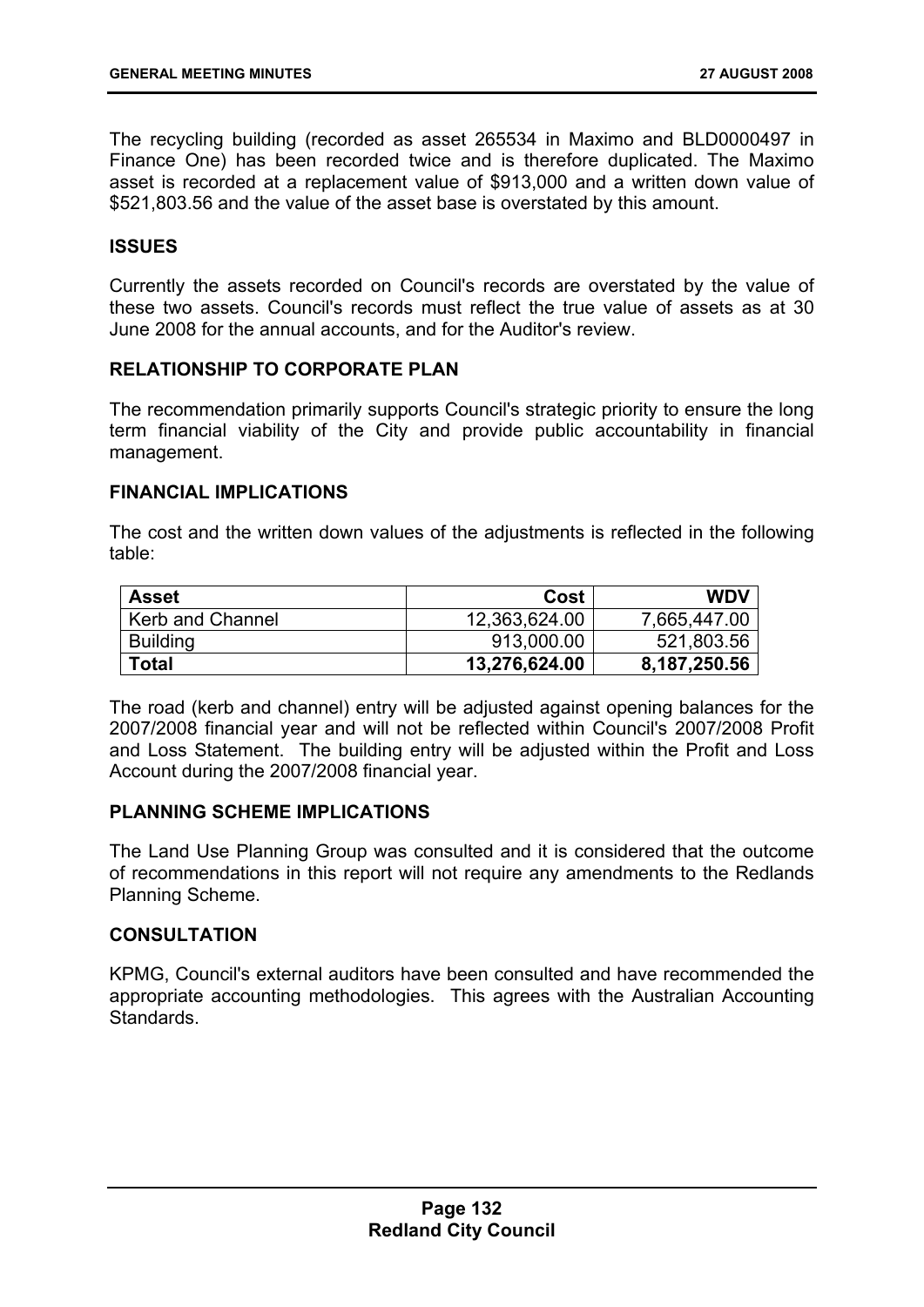## **OFFICER'S/COMMITTEE RECOMMENDATION/ COUNCIL RESOLUTION**

| Moved by:    | Cr Townsend       |
|--------------|-------------------|
| Seconded by: | <b>Cr Reimers</b> |

## **That Council resolve as follows:**

- **1. To approve restating in the financial accounts the opening balances for roads for \$12,363,624.00 (replacement value) and \$7,665,447.00 (written down value) respectively; and**
- **2. To approve the accounting disposal in the financial accounts for the building for \$913,000.00 (replacement value) and \$521,803.56 (written down value) respectively.**

**CARRIED**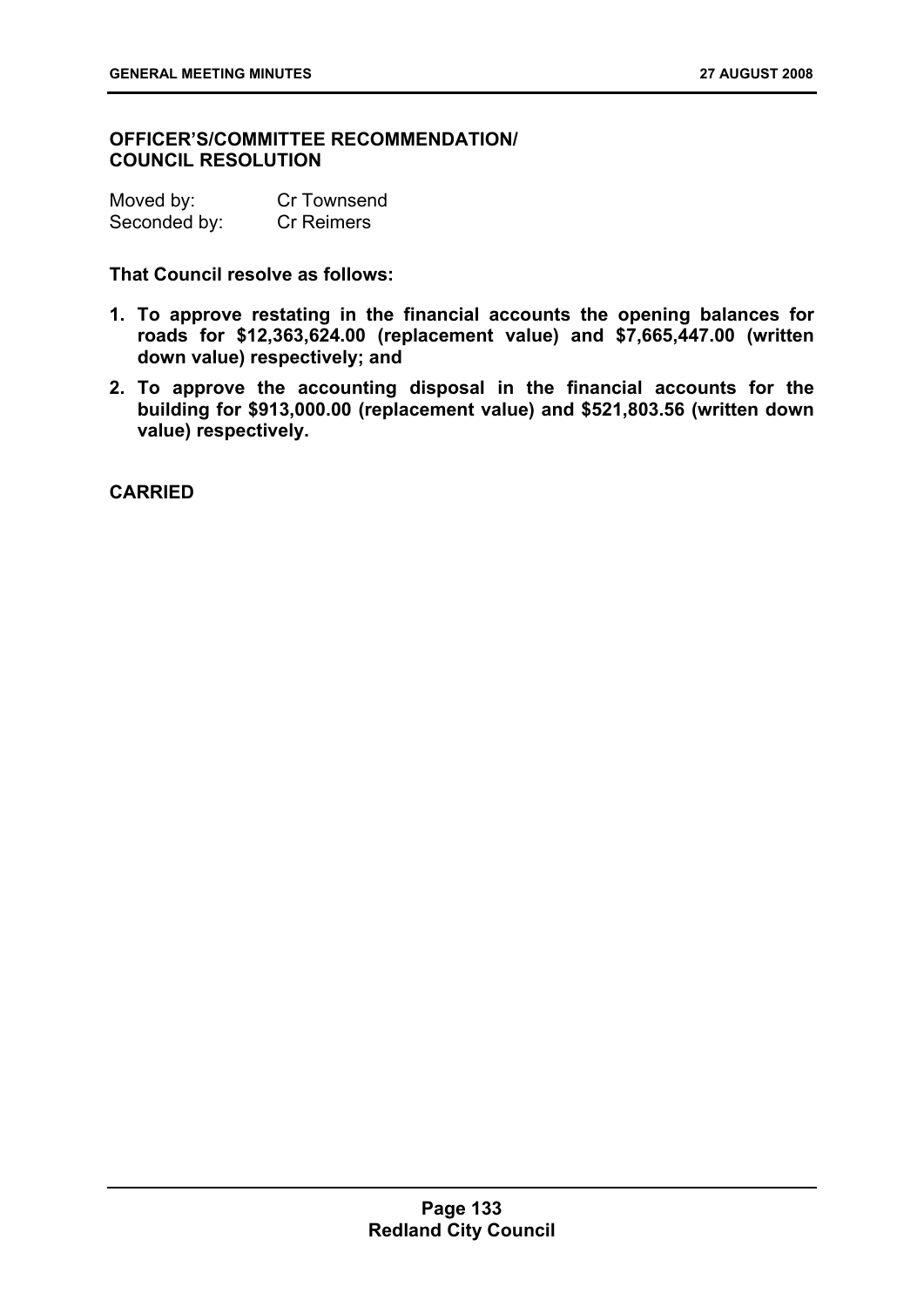## **13.3 CUSTOMER SERVICES**

#### **13.3.1 INCREASE IN STREET LIGHTING TARIFFS**

| <b>Dataworks Filename:</b>       | <b>RTT Street Lighting</b>                                            |
|----------------------------------|-----------------------------------------------------------------------|
| <b>Responsible Officer Name:</b> | John Frew<br><b>Group Manager Operations &amp; Maintenance</b>        |
| <b>Author Name:</b>              | <b>John Frew</b><br><b>Group Manager Operations &amp; Maintenance</b> |

### **EXECUTIVE SUMMARY**

On 1 July 2008, Queensland State Government introduced retail contestability for street lighting customers in the Energex area. State Government also announced that retail electricity prices for street lighting customers will be de-regulated at the same time. Redland City Council was subsequently advised by its electricity provider, Origin, that as a result of these changes the cost of providing street lighting in our city would increase by approximately 71%. This represents an increase in excess of \$1 million on actual street lighting expenditure for the year past.

#### **PURPOSE**

The impact of this increase will be significant and this report seeks to explore the immediate and longer term ramifications to budgets, maintenance and future development.

## **BACKGROUND**

Street lighting throughout Redland City is currently provided under 3 rating systems

- Rate 1 Applies to lighting where the maintenance and capital cost of installation are born by Energex. 48% of lighting falls into this category and is predominantly along major roads. Very little new street lighting is installed on this rate.
- Rate 2 Applies to lighting where the maintenance costs but not the capital cost, of installation are born by Energex. This category makes up 50% of lighting in Redland City and can be found in most residential developments. Most new lighting installed by either developers or Council is on this rate.
- Rate 3 Applies to lighting where neither the maintenance nor capital costs are born by Energex. Most CBD lighting falls into this category.

It is very important to note that there are 2 components to the charges made to Council under each rate. On average, 80% of the running cost of any given light is for network or service charges with the remainder being energy charges. The significance of this is that taking measures to reduce energy usage by restricting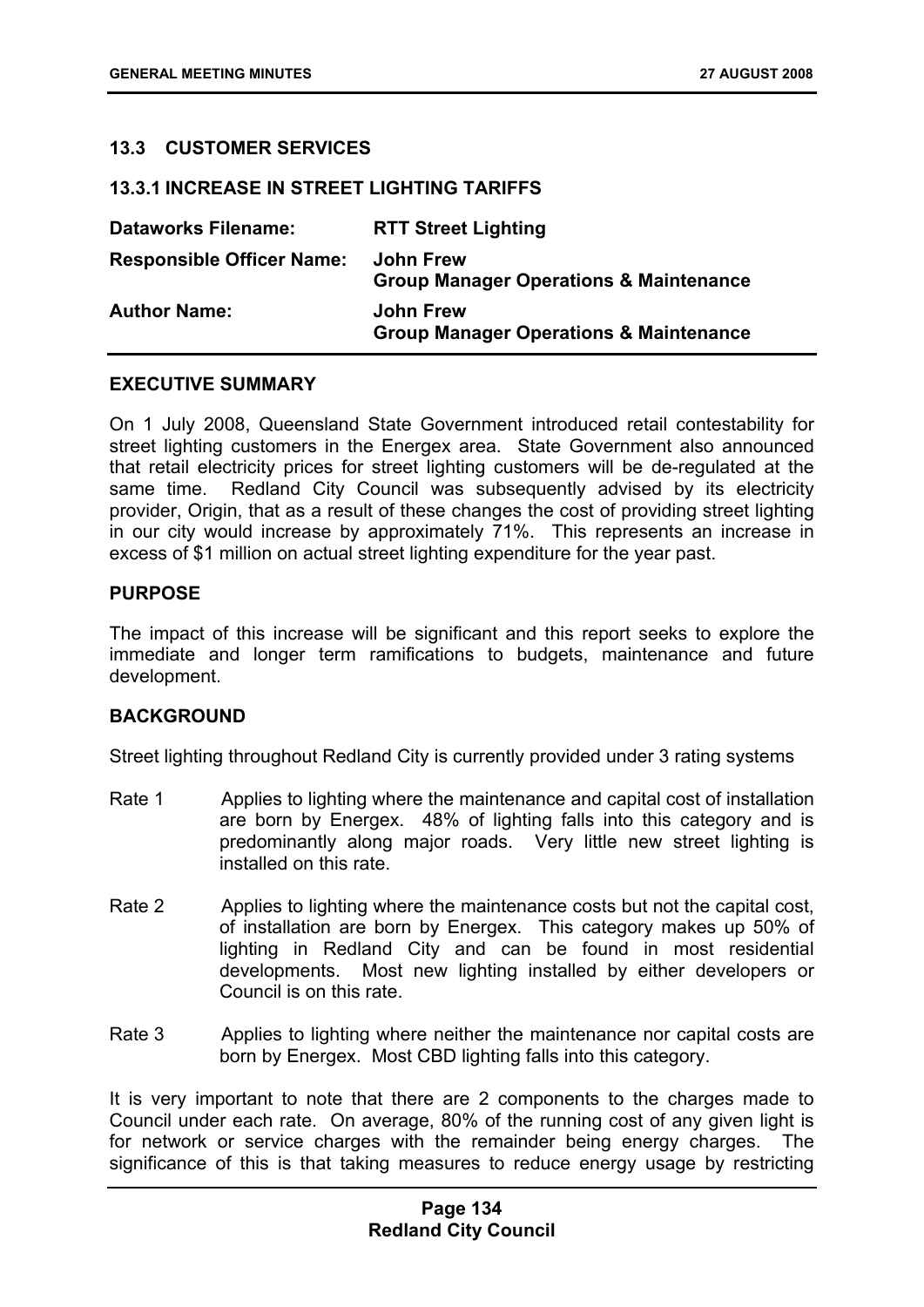operating hours or by fitting more efficient light sources will not dramatically reduce overall costs.

The main reasoning given by Origin for the large increase in tariffs is that previous charges have not reflected the true cost of providing the service and that, in fact, Energex/Government have been subsidising the cost.

## **ISSUES**

By far the most significant issue raised by the increase in street lighting tariffs is the effect on operational budgets. Timing of the release of details in regard to the quantum of increase in street lighting charges has meant that Council has not had the opportunity to make the necessary adjustments through the recently completed budget process.

- **Current Budget**  The approved budget for street lighting in 2008-09 is \$1,753,000. This represents a 15 % increase on actual expenditure in 2007- 08.
- **New Charges** A 71% increase as recently announced would add \$855,000 to this year's budget.
- **Subsidy** State Government have offered to subsidise the increase for the first 2 years of de-regulation in order to soften the impact on budgets and income. The subsidy being offered for 2008-09 is \$587,932 reducing to \$293,966 in 2009-10. No subsidy is being offered at this stage for subsequent years
- **Shortfall** The projected shortfall for 2008-09 is \$267,000.
- Budgets for 2009-10 and 2010-11 will also need to increase substantially over and above CPI as a result of the reducing State Government subsidy.

These increases will be incorporated in the annual budget process but will undoubtedly put more pressure on Council's ability to approve new or expanded projects in other areas.

Several options have already been identified that may lead to a reduction in the ongoing costs of providing street lighting in Redland City.

- **Obtain a Better Rate** South East Queensland Councils, with the exception of Brisbane City Council, have approached "Local Buy" to coordinate the submission of a collective tender to the market place with the expectation that more competitive street lighting charges can be found. A tender was advertised on 9 August with an anticipated contract commencement date of 1 October 2008.
- **More Efficient Light Sources**. High efficiency light sources are being developed and introduced to the market place on a regular basis. Some of the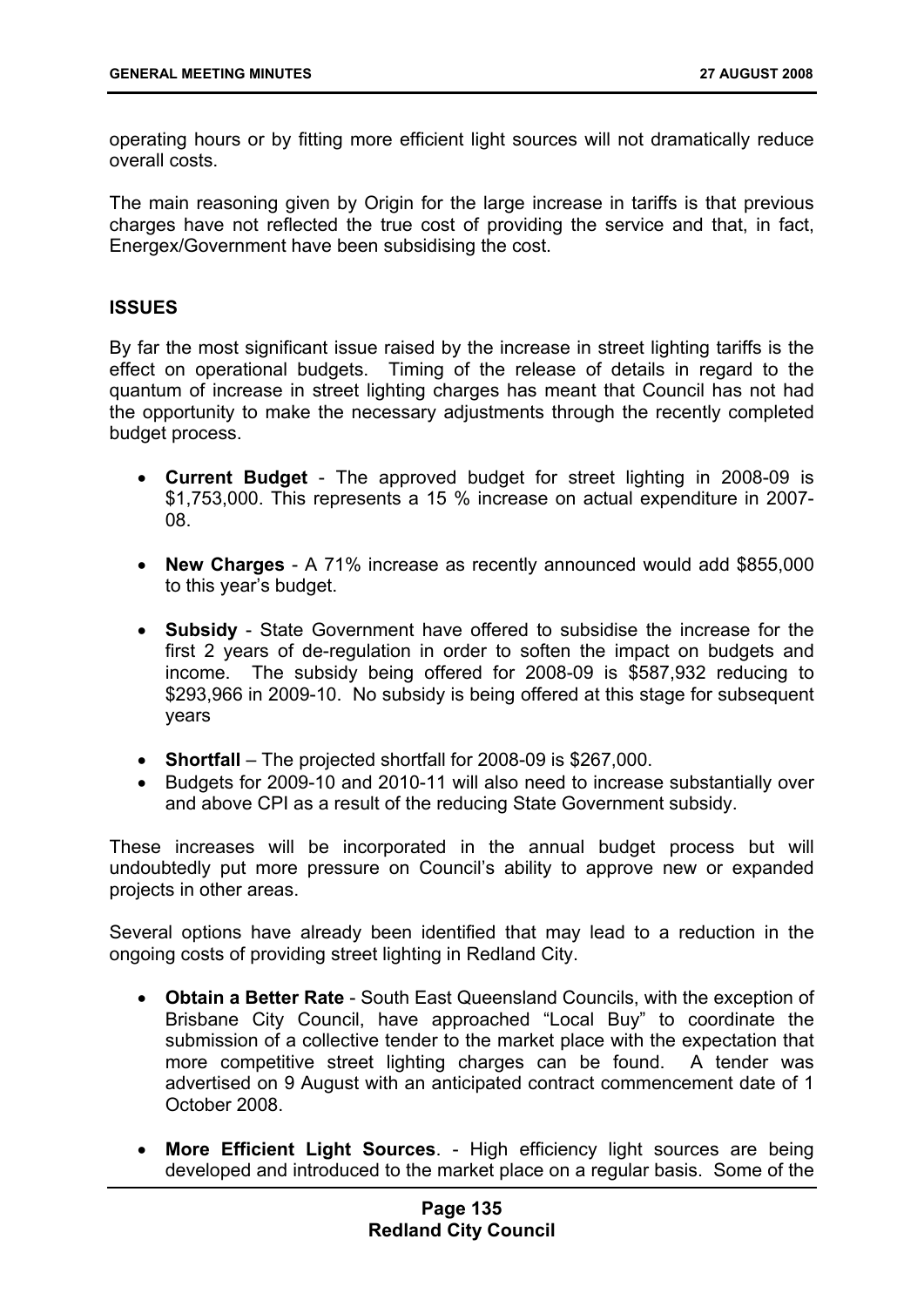new generation of light sources offer the potential for a significant saving in energy usage. A combined State Government/Energex trial using several of the new lighting heads is currently underway in South east Queensland but results are not expected until 2011. In the absence of extensive trialling, Energex is very reluctant to entertain the use of alternatives to the standard Mercury or Sodium fittings for rate 1 & 2 lighting. In the short term, this option would not appear to have much support although a close watch will be maintained on this continuously evolving area.

- **Tariff Review.** A review of the various tariffs that Council's current lighting infrastructure is operating on will be made in the near future. The basis of this review will be to ascertain the cheapest tariff available for each type of lighting in current use.
- **Solar Lighting.** The use of solar lighting throughout Australia is still very insignificant in comparison to traditional lighting. While improvements are continuously being made, current research indicates that we are still a year or two away from the possibility of widespread use of solar lighting in street lighting applications. There are a number of solar lighting sites around Redland City but these are mainly restricted to car parks, pedestrian pathways through park areas and other areas where it is not necessary to comply with Australian lighting standards.

Council officers are working with a local company that specialises in solar lighting with a view to keeping abreast of new developments and trial promising technology as it becomes available. One such trial site is in the top car park off Masters Avenue, Victoria Point. Should financial viability and performance issues be overcome, solar lighting would definitely offer a very real alternative to traditional mains powered lighting and could become the lighting of choice in many street lighting applications throughout the city.

### **RELATIONSHIP TO CORPORATE PLAN**

The recommendation primarily supports Council's strategic priority to Provide and maintain water, waste services, roads, drainage and support the provision of transport and waterways infrastructure.

## **FINANCIAL IMPLICATIONS**

A projected budget shortfall of \$267,000 exists in the 2008-09 financial year.

#### **PLANNING SCHEME IMPLICATIONS**

It is considered that the outcome of recommendations in this report will not require any amendments to the Redlands Planning Scheme.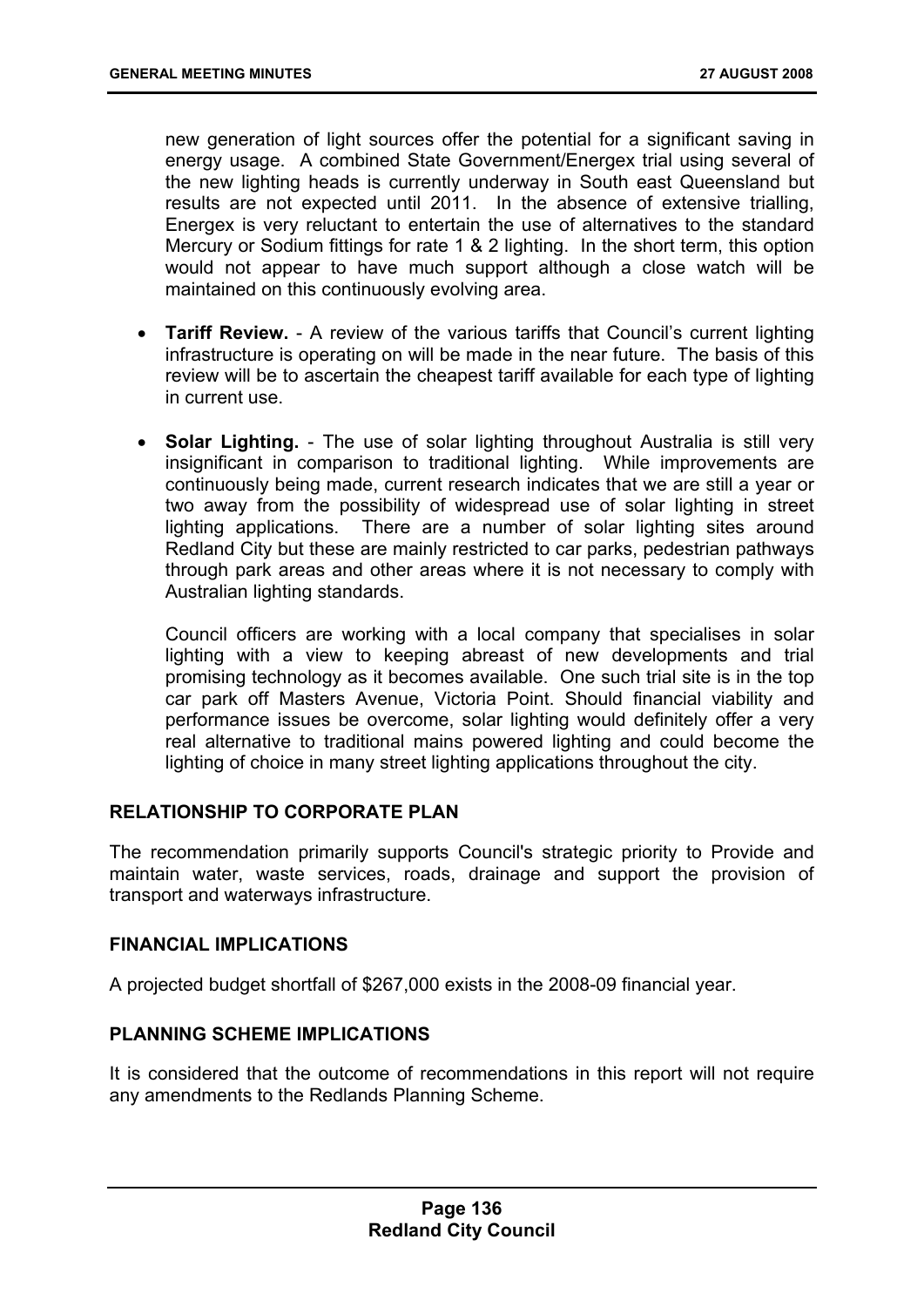# **CONSULTATION**

The author consulted with the Supply Services Manager, RCC and the Energy Manager, Sunshine Coast Regional Council

## **OFFICER'S/COMMITTEE RECOMMENDATION/ COUNCIL RESOLUTION**

Moved by: Cr Townsend Seconded by: Cr Reimers

**That Council resolve as follows:** 

- **1. To pursue all options currently available in order to minimise costs associated with providing street lighting within Redland City;**
- **2. To search for savings in other programs throughout Council; and**
- **3. To address any shortfall at the third quarter budget review.**

## **CARRIED**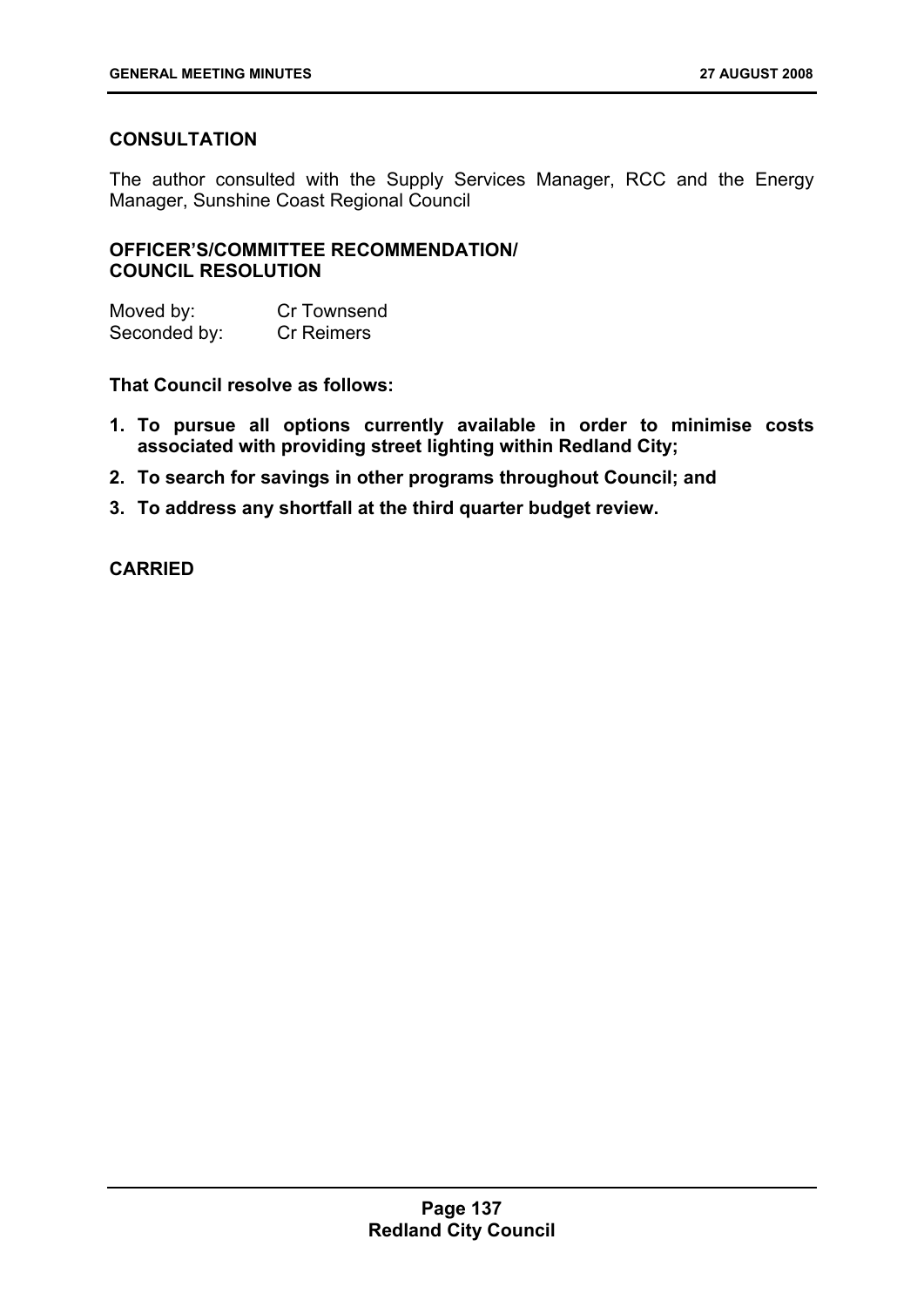### **13.4 PLANNING AND POLICY**

#### **13.4.1 CORPORATE BALANCED SCORECARD REPORT JULY 2008**

| <b>Dataworks Filename:</b>       | <b>GOV Corporate BSC Monthly Reporting to</b><br><b>Committee</b>                 |
|----------------------------------|-----------------------------------------------------------------------------------|
| <b>Attachment:</b>               | <b>Balanced Scorecard Report - July 2008</b>                                      |
| <b>Responsible Officer Name:</b> | <b>Grant Bennett</b><br>A/Manager Corporate Planning Performance &<br><b>Risk</b> |
| <b>Author Name:</b>              | <b>Carmen Ward</b><br><b>Project Coordinator</b>                                  |

#### **EXECUTIVE SUMMARY**

The monthly Corporate Balanced Scorecard Report, as attached, provides a high level overview of Council's performance in key areas of our business using the four Balanced Scorecard Perspectives – financial, customer, internal/business processes and people/ learning.

This report is an important component of our performance management framework. The other main report provided to Council and the community is the quarterly Operational Plan Report that focuses on performance against each of the programs in the Corporate Plan.

The attached report shows the results for the year to July against the scorecard performance measures. The overall rating for July is above standard with a weighted score 3.28.

#### **PURPOSE**

To provide Council with the Corporate Balanced Scorecard Report for the financial year to July 2008.

#### **BACKGROUND**

The attached report is in an improved format produced by our new reporting system.

A summary of results is provided on page two of the report and shows the overall score for Redland City Council, including the rating (the small coloured indicator at the right hand side). An outstanding result is shown as green, above standard and satisfactory shown as yellow and an unsatisfactory result is shown as red. The overall rating for Council and for each perspective is determined by the relative weightings of the performance measures.

The subsequent pages of the report provide details of the performance measures in each perspective. The actual performance results for the month are shown in the chart as a blue square, the red line is the minimum satisfactory level and the green

## **Page 138 Redland City Council**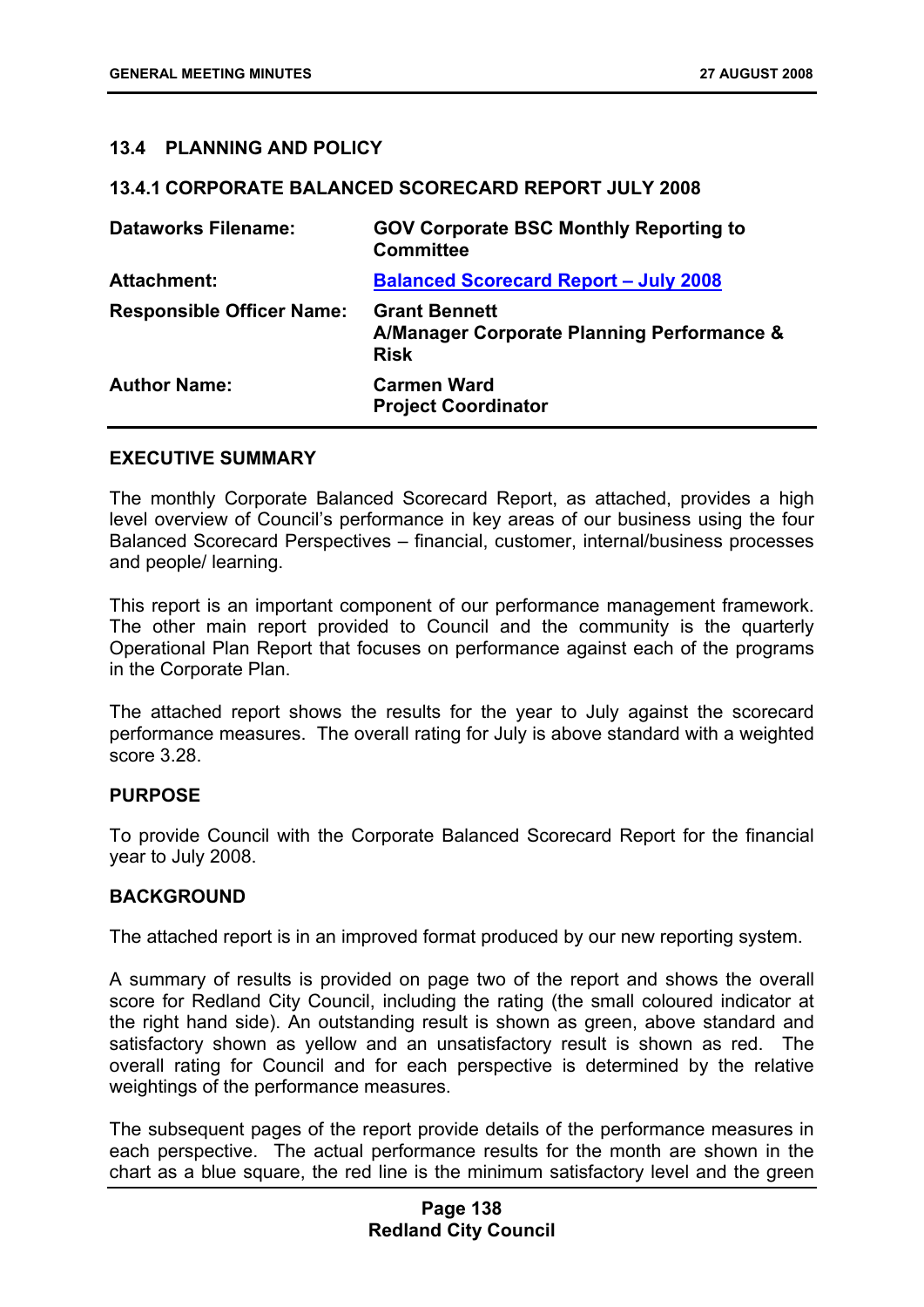line shows the outstanding level. The rating for each measure is also shown as a green tick (outstanding), a yellow line (satisfactory and above standard) or a red cross (unsatisfactory).

The new report enables greater detail to be provided by the responsible manager in the commentary each month. Therefore unless a significant issue arises that requires further explanation than is provided in the measure commentary, it is not intended that those comments will be repeated in this covering report.

## **ISSUES**

There are no significant issues to report this month. All measures are performing within expected ranges with the exception of "Cash levels within targets" and "Development application assessment performance index timeframes". Explanations for these variances are included in the attached report.

## **RELATIONSHIP TO CORPORATE PLAN**

The recommendation in this report primarily supports Council's strategic priority to provide a clear organisational direction supported by effective leadership and a framework of policies, plans and strategies that are responsive to the community's needs and which promote accountable and ethical standards of practice.

#### **FINANCIAL IMPLICATIONS**

No direct financial implications arise from this report. The report does contain several indicators that either reflects financial performance to date, or which will have had a direct or indirect impact on financial performance.

## **PLANNING SCHEME IMPLICATIONS**

It is considered that the outcome of recommendations in this report will not require any amendments to the Redlands Planning Scheme.

## **CONSULTATION**

The data and components in this report were provided by relevant managers and were complied by the Corporate Planning, Performance and Risk Group.

#### **OPTIONS**

#### **PREFERRED**

That Council resolve to note the Corporate Balanced Scorecard Report for July 2008 as attached.

#### **ALTERNATIVE**

That Council resolve to note the Corporate Balanced Scorecard Report for July 2008 and request additional information.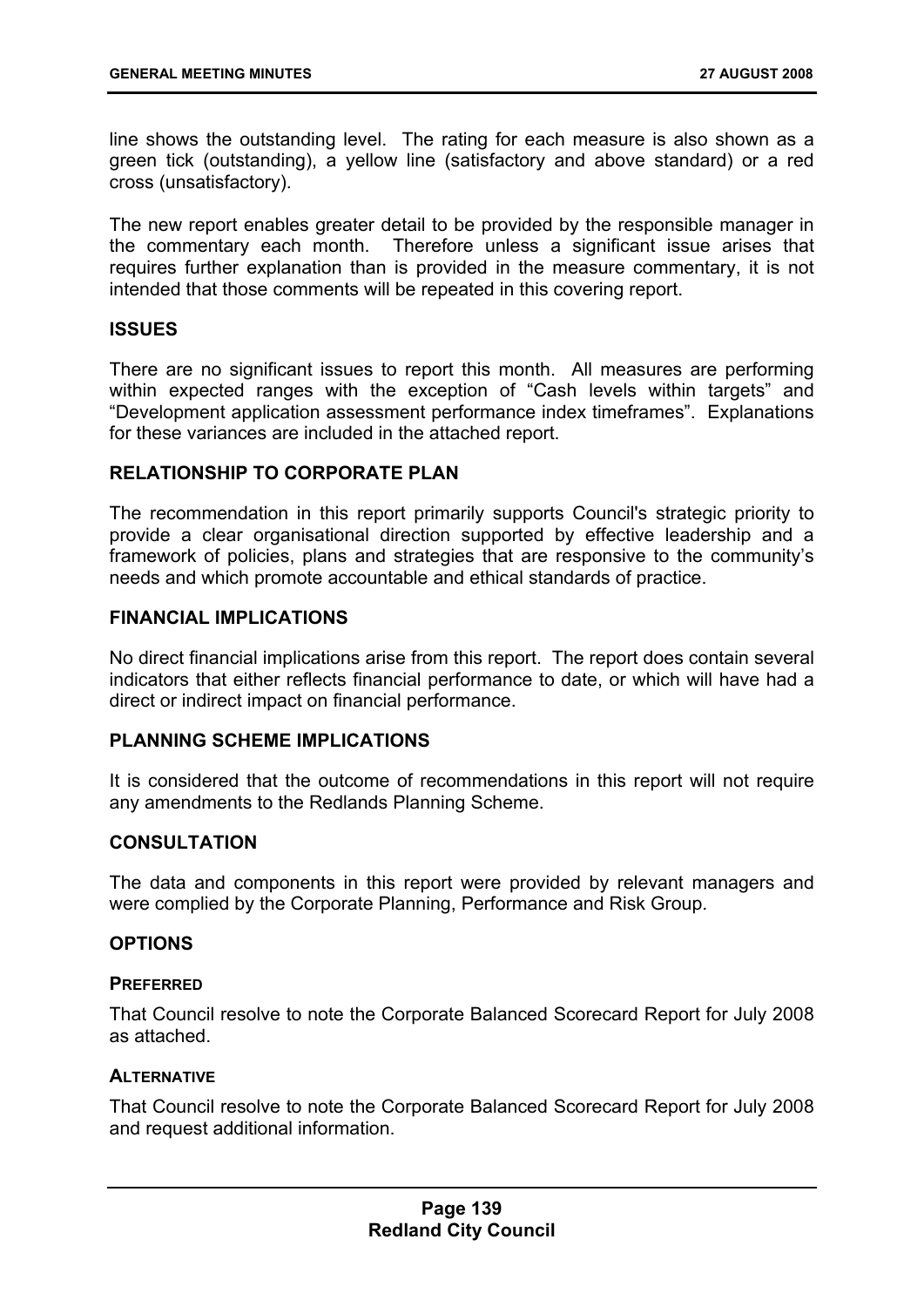## **OFFICER'S/COMMITTEE RECOMMENDATION/ COUNCIL RESOLUTION**

| Moved by:    | Cr Townsend       |
|--------------|-------------------|
| Seconded by: | <b>Cr Reimers</b> |

**That Council resolve to note the Corporate Balanced Scorecard Report for July 2008, as attached.**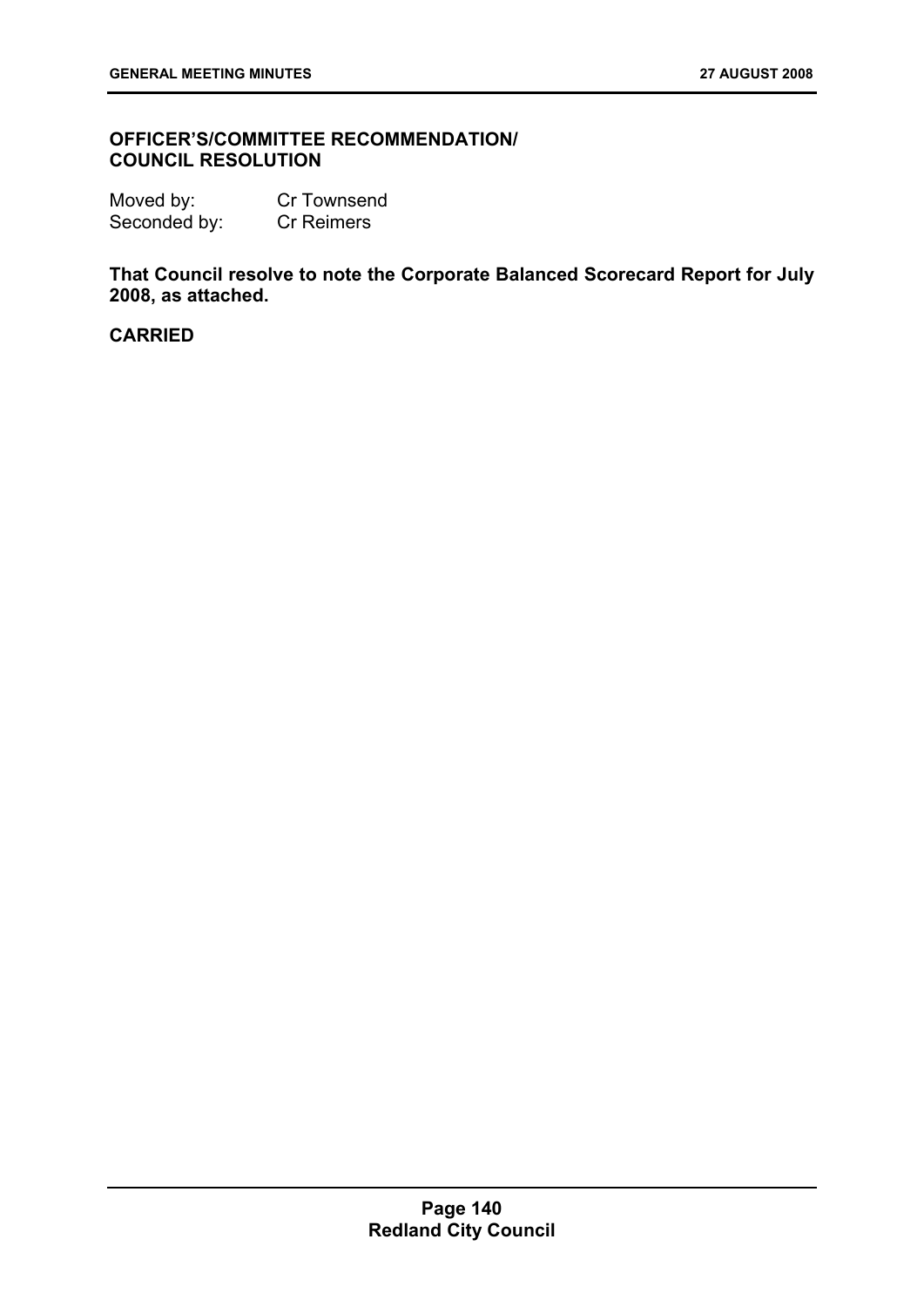## **13.5 CLOSED SESSION**

#### **MOTION TO CLOSE COMMITTEE MEETING**

That the meeting be closed to the public under Section 463(1) of the *Local Government Act 1993* to discuss the following items:

#### **13.5.1 Future Management of North Stradbroke Island Camping Grounds**

The reason that is applicable in this instance is as follows:

*"(e) contracts proposed to be made by it." (Council)* 

CARRIED

#### **MOTION TO REOPEN COMMITTEE MEETING**

That the meeting be again opened to the public.

CARRIED

#### **13.5.1 FUTURE MANAGEMENT OF NORTH STRADBROKE ISLAND CAMPING GROUNDS**

| <b>Dataworks Filename:</b>       | <b>CP Caravan Parks and Camping Grounds NSI</b>                                      |
|----------------------------------|--------------------------------------------------------------------------------------|
| <b>Responsible Officer Name:</b> | <b>Greg Jensen</b><br><b>Group Manager Customer and Community</b><br><b>Services</b> |
| <b>Author Name:</b>              | <b>Greg Jensen</b><br><b>Group Manager Customer and Community</b><br><b>Services</b> |

#### **EXECUTIVE SUMMARY**

A workshop was held with Councillors on 24 June 2008 regarding future options for the management of the camping grounds on North Stradbroke Island. A number of issues such as long term management of the beaches and associated camping, preference for lease or contract management and flexible length of term were considered.

Councillors expressed a desire to seek offers from interested parties to operate the camping grounds with flexible options including capital injection, length of term and single or multiple camping grounds being offered.

Once the issues of long term management of the foreshores are clarified, then a process for seeking offers would commence.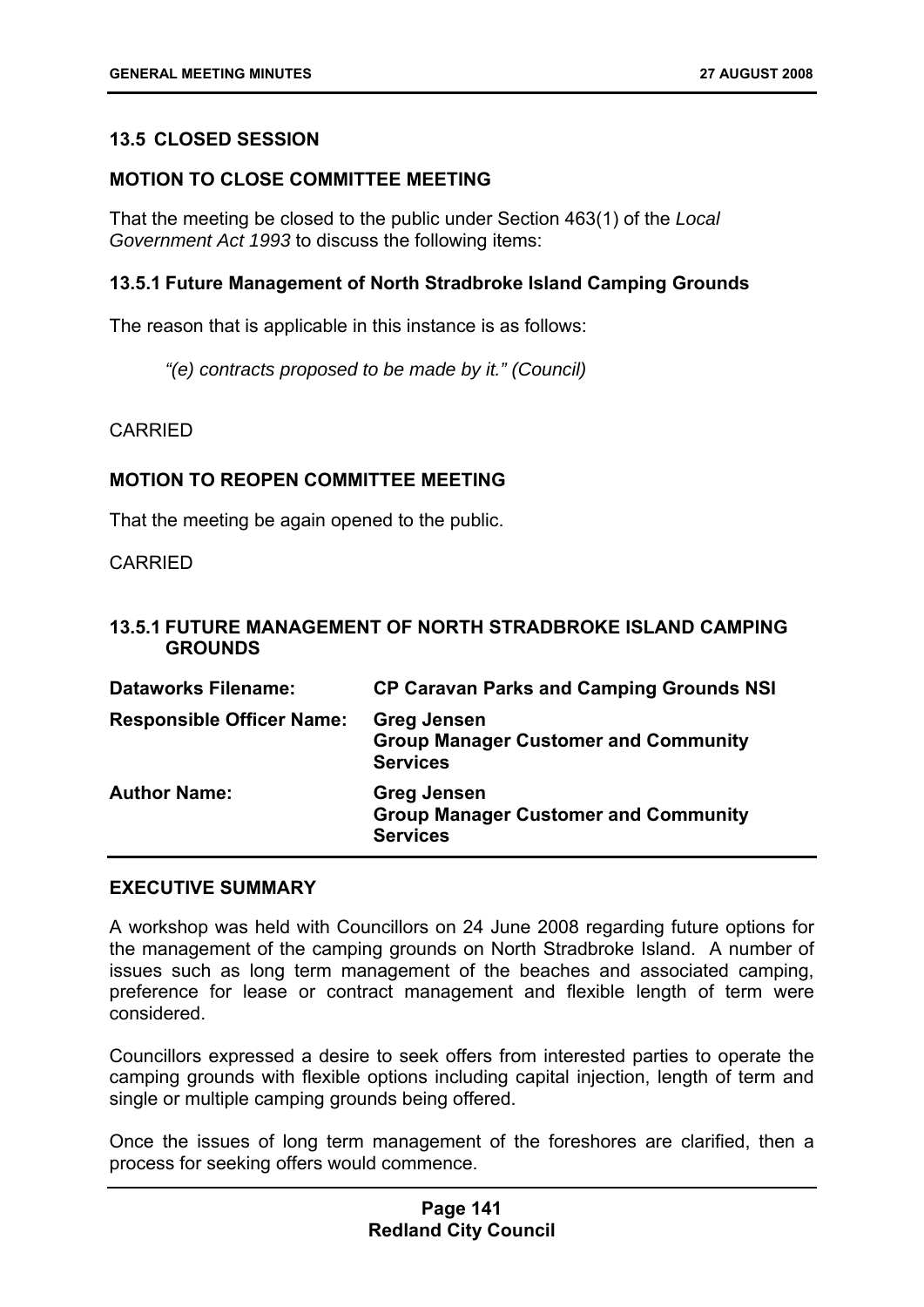## **PURPOSE**

To obtain a resolution from Council to seek offers from private sector interests in the future management of the North Stradbroke Island Camping Grounds.

## **BACKGROUND**

A workshop was held with Councillors on 24 June 2008 regarding future options for the management of the camping grounds on North Stradbroke Island. Councillors expressed a desire to seek offers from interested parties to operate the camping grounds with flexible options including capital injection, length of term and single or multiple camping grounds being offered.

Council has managed the caravan parks as trustees on Crown land since inception of formal camping on North Stradbroke Island. The parks provided an ideal low cost holiday experience closely aligned with a "back to nature" experience. The caravan parks are situated at Dunwich; Amity Point; Point Lookout and on two foreshore sites.

Over a number of years investment in the parks was for operational costs only with minor maintenance. Due to compliance issues and the need to upgrade the parks to make them more attractive and meet contemporary standards, an investment program was commenced. This was focused on the larger and more popular parks namely Adder Rock, Cylinder Beach and Amity Point. These parks are by far the most popular with tourists.

## **ISSUES**

Significant investment has occurred in these parks totalling \$3.73 million. As a result of this investment there has been an increase in revenues from June 2005 to June 2008 of \$563,000. A reduction in employee costs has been achieved through reductions in staff numbers and casual cleaners for peak periods. Reductions in other costs have not been possible due to increased occupancy rates and a shift in the accommodation on offer, i.e. cabins.

The majority of the capital program in popular parks is completed. The remaining capital program is focused on the parks at Bradbury's Beach, Dunwich and also Thankful Rest at Point Lookout. Both parks offer a small number of sites and the investment will be about bringing the parks up to a contemporary standard. This expenditure is not expected to bring extra revenue sufficient to meet the investment costs of the upgrade. The remaining park at Adam's Beach also requires capital investment but there is no sound business case for investing in infrastructure given the low occupancy rates and return on investment.

If Council were to continue to operate the caravan parks, it would be prudent to consider closing Adams Beach Camping Ground to save the cost of the investment and reduce ongoing operating costs that exceed revenue. The low occupancy rates and age of the infrastructure make this camping ground unviable. Currently across all camping grounds an investment of up to an additional \$2.73 million for capital and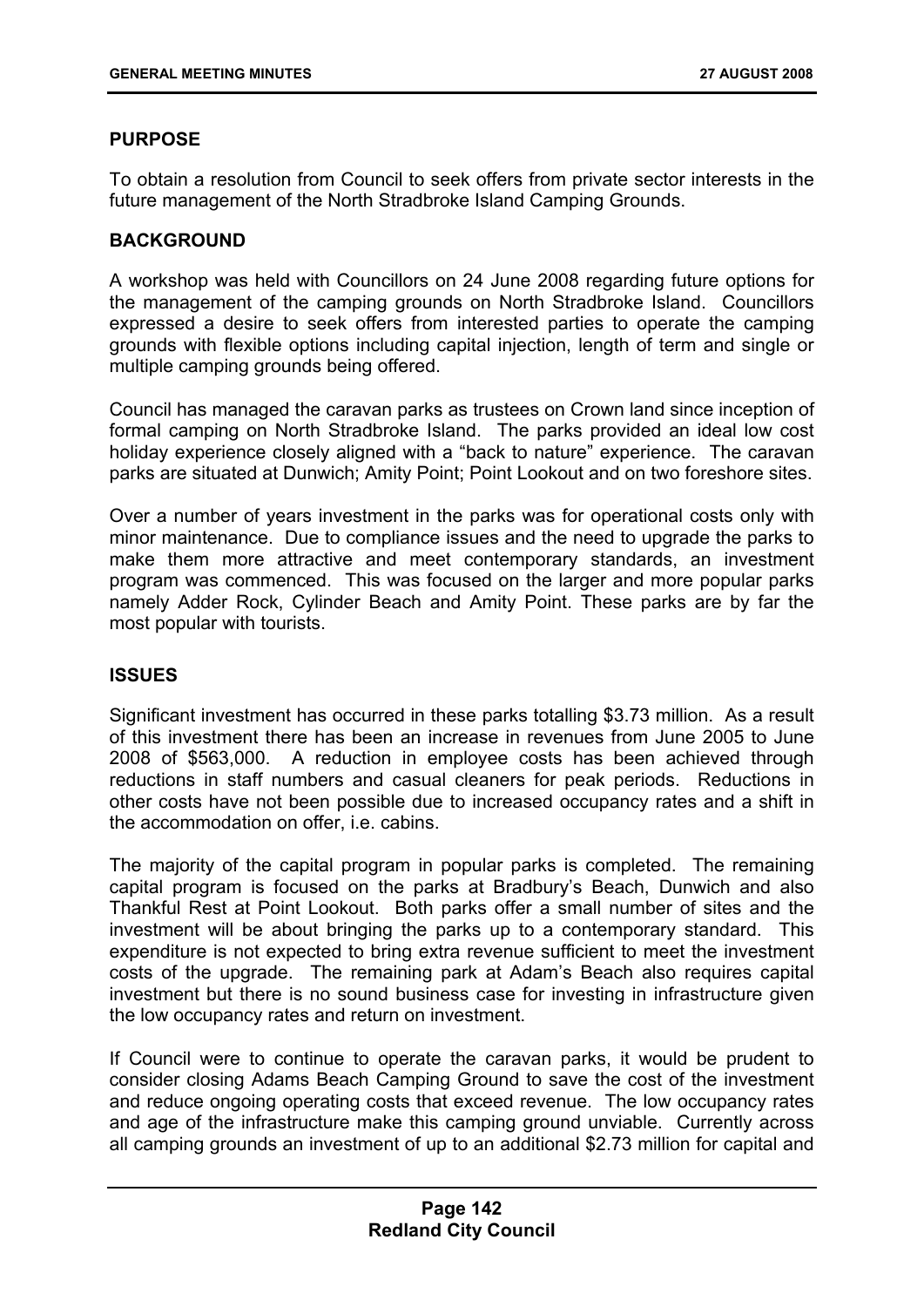\$370,000 for major operational projects is required in the next ten years, most of which is in the next 2-3 years.

From a business perspective, there is limited opportunity for Council to operate the parks as a true tourist accommodation service, as this would require additional services to be offered such as a kiosk, equipment hire, tour bookings, other forms of accommodation, recreation facilities etc. Council is not in the best position to offer these services, as it would require additional investment and flexibility in service delivery that is not found within the award structure without increasing staffing numbers significantly.

A private operator has more flexibility than Council in this dynamic industry. Owner operators or managers run most parks on lease or contract arrangements. This allows them the flexibility to manage the parks using their own labour and invest in the parks where returns are likely to boost their income. Most parks derive significant income from secondary sales e.g. kiosks, hire equipment, tour bookings etc. This also allows for the bookings functions to be operated in conjunction with the kiosk so staff can provide a bookings service and a sales service therefore maximising revenue per employee.

The long term management of the foreshores including camping needs to be resolved with the Environmental Protection Agency. Discussions have commenced at officer level regarding this issue.

If Council continues to manage this aspect then the management of camping in the designated areas would also be made available to private operators. Alternatively, if the Environmental Protection Agency takes over this responsibility, then there is no need for Council to include this is as part of the seeking of offers.

There are a number of models for service delivery. The current model is **direct service** delivery with Council responsible for all aspects of the operations.

Other options include Council continuing to operate the camping grounds using **individual contracts** for individual park managers rather than employment of staff. This provides more flexibility in hours of operations and puts an onus on the park manager to manage all aspects of the parks, rather than referring matters to supervisors and managers for resolution. It does not allow for the provision of capital by the manager and Council is still involved in the daily operations.

More Council resources would need to be devoted to this model with up to 6 separate contracts having to be administered and Council would still need to fund all operating and maintenance of the parks as well as bookings and administration functions. A contract term would be 3-5 years. Lastly, under the individual contract for park managers, Council still retains most of the management functions and overall operations, but there may be some savings in employee costs and contract costs for cleaning. All capital costs would remain with Council.

Another option is through **management contract** for the operations. This allows for a different method of engaging operators and places much more responsibility on a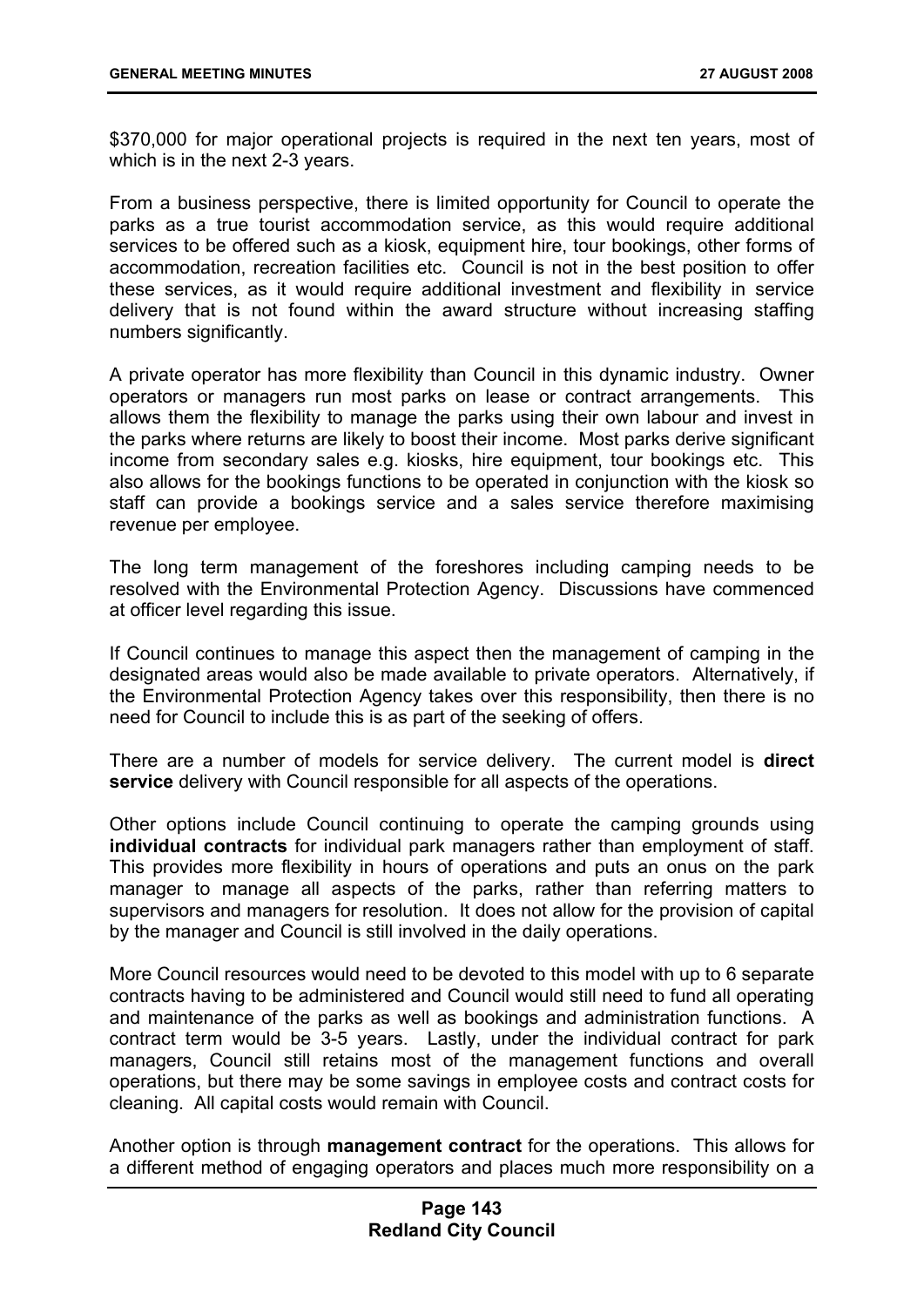management company to hire staff, fund the operations and maintenance, market the business and resource operations of the camping grounds.

It does limit the capital investment opportunities by the company and there is no tenure associated with the land. It requires closer contract management by Council with either one (1) or several contracts managed with the potential for a management company having its own contracts for the individual parks if one (1) contract only is entered into. Council is less involved in the operational management, but still needs to fund all capital and major operational expenditure and manage the contracting company closely. Public tenders will also be required and a management contract term of up to 5-10 years is envisaged. Under the management contract option, the level of Council management and financial involvement increases with capital investment by the management company decreasing.

The last option is **leasing** the camping grounds to a private organisation to operate the parks with associated operating costs and capital upgrades as specified through the leasing document. This would put Council at arm's length from the provision of the service, yet ensure that the service was provided and have controls in place. The advantage of leasing is that Council removes itself from many of the liability issues and costs of infrastructure provision. It also gives the lessee certainty over tenure to raise capital funds and clearly identifies who has control of the land.

All operational matters are dealt with by the lessee with Council taking a management oversight role through regular review. Council would deal with one or several lessees. The major benefit in this option over a management contract is that Council is unlikely to need to fund the capital and it removes Council further from liability issues and operational management of the camping grounds. It provides improved surety for the lessee and flexibility in their investment program and potential to increase services from the locations due to the tenure and control of the camping grounds passing to the lessee.

With the leasing option there will be a need to lease the parks from the Department of Mines and Natural Resources, draft leases with the new operator, call for public tenders and awarding a lease for up to 10-20 years. The shorter the lease term the less capital investment is likely by the lessee or the higher cost to Council. Under the lease option Council removes most of the operational management, capital investment and operating and maintenance costs.

To assist in determining the best option for Council, it is advisable to seek expressions of interest from potential managers about what would be the best form of management for the camping grounds. The best approach would be selected and put to tender to obtain firm proposals for Council's consideration.

## **RELATIONSHIP TO CORPORATE PLAN**

The recommendation primarily supports Council's strategic priority to, "Build safe, strong and self reliant communities with access to community services, infrastructure and opportunities for participation in community life."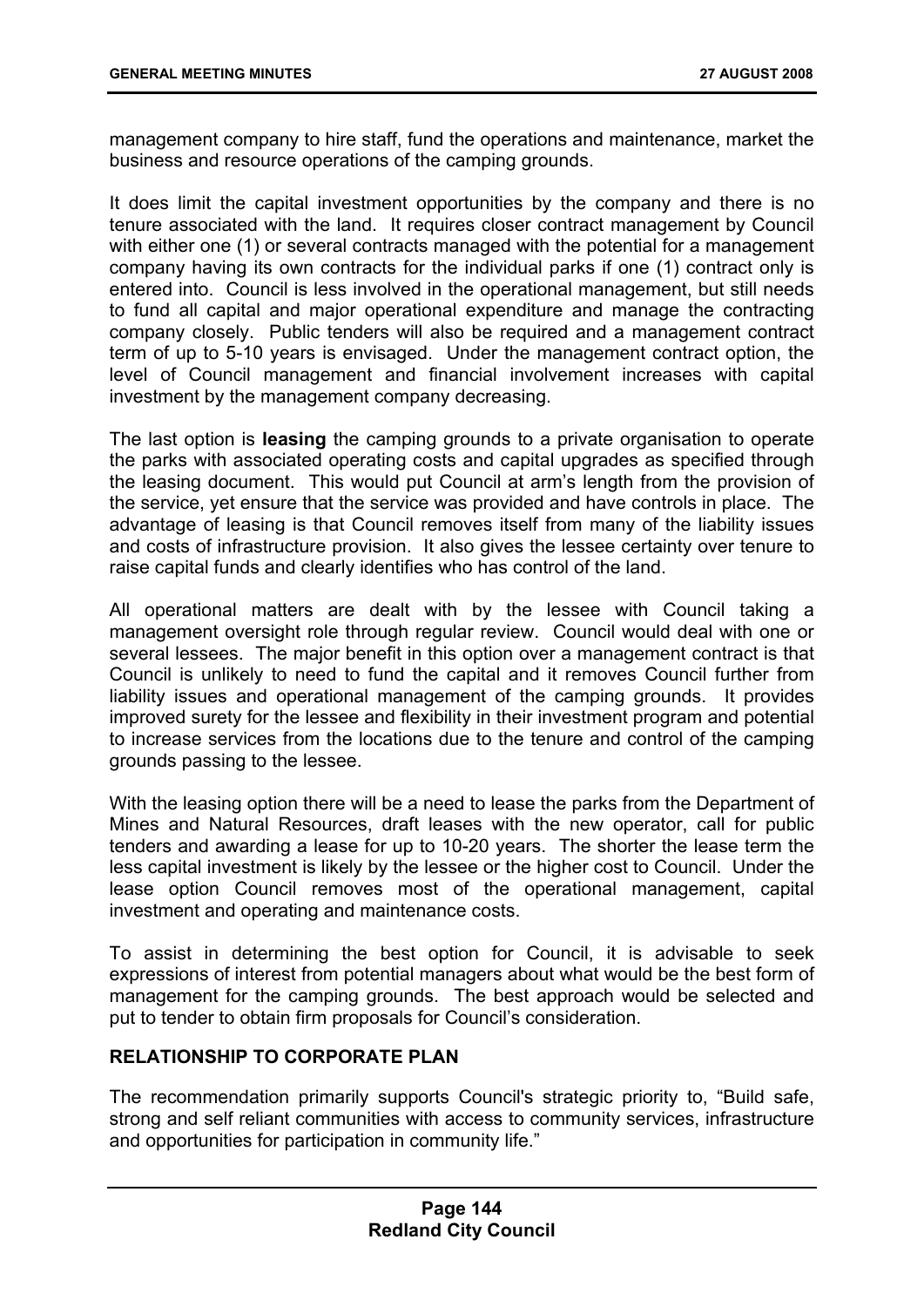## **FINANCIAL IMPLICATIONS**

No additional cost to Council should result from seeking offers to manage the camping grounds. Existing budget will be used to fund the tender processes. This budget will be sourced from the budget allocation for the new employee "Holiday Parks Manager" to appoint project support for the Expression of Interest, tendering process and transition to a new service provider. The total budget for the position is \$66,715. The actual position should remain within the establishment for future use if the tendering process does not result in Council exiting direct service provision.

## **PLANNING SCHEME IMPLICATIONS**

The Land Use Planning Group was consulted and it is considered that the outcome of recommendations in this report will not require any amendments to the Redlands Planning Scheme.

## **CONSULTATION**

Consultation has occurred with Councillors as part of the workshop held on 24 June 2008. Consultation has also occurred with the Environmental Management Group and staff of the camping grounds business, "Straddie Holiday Parks".

## **OPTIONS**

## **PREFERRED**

- (a) That Council endorse this report and direct that alternate management options for the operations of the camping grounds be investigated;
- (b) That it is in the public interest to call for expressions of interest for the management of the camping grounds on North Stradbroke Island prior to proceeding to go to tender; and
- (c) That the budget allocation for the new employee position, "Holiday Parks Manager" is used to fund the Expression of Interest, Tender process and transition process.

#### **ALTERNATIVE**

That the current management and operation of the camping grounds on North Stradbroke Island remain in its current form.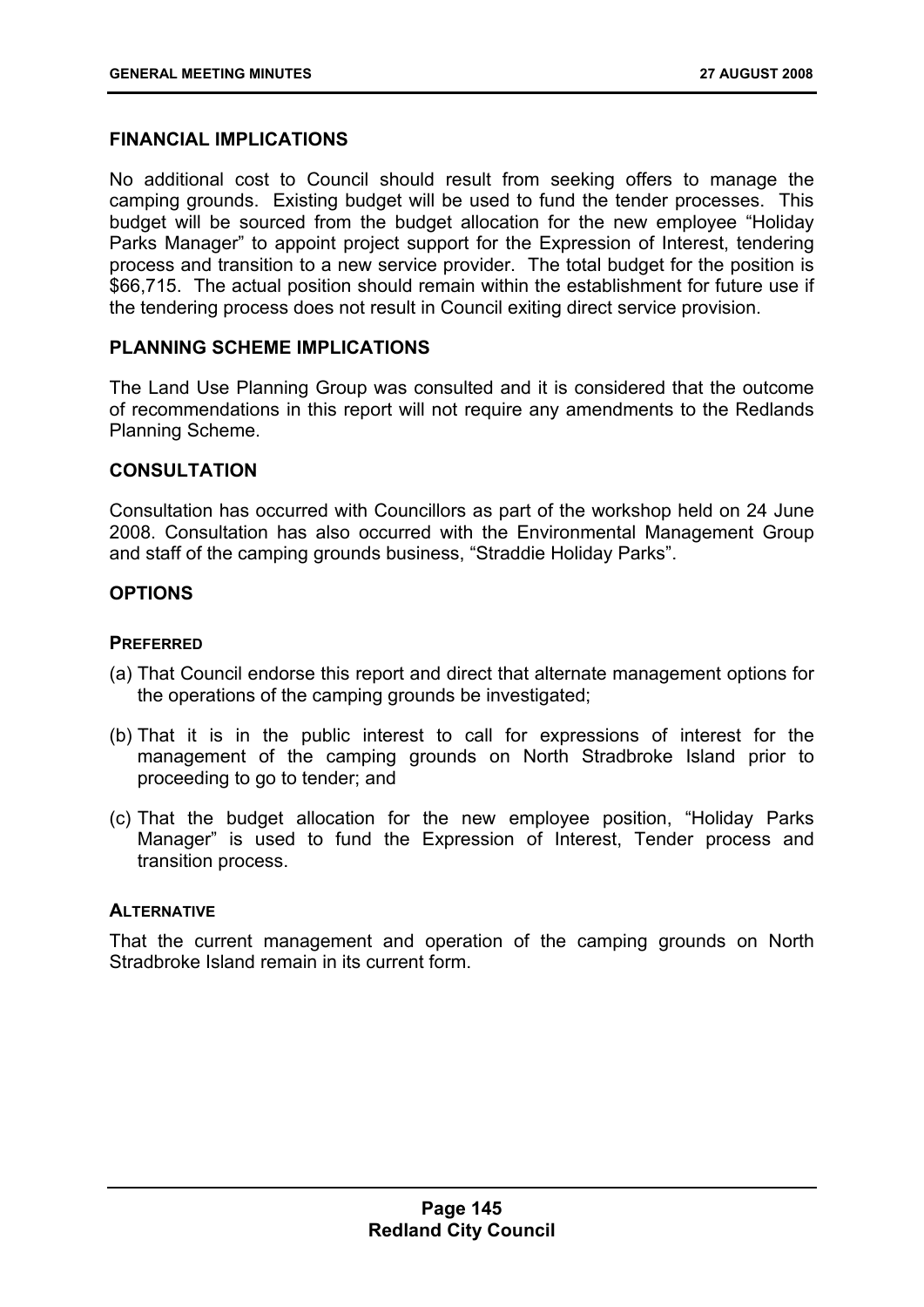## **OFFICER'S/COMMITTEE RECOMMENDATION/ COUNCIL RESOLUTION**

| Moved by:    | <b>Cr Townsend</b> |
|--------------|--------------------|
| Seconded by: | <b>Cr Reimers</b>  |

**That Council resolve as follows:** 

- **1. To endorse this report and direct that alternate management options for the operations of the camping grounds be investigated;**
- **2. That it is in the public interest to call for expressions of interest for the management of the camping grounds on North Stradbroke Island prior to proceeding to go to tender; and**
- **3. That the budget allocation for the new employee position, "Holiday Parks Manager" is used to fund the Expression of Interest, Tender and transition process.**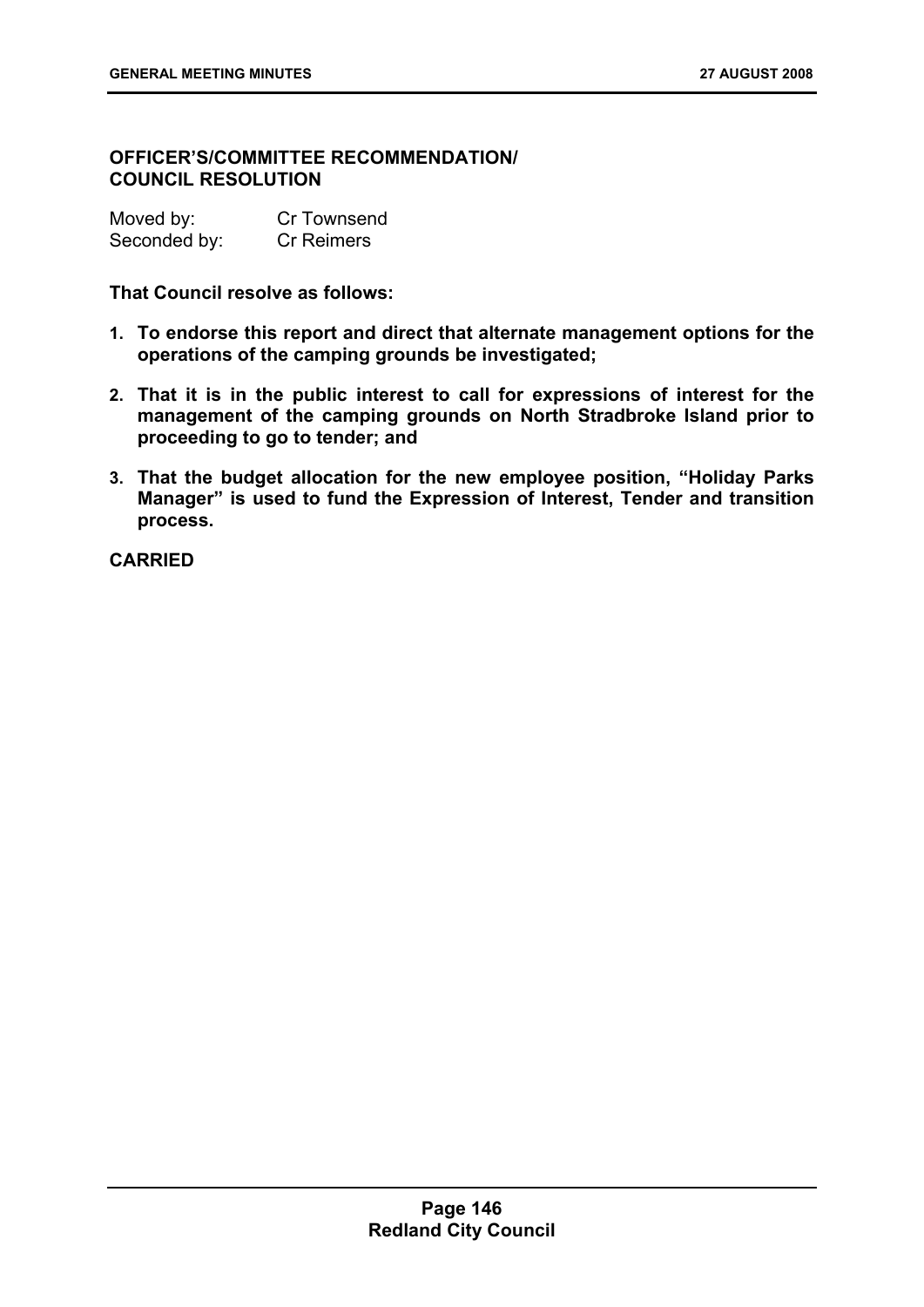# **14 MAYORAL MINUTES**

Nil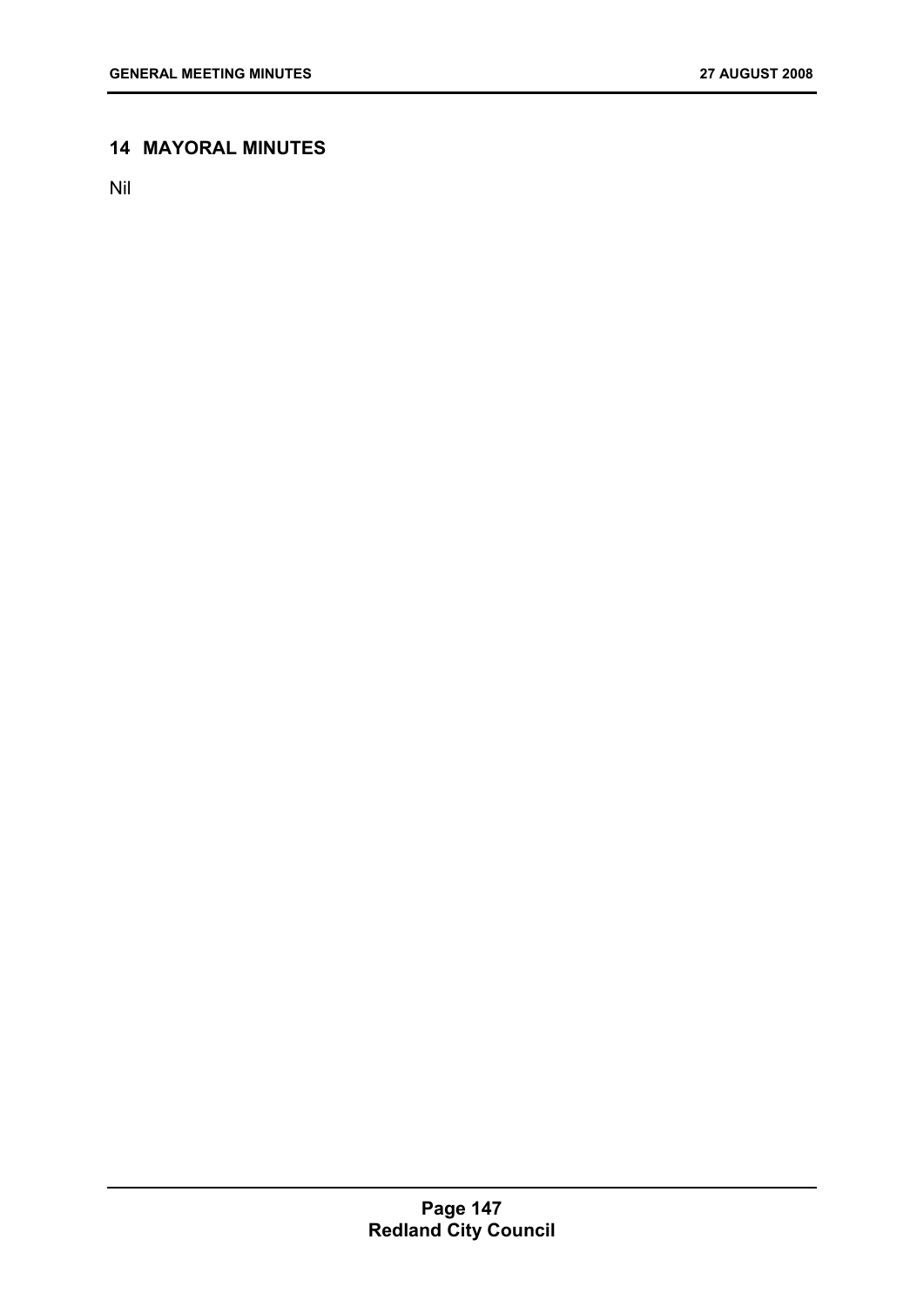- *15* **NOTICE OF MOTION UNDER SECTION 451 OF** *LOCAL GOVERNMENT ACT 1993*
- **15.1 NOTICE GIVEN BY CR DOWLING (DIVISION 4)**
- **15.1.1 NOTICE OF MOTION TO RESCIND RESOLUTION OF COUNCIL OF 30 JULY 2008 – ITEM 10.1.2 – RESPONSE TO PETITION FROM REDLANDS DISTRICT MOTORCYCLE CLUB**

#### **Background**

On 30 July 2008, Council resolved as follows:

- 1. *That Council participate in the State Government's investigation to locate trail bike facilities within South East Queensland; and*
- 2. *That the petitioners be advised accordingly.*

In accordance with notice given on 20 August 2008, Cr Dowling moved as follows:

#### **PROPOSED MOTION**

| Moved by:    | Cr Dowling  |
|--------------|-------------|
| Seconded by: | Cr Williams |

- 1. That the Council resolution in relation to item 10.1.2 of the General Meeting Minutes of 30 July 2008 (Response to Petition from Redlands District Motorcycle Club), be RESCINDED; and
- 2. That Council resolve as follows:
	- (a) To undertake site assessment of all potential Council owned land to determine suitability for trail bike activity and if no Council owned land is suitable for a trail bike club, actively continue to investigate potential private land that could be available and suitable to Council for a trail bike club's use;
	- (b) To lobby the State Government to prepare a SEQ Region and/or State Wide Trail Bike Strategy;
	- (c) To undertake research on the current impacts of trail bikes on the Redland's natural areas; and
	- (d) To advise the principal petitioner of Council's resolution in this matter and that they be requested to advise all signatories of Council's decision.

On being put to the vote, the motion was LOST.

A division was called for.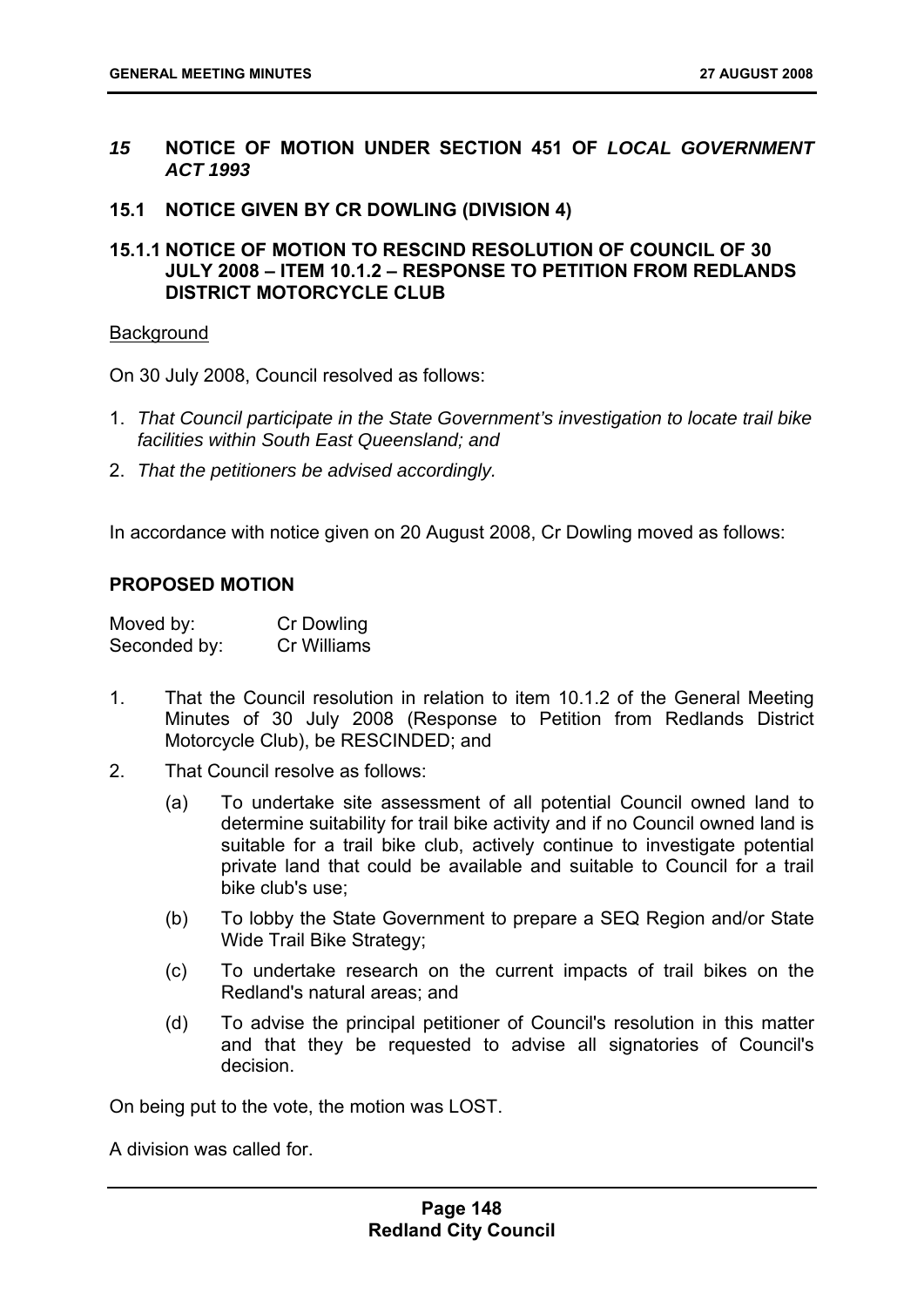Crs Dowling and Williams voted in the affirmative.

Crs Boglary, Ogilvie, Henry, Elliott, Murray, Reimers, Townsend and Bowler voted in the negative.

Cr Hobson was absent from the meeting.

The motion was declared by the Deputy Mayor as LOST.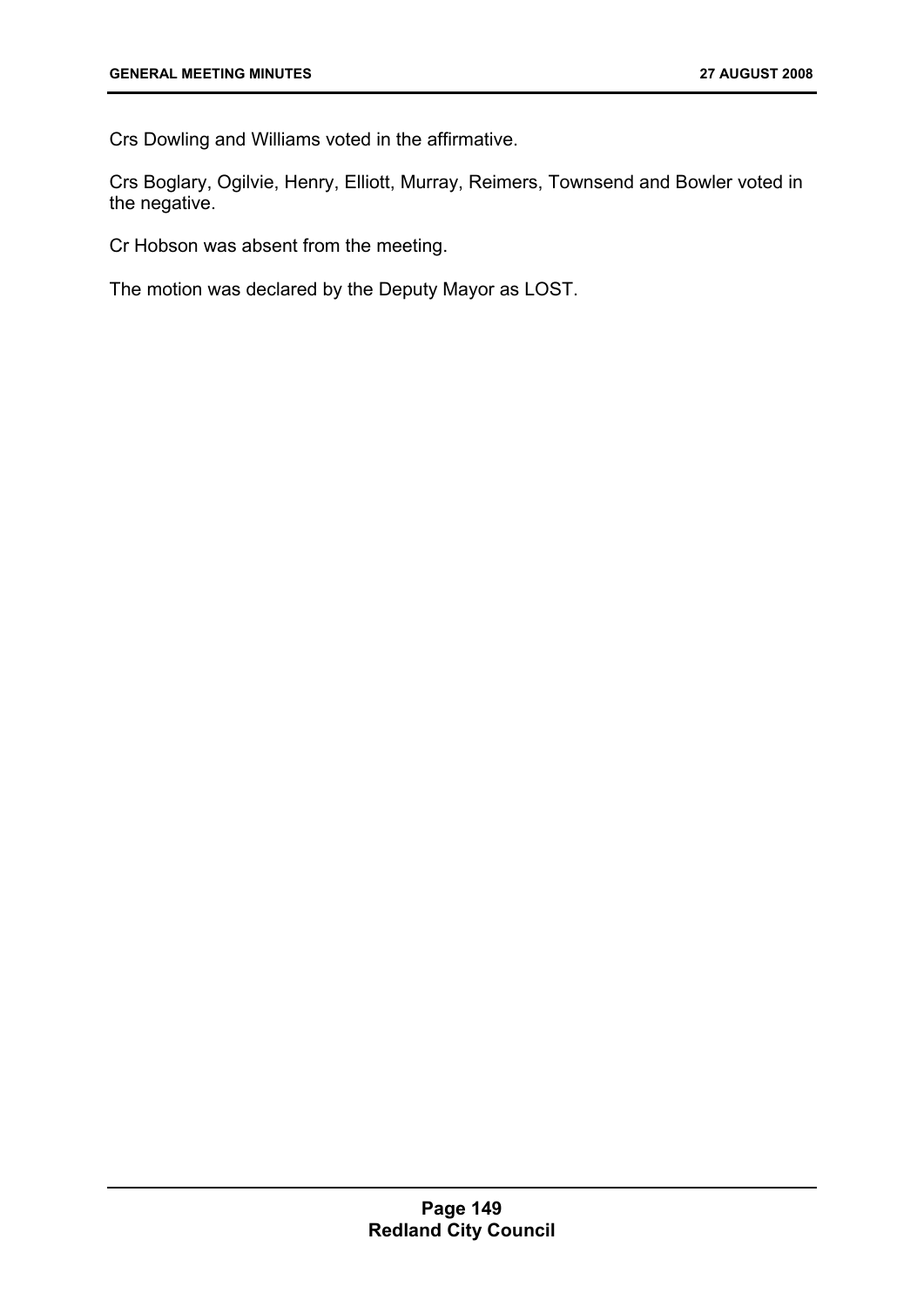## **15.2 NOTICE GIVEN BY CR WILLIAMS (DIVISION 9)**

#### **15.2.1 NOTICE OF MOTION TO AMEND RESOLUTION OF COUNCIL OF 2 JULY 2008 – ITEM 12.1.9 – RABY BAY FORESHORE PARK – MASTHEAD DRIVE, CLEVELAND**

#### **Background**

At the General Meeting of 2 July 2008, Council resolved "*to adopt the Raby Bay Foreshore Park Landscape Master Plan 2008 – 2018 and:* 

- *1. Proceed with the development of preliminary drawings with a minor change reflecting the removal of keyed gates that generates the requirements of a permit but limits vehicle entry to other areas of the Raby Bay Foreshore Park;*
- *2. Advise the participants of the Raby Bay Foreshore Park Master Plan consultation of Council's decision".*

In accordance with notice given on 20 August 2008, Cr Williams moved as follows:

#### **COUNCIL RESOLUTION**

| Moved by:    | Cr Williams |
|--------------|-------------|
| Seconded by: | Cr Dowling  |

**That Council amend its decision on item 12.1.9 of the General Meeting Minutes of 2 July 2008 (***Raby Bay Foreshore Park – Masthead Drive, Cleveland)* **as follows:** 

**That the words "***keyed gates that generates***" and "***but limits vehicle entry to other areas of the Raby Bay Foreshore Park***" be DELETED from resolution 1, so that resolution 1 now read as follows:** 

*"1. Proceed with the development of preliminary drawings with a minor change reflecting the removal of the requirements of a permit;"*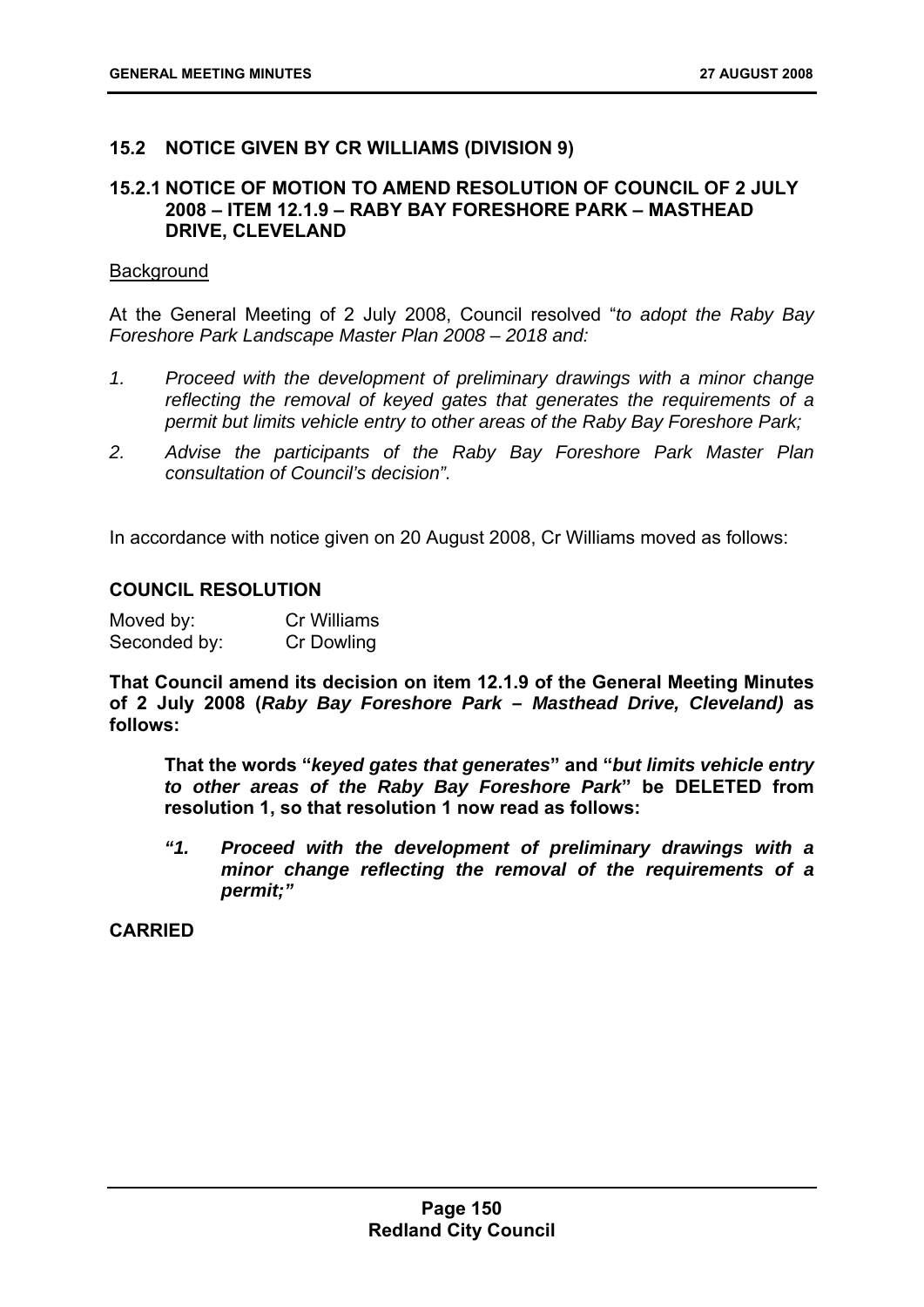## **15.3 NOTICE GIVEN BY CR OGILVIE (DIVISION 2)**

## **15.3.1 NOTICE OF MOTION TO AMEND RESOLUTION OF COUNCIL OF 1 APRIL 2008 – ITEM 9 – POST ELECTION MEETING MINUTES – APPOINTMENTS/NOMINATIONS OF COUNCILLORS TO TASK FORCES / EXTERNAL ORGANISATIONS**

#### **Background**

At the Post-Election Meeting of 1 April 2008, Council resolved to adopt a list of appointments/nominations of Councillors to Task Forces/External Organisations, including the appointment/nominations of Cr Debra Henry to the Donald Simpson Over 50's Leisure Centre Board of Management, Cr Craig Ogilvie as Chair of the Regional Arts Development Fund Committee (RADF) and Cr Helen Murray as Deputy Chair of the Regional Arts Development Fund Committee (RADF).

In accordance with notice given on 21 August 2008, Cr Ogilvie moved as follows:

## **COUNCIL RESOLUTION**

| Moved by:    | Cr Ogilvie  |
|--------------|-------------|
| Seconded by: | Cr Williams |

**That in relation to item 9 of the Post-Election Meeting Minutes of 1 April 2008**  *(Appointments/Nominations of Councillors to Task Forces/External Organisations)***, Council resolve to AMEND its decision as follows:** 

- **1. That Cr Craig Ogilvie be appointed to the Donald Simpson Over 50's Leisure Centre Board of Management for a period of 12 months;**
- **2. That Cr Helen Murray be appointed as Chair of the Regional Arts Development Fund Committee (RADF); and**
- **3. That Cr Debra Henry be appointed as Deputy Chair of the Regional Arts Development Fund (RADF).**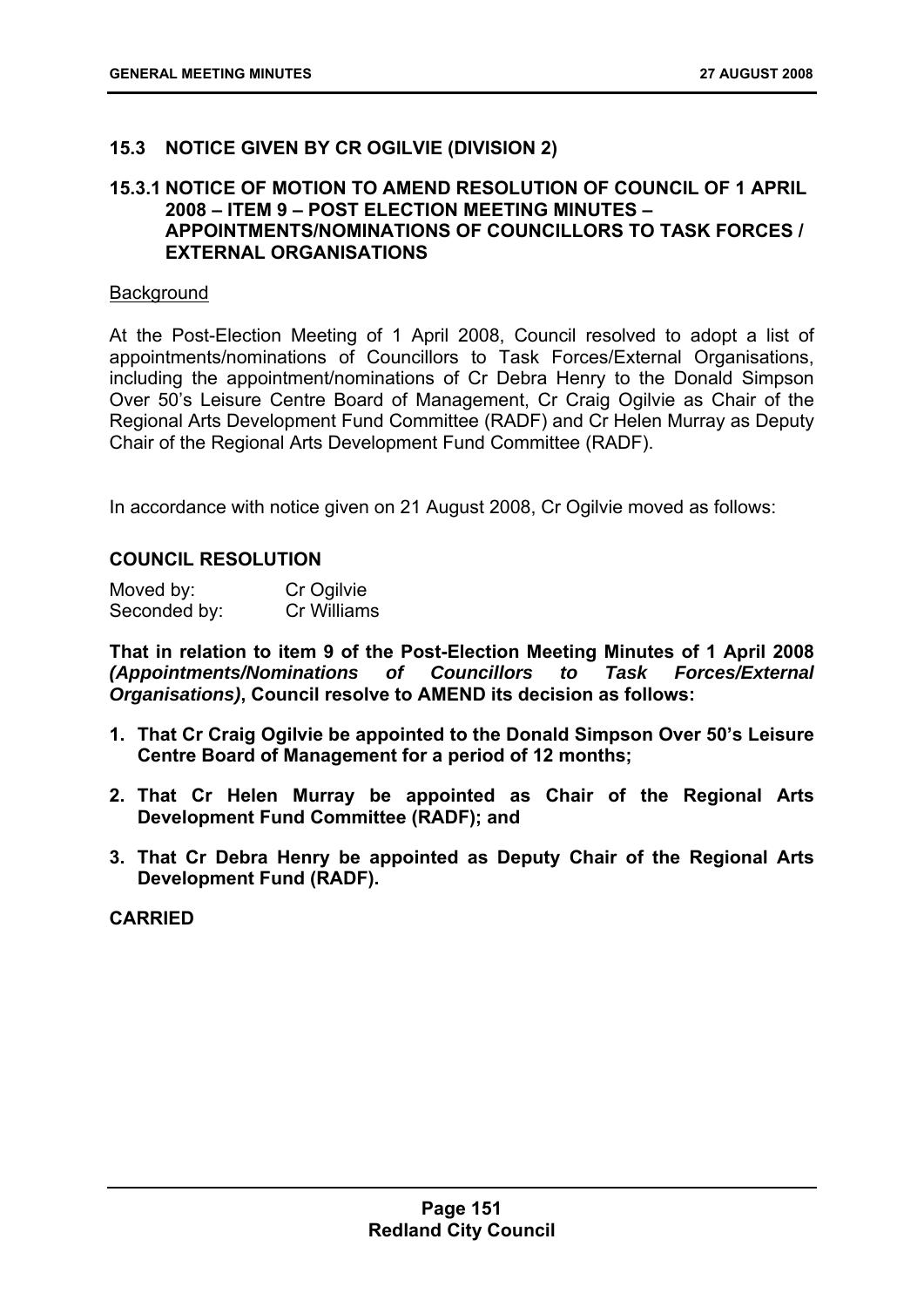# **15.4 NOTICE GIVEN BY CR ELLIOTT (DIVISION 7)**

## **15.4.1 NOTICE OF MOTION TO AMEND RESOLUTION OF COUNCIL OF 30 JULY 2008 – ITEM 14.3 – APPOINTMENT OF CHIEF EXECUTIVE OFFICER**

#### **Background**

At the General Meeting of 2 July 2008, Council resolved as follows:

- 1. *In accordance with section 1129(1)(a) of the Local Government Act 1993, Council appoints Gary Stevenson, former CEO of Rockhampton City Council, as Chief Executive Officer of Redland City Council, effective 1 September 2008 or an earlier date to be determined, under the terms and conditions of employment as detailed in the agreed contract;*
- 2. *That the Mayor be authorised to sign the contract of employment with the Chief Executive Officer.*

In accordance with notice given on 18 August 2008, Cr Elliott moved as follows:

#### **COUNCIL RESOLUTION**

Moved by: Cr Elliott Seconded by: Cr Henry

**That in relation to item 14.3 of the General Meeting Minutes of 30 July 2008**  *(Appointment of Chief Executive Officer)***, Council resolve to AMEND its decision as follows:** 

**That the words, "***effective 1 September 2008 or an earlier date to be determined"* **be DELETED and replaced with the words, "***effective 8 September 2008***".** 

#### **CARRIED**

At the conclusion of item 15.4.1 (discussed as the second item of business), Cr Elliott left the meeting at 4.50 pm.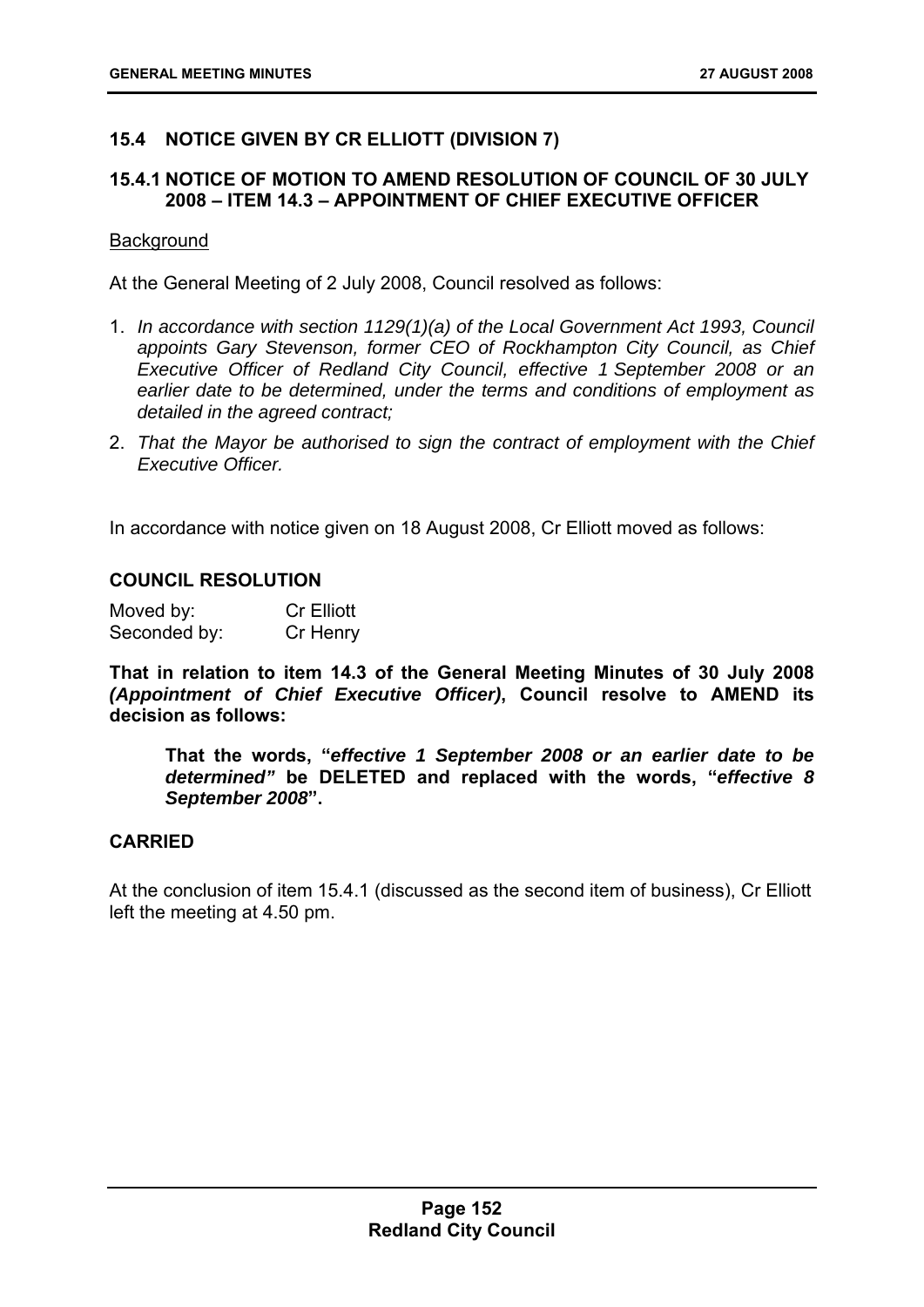## **16 NOTICE OF BUSINESS**

#### **16.1 NOTICE GIVEN BY CR OGILVIE**

## **16.1.1 COURT OF APPEAL 2041 OF 2007 (MC010134 – R & J WARD, 106 MOOLOOMBA ROAD, POINT LOOKOUT – APPLICATION FOR DUAL OCCUPANCY**

In accordance with notice given on 19 August 2008, Cr Ogilvie moved as follows:

#### **COUNCIL RESOLUTION**

| Moved by:    | Cr Ogilvie  |
|--------------|-------------|
| Seconded by: | Cr Townsend |

#### **That Council resolve as follows:**

- **1. That the amended application presented by the Applicant Ward to the Planning and Environment Court (Appeal 2041 of 2007) in respect of a Dual Occupancy at 106 Mooloomba Road Point Lookout (MC010134), conflicts with Specific Outcomes of the Point Lookout Residential Zone Code, specifically but not limited too:** 
	- **a) 4.19.8 S2.3 (1) (e) Front Setback Area: There are structures within the 6 metre front setback area.**
	- **b) 4.19.8: S2.3 (1) (g) Side Setback Area: The driveway is located within the two meter side setback area of the western property boundary.**
	- **c) 4.19.8: S2.3 (1) (h) Internal Setback: There are structures within the 6 metre internal setback between the buildings.**
	- **d) 4.19.8: S4.2 Landscaping: The landscaping does not retain, reinstate, protect or enhance native plants as required by this Specific Outcome.**
	- **e) 4.19.8: S5.5 (2) Driveways: The driveway is located in the side setback area of the western boundary.**
- **2. That Council does not support the amended application unless it is modified (in accordance with conditions) to comply with the Specific Outcomes of the Point Lookout Residential Zone Code.**
- **3. That Council's position be communicated to the Court and respective parties to the appeal.**